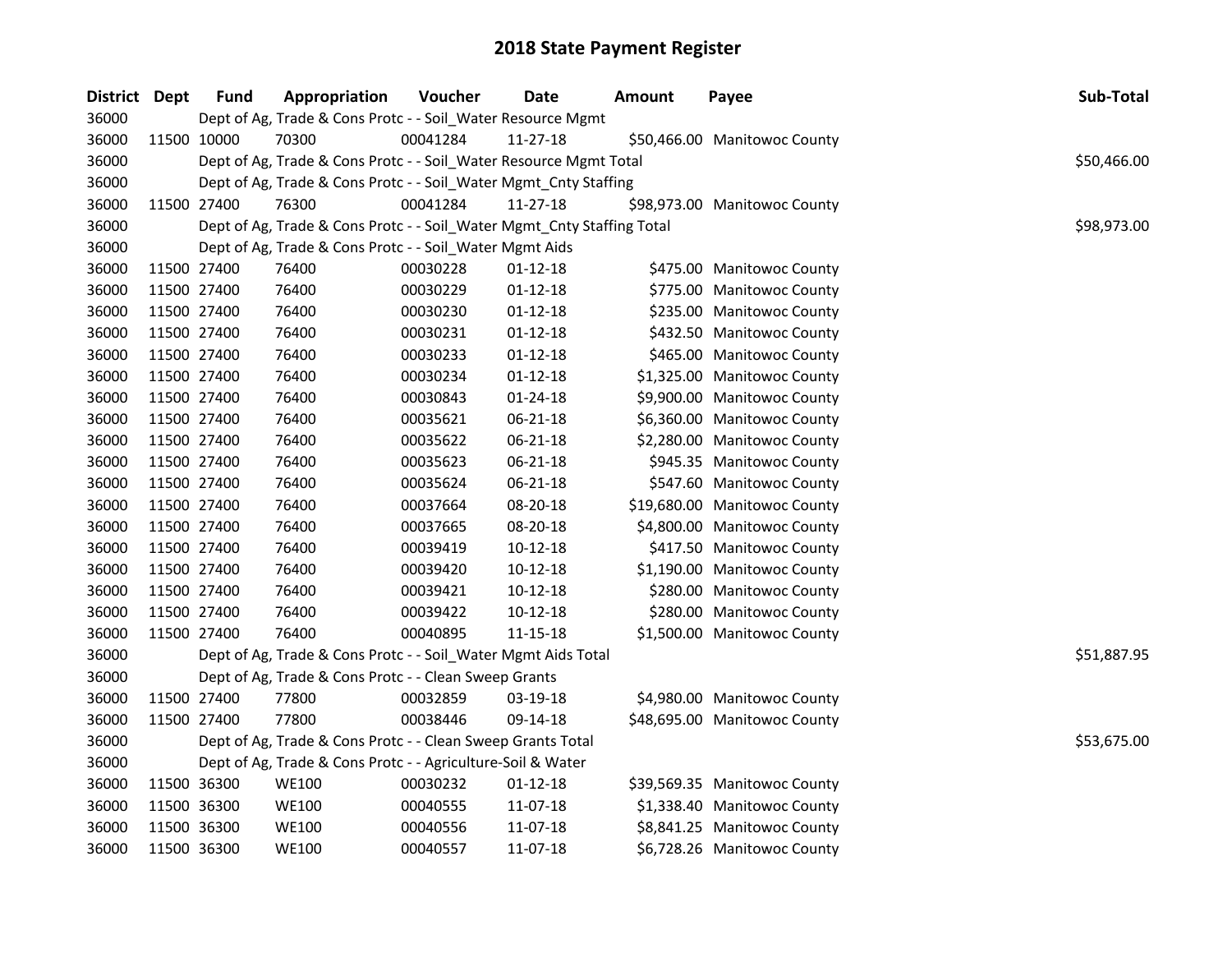| District Dept | <b>Fund</b>                                                          | Appropriation                                                           | Voucher  | Date           | Amount | Payee                        | Sub-Total   |  |
|---------------|----------------------------------------------------------------------|-------------------------------------------------------------------------|----------|----------------|--------|------------------------------|-------------|--|
| 36000         | 11500 36300                                                          | <b>WE100</b>                                                            | 00040894 | $11 - 15 - 18$ |        | \$643.83 Manitowoc County    |             |  |
| 36000         |                                                                      | Dept of Ag, Trade & Cons Protc - - Agriculture-Soil & Water Total       |          |                |        |                              | \$57,121.09 |  |
| 36000         |                                                                      | Dept of Ag, Trade & Cons Protc - - Conservation Reserve Enhancemt       |          |                |        |                              |             |  |
| 36000         | 11500 36300                                                          | <b>WF100</b>                                                            | 00041444 | 12-06-18       |        | \$165.43 Manitowoc County    |             |  |
| 36000         |                                                                      | Dept of Ag, Trade & Cons Protc - - Conservation Reserve Enhancemt Total |          |                |        |                              | \$165.43    |  |
| 36000         |                                                                      | Dept of Financial Institutions - - General Program Operations           |          |                |        |                              |             |  |
| 36000         | 14400 10000                                                          | 13100                                                                   | 00007856 | $02 - 15 - 18$ |        | \$5.00 Manitowoc County      |             |  |
| 36000         |                                                                      | Dept of Financial Institutions - - General Program Operations Total     |          |                |        |                              | \$5.00      |  |
| 36000         |                                                                      | Dept of Safety & Prof Services - - Powts Replacement Rehab              |          |                |        |                              |             |  |
| 36000         | 16500 10000                                                          | 23600                                                                   | 00027325 | 11-29-18       |        | \$58,905.00 Manitowoc County |             |  |
| 36000         |                                                                      | Dept of Safety & Prof Services - - Powts Replacement Rehab Total        |          |                |        |                              | \$58,905.00 |  |
| 36000         |                                                                      | Dept of Natural Resources - - Gpo-Federal Funds                         |          |                |        |                              |             |  |
| 36000         | 37000 10000                                                          | 44100                                                                   | 00233133 | $05-10-18$     |        | \$7,153.33 Manitowoc County  |             |  |
| 36000         | 37000 10000                                                          | 44100                                                                   | 00253455 | 07-18-18       |        | \$8,402.77 Manitowoc County  |             |  |
| 36000         | 37000 10000                                                          | 44100                                                                   | 00275101 | 11-09-18       |        | \$6,131.94 Manitowoc County  |             |  |
| 36000         | \$21,688.04<br>Dept of Natural Resources - - Gpo-Federal Funds Total |                                                                         |          |                |        |                              |             |  |
| 36000         |                                                                      | Dept of Natural Resources - - Gen Program Ops-State Funds               |          |                |        |                              |             |  |
| 36000         | 37000 21200                                                          | 16100                                                                   | 00215017 | 03-02-18       |        | \$459.80 Manitowoc County    |             |  |
| 36000         | 37000 21200                                                          | 16100                                                                   | 00238430 | 05-24-18       |        | \$392.50 Manitowoc County    |             |  |
| 36000         | 37000 21200                                                          | 16100                                                                   | 00240379 | 06-04-18       |        | \$95.00 Manitowoc County     |             |  |
| 36000         |                                                                      | Dept of Natural Resources - - Gen Program Ops-State Funds Total         |          |                |        |                              | \$947.30    |  |
| 36000         |                                                                      | Dept of Natural Resources - - Gen Program Ops-State Funds-Fr            |          |                |        |                              |             |  |
| 36000         | 37000 21200                                                          | 16600                                                                   | 00207968 | $01 - 18 - 18$ |        | \$810.00 Manitowoc County    |             |  |
| 36000         |                                                                      | Dept of Natural Resources - - Gen Program Ops-State Funds-Fr Total      |          |                |        |                              | \$810.00    |  |
| 36000         |                                                                      | Dept of Natural Resources - - General Program Operations --             |          |                |        |                              |             |  |
| 36000         | 37000 21200                                                          | 25400                                                                   | 00230716 | 04-23-18       |        | \$270.00 Manitowoc County    |             |  |
| 36000         | 37000 21200                                                          | 25400                                                                   | 00257575 | 08-10-18       |        | \$270.00 Manitowoc County    |             |  |
| 36000         | 37000 21200                                                          | 25400                                                                   | 00282907 | 12-06-18       |        | \$120.00 Manitowoc County    |             |  |
| 36000         | 37000 21200                                                          | 25400                                                                   | 00286732 | 12-28-18       |        | \$630.00 Manitowoc County    |             |  |
| 36000         |                                                                      | Dept of Natural Resources - - General Program Operations -- Total       |          |                |        |                              | \$1,290.00  |  |
| 36000         |                                                                      | Dept of Natural Resources - - Gpo -Federal Funds                        |          |                |        |                              |             |  |
| 36000         | 37000 21200                                                          | 38100                                                                   | 00222228 | 03-23-18       |        | \$8,224.32 Manitowoc County  |             |  |
| 36000         |                                                                      | Dept of Natural Resources - - Gpo -Federal Funds Total                  |          |                |        |                              | \$8,224.32  |  |
| 36000         |                                                                      | Dept of Natural Resources - - Venison Processing                        |          |                |        |                              |             |  |
| 36000         | 37000 21200                                                          | 54900                                                                   | 00220099 | 03-14-18       |        | \$945.00 Manitowoc County    |             |  |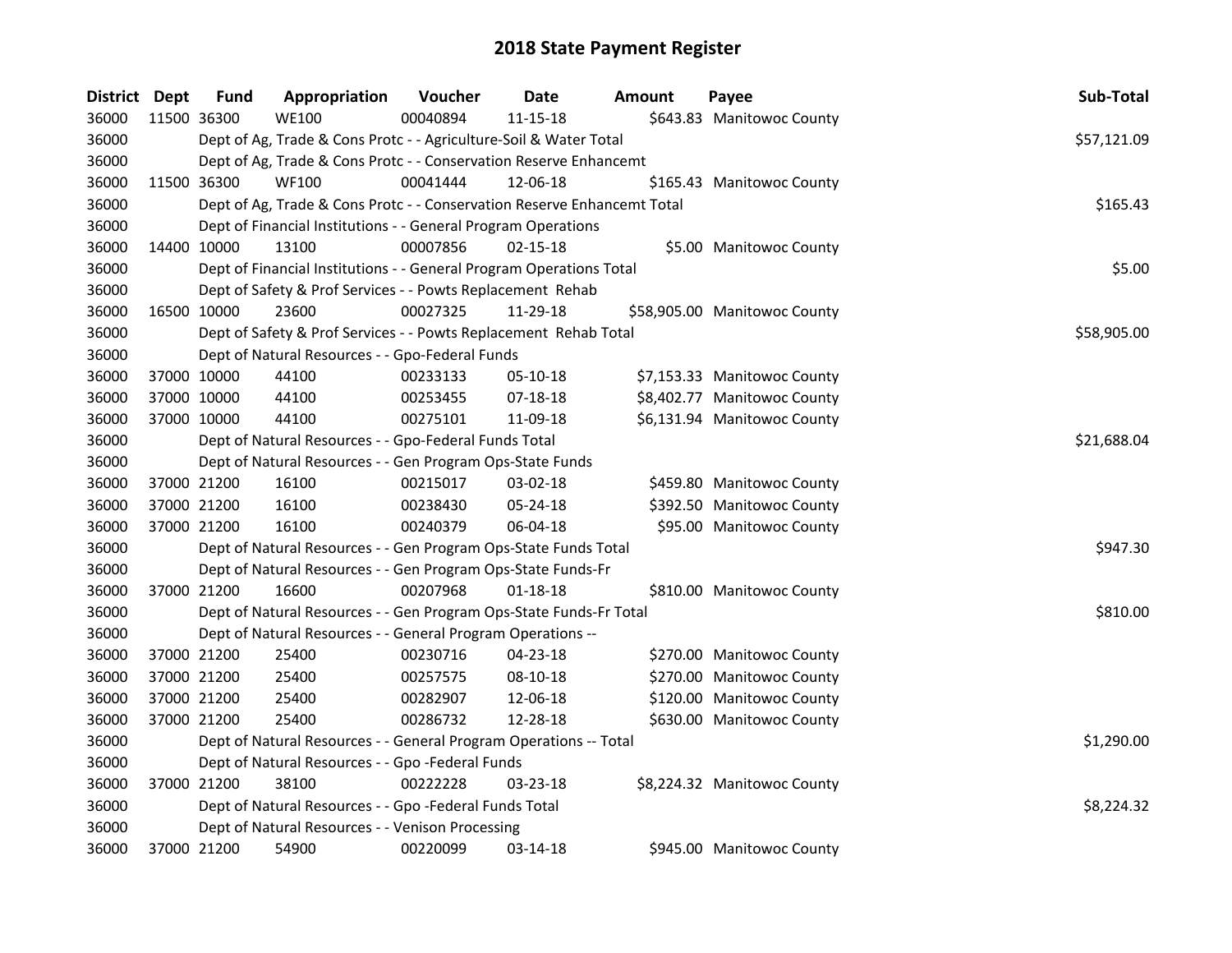| District Dept |             | Fund        | Appropriation                                                      | Voucher  | <b>Date</b>    | Amount | Payee                         | Sub-Total    |
|---------------|-------------|-------------|--------------------------------------------------------------------|----------|----------------|--------|-------------------------------|--------------|
| 36000         |             |             | Dept of Natural Resources - - Venison Processing Total             |          |                |        |                               | \$945.00     |
| 36000         |             |             | Dept of Natural Resources - - Enf A - Boating Enforcement          |          |                |        |                               |              |
| 36000         |             | 37000 21200 | 55000                                                              | 00222228 | $03 - 23 - 18$ |        | \$18,044.81 Manitowoc County  |              |
| 36000         |             |             | Dept of Natural Resources - - Enf A - Boating Enforcement Total    |          |                |        |                               | \$18,044.81  |
| 36000         |             |             | Dept of Natural Resources - - Enf A - Atv & Utv Enforcement        |          |                |        |                               |              |
| 36000         |             | 37000 21200 | 55100                                                              | 00268548 | 09-27-18       |        | \$5,168.54 Manitowoc County   |              |
| 36000         |             |             | Dept of Natural Resources - - Enf A - Atv & Utv Enforcement Total  |          |                |        |                               | \$5,168.54   |
| 36000         |             |             | Dept of Natural Resources - - Wildlife Damage Claims & Abat        |          |                |        |                               |              |
| 36000         |             | 37000 21200 | 55300                                                              | 00220099 | 03-14-18       |        | \$15,512.62 Manitowoc County  |              |
| 36000         |             |             | Dept of Natural Resources - - Wildlife Damage Claims & Abat Total  |          |                |        |                               | \$15,512.62  |
| 36000         |             |             | Dept of Natural Resources - - Resaids - County Cons Aids           |          |                |        |                               |              |
| 36000         | 37000 21200 |             | 56300                                                              | 00272128 | $10-12-18$     |        | \$2,880.00 Manitowoc County   |              |
| 36000         |             |             | Dept of Natural Resources - - Resaids - County Cons Aids Total     |          |                |        |                               | \$2,880.00   |
| 36000         |             |             | Dept of Natural Resources - - Ra- Cnty Snow Trail & Area Aid       |          |                |        |                               |              |
| 36000         | 37000 21200 |             | 57400                                                              | 00282320 | 11-29-18       |        | \$13,112.50 Manitowoc County  |              |
| 36000         | 37000 21200 |             | 57400                                                              | 00282324 | 11-29-18       |        | \$17,200.00 Manitowoc County  |              |
| 36000         |             |             | Dept of Natural Resources - - Ra- Cnty Snow Trail & Area Aid Total |          |                |        |                               | \$30,312.50  |
| 36000         |             |             | Dept of Natural Resources - - Ra- Snowmobile Trail Areas           |          |                |        |                               |              |
| 36000         | 37000 21200 |             | 57500                                                              | 00275319 | 10-31-18       |        | \$53,370.60 Manitowoc County  |              |
| 36000         |             |             | Dept of Natural Resources - - Ra- Snowmobile Trail Areas Total     |          |                |        |                               | \$53,370.60  |
| 36000         |             |             | Dept of Natural Resources - - Land Acquisition                     |          |                |        |                               |              |
| 36000         | 37000 36300 |             | TA100                                                              | 00212860 | 02-07-18       |        | \$30.00 Manitowoc County      |              |
| 36000         | 37000 36300 |             | <b>TA100</b>                                                       | 00236132 | 05-16-18       |        | \$30.00 Manitowoc County      |              |
| 36000         | 37000 36300 |             | TA100                                                              | 00237116 | 05-15-18       |        | \$75,000.00 Manitowoc County  |              |
| 36000         | 37000 36300 |             | TA100                                                              | 00264670 | 09-07-18       |        | \$30.00 Manitowoc County      |              |
| 36000         |             |             | Dept of Natural Resources - - Land Acquisition Total               |          |                |        |                               | \$75,090.00  |
| 36000         |             |             | Dept of Natural Resources - - Gpo - Sd Water Loan Prog, Fed        |          |                |        |                               |              |
| 36000         | 37000 57300 |             | 48200                                                              | 00216265 | $02 - 21 - 18$ |        | \$6,374.50 Manitowoc County   |              |
| 36000         | 37000 57300 |             | 48200                                                              | 00222030 | 04-19-18       |        | \$4,040.50 Manitowoc County   |              |
| 36000         | 37000 57300 |             | 48200                                                              | 00244141 | 06-18-18       |        | \$4,040.50 Manitowoc County   |              |
| 36000         | 37000 57300 |             | 48200                                                              | 00267308 | $10-10-18$     |        | \$4,040.50 Manitowoc County   |              |
| 36000         |             |             | Dept of Natural Resources - - Gpo - Sd Water Loan Prog, Fed Total  |          |                |        |                               | \$18,496.00  |
| 36000         |             |             | WI Dept of Transportation - - Eldly&Disa Co/Aid Sf                 |          |                |        |                               |              |
| 36000         | 39500 21100 |             | 16800                                                              | 00238276 | 04-04-18       |        | \$221,454.00 Manitowoc County |              |
| 36000         |             |             | WI Dept of Transportation - - Eldly&Disa Co/Aid Sf Total           |          |                |        |                               | \$221,454.00 |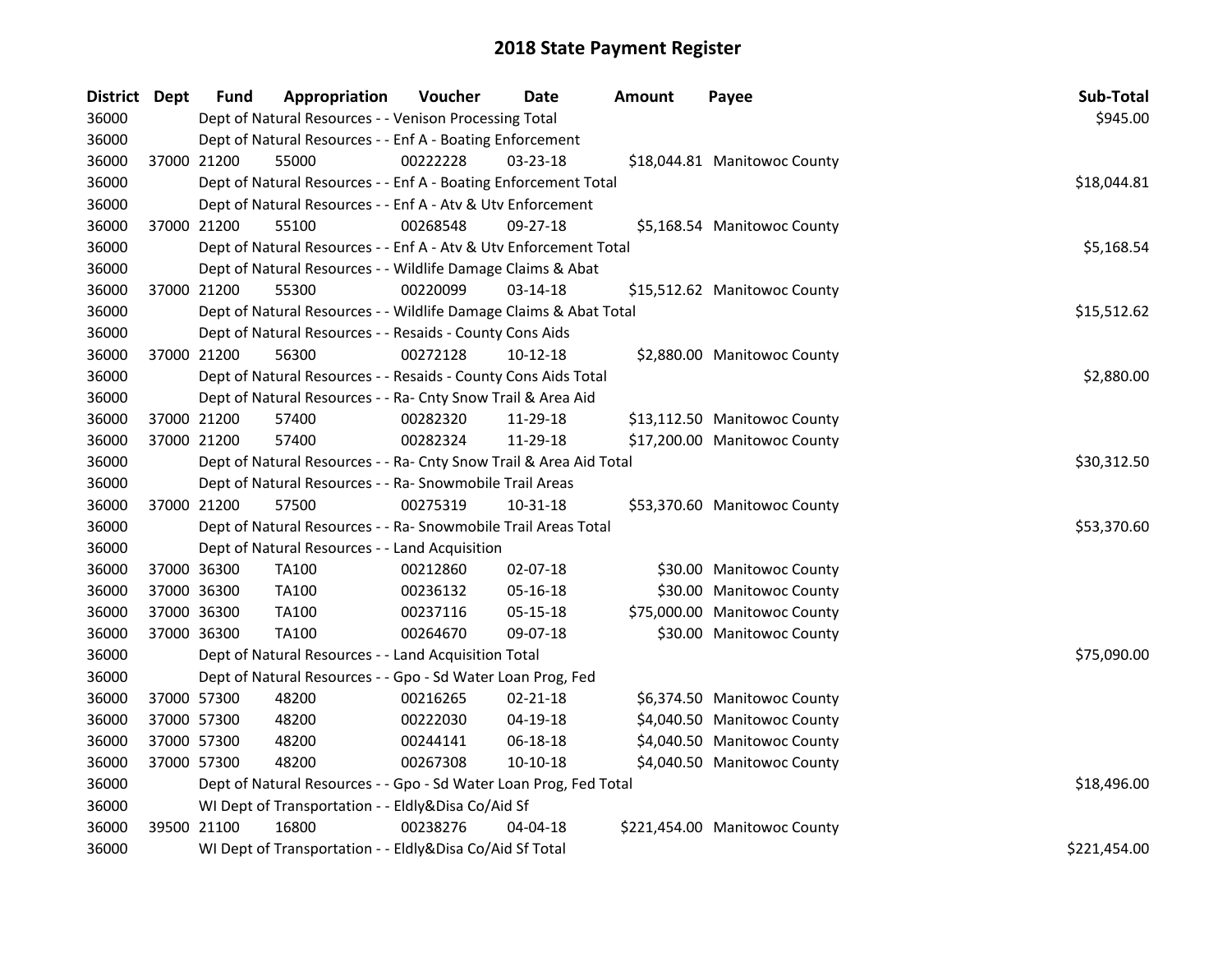| District | <b>Dept</b> | <b>Fund</b> | Appropriation                                            | Voucher  | <b>Date</b>    | <b>Amount</b> | Payee                         | Sub-Total      |
|----------|-------------|-------------|----------------------------------------------------------|----------|----------------|---------------|-------------------------------|----------------|
| 36000    |             |             | WI Dept of Transportation - - Eldly&Disa Aid Fd Fd       |          |                |               |                               |                |
| 36000    | 39500 21100 |             | 18300                                                    | 00221219 | 02-13-18       |               | \$24,552.14 Manitowoc County  |                |
| 36000    | 39500 21100 |             | 18300                                                    | 00297581 | 09-18-18       |               | \$1,078.04 Manitowoc County   |                |
| 36000    | 39500 21100 |             | 18300                                                    | 00297582 | 09-18-18       |               | \$9,763.97 Manitowoc County   |                |
| 36000    | 39500 21100 |             | 18300                                                    | 00331238 | 12-11-18       |               | \$20,679.86 Manitowoc County  |                |
| 36000    |             |             | WI Dept of Transportation - - Eldly&Disa Aid Fd Fd Total |          |                |               |                               | \$56,074.01    |
| 36000    |             |             | WI Dept of Transportation - - Trans Aids To Co.-Sf       |          |                |               |                               |                |
| 36000    | 39500 21100 |             | 19000                                                    | 00203648 | $01-02-18$     |               | \$312,829.71 Manitowoc County |                |
| 36000    | 39500 21100 |             | 19000                                                    | 00267856 | 07-02-18       |               | \$625,659.42 Manitowoc County |                |
| 36000    | 39500 21100 |             | 19000                                                    | 00301908 | 10-01-18       |               | \$312,829.71 Manitowoc County |                |
| 36000    |             |             | WI Dept of Transportation - - Trans Aids To Co.-Sf Total |          |                |               |                               | \$1,251,318.84 |
| 36000    |             |             | WI Dept of Transportation - - Local Rds, Grants Sf       |          |                |               |                               |                |
| 36000    | 39500 21100 |             | 27000                                                    | 00282059 | 08-01-18       |               | \$19,393.53 Manitowoc County  |                |
| 36000    |             |             | WI Dept of Transportation - - Local Rds, Grants Sf Total |          |                |               |                               | \$19,393.53    |
| 36000    |             |             | WI Dept of Transportation - - Loc Rd Imp Prg St Fd       |          |                |               |                               |                |
| 36000    | 39500 21100 |             | 27800                                                    | 00278476 | 07-25-18       |               | \$5,414.10 Manitowoc County   |                |
| 36000    |             |             | WI Dept of Transportation - - Loc Rd Imp Prg St Fd Total |          |                |               |                               | \$5,414.10     |
| 36000    |             |             | WI Dept of Transportation - - St Hwy Rehab, Sf           |          |                |               |                               |                |
| 36000    | 39500 21100 |             | 36300                                                    | 00210162 | $01 - 10 - 18$ |               | \$250.00 Manitowoc County     |                |
| 36000    | 39500 21100 |             | 36300                                                    | 00219854 | 02-08-18       |               | \$86.47 Manitowoc County      |                |
| 36000    |             |             | WI Dept of Transportation - - St Hwy Rehab, Sf Total     |          |                |               |                               | \$336.47       |
| 36000    |             |             | WI Dept of Transportation - - Hwy Mgmt & Opers Sf        |          |                |               |                               |                |
| 36000    | 39500 21100 |             | 36500                                                    | 00219854 | 02-08-18       |               | \$17,264.23 Manitowoc County  |                |
| 36000    | 39500 21100 |             | 36500                                                    | 00225947 | 02-28-18       |               | \$12,496.13 Manitowoc County  |                |
| 36000    | 39500 21100 |             | 36500                                                    | 00232758 | 03-23-18       |               | \$14,316.15 Manitowoc County  |                |
| 36000    | 39500 21100 |             | 36500                                                    | 00238648 | 04-04-18       |               | \$9,364.04 Manitowoc County   |                |
| 36000    | 39500 21100 |             | 36500                                                    | 00239929 | 04-06-18       |               | \$7,765.72 Manitowoc County   |                |
| 36000    | 39500 21100 |             | 36500                                                    | 00254579 | 05-17-18       |               | \$6,189.28 Manitowoc County   |                |
| 36000    | 39500 21100 |             | 36500                                                    | 00267450 | 06-27-18       |               | \$5,136.02 Manitowoc County   |                |
| 36000    | 39500 21100 |             | 36500                                                    | 00283162 | 08-06-18       |               | \$21,170.14 Manitowoc County  |                |
| 36000    | 39500 21100 |             | 36500                                                    | 00294433 | 09-14-18       |               | \$2,768.51 Manitowoc County   |                |
| 36000    | 39500 21100 |             | 36500                                                    | 00301320 | 10-01-18       |               | \$119,377.23 Manitowoc County |                |
| 36000    | 39500 21100 |             | 36500                                                    | 00308100 | 10-09-18       |               | \$91,410.81 Manitowoc County  |                |
| 36000    | 39500 21100 |             | 36500                                                    | 00324261 | 11-23-18       |               | \$74,682.59 Manitowoc County  |                |
| 36000    | 39500 21100 |             | 36500                                                    | 00329995 | 12-07-18       |               | \$74,140.29 Manitowoc County  |                |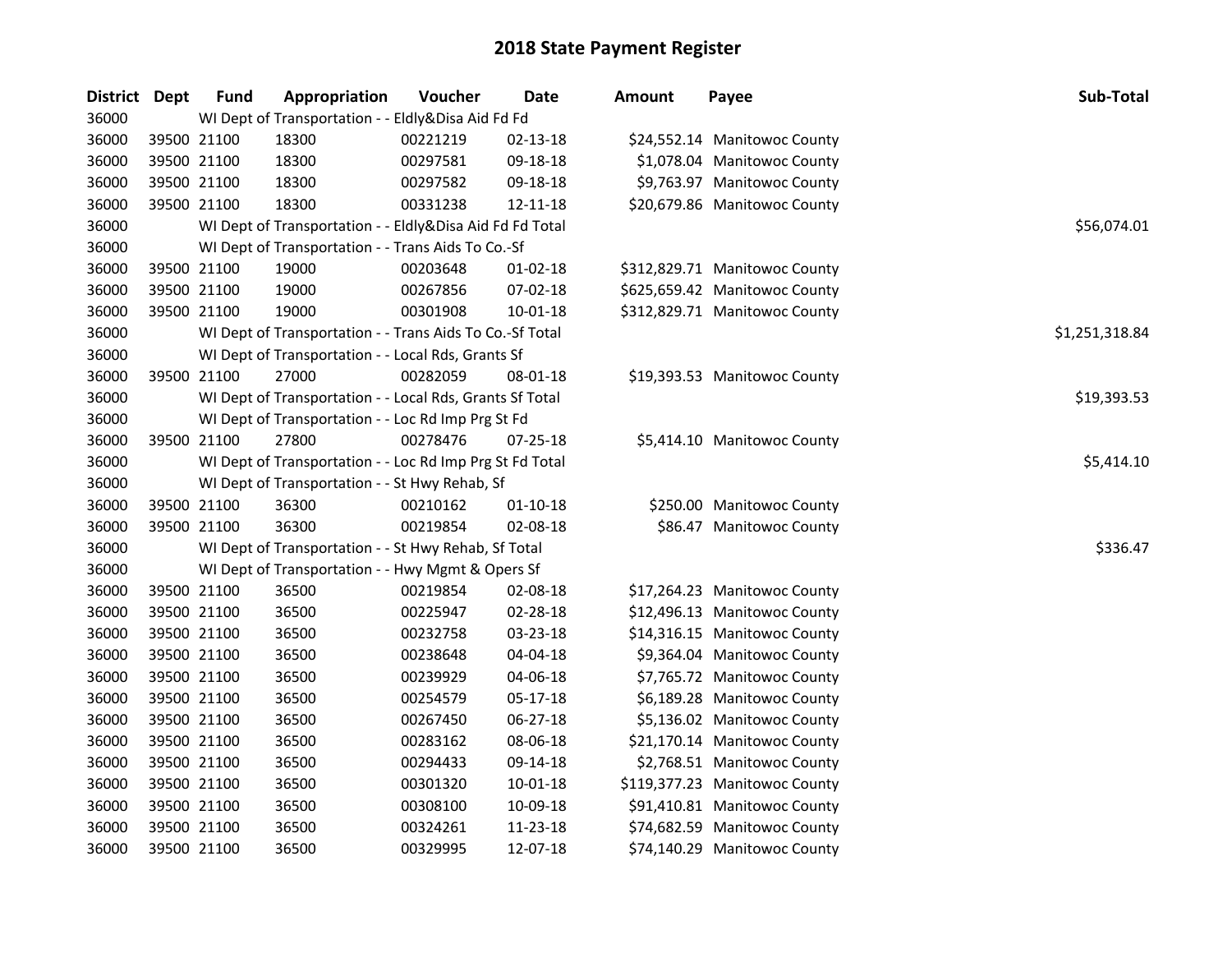| <b>District</b> | <b>Dept</b> | <b>Fund</b> | Appropriation                                                  | Voucher  | <b>Date</b>    | <b>Amount</b> | Payee                         | Sub-Total      |
|-----------------|-------------|-------------|----------------------------------------------------------------|----------|----------------|---------------|-------------------------------|----------------|
| 36000           |             |             | WI Dept of Transportation - - Hwy Mgmt & Opers Sf Total        |          |                |               |                               | \$456,081.14   |
| 36000           |             |             | WI Dept of Transportation - - Routine Maint Sf                 |          |                |               |                               |                |
| 36000           |             | 39500 21100 | 36800                                                          | 00219854 | 02-08-18       |               | \$233,017.66 Manitowoc County |                |
| 36000           |             | 39500 21100 | 36800                                                          | 00225947 | 02-28-18       |               | \$264,414.22 Manitowoc County |                |
| 36000           |             | 39500 21100 | 36800                                                          | 00232758 | 03-23-18       |               | \$4,732.38 Manitowoc County   |                |
| 36000           | 39500 21100 |             | 36800                                                          | 00238648 | 04-04-18       |               | \$210,135.83 Manitowoc County |                |
| 36000           | 39500 21100 |             | 36800                                                          | 00239929 | 04-06-18       |               | \$230,734.41 Manitowoc County |                |
| 36000           | 39500 21100 |             | 36800                                                          | 00254579 | 05-17-18       |               | \$234,932.33 Manitowoc County |                |
| 36000           | 39500 21100 |             | 36800                                                          | 00267450 | 06-27-18       |               | \$369,843.98 Manitowoc County |                |
| 36000           | 39500 21100 |             | 36800                                                          | 00283162 | 08-06-18       |               | \$108,466.46 Manitowoc County |                |
| 36000           | 39500 21100 |             | 36800                                                          | 00294433 | 09-14-18       |               | \$97,698.62 Manitowoc County  |                |
| 36000           | 39500 21100 |             | 36800                                                          | 00301320 | $10 - 01 - 18$ |               | \$41,897.91 Manitowoc County  |                |
| 36000           | 39500 21100 |             | 36800                                                          | 00308100 | 10-09-18       |               | \$48,773.40 Manitowoc County  |                |
| 36000           | 39500 21100 |             | 36800                                                          | 00315158 | $10 - 25 - 18$ |               | \$121,624.79 Manitowoc County |                |
| 36000           |             | 39500 21100 | 36800                                                          | 00324261 | 11-23-18       |               | \$53,897.82 Manitowoc County  |                |
| 36000           | 39500 21100 |             | 36800                                                          | 00329995 | 12-07-18       |               | \$37,927.75 Manitowoc County  |                |
| 36000           |             |             | WI Dept of Transportation - - Routine Maint Sf Total           |          |                |               |                               | \$2,058,097.56 |
| 36000           |             |             | WI Dept of Transportation - - Routine Maint Ff                 |          |                |               |                               |                |
| 36000           |             | 39500 21100 | 38000                                                          | 00324261 | $11 - 23 - 18$ |               | \$19.98 Manitowoc County      |                |
| 36000           |             | 39500 21100 | 38000                                                          | 00329995 | 12-07-18       |               | \$559.40 Manitowoc County     |                |
| 36000           |             |             | WI Dept of Transportation - - Routine Maint Ff Total           |          |                |               |                               | \$579.38       |
| 36000           |             |             | WI Dept of Transportation - - St Hwy Rehab Fed Fd              |          |                |               |                               |                |
| 36000           |             | 39500 21100 | 38300                                                          | 00219854 | 02-08-18       |               | \$345.89 Manitowoc County     |                |
| 36000           |             |             | WI Dept of Transportation - - St Hwy Rehab Fed Fd Total        |          |                |               |                               | \$345.89       |
| 36000           |             |             | Department of Corrections - - General Program Operations       |          |                |               |                               |                |
| 36000           | 41000 10000 |             | 10100                                                          | 00241387 | 10-11-18       |               | \$2,195.00 Manitowoc County   |                |
| 36000           | 41000 10000 |             | 10100                                                          | 00241394 | $10 - 11 - 18$ |               | \$3,380.00 Manitowoc County   |                |
| 36000           | 41000 10000 |             | 10100                                                          | 00241409 | $10 - 11 - 18$ |               | \$2,700.00 Manitowoc County   |                |
| 36000           | 41000 10000 |             | 10100                                                          | 00241415 | $10 - 11 - 18$ |               | \$190.00 Manitowoc County     |                |
| 36000           | 41000 10000 |             | 10100                                                          | 00241434 | 10-11-18       |               | \$130.00 Manitowoc County     |                |
| 36000           | 41000 10000 |             | 10100                                                          | 00241443 | $10 - 11 - 18$ |               | \$180.00 Manitowoc County     |                |
| 36000           | 41000 10000 |             | 10100                                                          | 00241447 | $10 - 11 - 18$ |               | \$1,200.00 Manitowoc County   |                |
| 36000           |             |             | Department of Corrections - - General Program Operations Total |          |                |               |                               | \$9,975.00     |
| 36000           |             |             | Department of Corrections - - Corrections Contracts And Agre   |          |                |               |                               |                |
| 36000           | 41000 10000 |             | 11400                                                          | 00182210 | 01-19-18       |               | \$4,682.86 Manitowoc County   |                |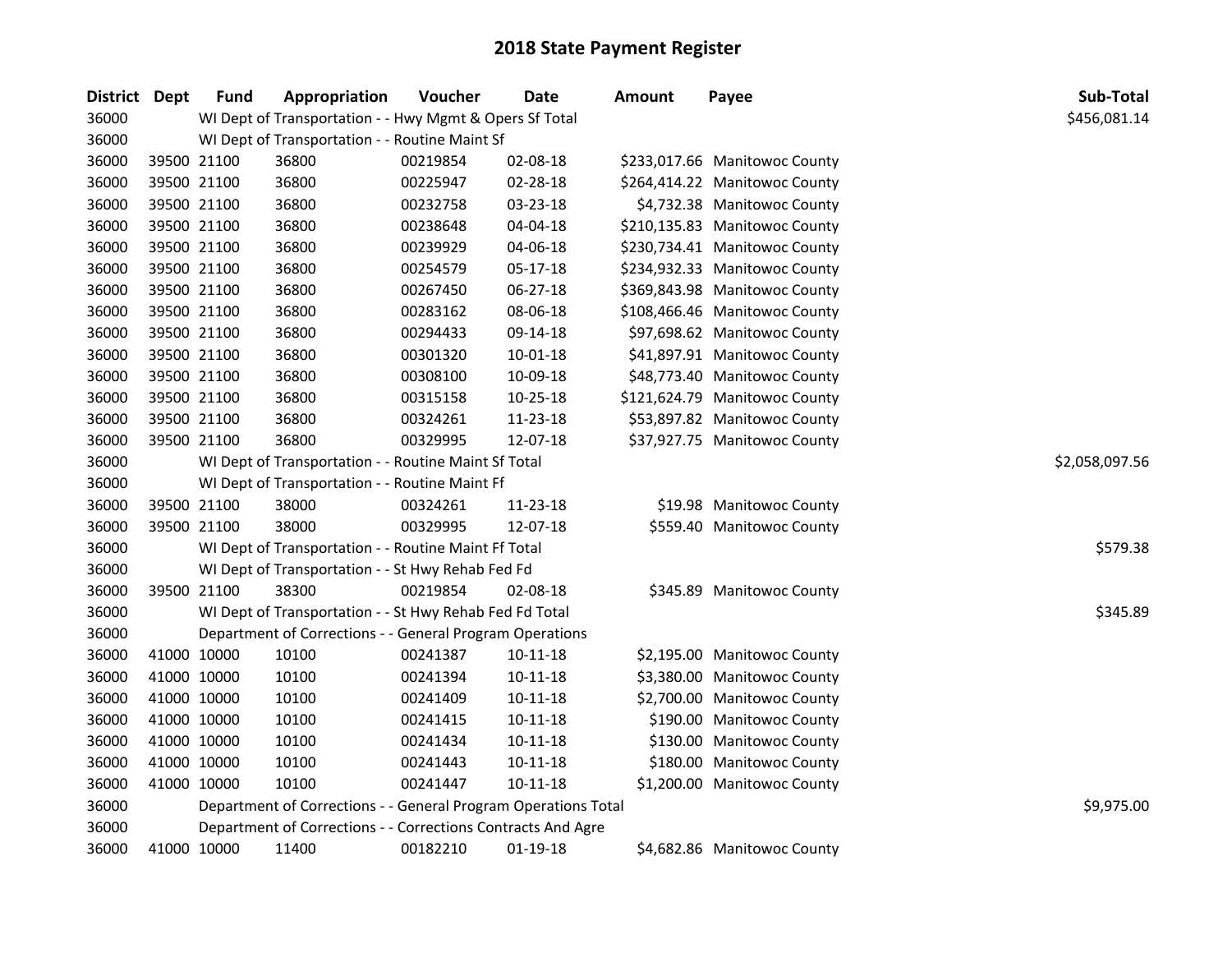| District Dept |             | <b>Fund</b> | Appropriation                                                        | Voucher  | <b>Date</b>    | <b>Amount</b> | Payee                                                                                                         | Sub-Total    |
|---------------|-------------|-------------|----------------------------------------------------------------------|----------|----------------|---------------|---------------------------------------------------------------------------------------------------------------|--------------|
| 36000         |             | 41000 10000 | 11400                                                                | 00191294 | 03-09-18       |               | \$5,557.68 Manitowoc County                                                                                   |              |
| 36000         |             | 41000 10000 | 11400                                                                | 00195746 | 03-16-18       |               | \$6,413.42 Manitowoc County                                                                                   |              |
| 36000         |             | 41000 10000 | 11400                                                                | 00206195 | 05-03-18       |               | \$7,123.86 Manitowoc County                                                                                   |              |
| 36000         |             | 41000 10000 | 11400                                                                | 00209785 | 05-18-18       |               | \$6,300.50 Manitowoc County                                                                                   |              |
| 36000         |             | 41000 10000 | 11400                                                                | 00213783 | 06-08-18       |               | \$7,780.58 Manitowoc County                                                                                   |              |
| 36000         |             | 41000 10000 | 11400                                                                | 00220933 | 07-11-18       |               | \$9,126.00 Manitowoc County                                                                                   |              |
| 36000         |             | 41000 10000 | 11400                                                                | 00230792 | 08-24-18       |               | \$11,323.48 Manitowoc County                                                                                  |              |
| 36000         |             | 41000 10000 | 11400                                                                | 00238215 | 09-28-18       |               | \$13,308.80 Manitowoc County                                                                                  |              |
| 36000         |             | 41000 10000 | 11400                                                                | 00243074 | 10-18-18       |               | \$19,338.60 Manitowoc County                                                                                  |              |
| 36000         |             | 41000 10000 | 11400                                                                | 00248936 | 11-15-18       |               | \$13,939.34 Manitowoc County                                                                                  |              |
| 36000         |             | 41000 10000 | 11400                                                                | 00254836 | 12-14-18       |               | \$11,601.64 Manitowoc County                                                                                  |              |
| 36000         |             |             | Department of Corrections - - Corrections Contracts And Agre Total   |          |                |               |                                                                                                               | \$116,496.76 |
| 36000         |             |             |                                                                      |          |                |               | Department of Corrections - - Reimbursing Counties For Probation, Extended Supervision And Parole Holds       |              |
| 36000         |             | 41000 10000 | 11600                                                                | 00246079 | 11-02-18       |               | \$59,110.80 Manitowoc County                                                                                  |              |
| 36000         |             |             |                                                                      |          |                |               | Department of Corrections - - Reimbursing Counties For Probation, Extended Supervision And Parole Holds Total | \$59,110.80  |
| 36000         |             |             | Department of Corrections - - Probation, Parole And Extended         |          |                |               |                                                                                                               |              |
| 36000         |             | 41000 10000 | 18700                                                                | 00246079 | 11-02-18       |               | \$4,449.20 Manitowoc County                                                                                   |              |
| 36000         |             |             | Department of Corrections - - Probation, Parole And Extended Total   |          |                |               |                                                                                                               | \$4,449.20   |
| 36000         |             |             | Bd on Aging & Long Term Care - - General Program Operations          |          |                |               |                                                                                                               |              |
| 36000         |             | 43200 10000 | 10100                                                                | 00002208 | 08-17-18       |               | \$11.25 Manitowoc County                                                                                      |              |
| 36000         |             |             | Bd on Aging & Long Term Care - - General Program Operations Total    |          |                |               |                                                                                                               | \$11.25      |
| 36000         |             |             | Bd on Aging & Long Term Care - - Contracts With State Agencies       |          |                |               |                                                                                                               |              |
| 36000         |             | 43200 10000 | 13100                                                                | 00002208 | 08-17-18       |               | \$63.75 Manitowoc County                                                                                      |              |
| 36000         |             |             | Bd on Aging & Long Term Care - - Contracts With State Agencies Total |          |                |               |                                                                                                               | \$63.75      |
| 36000         |             |             | Department of Health Services - - State/Federal Aids                 |          |                |               |                                                                                                               |              |
| 36000         |             | 43500 10000 | 00000                                                                | 90808    | $01 - 02 - 18$ |               | \$124,238.00 Manitowoc County                                                                                 |              |
| 36000         | 43500 10000 |             | 00000                                                                | 90809    | 02-01-18       |               | \$138,811.00 Manitowoc County                                                                                 |              |
| 36000         |             | 43500 10000 | 00000                                                                | 90810    | 03-01-18       |               | \$38,431.00 Manitowoc County                                                                                  |              |
| 36000         |             | 43500 10000 | 00000                                                                | 90811    | 03-02-18       |               | \$20,236.00 Manitowoc County                                                                                  |              |
| 36000         |             | 43500 10000 | 00000                                                                | 90812    | 04-02-18       |               | \$467,563.00 Manitowoc County                                                                                 |              |
| 36000         |             | 43500 10000 | 00000                                                                | 90813    | 05-01-18       |               | \$518,022.00 Manitowoc County                                                                                 |              |
| 36000         |             | 43500 10000 | 00000                                                                | 90814    | 06-01-18       |               | \$272,944.00 Manitowoc County                                                                                 |              |
| 36000         |             | 43500 10000 | 00000                                                                | 90900    | 07-02-18       |               | \$1,982,801.00 Manitowoc County                                                                               |              |
| 36000         |             | 43500 10000 | 00000                                                                | 90901    | 08-01-18       |               | \$411,524.00 Manitowoc County                                                                                 |              |
| 36000         | 43500 10000 |             | 00000                                                                | 90902    | 09-04-18       |               | \$165,597.00 Manitowoc County                                                                                 |              |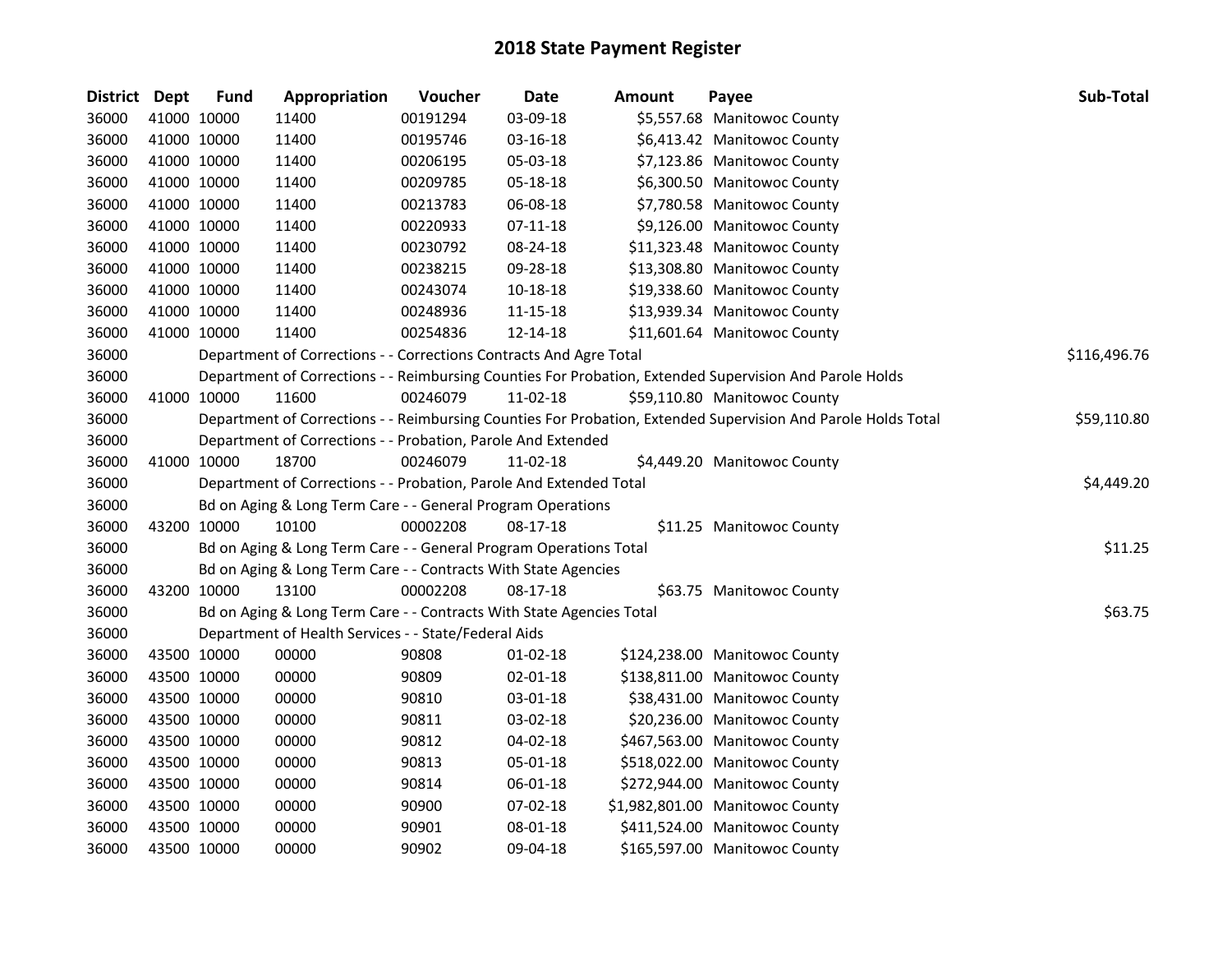| District | <b>Dept</b> | <b>Fund</b> | Appropriation                                                          | Voucher  | Date           | Amount | Payee                         | Sub-Total      |
|----------|-------------|-------------|------------------------------------------------------------------------|----------|----------------|--------|-------------------------------|----------------|
| 36000    |             | 43500 10000 | 00000                                                                  | 90903    | $10 - 01 - 18$ |        | \$397,593.00 Manitowoc County |                |
| 36000    |             | 43500 10000 | 00000                                                                  | 90904    | 11-01-18       |        | \$153,116.00 Manitowoc County |                |
| 36000    |             | 43500 10000 | 00000                                                                  | 90905    | 12-03-18       |        | \$129,310.00 Manitowoc County |                |
| 36000    |             |             | Department of Health Services - - State/Federal Aids Total             |          |                |        |                               | \$4,820,186.00 |
| 36000    |             |             | Department of Health Services - - Public Health Dispensaries And       |          |                |        |                               |                |
| 36000    |             | 43500 10000 | 10700                                                                  | 00176243 | $01 - 12 - 18$ |        | \$46.76 Manitowoc County      |                |
| 36000    |             | 43500 10000 | 10700                                                                  | 00178622 | $01 - 26 - 18$ |        | \$52.75 Manitowoc County      |                |
| 36000    |             | 43500 10000 | 10700                                                                  | 00195312 | 04-06-18       |        | \$8.61 Manitowoc County       |                |
| 36000    |             | 43500 10000 | 10700                                                                  | 00202386 | 05-11-18       |        | \$91.10 Manitowoc County      |                |
| 36000    |             | 43500 10000 | 10700                                                                  | 00206248 | 05-23-18       |        | \$231.65 Manitowoc County     |                |
| 36000    |             | 43500 10000 | 10700                                                                  | 00206253 | 05-25-18       |        | \$221.11 Manitowoc County     |                |
| 36000    |             | 43500 10000 | 10700                                                                  | 00213817 | 06-29-18       |        | \$105.21 Manitowoc County     |                |
| 36000    |             | 43500 10000 | 10700                                                                  | 00214035 | 06-29-18       |        | \$71.25 Manitowoc County      |                |
| 36000    |             | 43500 10000 | 10700                                                                  | 00216088 | 07-23-18       |        | \$236.00 Manitowoc County     |                |
| 36000    |             | 43500 10000 | 10700                                                                  | 00235214 | 10-19-18       |        | \$18.96 Manitowoc County      |                |
| 36000    |             | 43500 10000 | 10700                                                                  | 00243117 | 11-23-18       |        | \$41.84 Manitowoc County      |                |
| 36000    |             | 43500 10000 | 10700                                                                  | 00246380 | 11-29-18       |        | \$132.87 Manitowoc County     |                |
| 36000    |             |             | Department of Health Services - - Public Health Dispensaries And Total |          |                |        |                               | \$1,258.11     |
| 36000    |             |             | Department of Health Services - - Radiation Monitoring                 |          |                |        |                               |                |
| 36000    |             | 43500 10000 | 13800                                                                  | 00179702 | $01 - 12 - 18$ |        | \$552.00 Manitowoc County     |                |
| 36000    |             | 43500 10000 | 13800                                                                  | 00184842 | $02 - 16 - 18$ |        | \$568.46 Manitowoc County     |                |
| 36000    |             | 43500 10000 | 13800                                                                  | 00196926 | 04-06-18       |        | \$561.70 Manitowoc County     |                |
| 36000    |             | 43500 10000 | 13800                                                                  | 00202385 | 04-27-18       |        | \$641.12 Manitowoc County     |                |
| 36000    |             | 43500 10000 | 13800                                                                  | 00217815 | 07-09-18       |        | \$579.44 Manitowoc County     |                |
| 36000    |             | 43500 10000 | 13800                                                                  | 00219418 | 07-20-18       |        | \$662.70 Manitowoc County     |                |
| 36000    |             | 43500 10000 | 13800                                                                  | 00223233 | 08-24-18       |        | \$596.40 Manitowoc County     |                |
| 36000    |             | 43500 10000 | 13800                                                                  | 00232163 | 09-27-18       |        | \$581.36 Manitowoc County     |                |
| 36000    |             | 43500 10000 | 13800                                                                  | 00238942 | 10-16-18       |        | \$601.46 Manitowoc County     |                |
|          |             |             |                                                                        |          |                |        |                               |                |
| 36000    | 43500 10000 |             | 13800                                                                  | 00238943 | 10-16-18       |        | \$671.40 Manitowoc County     |                |
| 36000    |             | 43500 10000 | 13800                                                                  | 00240075 | 11-02-18       |        | \$581.36 Manitowoc County     |                |
| 36000    |             | 43500 10000 | 13800                                                                  | 00248458 | 12-06-18       |        | \$593.98 Manitowoc County     |                |
| 36000    |             |             | Department of Health Services - - Radiation Monitoring Total           |          |                |        |                               | \$7,191.38     |
| 36000    |             |             | Department of Health Services - - General Program Operations           |          |                |        |                               |                |
| 36000    |             | 43500 10000 | 40100                                                                  | 00182071 | $01 - 24 - 18$ |        | \$3.50 Manitowoc County       |                |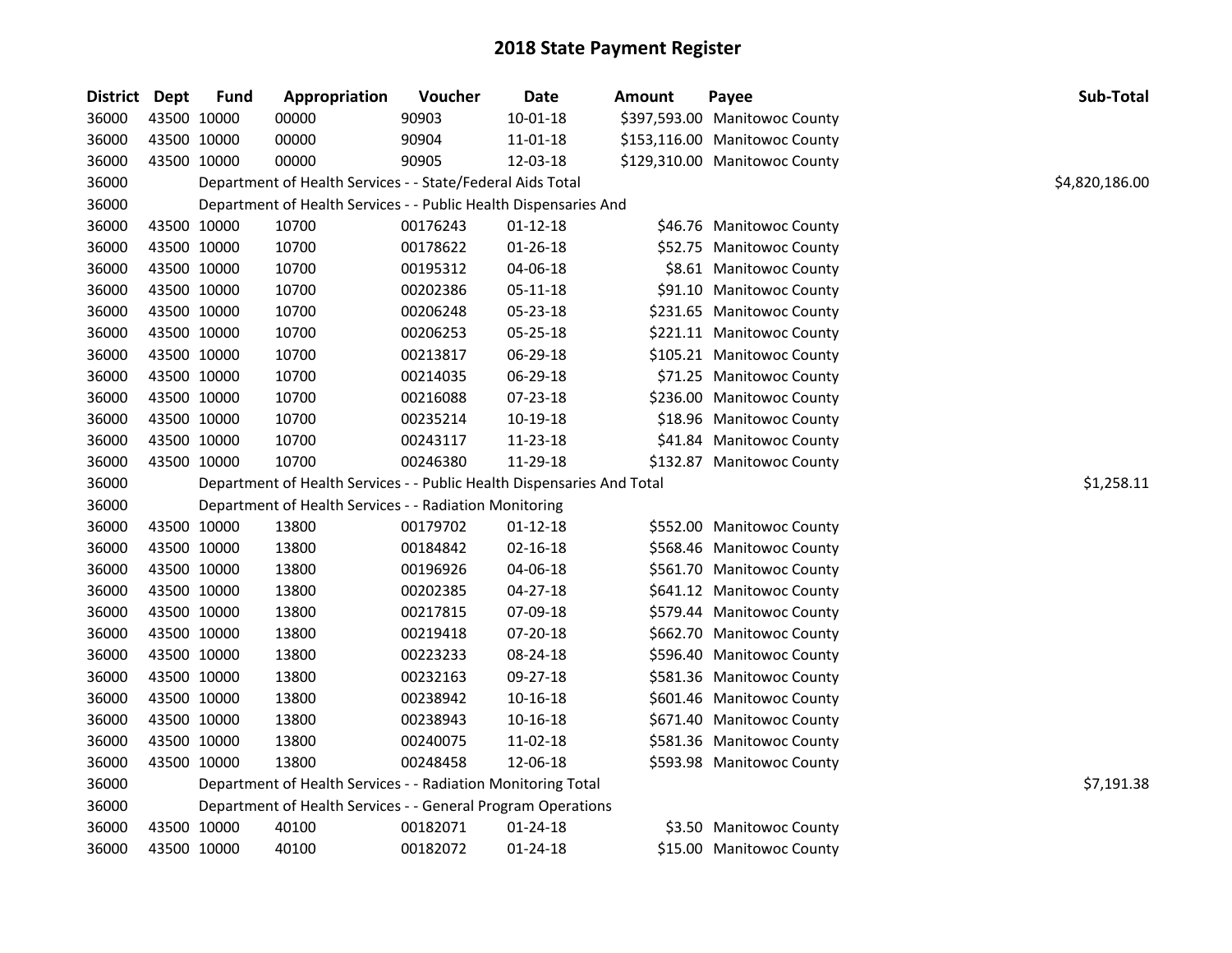| District Dept |             | <b>Fund</b> | Appropriation                                                      | Voucher  | <b>Date</b>    | Amount | Payee                    | Sub-Total |
|---------------|-------------|-------------|--------------------------------------------------------------------|----------|----------------|--------|--------------------------|-----------|
| 36000         | 43500 10000 |             | 40100                                                              | 00182073 | $01 - 24 - 18$ |        | \$1.50 Manitowoc County  |           |
| 36000         | 43500 10000 |             | 40100                                                              | 00183437 | $01 - 31 - 18$ |        | \$1.50 Manitowoc County  |           |
| 36000         | 43500 10000 |             | 40100                                                              | 00186501 | 02-14-18       |        | \$1.50 Manitowoc County  |           |
| 36000         | 43500 10000 |             | 40100                                                              | 00186513 | 02-14-18       |        | \$1.50 Manitowoc County  |           |
| 36000         | 43500 10000 |             | 40100                                                              | 00209150 | 05-30-18       |        | \$1.50 Manitowoc County  |           |
| 36000         | 43500 10000 |             | 40100                                                              | 00210338 | 06-07-18       |        | \$3.50 Manitowoc County  |           |
| 36000         | 43500 10000 |             | 40100                                                              | 00210339 | 06-07-18       |        | \$15.00 Manitowoc County |           |
| 36000         | 43500 10000 |             | 40100                                                              | 00210340 | 06-07-18       |        | \$15.00 Manitowoc County |           |
| 36000         | 43500 10000 |             | 40100                                                              | 00215810 | 06-29-18       |        | \$1.50 Manitowoc County  |           |
| 36000         | 43500 10000 |             | 40100                                                              | 00228694 | 08-29-18       |        | \$1.50 Manitowoc County  |           |
| 36000         | 43500 10000 |             | 40100                                                              | 00228702 | 08-29-18       |        | \$1.50 Manitowoc County  |           |
| 36000         | 43500 10000 |             | 40100                                                              | 00231886 | 09-12-18       |        | \$1.50 Manitowoc County  |           |
| 36000         | 43500 10000 |             | 40100                                                              | 00239473 | $10-17-18$     |        | \$1.50 Manitowoc County  |           |
| 36000         | 43500 10000 |             | 40100                                                              | 00242525 | 10-31-18       |        | \$1.50 Manitowoc County  |           |
| 36000         | 43500 10000 |             | 40100                                                              | 00248379 | 11-28-18       |        | \$1.50 Manitowoc County  |           |
| 36000         |             |             | Department of Health Services - - General Program Operations Total |          |                |        |                          | \$70.00   |
| 36000         |             |             | Department of Health Services - - Medical Assistance State Admin   |          |                |        |                          |           |
| 36000         | 43500 10000 |             | 44000                                                              | 00182071 | 01-24-18       |        | \$3.50 Manitowoc County  |           |
| 36000         | 43500 10000 |             | 44000                                                              | 00182072 | 01-24-18       |        | \$15.00 Manitowoc County |           |
| 36000         | 43500 10000 |             | 44000                                                              | 00182073 | 01-24-18       |        | \$1.50 Manitowoc County  |           |
| 36000         | 43500 10000 |             | 44000                                                              | 00183437 | $01 - 31 - 18$ |        | \$1.50 Manitowoc County  |           |
| 36000         | 43500 10000 |             | 44000                                                              | 00186501 | $02 - 14 - 18$ |        | \$1.50 Manitowoc County  |           |
| 36000         | 43500 10000 |             | 44000                                                              | 00186513 | $02 - 14 - 18$ |        | \$1.50 Manitowoc County  |           |
| 36000         | 43500 10000 |             | 44000                                                              | 00209150 | 05-30-18       |        | \$1.50 Manitowoc County  |           |
| 36000         | 43500 10000 |             | 44000                                                              | 00210338 | 06-07-18       |        | \$3.50 Manitowoc County  |           |
| 36000         | 43500 10000 |             | 44000                                                              | 00210339 | 06-07-18       |        | \$15.00 Manitowoc County |           |
| 36000         | 43500 10000 |             | 44000                                                              | 00210340 | 06-07-18       |        | \$15.00 Manitowoc County |           |
| 36000         | 43500 10000 |             | 44000                                                              | 00215810 | 06-29-18       |        | \$1.50 Manitowoc County  |           |
| 36000         | 43500 10000 |             | 44000                                                              | 00228694 | 08-29-18       |        | \$1.50 Manitowoc County  |           |
| 36000         | 43500 10000 |             | 44000                                                              | 00228702 | 08-29-18       |        | \$1.50 Manitowoc County  |           |
| 36000         | 43500 10000 |             | 44000                                                              | 00231886 | 09-12-18       |        | \$1.50 Manitowoc County  |           |
| 36000         | 43500 10000 |             | 44000                                                              | 00239473 | $10-17-18$     |        | \$1.50 Manitowoc County  |           |
| 36000         | 43500 10000 |             | 44000                                                              | 00242525 | 10-31-18       |        | \$1.50 Manitowoc County  |           |
| 36000         | 43500 10000 |             | 44000                                                              | 00248379 | 11-28-18       |        | \$1.50 Manitowoc County  |           |
|               |             |             |                                                                    |          |                |        |                          |           |

Department of Health Services - - Medical Assistance State Admin Total \$70.00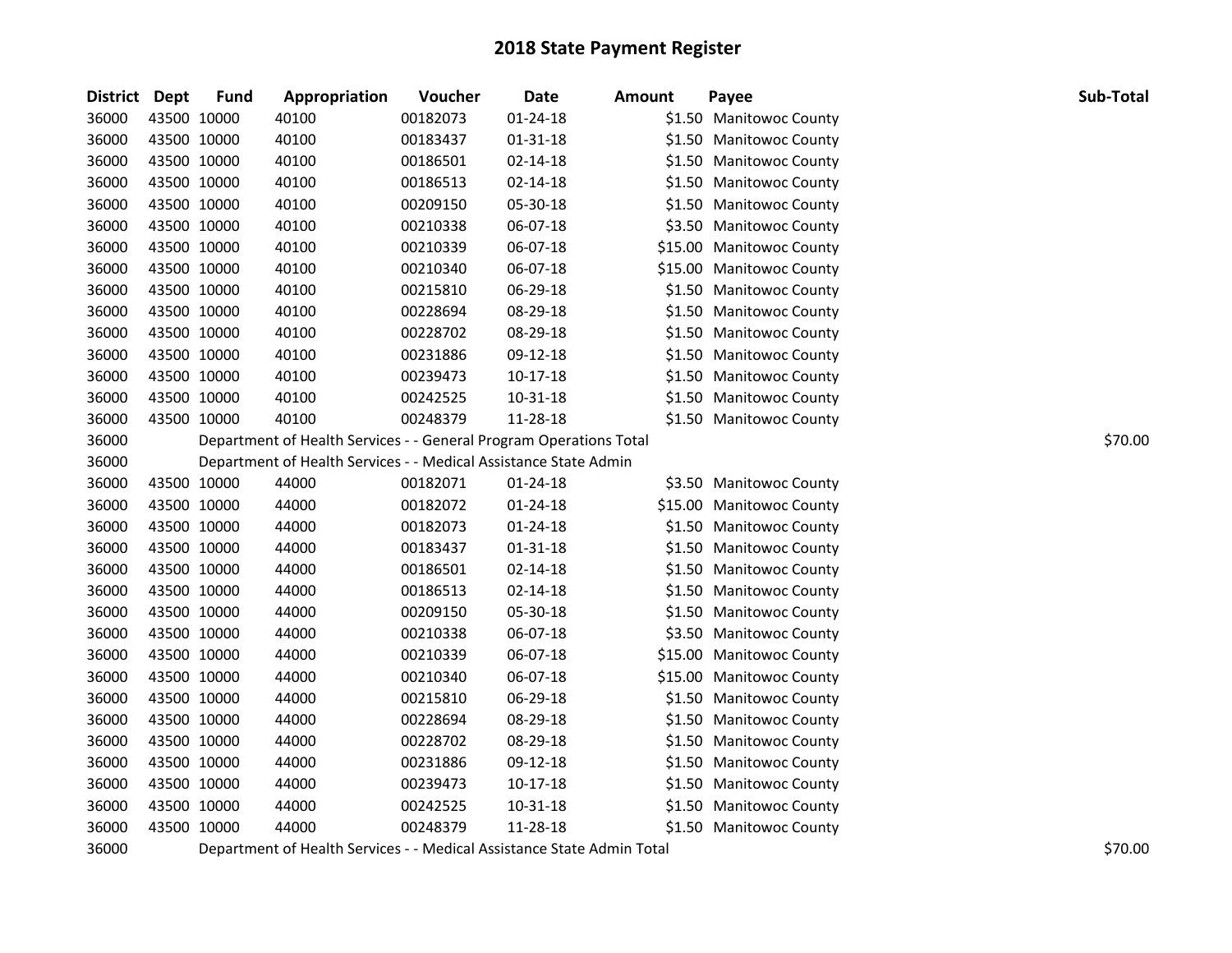| District Dept |             | <b>Fund</b> | Appropriation                                                          | Voucher  | Date           | <b>Amount</b> | Payee                         | Sub-Total |
|---------------|-------------|-------------|------------------------------------------------------------------------|----------|----------------|---------------|-------------------------------|-----------|
| 36000         |             |             | Department of Health Services - - Administrative And Support-Fis       |          |                |               |                               |           |
| 36000         | 43500 10000 |             | 82100                                                                  | 00183255 | 01-30-18       |               | \$5.00 Manitowoc County       |           |
| 36000         |             |             | Department of Health Services - - Administrative And Support-Fis Total |          |                |               |                               | \$5.00    |
| 36000         |             |             | Dept of Children and Families - - Milw Child Welfare Svc Collect       |          |                |               |                               |           |
| 36000         | 43700 10000 |             | 12200                                                                  | 00033163 | 01-10-18       |               | \$70.00 Manitowoc County      |           |
| 36000         |             | 43700 10000 | 12200                                                                  | 00041081 | $07-13-18$     |               | \$60.00 Manitowoc County      |           |
| 36000         |             |             | Dept of Children and Families - - Milw Child Welfare Svc Collect Total |          |                |               |                               | \$130.00  |
| 36000         |             |             | Dept of Children and Families - - Fees For Administrative Servic       |          |                |               |                               |           |
| 36000         | 43700 10000 |             | 23100                                                                  | 00033801 | $01-19-18$     |               | \$200.00 Manitowoc County     |           |
| 36000         | 43700 10000 |             | 23100                                                                  | 00038260 | 04-18-18       |               | \$85.00 Manitowoc County      |           |
| 36000         | 43700 10000 |             | 23100                                                                  | 00042323 | 07-17-18       |               | \$120.00 Manitowoc County     |           |
| 36000         | 43700 10000 |             | 23100                                                                  | 00045788 | 10-18-18       |               | \$50.00 Manitowoc County      |           |
| 36000         |             |             | Dept of Children and Families - - Fees For Administrative Servic Total |          |                |               |                               | \$455.00  |
| 36000         |             |             | Dept of Children and Families - - General Aids                         |          |                |               |                               |           |
| 36000         | 43700 10000 |             | 99000                                                                  | 00033203 | 01-05-18       |               | \$20,982.77 Manitowoc County  |           |
| 36000         | 43700 10000 |             | 99000                                                                  | 00034117 | 01-30-18       |               | \$108,428.71 Manitowoc County |           |
| 36000         | 43700 10000 |             | 99000                                                                  | 00034313 | 02-05-18       |               | \$59,827.62 Manitowoc County  |           |
| 36000         | 43700 10000 |             | 99000                                                                  | 00034666 | $02 - 13 - 18$ |               | \$74,436.00 Manitowoc County  |           |
| 36000         | 43700 10000 |             | 99000                                                                  | 00034858 | 02-20-18       |               | \$181.25 Manitowoc County     |           |
| 36000         |             | 43700 10000 | 99000                                                                  | 00035011 | $02 - 21 - 18$ |               | \$217.10 Manitowoc County     |           |
| 36000         | 43700 10000 |             | 99000                                                                  | 00035114 | $02 - 21 - 18$ |               | \$888.18 Manitowoc County     |           |
| 36000         | 43700 10000 |             | 99000                                                                  | 00035244 | $02 - 22 - 18$ |               | \$440.24 Manitowoc County     |           |
| 36000         | 43700 10000 |             | 99000                                                                  | 00035647 | 03-05-18       |               | \$441,923.75 Manitowoc County |           |
| 36000         | 43700 10000 |             | 99000                                                                  | 00037085 | 04-03-18       |               | \$55,021.03 Manitowoc County  |           |
| 36000         | 43700 10000 |             | 99000                                                                  | 00037574 | 04-05-18       |               | \$143,541.00 Manitowoc County |           |
| 36000         | 43700 10000 |             | 99000                                                                  | 00038809 | 04-30-18       |               | \$183,272.59 Manitowoc County |           |
| 36000         | 43700 10000 |             | 99000                                                                  | 00039185 | 05-07-18       |               | \$131,409.92 Manitowoc County |           |
| 36000         | 43700 10000 |             | 99000                                                                  | 00040605 | 06-05-18       |               | \$83,258.75 Manitowoc County  |           |
| 36000         | 43700 10000 |             | 99000                                                                  | 00040655 | 06-05-18       |               | \$56,566.15 Manitowoc County  |           |
| 36000         | 43700 10000 |             | 99000                                                                  | 00041556 | 06-27-18       |               | \$64,161.00 Manitowoc County  |           |
| 36000         | 43700 10000 |             | 99000                                                                  | 00041624 | 06-29-18       |               | \$35,363.00 Manitowoc County  |           |
| 36000         | 43700 10000 |             | 99000                                                                  | 00041786 | 07-05-18       |               | \$52,572.44 Manitowoc County  |           |
| 36000         | 43700 10000 |             | 99000                                                                  | 00042800 | 07-30-18       |               | \$124,088.32 Manitowoc County |           |
| 36000         |             | 43700 10000 | 99000                                                                  | 00043006 | 08-02-18       |               | \$8,538.00 Manitowoc County   |           |
| 36000         | 43700 10000 |             | 99000                                                                  | 00043096 | 08-06-18       |               | \$51,381.32 Manitowoc County  |           |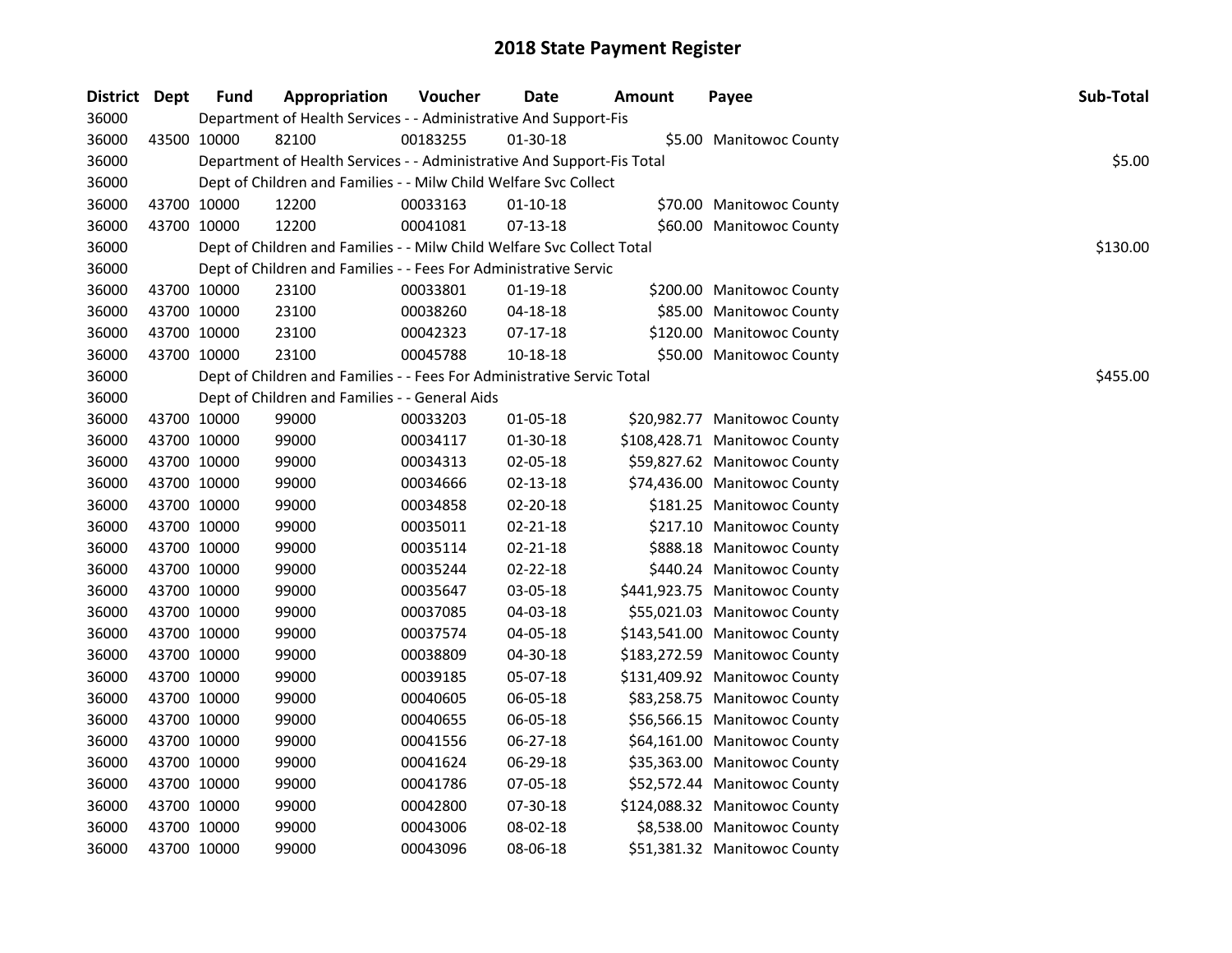| District Dept |             | <b>Fund</b> | Appropriation                                                         | Voucher  | <b>Date</b> | <b>Amount</b> | Payee                           | Sub-Total      |
|---------------|-------------|-------------|-----------------------------------------------------------------------|----------|-------------|---------------|---------------------------------|----------------|
| 36000         | 43700 10000 |             | 99000                                                                 | 00043974 | 08-29-18    |               | \$1,179,544.00 Manitowoc County |                |
| 36000         | 43700 10000 |             | 99000                                                                 | 00044059 | 08-30-18    |               | \$50,524.00 Manitowoc County    |                |
| 36000         | 43700 10000 |             | 99000                                                                 | 00044170 | 09-05-18    |               | \$126,871.54 Manitowoc County   |                |
| 36000         | 43700 10000 |             | 99000                                                                 | 00045378 | 10-05-18    |               | \$66,716.09 Manitowoc County    |                |
| 36000         | 43700 10000 |             | 99000                                                                 | 00046197 | 10-30-18    |               | \$3,888.00 Manitowoc County     |                |
| 36000         | 43700 10000 |             | 99000                                                                 | 00046511 | 11-05-18    |               | \$27,244.71 Manitowoc County    |                |
| 36000         | 43700 10000 |             | 99000                                                                 | 00047568 | 12-05-18    |               | \$30,225.25 Manitowoc County    |                |
| 36000         | 43700 10000 |             | 99000                                                                 | 00048174 | 12-27-18    |               | \$48,187.71 Manitowoc County    |                |
| 36000         |             |             | Dept of Children and Families - - General Aids Total                  |          |             |               |                                 | \$3,229,700.44 |
| 36000         |             |             | Dept of Workforce Development - - Ui Admin Fed                        |          |             |               |                                 |                |
| 36000         |             | 44500 10000 | 15100                                                                 | 00142147 | 01-03-18    |               | \$50.00 Manitowoc County        |                |
| 36000         | 44500 10000 |             | 15100                                                                 | 00146827 | 02-02-18    |               | \$65.00 Manitowoc County        |                |
| 36000         | 44500 10000 |             | 15100                                                                 | 00152412 | 03-02-18    |               | \$50.00 Manitowoc County        |                |
| 36000         | 44500 10000 |             | 15100                                                                 | 00157724 | 04-03-18    |               | \$85.00 Manitowoc County        |                |
| 36000         | 44500 10000 |             | 15100                                                                 | 00163042 | 05-02-18    |               | \$70.00 Manitowoc County        |                |
| 36000         | 44500 10000 |             | 15100                                                                 | 00168118 | 06-04-18    |               | \$75.00 Manitowoc County        |                |
| 36000         | 44500 10000 |             | 15100                                                                 | 00173121 | 07-03-18    |               | \$55.00 Manitowoc County        |                |
| 36000         | 44500 10000 |             | 15100                                                                 | 00178366 | 08-02-18    |               | \$70.00 Manitowoc County        |                |
| 36000         | 44500 10000 |             | 15100                                                                 | 00183424 | 09-05-18    |               | \$70.00 Manitowoc County        |                |
| 36000         | 44500 10000 |             | 15100                                                                 | 00188570 | 10-02-18    |               | \$60.00 Manitowoc County        |                |
| 36000         | 44500 10000 |             | 15100                                                                 | 00194633 | 11-02-18    |               | \$75.00 Manitowoc County        |                |
| 36000         | 44500 10000 |             | 15100                                                                 | 00199614 | 12-04-18    |               | \$45.00 Manitowoc County        |                |
| 36000         |             |             | Dept of Workforce Development - - Ui Admin Fed Total                  |          |             |               |                                 | \$770.00       |
| 36000         |             |             | Dept of Workforce Development - - Wc Ops Uninsured Emplyr Admin       |          |             |               |                                 |                |
| 36000         | 44500 22700 |             | 17700                                                                 | 00150133 | 02-20-18    |               | \$30.00 Manitowoc County        |                |
| 36000         | 44500 22700 |             | 17700                                                                 | 00150134 | 02-20-18    |               | \$50.00 Manitowoc County        |                |
| 36000         | 44500 22700 |             | 17700                                                                 | 00195336 | 11-07-18    |               | \$50.00 Manitowoc County        |                |
| 36000         | 44500 22700 |             | 17700                                                                 | 00195338 | 11-07-18    |               | \$70.00 Manitowoc County        |                |
| 36000         |             |             | Dept of Workforce Development - - Wc Ops Uninsured Emplyr Admin Total |          |             |               |                                 | \$200.00       |
| 36000         |             |             | Department of Justice - - Officer Training Reimbursement              |          |             |               |                                 |                |
| 36000         | 45500 10000 |             | 20200                                                                 | 00057228 | 12-20-18    |               | \$1,453.03 Manitowoc County     |                |
| 36000         |             |             | Department of Justice - - Officer Training Reimbursement Total        |          |             |               |                                 | \$1,453.03     |
| 36000         |             |             | Department of Justice - - Crime Laboratories, Dna                     |          |             |               |                                 |                |
| 36000         | 45500 10000 |             | 22100                                                                 | 00048996 | 07-19-18    |               | \$4,740.00 Manitowoc County     |                |
| 36000         |             |             | Department of Justice - - Crime Laboratories, Dna Total               |          |             |               |                                 | \$4,740.00     |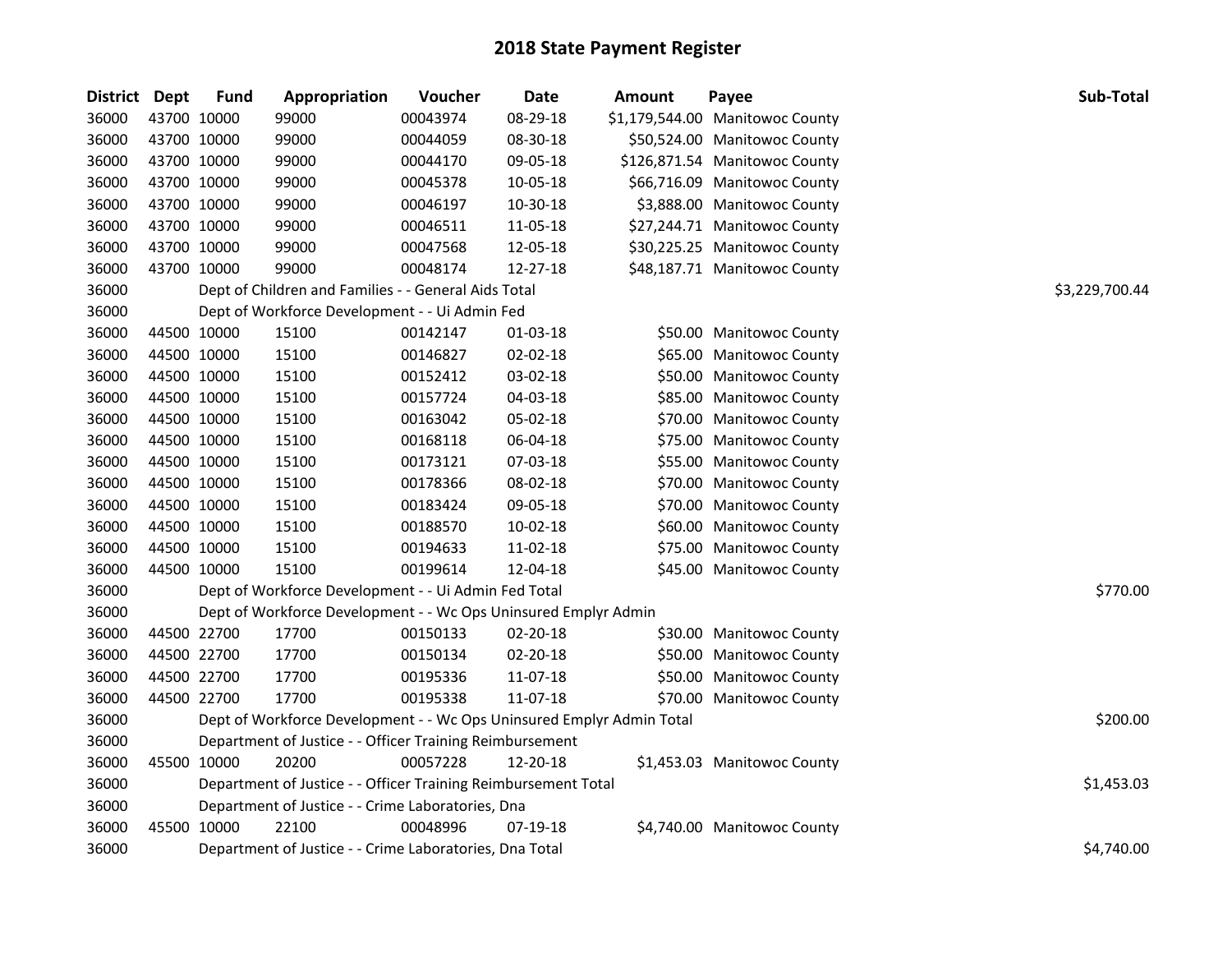| District Dept |             | <b>Fund</b>                                | Appropriation                                                 | Voucher  | <b>Date</b>    | <b>Amount</b> | Payee                        | Sub-Total    |
|---------------|-------------|--------------------------------------------|---------------------------------------------------------------|----------|----------------|---------------|------------------------------|--------------|
| 36000         |             |                                            | Department of Justice - - Law Enforcement Train, Local        |          |                |               |                              |              |
| 36000         | 45500 10000 |                                            | 23100                                                         | 00043809 | 03-26-18       |               | \$7,033.98 Manitowoc County  |              |
| 36000         | 45500 10000 |                                            | 23100                                                         | 00044367 | $04 - 11 - 18$ |               | \$2,233.36 Manitowoc County  |              |
| 36000         |             | 45500 10000                                | 23100                                                         | 00048270 | 07-06-18       |               | \$1,519.94 Manitowoc County  |              |
| 36000         | 45500 10000 |                                            | 23100                                                         | 00048273 | 07-06-18       |               | \$2,882.88 Manitowoc County  |              |
| 36000         | 45500 10000 |                                            | 23100                                                         | 00053274 | 10-18-18       |               | \$13,760.00 Manitowoc County |              |
| 36000         |             |                                            | Department of Justice - - Law Enforcement Train, Local Total  |          |                |               |                              | \$27,430.16  |
| 36000         |             |                                            | Department of Justice - - Federal Aid, State Operations       |          |                |               |                              |              |
| 36000         |             | 45500 10000                                | 24100                                                         | 00052657 | 10-02-18       |               | \$221.09 Manitowoc County    |              |
| 36000         |             |                                            | Department of Justice - - Federal Aid, State Operations Total |          |                |               |                              | \$221.09     |
| 36000         |             |                                            | Department of Justice - - Federal Aid, Local Assistance       |          |                |               |                              |              |
| 36000         |             | 45500 10000                                | 25100                                                         | 00040518 | $01 - 18 - 18$ |               | \$3,083.71 Manitowoc County  |              |
| 36000         | 45500 10000 |                                            | 25100                                                         | 00041303 | 02-01-18       |               | \$1,527.21 Manitowoc County  |              |
| 36000         | 45500 10000 |                                            | 25100                                                         | 00042793 | 03-01-18       |               | \$1,542.94 Manitowoc County  |              |
| 36000         | 45500 10000 |                                            | 25100                                                         | 00042973 | 03-08-18       |               | \$578.26 Manitowoc County    |              |
| 36000         | 45500 10000 |                                            | 25100                                                         | 00044275 | 04-06-18       |               | \$1,521.24 Manitowoc County  |              |
| 36000         |             | 45500 10000                                | 25100                                                         | 00044954 | 04-30-18       |               | \$14,624.00 Manitowoc County |              |
| 36000         |             | 45500 10000                                | 25100                                                         | 00047537 | 06-25-18       |               | \$5,092.54 Manitowoc County  |              |
| 36000         |             | 45500 10000                                | 25100                                                         | 00048434 | 07-09-18       |               | \$1,572.94 Manitowoc County  |              |
| 36000         | 45500 10000 |                                            | 25100                                                         | 00049719 | 08-02-18       |               | \$727.10 Manitowoc County    |              |
| 36000         | 45500 10000 |                                            | 25100                                                         | 00051979 | 09-25-18       |               | \$48.90 Manitowoc County     |              |
| 36000         | 45500 10000 |                                            | 25100                                                         | 00052144 | 09-25-18       |               | \$1,833.40 Manitowoc County  |              |
| 36000         | 45500 10000 |                                            | 25100                                                         | 00055786 | 11-26-18       |               | \$155.68 Manitowoc County    |              |
| 36000         | 45500 10000 |                                            | 25100                                                         | 00056075 | 11-30-18       |               | \$6,389.81 Manitowoc County  |              |
| 36000         | 45500 10000 |                                            | 25100                                                         | 00057582 | 12-27-18       |               | \$4,492.93 Manitowoc County  |              |
| 36000         |             |                                            | Department of Justice - - Federal Aid, Local Assistance Total |          |                |               |                              | \$43,190.66  |
| 36000         |             |                                            | Department of Justice - - Alt Prosecution Alcohol Drugs       |          |                |               |                              |              |
| 36000         |             | 45500 10000                                | 27100                                                         | 00049781 | 08-02-18       |               | \$25,182.63 Manitowoc County |              |
| 36000         |             | 45500 10000                                | 27100                                                         | 00051047 | 09-04-18       |               | \$77,436.45 Manitowoc County |              |
| 36000         | 45500 10000 |                                            | 27100                                                         | 00056269 | 11-30-18       |               | \$31,517.17 Manitowoc County |              |
| 36000         |             |                                            | Department of Justice - - Alt Prosecution Alcohol Drugs Total |          |                |               |                              | \$134,136.25 |
| 36000         |             | Department of Justice - - Gifts And Grants |                                                               |          |                |               |                              |              |
| 36000         |             | 45500 10000                                | 27200                                                         | 00041070 | 02-12-18       |               | \$87.81 Manitowoc County     |              |
| 36000         | 45500 10000 |                                            | 27200                                                         | 00042589 | 03-01-18       |               | \$226.29 Manitowoc County    |              |
| 36000         | 45500 10000 |                                            | 27200                                                         | 00045056 | 04-30-18       |               | \$289.77 Manitowoc County    |              |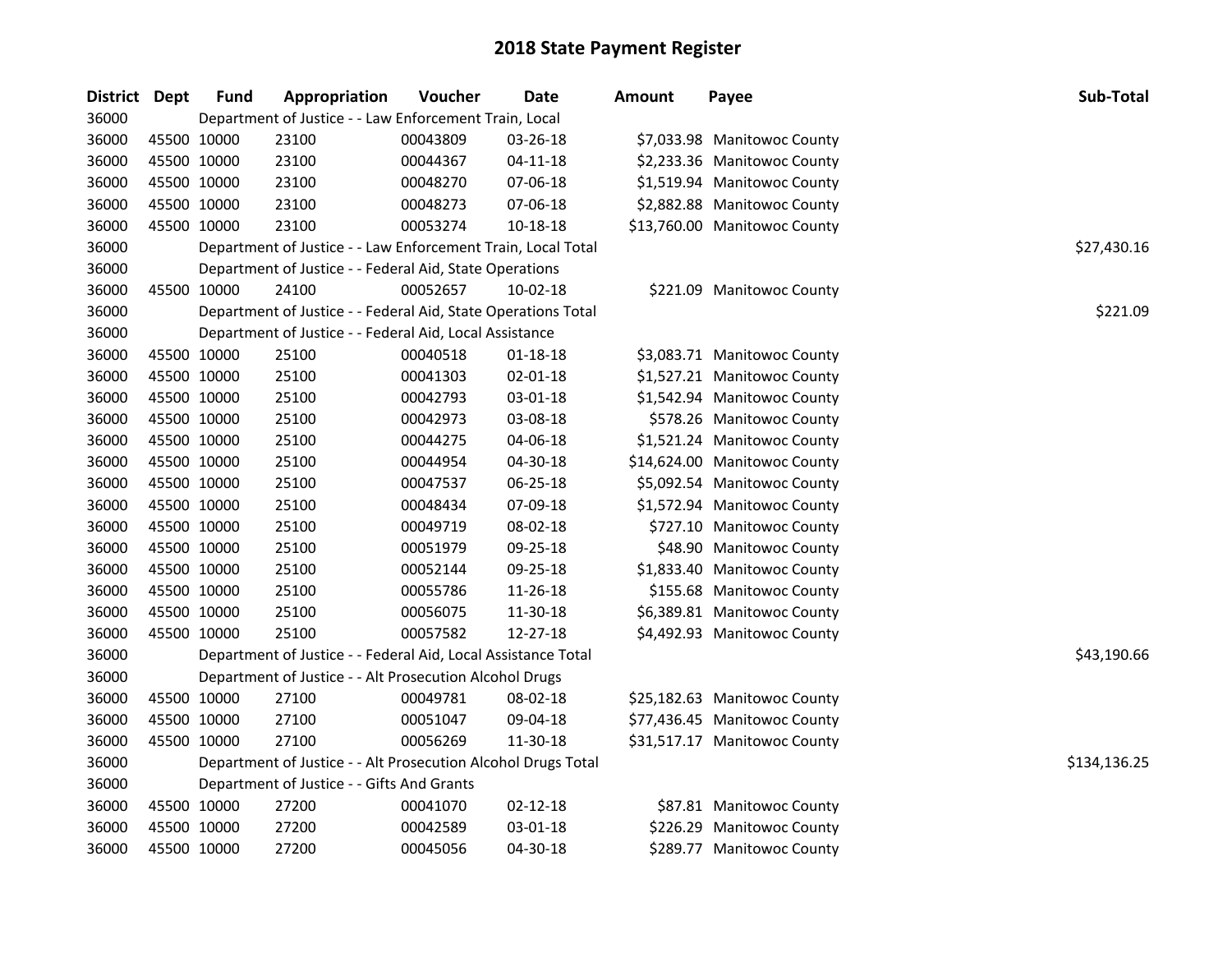| District Dept |             | <b>Fund</b> | Appropriation                                                           | Voucher  | Date           | Amount | Payee                        | Sub-Total   |  |  |  |
|---------------|-------------|-------------|-------------------------------------------------------------------------|----------|----------------|--------|------------------------------|-------------|--|--|--|
| 36000         | 45500 10000 |             | 27200                                                                   | 00049791 | 08-02-18       |        | \$334.46 Manitowoc County    |             |  |  |  |
| 36000         | 45500 10000 |             | 27200                                                                   | 00054769 | 11-19-18       |        | \$400.00 Manitowoc County    |             |  |  |  |
| 36000         |             |             | Department of Justice - - Gifts And Grants Total                        |          |                |        |                              | \$1,338.33  |  |  |  |
| 36000         |             |             | Department of Justice - - Alternatives To Prosecution                   |          |                |        |                              |             |  |  |  |
| 36000         | 45500 10000 |             | 28500                                                                   | 00045438 | 05-04-18       |        | \$67,476.88 Manitowoc County |             |  |  |  |
| 36000         |             |             | Department of Justice - - Alternatives To Prosecution Total             |          |                |        |                              | \$67,476.88 |  |  |  |
| 36000         |             |             | Department of Justice - - Crime Victim Witness Assist                   |          |                |        |                              |             |  |  |  |
| 36000         | 45500 10000 |             | 53200                                                                   | 00043057 | 03-06-18       |        | \$17,906.38 Manitowoc County |             |  |  |  |
| 36000         | 45500 10000 |             | 53200                                                                   | 00049116 | 07-19-18       |        | \$17,229.87 Manitowoc County |             |  |  |  |
| 36000         |             |             | Department of Justice - - Crime Victim Witness Assist Total             |          |                |        |                              | \$35,136.25 |  |  |  |
| 36000         |             |             | Department of Military Affairs - - Local Gov Vol Workers Comp           |          |                |        |                              |             |  |  |  |
| 36000         |             | 46500 10000 | 30200                                                                   | 00047018 | 07-24-18       |        | \$3,293.39 Manitowoc County  |             |  |  |  |
| 36000         | 46500 10000 |             | 30200                                                                   | 00052837 | 12-10-18       |        | \$2,151.42 Manitowoc County  |             |  |  |  |
| 36000         |             |             | Department of Military Affairs - - Local Gov Vol Workers Comp Total     |          |                |        |                              | \$5,444.81  |  |  |  |
| 36000         |             |             | Department of Military Affairs - - Local Emer Planning Grants           |          |                |        |                              |             |  |  |  |
| 36000         | 46500 10000 |             | 33700                                                                   | 00045722 | 07-02-18       |        | \$11,608.75 Manitowoc County |             |  |  |  |
| 36000         |             |             | Department of Military Affairs - - Local Emer Planning Grants Total     |          |                |        |                              | \$11,608.75 |  |  |  |
| 36000         |             |             | Department of Military Affairs - - Federal Aid, Local Assistance        |          |                |        |                              |             |  |  |  |
| 36000         | 46500 10000 |             | 34200                                                                   | 00038086 | 01-30-18       |        | \$27,593.46 Manitowoc County |             |  |  |  |
| 36000         | 46500 10000 |             | 34200                                                                   | 00046376 | 07-13-18       |        | \$8,482.69 Manitowoc County  |             |  |  |  |
| 36000         | 46500 10000 |             | 34200                                                                   | 00048197 | 08-29-18       |        | \$27,422.29 Manitowoc County |             |  |  |  |
| 36000         |             |             | Department of Military Affairs - - Federal Aid, Local Assistance Total  |          |                |        |                              | \$63,498.44 |  |  |  |
| 36000         |             |             | Department of Military Affairs - - Federal Aid, Homeland Security       |          |                |        |                              |             |  |  |  |
| 36000         | 46500 10000 |             | 35000                                                                   | 00045536 | 06-26-18       |        | \$112.47 Manitowoc County    |             |  |  |  |
| 36000         |             |             | Department of Military Affairs - - Federal Aid, Homeland Security Total |          |                |        |                              | \$112.47    |  |  |  |
| 36000         |             |             | Department of Military Affairs - - St Emerg Response Bd Grant Pif       |          |                |        |                              |             |  |  |  |
| 36000         | 46500 27200 |             | 36400                                                                   | 00038426 | 01-30-18       |        | \$11,698.78 Manitowoc County |             |  |  |  |
| 36000         |             |             | Department of Military Affairs - - St Emerg Response Bd Grant Pif Total |          |                |        |                              | \$11,698.78 |  |  |  |
| 36000         |             |             | Department of Veterans Affairs - - Grants To Counties                   |          |                |        |                              |             |  |  |  |
| 36000         | 48500 15200 |             | 12700                                                                   | 00043044 | $02 - 16 - 18$ |        | \$1,300.00 Manitowoc County  |             |  |  |  |
| 36000         |             |             | Department of Veterans Affairs - - Grants To Counties Total             |          |                |        |                              | \$1,300.00  |  |  |  |
| 36000         |             |             | Department of Veterans Affairs - - County Grants                        |          |                |        |                              |             |  |  |  |
| 36000         | 48500 58200 |             | 26700                                                                   | 00043044 | $02 - 16 - 18$ |        | \$5,850.00 Manitowoc County  |             |  |  |  |
| 36000         |             |             | Department of Veterans Affairs - - County Grants Total                  |          |                |        |                              | \$5,850.00  |  |  |  |
| 36000         |             |             | Department of Veterans Affairs - - County Grants                        |          |                |        |                              |             |  |  |  |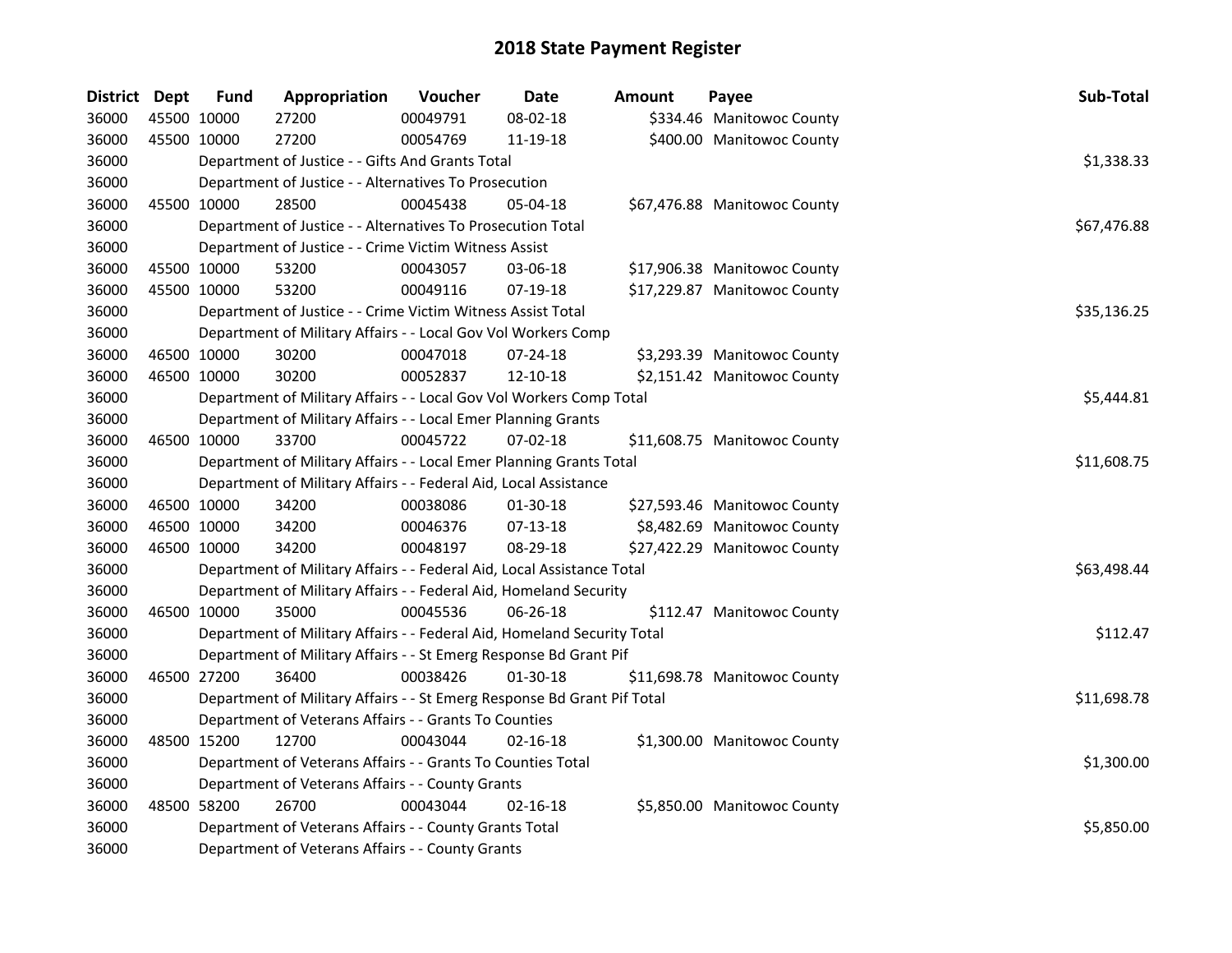| District Dept | <b>Fund</b> | Appropriation                                                         | Voucher     | <b>Date</b>    | <b>Amount</b> | Payee                        | Sub-Total   |
|---------------|-------------|-----------------------------------------------------------------------|-------------|----------------|---------------|------------------------------|-------------|
| 36000         | 48500 58300 | 37000                                                                 | 00043044    | $02 - 16 - 18$ |               | \$5,850.00 Manitowoc County  |             |
| 36000         |             | Department of Veterans Affairs - - County Grants Total                |             |                |               |                              | \$5,850.00  |
| 36000         |             | Department of Administration - - Federal Aid, Local Assistance        |             |                |               |                              |             |
| 36000         | 50500 10000 | 15500                                                                 | 00071367    | 01-30-18       |               | \$8,722.00 Manitowoc County  |             |
| 36000         | 50500 10000 | 15500                                                                 | 00073935    | 03-01-18       |               | \$8,870.00 Manitowoc County  |             |
| 36000         | 50500 10000 | 15500                                                                 | 00077664    | $04 - 17 - 18$ |               | \$6,785.00 Manitowoc County  |             |
| 36000         | 50500 10000 | 15500                                                                 | 00079120    | 05-01-18       |               | \$6,430.00 Manitowoc County  |             |
| 36000         | 50500 10000 | 15500                                                                 | 00081335    | 05-30-18       |               | \$3,864.00 Manitowoc County  |             |
| 36000         | 50500 10000 | 15500                                                                 | 00083976    | 06-29-18       |               | \$6,085.00 Manitowoc County  |             |
| 36000         | 50500 10000 | 15500                                                                 | 00086688    | 08-15-18       |               | \$6,363.00 Manitowoc County  |             |
| 36000         | 50500 10000 | 15500                                                                 | 00088322    | 09-17-18       |               | \$3,786.00 Manitowoc County  |             |
| 36000         | 50500 10000 | 15500                                                                 | 00089340    | 10-01-18       |               | \$7,399.00 Manitowoc County  |             |
| 36000         | 50500 10000 | 15500                                                                 | 00091267    | 10-30-18       |               | \$5,086.00 Manitowoc County  |             |
| 36000         | 50500 10000 | 15500                                                                 | 00093749    | 12-17-18       |               | \$9,256.00 Manitowoc County  |             |
| 36000         | 50500 10000 | 15500                                                                 | 00094469    | 12-31-18       |               | \$9,372.00 Manitowoc County  |             |
| 36000         |             | Department of Administration - - Federal Aid, Local Assistance Total  | \$82,018.00 |                |               |                              |             |
| 36000         |             | Department of Administration - - Low-Income Assistance Grants         |             |                |               |                              |             |
| 36000         | 50500 23500 | 37100                                                                 | 00071367    | 01-30-18       |               | \$6,660.00 Manitowoc County  |             |
| 36000         | 50500 23500 | 37100                                                                 | 00073935    | 03-01-18       |               | \$8,030.00 Manitowoc County  |             |
| 36000         | 50500 23500 | 37100                                                                 | 00077664    | $04 - 17 - 18$ |               | \$4,573.00 Manitowoc County  |             |
| 36000         | 50500 23500 | 37100                                                                 | 00079120    | 05-01-18       |               | \$4,162.00 Manitowoc County  |             |
| 36000         | 50500 23500 | 37100                                                                 | 00081335    | 05-30-18       |               | \$2,519.00 Manitowoc County  |             |
| 36000         | 50500 23500 | 37100                                                                 | 00083976    | 06-29-18       |               | \$3,955.00 Manitowoc County  |             |
| 36000         | 50500 23500 | 37100                                                                 | 00086688    | 08-15-18       |               | \$3,791.00 Manitowoc County  |             |
| 36000         | 50500 23500 | 37100                                                                 | 00088322    | 09-17-18       |               | \$1,713.00 Manitowoc County  |             |
| 36000         | 50500 23500 | 37100                                                                 | 00089340    | 10-01-18       |               | -\$375.00 Manitowoc County   |             |
| 36000         | 50500 23500 | 37100                                                                 | 00091267    | 10-30-18       |               | \$2,301.00 Manitowoc County  |             |
| 36000         | 50500 23500 | 37100                                                                 | 00093749    | 12-17-18       |               | \$7,426.00 Manitowoc County  |             |
| 36000         | 50500 23500 | 37100                                                                 | 00094469    | 12-31-18       |               | \$7,551.00 Manitowoc County  |             |
| 36000         |             | Department of Administration - - Low-Income Assistance Grants Total   |             |                |               |                              | \$52,306.00 |
| 36000         |             | Department of Administration - - Land Information Program; Loca       |             |                |               |                              |             |
| 36000         | 50500 26900 | 17300                                                                 | 00072926    | 02-22-18       |               | \$1,000.00 Manitowoc County  |             |
| 36000         | 50500 26900 | 17300                                                                 | 00083682    | 06-25-18       |               | \$25,000.00 Manitowoc County |             |
| 36000         | 50500 26900 | 17300                                                                 | 00094064    | 12-26-18       |               | \$25,000.00 Manitowoc County |             |
| 36000         |             | Department of Administration - - Land Information Program; Loca Total |             |                |               |                              | \$51,000.00 |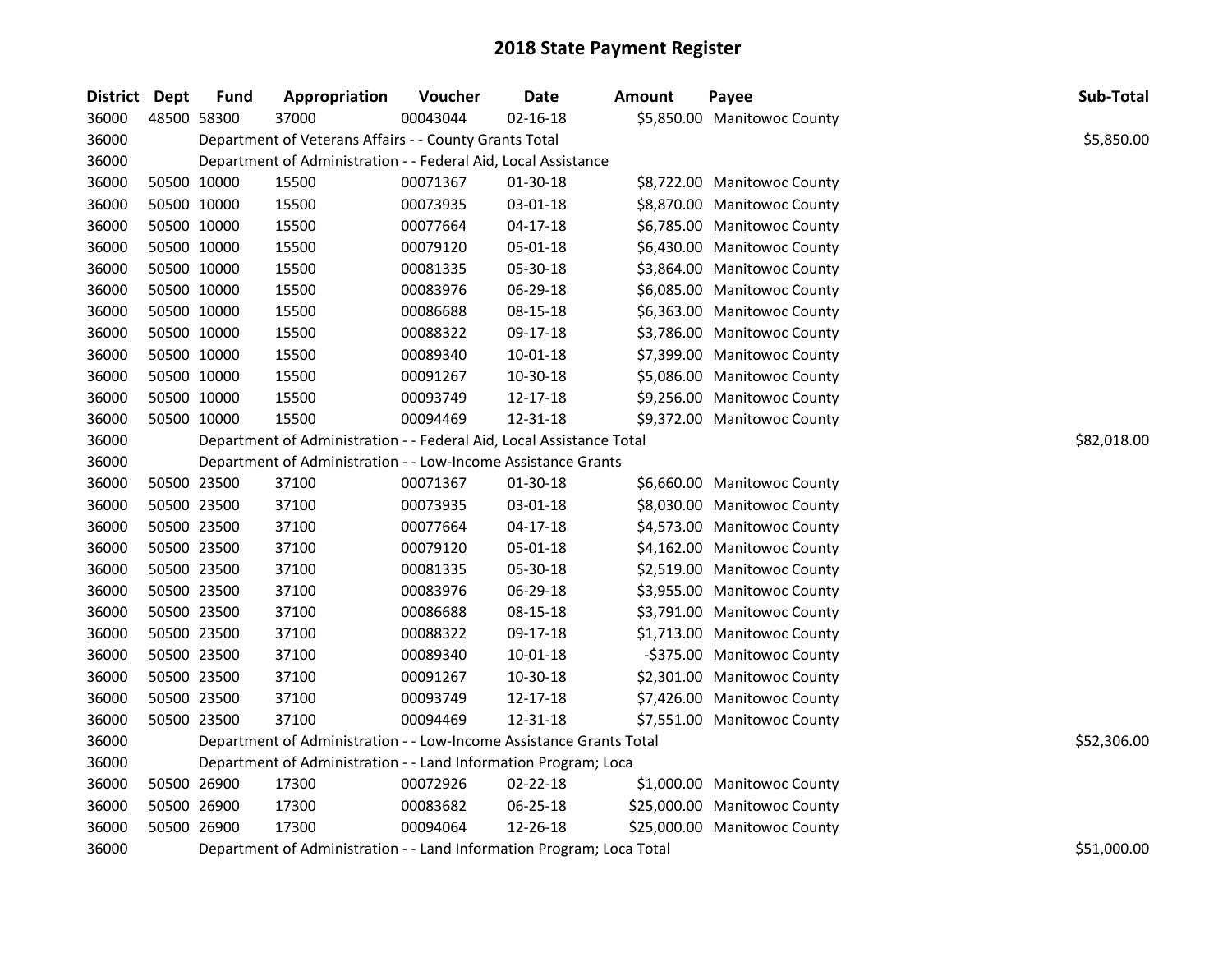| District | <b>Dept</b> | <b>Fund</b> | Appropriation                                                 | Voucher  | Date       | <b>Amount</b> | Payee                         | Sub-Total    |
|----------|-------------|-------------|---------------------------------------------------------------|----------|------------|---------------|-------------------------------|--------------|
| 36000    |             |             | Public Defender Board - - Transcript, Discovery And Int       |          |            |               |                               |              |
| 36000    | 55000 10000 |             | 10600                                                         | 00127089 | 02-05-18   |               | \$171.20 Manitowoc County     |              |
| 36000    | 55000 10000 |             | 10600                                                         | 00127090 | 02-05-18   |               | \$570.80 Manitowoc County     |              |
| 36000    | 55000 10000 |             | 10600                                                         | 00129508 | 02-21-18   |               | \$1,218.40 Manitowoc County   |              |
| 36000    | 55000 10000 |             | 10600                                                         | 00138200 | 04-23-18   |               | \$320.80 Manitowoc County     |              |
| 36000    | 55000 10000 |             | 10600                                                         | 00139647 | 04-30-18   |               | \$499.80 Manitowoc County     |              |
| 36000    | 55000 10000 |             | 10600                                                         | 00143566 | 05-23-18   |               | \$2,917.60 Manitowoc County   |              |
| 36000    | 55000 10000 |             | 10600                                                         | 00152560 | 07-19-18   |               | \$418.80 Manitowoc County     |              |
| 36000    | 55000 10000 |             | 10600                                                         | 00154495 | 08-10-18   |               | \$519.00 Manitowoc County     |              |
| 36000    | 55000 10000 |             | 10600                                                         | 00164746 | 10-15-18   |               | \$2,970.60 Manitowoc County   |              |
| 36000    | 55000 10000 |             | 10600                                                         | 00167457 | 11-07-18   |               | \$421.00 Manitowoc County     |              |
| 36000    | 55000 10000 |             | 10600                                                         | 00167458 | 11-07-18   |               | \$325.00 Manitowoc County     |              |
| 36000    |             |             | Public Defender Board - - Transcript, Discovery And Int Total |          |            |               |                               | \$10,353.00  |
| 36000    |             |             | Department of Revenue - - General Program Operations          |          |            |               |                               |              |
| 36000    | 56600 10000 |             | 10100                                                         | 00083377 | 02-14-18   |               | \$510.00 Manitowoc County     |              |
| 36000    | 56600 10000 |             | 10100                                                         | 00102601 | 06-19-18   |               | \$210.50 Manitowoc County     |              |
| 36000    | 56600 10000 |             | 10100                                                         | 00106463 | 07-19-18   |               | \$605.00 Manitowoc County     |              |
| 36000    | 56600 10000 |             | 10100                                                         | 00109750 | 09-14-18   |               | \$210.50 Manitowoc County     |              |
| 36000    | 56600 10000 |             | 10100                                                         | 00113014 | 10-26-18   |               | \$210.50 Manitowoc County     |              |
| 36000    | 56600 10000 |             | 10100                                                         | 00116674 | 12-28-18   |               | \$92.50 Manitowoc County      |              |
| 36000    |             |             | Department of Revenue - - General Program Operations Total    |          |            |               |                               | \$1,839.00   |
| 36000    |             |             | Department of Revenue - - General Program Operations          |          |            |               |                               |              |
| 36000    | 56600 10000 |             | 20100                                                         | 00098839 | 05-23-18   |               | \$38.75 Manitowoc County      |              |
| 36000    |             |             | Department of Revenue - - General Program Operations Total    |          |            |               |                               | \$38.75      |
| 36000    |             |             | Circuit Courts - - Circuit Courts                             |          |            |               |                               |              |
| 36000    | 62500 10000 |             | 10100                                                         | 00000850 | $07-17-18$ |               | \$200.97 Manitowoc County     |              |
| 36000    | 62500 10000 |             | 10100                                                         | 00000905 | 08-02-18   |               | \$300.00 Manitowoc County     |              |
| 36000    |             |             | Circuit Courts - - Circuit Courts Total                       |          |            |               |                               | \$500.97     |
| 36000    |             |             | Circuit Courts - - Circuit Court Costs                        |          |            |               |                               |              |
| 36000    | 62500 10000 |             | 10500                                                         | 00000501 | 01-09-18   |               | \$124,094.00 Manitowoc County |              |
| 36000    | 62500 10000 |             | 10500                                                         | 00000603 | 02-13-18   |               | \$2,816.58 Manitowoc County   |              |
| 36000    | 62500 10000 |             | 10500                                                         | 00000892 | 07-31-18   |               | \$3,424.59 Manitowoc County   |              |
| 36000    | 62500 10000 |             | 10500                                                         | 00000975 | 08-24-18   |               | \$194,152.71 Manitowoc County |              |
| 36000    | 62500 10000 |             | 10500                                                         | 00001039 | 09-07-18   |               | \$3,177.54 Manitowoc County   |              |
| 36000    |             |             | Circuit Courts - - Circuit Court Costs Total                  |          |            |               |                               | \$327,665.42 |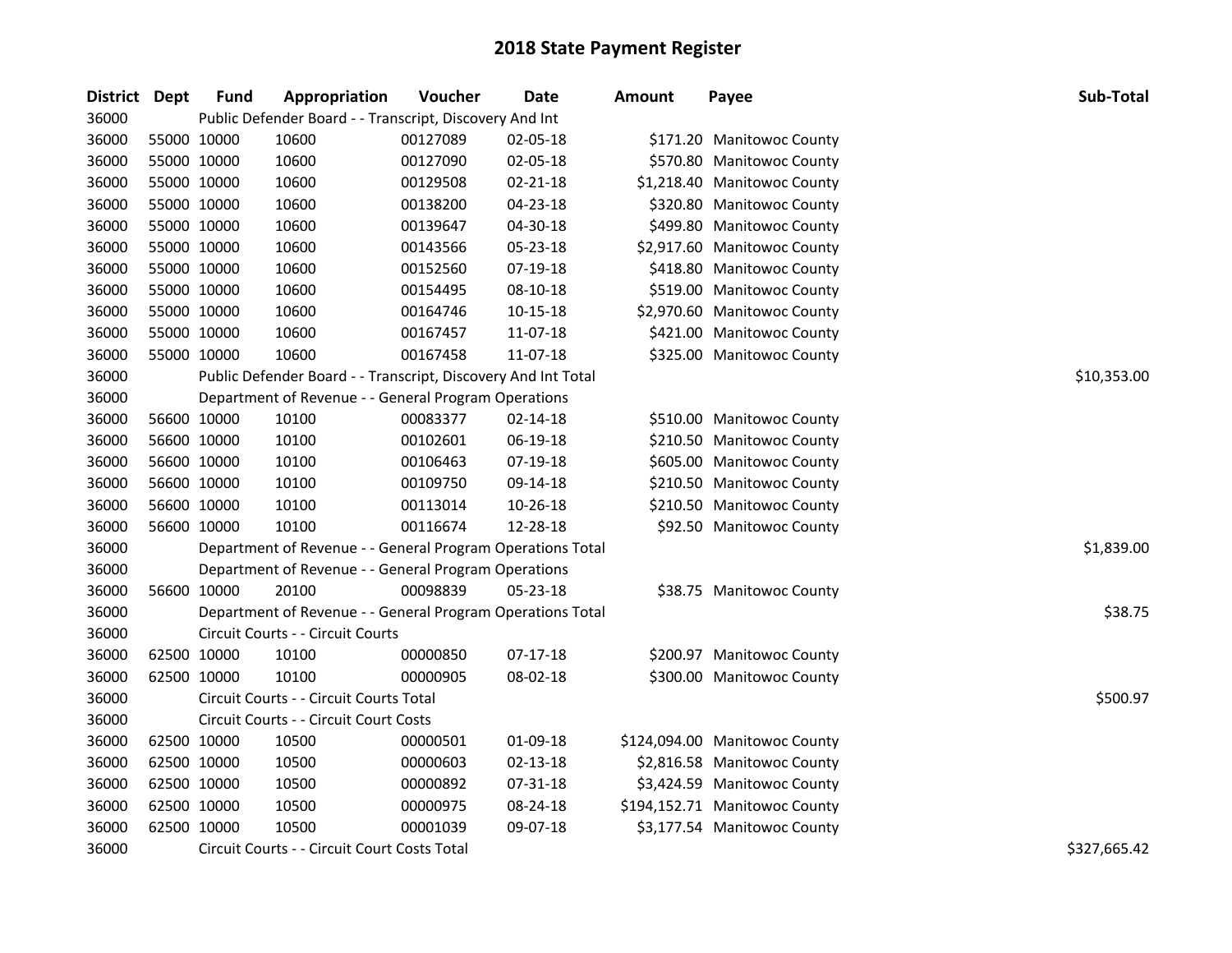| District    | Dept | Fund        | Appropriation                                                         | <b>Voucher</b> | Date           | <b>Amount</b> | Payee                           | Sub-Total       |
|-------------|------|-------------|-----------------------------------------------------------------------|----------------|----------------|---------------|---------------------------------|-----------------|
| 36000       |      |             | Shared Revenue and Tax Relief - - County And Municipal Aid            |                |                |               |                                 |                 |
| 36000       |      | 83500 10000 | 10500                                                                 | 00033547       | $07 - 23 - 18$ |               | \$383,785.44 Manitowoc County   |                 |
| 36000       |      | 83500 10000 | 10500                                                                 | 00036433       | 11-19-18       |               | \$2,174,784.13 Manitowoc County |                 |
| 36000       |      |             | Shared Revenue and Tax Relief - - County And Municipal Aid Total      |                |                |               |                                 | \$2,558,569.57  |
| 36000       |      |             | Shared Revenue and Tax Relief - - Exempt Computer Aid                 |                |                |               |                                 |                 |
| 36000       |      | 83500 10000 | 10900                                                                 | 00029905       | $07 - 23 - 18$ |               | \$87,300.73 Manitowoc County    |                 |
| 36000       |      |             | Shared Revenue and Tax Relief - - Exempt Computer Aid Total           | \$87,300.73    |                |               |                                 |                 |
| 36000       |      |             | Shared Revenue and Tax Relief - - Utility Aid                         |                |                |               |                                 |                 |
| 36000       |      | 83500 10000 | 11000                                                                 | 00033547       | 07-23-18       |               | \$279,075.86 Manitowoc County   |                 |
| 36000       |      | 83500 10000 | 11000                                                                 | 00036433       | 11-19-18       |               | \$1,648,257.99 Manitowoc County |                 |
| 36000       |      |             | Shared Revenue and Tax Relief - - Utility Aid Total                   |                |                |               |                                 | \$1,927,333.85  |
| 36000       |      |             | Shared Revenue and Tax Relief - - School Lvy Tx/First Dollar Cr       |                |                |               |                                 |                 |
| 36000       |      | 83500 10000 | 30200                                                                 | 00029628       | $07 - 23 - 18$ |               | \$1,053,839.61 Manitowoc County |                 |
| 36000       |      | 83500 10000 | 30200                                                                 | 00029776       | 07-23-18       |               | \$5,410,854.52 Manitowoc County |                 |
| 36000       |      |             | Shared Revenue and Tax Relief - - School Lvy Tx/First Dollar Cr Total |                |                |               |                                 | \$6,464,694.13  |
| 36000       |      |             | Shared Revenue and Tax Relief - - Lottery & Gaming Credit             |                |                |               |                                 |                 |
| 36000       |      | 83500 52100 | 36300                                                                 | 00027143       | 03-26-18       |               | \$1,358,978.49 Manitowoc County |                 |
| 36000       |      |             | Shared Revenue and Tax Relief - - Lottery & Gaming Credit Total       |                |                |               |                                 | \$1,358,978.49  |
| 36000 Total |      |             |                                                                       |                |                |               |                                 | \$26,286,299.62 |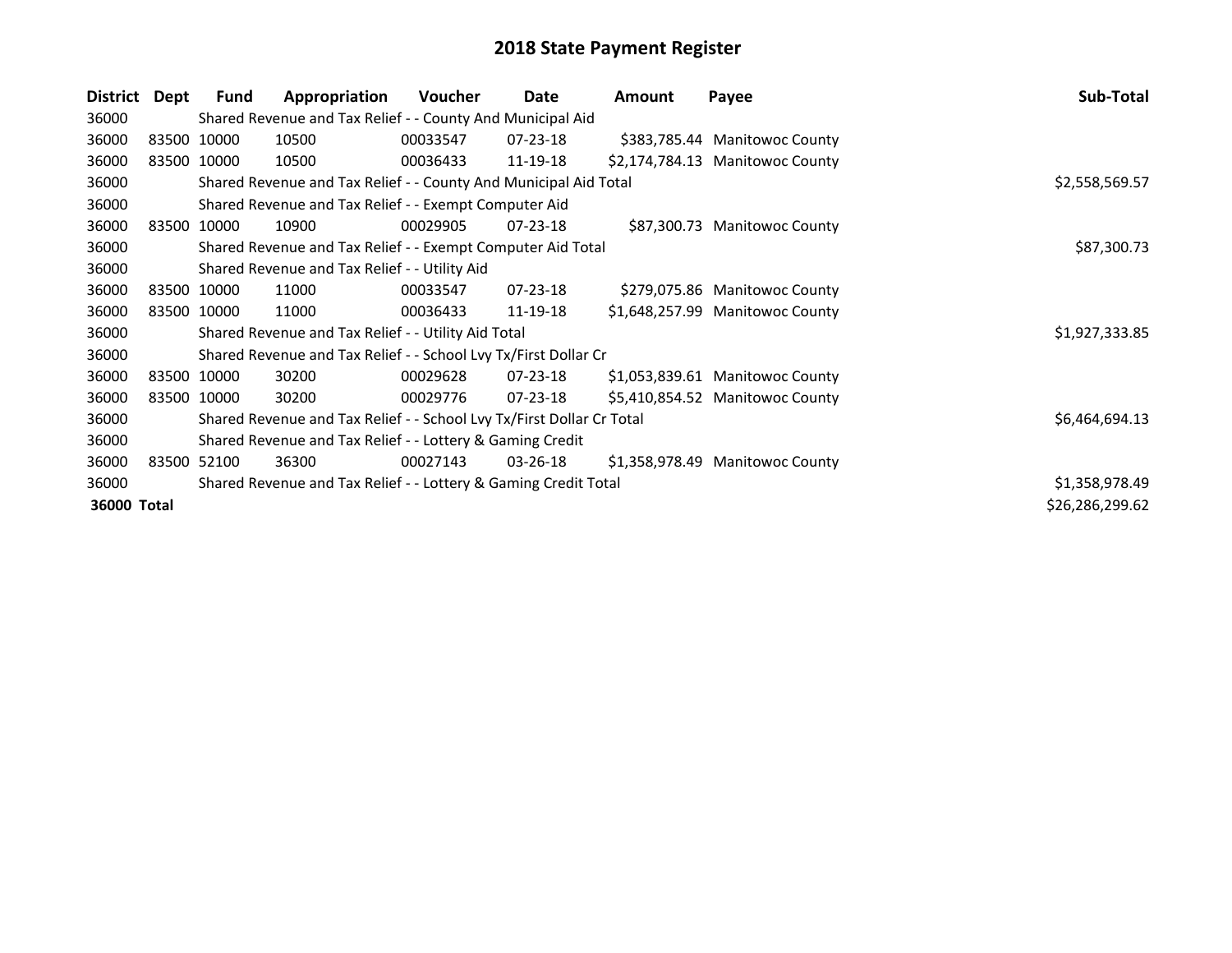| District    | Dept | <b>Fund</b> | Appropriation                                                      | Voucher    | Date           | <b>Amount</b> | Payee                     | Sub-Total    |
|-------------|------|-------------|--------------------------------------------------------------------|------------|----------------|---------------|---------------------------|--------------|
| 36002       |      |             | Dept of Safety & Prof Services - - Fire Dues Distribution          |            |                |               |                           |              |
| 36002       |      | 16500 10000 | 22500                                                              | 00024388   | $07 - 24 - 18$ |               | \$6,309.02 Cato, Town Of  |              |
| 36002       |      |             | Dept of Safety & Prof Services - - Fire Dues Distribution Total    |            |                |               |                           | \$6,309.02   |
| 36002       |      |             | Dept of Natural Resources - - Resaids - Cnty Forst, Cl & Mfl       |            |                |               |                           |              |
| 36002       |      | 37000 21200 | 57100                                                              | 00247703   | 06-28-18       |               | \$102.75 Cato, Town Of    |              |
| 36002       |      |             | Dept of Natural Resources - - Resaids - Cnty Forst, Cl & Mfl Total |            |                |               |                           | \$102.75     |
| 36002       |      |             | Dept of Natural Resources - - Fin Asst For Responsible Units       |            |                |               |                           |              |
| 36002       |      | 37000 27400 | 67000                                                              | 00235602   | $05-11-18$     |               | \$5,949.13 Cato, Town Of  |              |
| 36002       |      |             | Dept of Natural Resources - - Fin Asst For Responsible Units Total | \$5,949.13 |                |               |                           |              |
| 36002       |      |             | Dept of Natural Resources - - Recycling Consolidation Grants       |            |                |               |                           |              |
| 36002       |      | 37000 27400 | 67300                                                              | 00235602   | 05-11-18       |               | \$408.56 Cato, Town Of    |              |
| 36002       |      |             | Dept of Natural Resources - - Recycling Consolidation Grants Total |            |                |               |                           | \$408.56     |
| 36002       |      |             | WI Dept of Transportation - - Trns Aids To Mnc.-Sf                 |            |                |               |                           |              |
| 36002       |      | 39500 21100 | 19100                                                              | 00204560   | 01-02-18       |               | \$39,490.17 Cato, Town Of |              |
| 36002       |      | 39500 21100 | 19100                                                              | 00235068   | 04-02-18       |               | \$39,490.17 Cato, Town Of |              |
| 36002       |      | 39500 21100 | 19100                                                              | 00268767   | 07-02-18       |               | \$39,490.17 Cato, Town Of |              |
| 36002       |      | 39500 21100 | 19100                                                              | 00302819   | $10 - 01 - 18$ |               | \$39,490.17 Cato, Town Of |              |
| 36002       |      |             | WI Dept of Transportation - - Trns Aids To Mnc.-Sf Total           |            |                |               |                           | \$157,960.68 |
| 36002       |      |             | Shared Revenue and Tax Relief - - County And Municipal Aid         |            |                |               |                           |              |
| 36002       |      | 83500 10000 | 10500                                                              | 00033517   | $07 - 23 - 18$ |               | \$8,253.32 Cato, Town Of  |              |
| 36002       |      | 83500 10000 | 10500                                                              | 00036403   | 11-19-18       |               | \$46,768.79 Cato, Town Of |              |
| 36002       |      |             | Shared Revenue and Tax Relief - - County And Municipal Aid Total   |            |                |               |                           | \$55,022.11  |
| 36002       |      |             | Shared Revenue and Tax Relief - - Exempt Computer Aid              |            |                |               |                           |              |
| 36002       |      | 83500 10000 | 10900                                                              | 00030764   | $07 - 23 - 18$ |               | \$291.22 Cato, Town Of    |              |
| 36002       |      |             | Shared Revenue and Tax Relief - - Exempt Computer Aid Total        | \$291.22   |                |               |                           |              |
| 36002       |      |             | Shared Revenue and Tax Relief - - Utility Aid                      |            |                |               |                           |              |
| 36002       |      | 83500 10000 | 11000                                                              | 00033517   | $07 - 23 - 18$ |               | \$31.41 Cato, Town Of     |              |
| 36002       |      | 83500 10000 | 11000                                                              | 00036403   | 11-19-18       |               | \$215.42 Cato, Town Of    |              |
| 36002       |      |             | Shared Revenue and Tax Relief - - Utility Aid Total                |            |                |               |                           | \$246.83     |
| 36002 Total |      |             |                                                                    |            |                |               |                           | \$226,290.30 |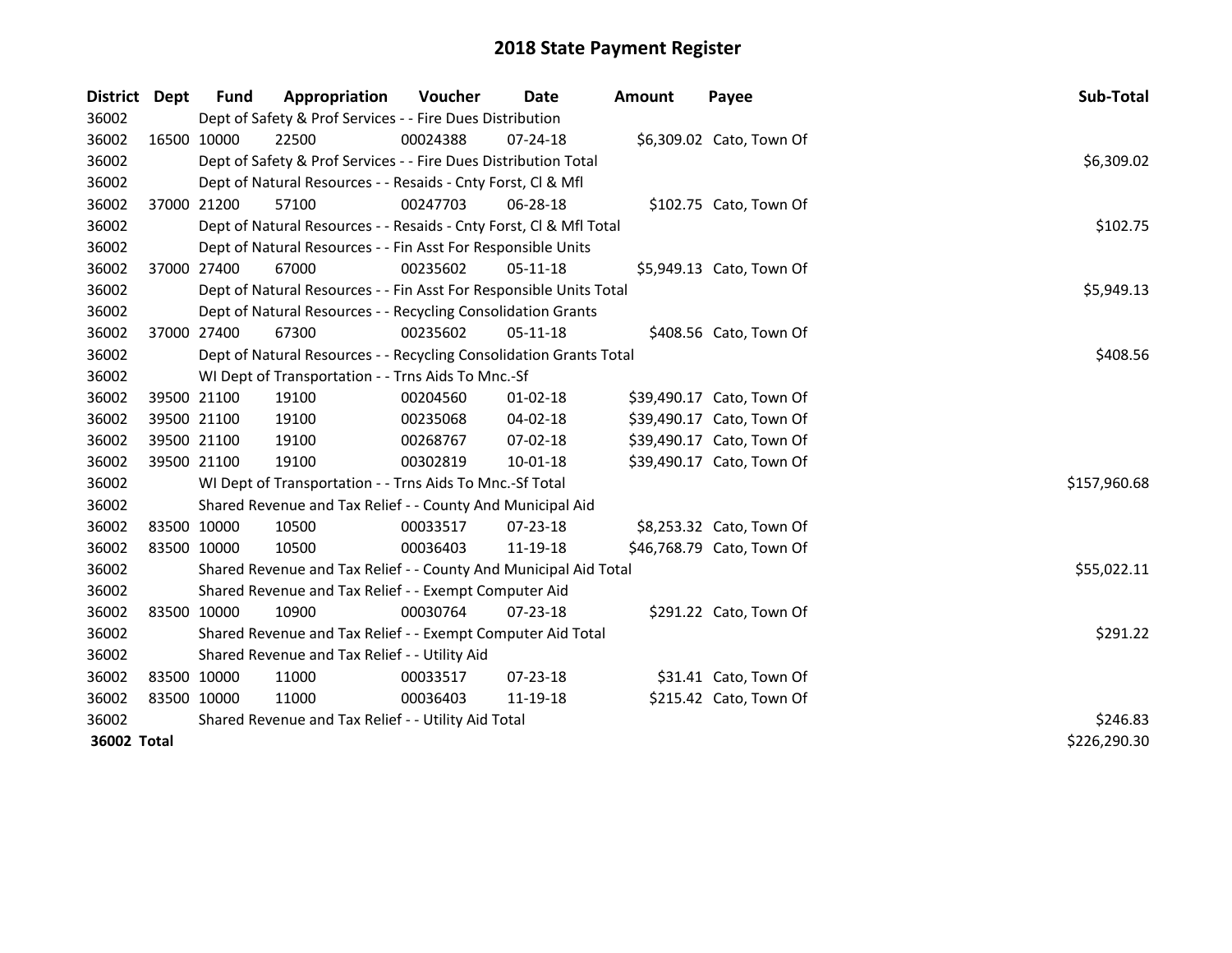| District Dept |             | <b>Fund</b> | Appropriation                                                      | Voucher  | <b>Date</b>    | <b>Amount</b> | Payee                            | Sub-Total   |
|---------------|-------------|-------------|--------------------------------------------------------------------|----------|----------------|---------------|----------------------------------|-------------|
| 36004         |             |             | Dept of Safety & Prof Services - - Fire Dues Distribution          |          |                |               |                                  |             |
| 36004         | 16500 10000 |             | 22500                                                              | 00024389 | 07-26-18       |               | \$2,638.95 Centerville, Town Of  |             |
| 36004         |             |             | Dept of Safety & Prof Services - - Fire Dues Distribution Total    |          |                |               |                                  | \$2,638.95  |
| 36004         |             |             | Dept of Natural Resources - - Aids In Lieu Of Taxes - Gener        |          |                |               |                                  |             |
| 36004         | 37000 10000 |             | 50300                                                              | 00214043 | $02 - 13 - 18$ |               | \$31,782.82 Centerville, Town Of |             |
| 36004         | 37000 10000 |             | 50300                                                              | 00214044 | $02 - 13 - 18$ |               | \$1,988.91 Centerville, Town Of  |             |
| 36004         |             |             | Dept of Natural Resources - - Aids In Lieu Of Taxes - Gener Total  |          |                |               |                                  | \$33,771.73 |
| 36004         |             |             | Dept of Natural Resources - - Resaids - Cnty Forst, Cl & Mfl       |          |                |               |                                  |             |
| 36004         |             | 37000 21200 | 57100                                                              | 00247704 | 06-28-18       |               | \$67.49 Centerville, Town Of     |             |
| 36004         |             |             | Dept of Natural Resources - - Resaids - Cnty Forst, Cl & Mfl Total |          |                |               |                                  | \$67.49     |
| 36004         |             |             | Dept of Natural Resources - - Fin Asst For Responsible Units       |          |                |               |                                  |             |
| 36004         | 37000 27400 |             | 67000                                                              | 00235424 | $05 - 11 - 18$ |               | \$3,658.91 Centerville, Town Of  |             |
| 36004         |             |             | Dept of Natural Resources - - Fin Asst For Responsible Units Total |          |                |               |                                  | \$3,658.91  |
| 36004         |             |             | Dept of Natural Resources - - Recycling Consolidation Grants       |          |                |               |                                  |             |
| 36004         | 37000 27400 |             | 67300                                                              | 00235424 | $05 - 11 - 18$ |               | \$165.45 Centerville, Town Of    |             |
| 36004         |             |             | Dept of Natural Resources - - Recycling Consolidation Grants Total | \$165.45 |                |               |                                  |             |
| 36004         |             |             | WI Dept of Transportation - - Trns Aids To Mnc.-Sf                 |          |                |               |                                  |             |
| 36004         | 39500 21100 |             | 19100                                                              | 00204561 | $01 - 02 - 18$ |               | \$22,791.06 Centerville, Town Of |             |
| 36004         |             | 39500 21100 | 19100                                                              | 00235069 | 04-02-18       |               | \$22,791.06 Centerville, Town Of |             |
| 36004         | 39500 21100 |             | 19100                                                              | 00268768 | 07-02-18       |               | \$22,791.06 Centerville, Town Of |             |
| 36004         | 39500 21100 |             | 19100                                                              | 00302820 | 10-01-18       |               | \$22,791.06 Centerville, Town Of |             |
| 36004         |             |             | WI Dept of Transportation - - Trns Aids To Mnc.-Sf Total           |          |                |               |                                  | \$91,164.24 |
| 36004         |             |             | WI Dept of Transportation - - Loc Rd Imp Prg St Fd                 |          |                |               |                                  |             |
| 36004         | 39500 21100 |             | 27800                                                              | 00295391 | 09-12-18       |               | \$26,659.56 Centerville, Town Of |             |
| 36004         |             |             | WI Dept of Transportation - - Loc Rd Imp Prg St Fd Total           |          |                |               |                                  | \$26,659.56 |
| 36004         |             |             | Department of Revenue - - Payments For Municipal Svcs              |          |                |               |                                  |             |
| 36004         | 56600 10000 |             | 50100                                                              | 00026828 | 01-31-18       |               | \$188.78 Centerville, Town Of    |             |
| 36004         |             |             | Department of Revenue - - Payments For Municipal Svcs Total        |          |                |               |                                  | \$188.78    |
| 36004         |             |             | Shared Revenue and Tax Relief - - County And Municipal Aid         |          |                |               |                                  |             |
| 36004         | 83500 10000 |             | 10500                                                              | 00033518 | 07-23-18       |               | \$1,847.20 Centerville, Town Of  |             |
| 36004         | 83500 10000 |             | 10500                                                              | 00036404 | 11-19-18       |               | \$10,467.44 Centerville, Town Of |             |
| 36004         |             |             | Shared Revenue and Tax Relief - - County And Municipal Aid Total   |          |                |               |                                  | \$12,314.64 |
| 36004         |             |             | Shared Revenue and Tax Relief - - Exempt Computer Aid              |          |                |               |                                  |             |
| 36004         | 83500 10000 |             | 10900                                                              | 00030765 | $07 - 23 - 18$ |               | \$2.03 Centerville, Town Of      |             |
| 36004         |             |             | Shared Revenue and Tax Relief - - Exempt Computer Aid Total        |          |                |               |                                  | \$2.03      |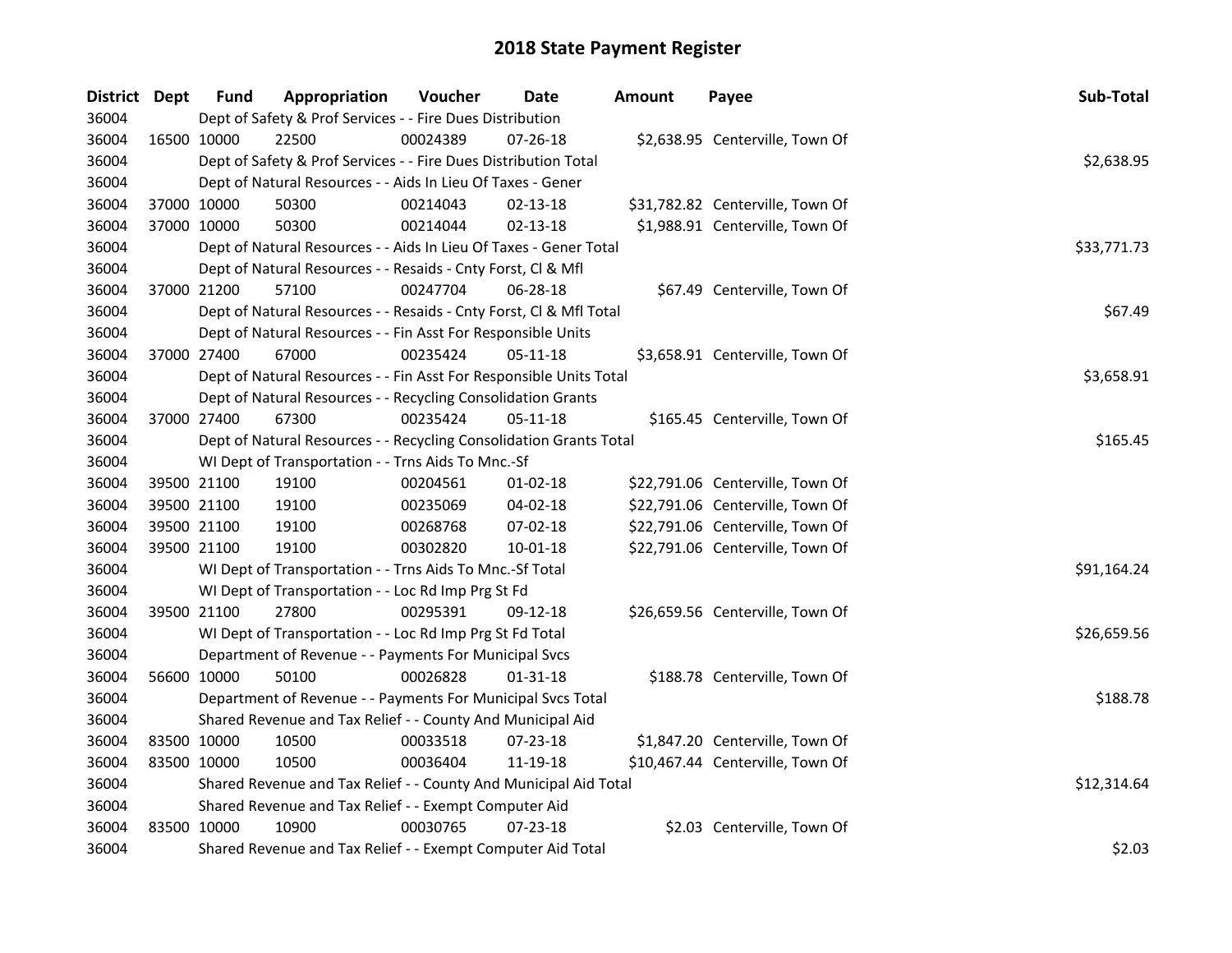| District Dept |             | <b>Fund</b> | Appropriation                                       | Voucher  | Date           | Amount | Pavee                       | Sub-Total    |
|---------------|-------------|-------------|-----------------------------------------------------|----------|----------------|--------|-----------------------------|--------------|
| 36004         |             |             | Shared Revenue and Tax Relief - - Utility Aid       |          |                |        |                             |              |
| 36004         | 83500 10000 |             | 11000                                               | 00033518 | $07 - 23 - 18$ |        | \$0.60 Centerville, Town Of |              |
| 36004         | 83500 10000 |             | 11000                                               | 00036404 | 11-19-18       |        | \$3.43 Centerville, Town Of |              |
| 36004         |             |             | Shared Revenue and Tax Relief - - Utility Aid Total |          |                |        |                             | \$4.03       |
| 36004 Total   |             |             |                                                     |          |                |        |                             | \$170,635.81 |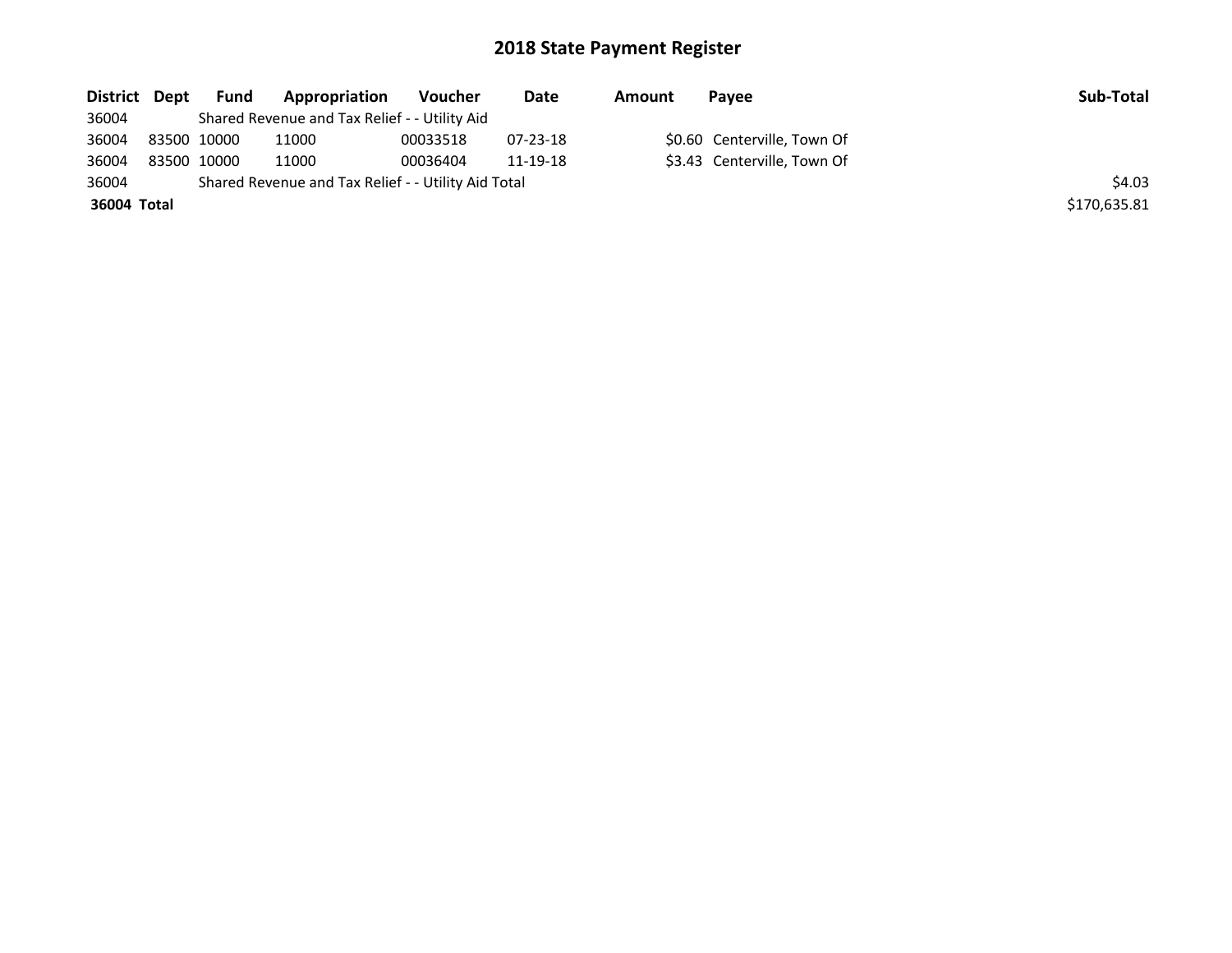| <b>District</b> | Dept        | <b>Fund</b> | Appropriation                                                       | Voucher  | <b>Date</b>    | <b>Amount</b> | Payee                           | Sub-Total    |
|-----------------|-------------|-------------|---------------------------------------------------------------------|----------|----------------|---------------|---------------------------------|--------------|
| 36006           |             |             | Dept of Safety & Prof Services - - Fire Dues Distribution           |          |                |               |                                 |              |
| 36006           | 16500 10000 |             | 22500                                                               | 00024390 | $07 - 24 - 18$ |               | \$4,111.57 Town Of Cooperstown  |              |
| 36006           |             |             | Dept of Safety & Prof Services - - Fire Dues Distribution Total     |          |                |               |                                 | \$4,111.57   |
| 36006           |             |             | Dept of Natural Resources - - Aids In Lieu Of Taxes - Gener         |          |                |               |                                 |              |
| 36006           | 37000 10000 |             | 50300                                                               | 00212202 | 02-05-18       |               | \$2,168.16 Town Of Cooperstown  |              |
| 36006           | 37000 10000 |             | 50300                                                               | 00212203 | 02-05-18       |               | \$2,096.12 Town Of Cooperstown  |              |
| 36006           |             |             | Dept of Natural Resources - - Aids In Lieu Of Taxes - Gener Total   |          |                |               |                                 | \$4,264.28   |
| 36006           |             |             | Dept of Natural Resources - - Resaids - Cnty Forst, Cl & Mfl        |          |                |               |                                 |              |
| 36006           | 37000 21200 |             | 57100                                                               | 00247705 | 06-28-18       |               | \$261.48 Town Of Cooperstown    |              |
| 36006           |             |             | Dept of Natural Resources - - Resaids - Cnty Forst, CI & Mfl Total  |          |                |               |                                 | \$261.48     |
| 36006           |             |             | Dept of Natural Resources - - Fin Asst For Responsible Units        |          |                |               |                                 |              |
| 36006           | 37000 27400 |             | 67000                                                               | 00235899 | 05-11-18       |               | \$6,778.65 Town Of Cooperstown  |              |
| 36006           |             |             | Dept of Natural Resources - - Fin Asst For Responsible Units Total  |          |                |               |                                 | \$6,778.65   |
| 36006           |             |             | Dept of Natural Resources - - Recycling Consolidation Grants        |          |                |               |                                 |              |
| 36006           | 37000 27400 |             | 67300                                                               | 00235899 | $05 - 11 - 18$ |               | \$337.10 Town Of Cooperstown    |              |
| 36006           |             |             | Dept of Natural Resources - - Recycling Consolidation Grants Total  | \$337.10 |                |               |                                 |              |
| 36006           |             |             | WI Dept of Transportation - - Trns Aids To Mnc.-Sf                  |          |                |               |                                 |              |
| 36006           | 39500 21100 |             | 19100                                                               | 00204562 | $01 - 02 - 18$ |               | \$36,927.96 Town Of Cooperstown |              |
| 36006           | 39500 21100 |             | 19100                                                               | 00235070 | 04-02-18       |               | \$36,927.96 Town Of Cooperstown |              |
| 36006           | 39500 21100 |             | 19100                                                               | 00268769 | 07-02-18       |               | \$36,927.96 Town Of Cooperstown |              |
| 36006           | 39500 21100 |             | 19100                                                               | 00302821 | 10-01-18       |               | \$36,927.99 Town Of Cooperstown |              |
| 36006           |             |             | WI Dept of Transportation - - Trns Aids To Mnc.-Sf Total            |          |                |               |                                 | \$147,711.87 |
| 36006           |             |             | Department of Military Affairs - - Major Disaster Assist; Pif       |          |                |               |                                 |              |
| 36006           | 46500 27200 |             | 36500                                                               | 00050186 | 10-09-18       |               | \$6,845.81 Town Of Cooperstown  |              |
| 36006           |             |             | Department of Military Affairs - - Major Disaster Assist; Pif Total |          |                |               |                                 | \$6,845.81   |
| 36006           |             |             | Department of Revenue - - Payments For Municipal Svcs               |          |                |               |                                 |              |
| 36006           | 56600 10000 |             | 50100                                                               | 00026829 | 01-31-18       |               | \$354.28 Town Of Cooperstown    |              |
| 36006           |             |             | Department of Revenue - - Payments For Municipal Svcs Total         |          |                |               |                                 | \$354.28     |
| 36006           |             |             | Shared Revenue and Tax Relief - - County And Municipal Aid          |          |                |               |                                 |              |
| 36006           | 83500 10000 |             | 10500                                                               | 00033519 | 07-23-18       |               | \$7,409.31 Town Of Cooperstown  |              |
| 36006           | 83500 10000 |             | 10500                                                               | 00036405 | 11-19-18       |               | \$41,986.11 Town Of Cooperstown |              |
| 36006           |             |             | Shared Revenue and Tax Relief - - County And Municipal Aid Total    |          |                |               |                                 | \$49,395.42  |
| 36006           |             |             | Shared Revenue and Tax Relief - - Exempt Computer Aid               |          |                |               |                                 |              |
| 36006           | 83500 10000 |             | 10900                                                               | 00030766 | $07 - 23 - 18$ |               | \$17.25 Town Of Cooperstown     |              |
| 36006           |             |             | Shared Revenue and Tax Relief - - Exempt Computer Aid Total         |          |                |               |                                 | \$17.25      |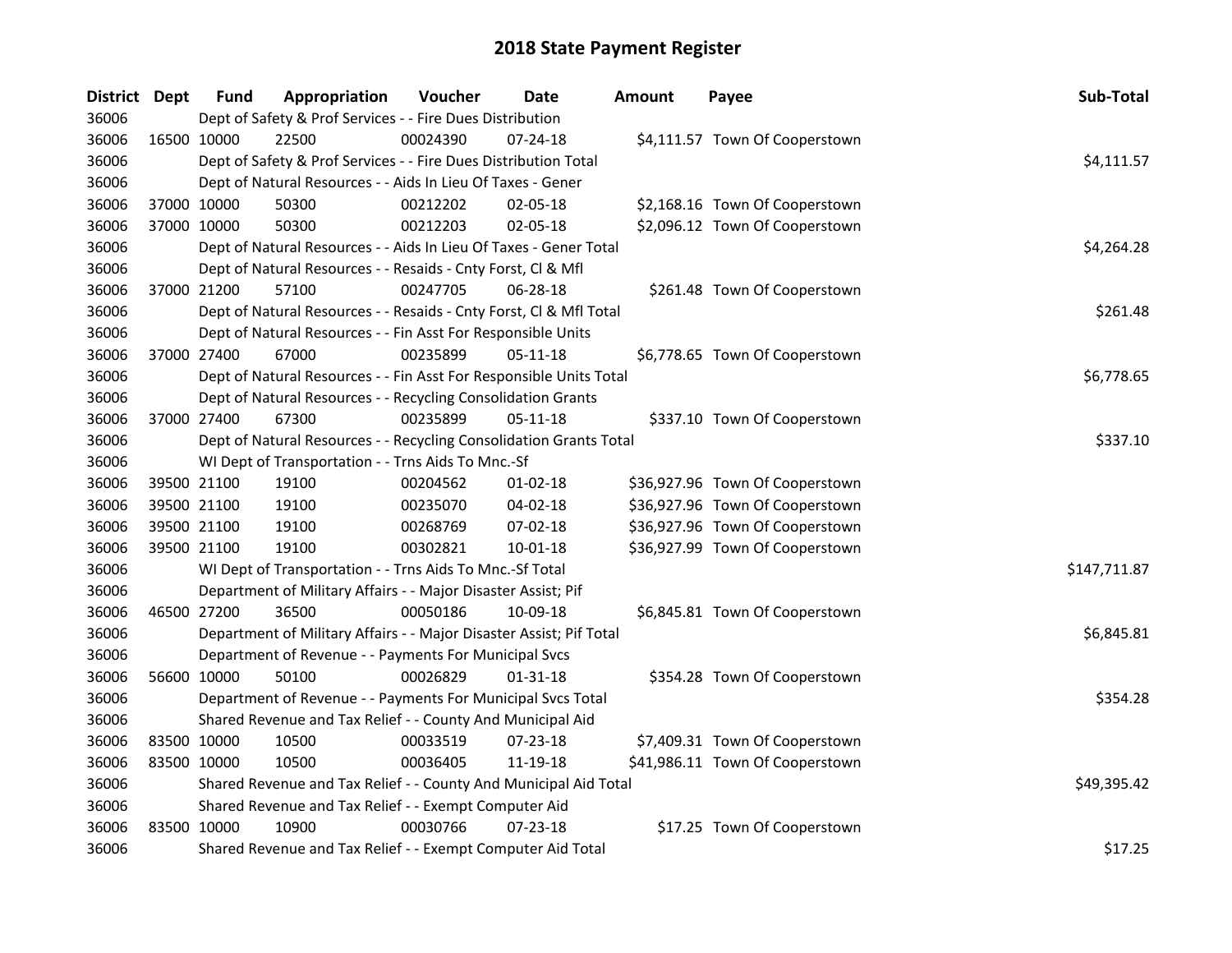| District Dept Fund | Appropriation | Voucher | Date | Amount | Payee | Sub-Total    |
|--------------------|---------------|---------|------|--------|-------|--------------|
| 36006 Total        |               |         |      |        |       | \$220,077.71 |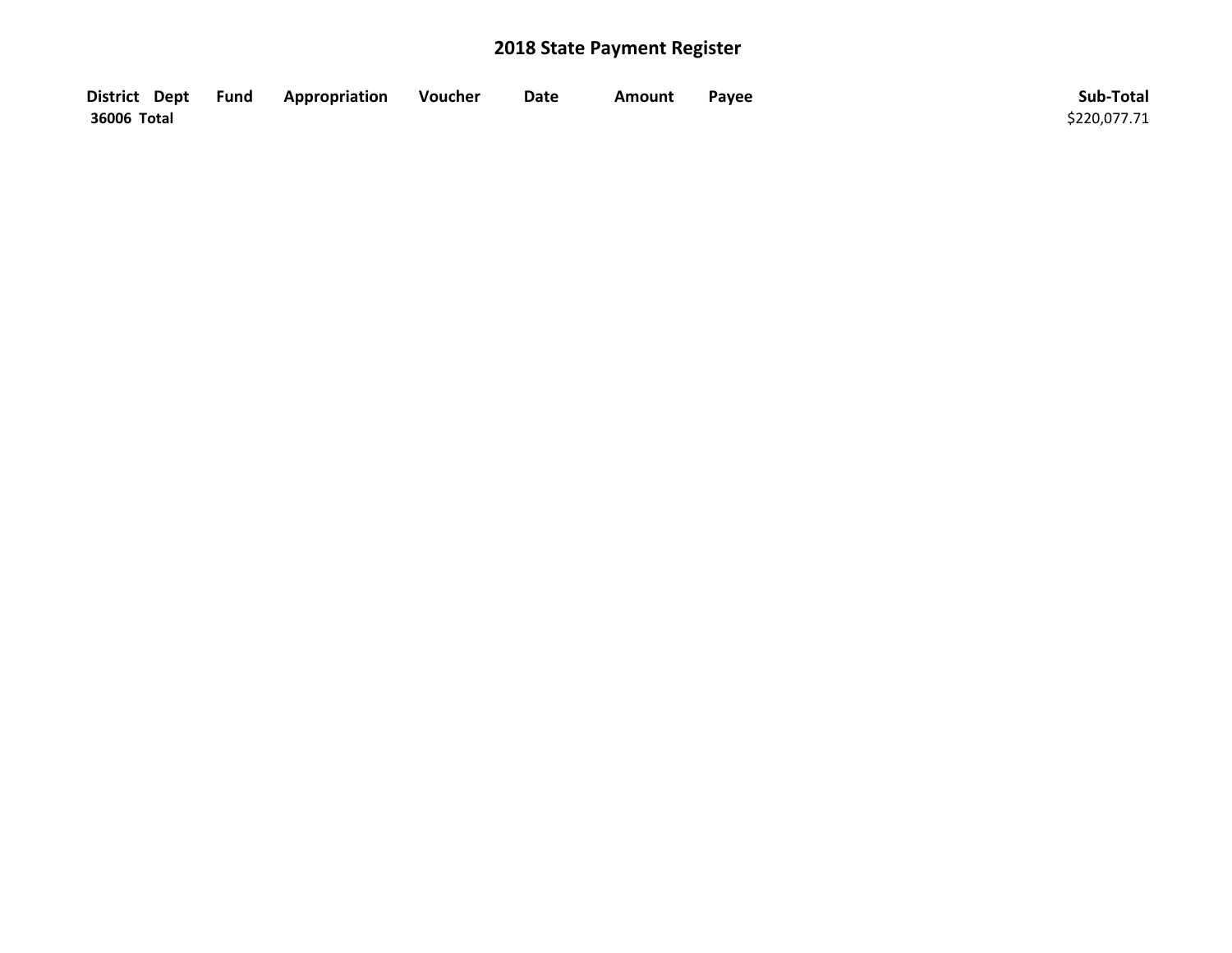| <b>District</b>    | Dept        | <b>Fund</b>                                                        | Appropriation                                                      | Voucher  | <b>Date</b>    | <b>Amount</b> | Payee                     | Sub-Total    |  |
|--------------------|-------------|--------------------------------------------------------------------|--------------------------------------------------------------------|----------|----------------|---------------|---------------------------|--------------|--|
| 36008              |             |                                                                    | Dept of Safety & Prof Services - - Fire Dues Distribution          |          |                |               |                           |              |  |
| 36008              |             | 16500 10000                                                        | 22500                                                              | 00024391 | $07 - 24 - 18$ |               | \$3,086.03 Town Of Eaton  |              |  |
| 36008              |             |                                                                    | Dept of Safety & Prof Services - - Fire Dues Distribution Total    |          |                |               |                           | \$3,086.03   |  |
| 36008              |             |                                                                    | Dept of Natural Resources - - Aids In Lieu Of Taxes - Gener        |          |                |               |                           |              |  |
| 36008              |             | 37000 10000                                                        | 50300                                                              | 00212208 | 02-05-18       |               | \$741.43 Town Of Eaton    |              |  |
| 36008              |             | 37000 10000                                                        | 50300                                                              | 00229962 | 04-20-18       |               | \$808.97 Town Of Eaton    |              |  |
| 36008              |             |                                                                    | Dept of Natural Resources - - Aids In Lieu Of Taxes - Gener Total  |          |                |               |                           | \$1,550.40   |  |
| 36008              |             |                                                                    | Dept of Natural Resources - - Resaids - Cnty Forst, Cl & Mfl       |          |                |               |                           |              |  |
| 36008              |             | 37000 21200                                                        | 57100                                                              | 00247706 | 06-28-18       |               | \$393.18 Town Of Eaton    |              |  |
| 36008              |             |                                                                    | Dept of Natural Resources - - Resaids - Cnty Forst, Cl & Mfl Total |          |                |               |                           | \$393.18     |  |
| 36008              |             |                                                                    | Dept of Natural Resources - - Aids In Lieu Of Taxes - Sum S        |          |                |               |                           |              |  |
| 36008              |             | 37000 21200                                                        | 57900                                                              | 00229961 | 04-20-18       |               | \$538.59 Town Of Eaton    |              |  |
| 36008              |             |                                                                    | Dept of Natural Resources - - Aids In Lieu Of Taxes - Sum S Total  |          |                |               |                           | \$538.59     |  |
| 36008              |             | Dept of Natural Resources - - Fin Asst For Responsible Units       |                                                                    |          |                |               |                           |              |  |
| 36008              |             | 37000 27400                                                        | 67000                                                              | 00235293 | 05-11-18       |               | \$4,010.43 Town Of Eaton  |              |  |
| 36008              |             | Dept of Natural Resources - - Fin Asst For Responsible Units Total | \$4,010.43                                                         |          |                |               |                           |              |  |
| 36008              |             |                                                                    | Dept of Natural Resources - - Recycling Consolidation Grants       |          |                |               |                           |              |  |
| 36008              |             | 37000 27400                                                        | 67300                                                              | 00235293 | 05-11-18       |               | \$213.86 Town Of Eaton    |              |  |
| 36008              |             |                                                                    | Dept of Natural Resources - - Recycling Consolidation Grants Total |          |                |               |                           | \$213.86     |  |
| 36008              |             |                                                                    | WI Dept of Transportation - - Trns Aids To Mnc.-Sf                 |          |                |               |                           |              |  |
| 36008              |             | 39500 21100                                                        | 19100                                                              | 00204563 | $01 - 02 - 18$ |               | \$27,969.21 Town Of Eaton |              |  |
| 36008              |             | 39500 21100                                                        | 19100                                                              | 00235071 | 04-02-18       |               | \$27,969.21 Town Of Eaton |              |  |
| 36008              |             | 39500 21100                                                        | 19100                                                              | 00268770 | 07-02-18       |               | \$27,969.21 Town Of Eaton |              |  |
| 36008              | 39500 21100 |                                                                    | 19100                                                              | 00302822 | 10-01-18       |               | \$27,969.24 Town Of Eaton |              |  |
| 36008              |             |                                                                    | WI Dept of Transportation - - Trns Aids To Mnc.-Sf Total           |          |                |               |                           | \$111,876.87 |  |
| 36008              |             |                                                                    | Shared Revenue and Tax Relief - - County And Municipal Aid         |          |                |               |                           |              |  |
| 36008              | 83500 10000 |                                                                    | 10500                                                              | 00033520 | 07-23-18       |               | \$4,042.78 Town Of Eaton  |              |  |
| 36008              | 83500 10000 |                                                                    | 10500                                                              | 00036406 | 11-19-18       |               | \$22,909.10 Town Of Eaton |              |  |
| 36008              |             | Shared Revenue and Tax Relief - - County And Municipal Aid Total   |                                                                    |          |                |               |                           |              |  |
| 36008              |             |                                                                    | Shared Revenue and Tax Relief - - Exempt Computer Aid              |          |                |               |                           |              |  |
| 36008              | 83500 10000 |                                                                    | 10900                                                              | 00030767 | $07 - 23 - 18$ |               | \$50.74 Town Of Eaton     |              |  |
| 36008              |             |                                                                    | Shared Revenue and Tax Relief - - Exempt Computer Aid Total        |          |                |               |                           | \$50.74      |  |
| <b>36008 Total</b> |             |                                                                    |                                                                    |          |                |               |                           | \$148,671.98 |  |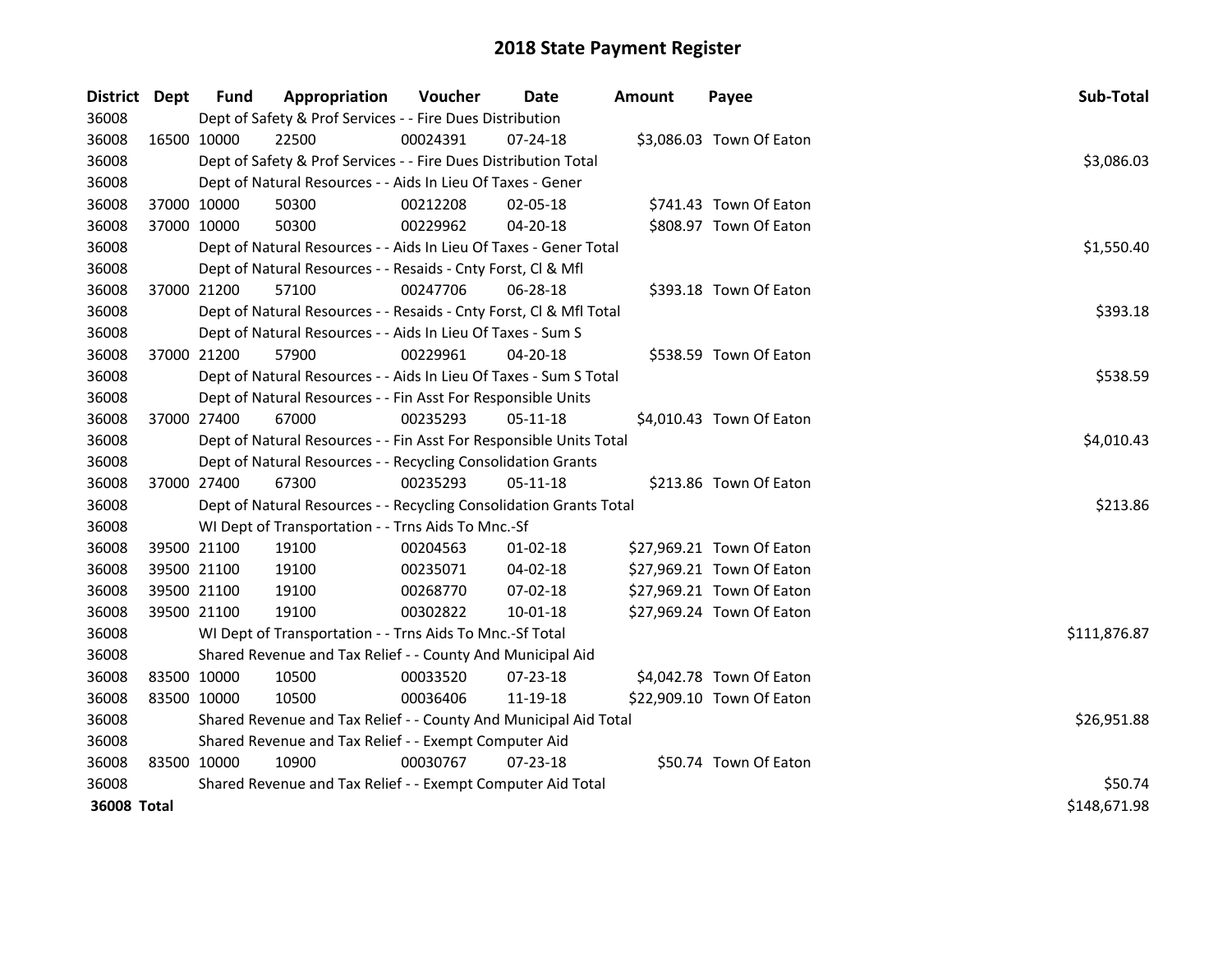| <b>District</b> | Dept | Fund        | Appropriation                                                        | Voucher    | Date           | <b>Amount</b> | Payee                        | Sub-Total    |
|-----------------|------|-------------|----------------------------------------------------------------------|------------|----------------|---------------|------------------------------|--------------|
| 36010           |      |             | Dept of Safety & Prof Services - - Fire Dues Distribution            |            |                |               |                              |              |
| 36010           |      | 16500 10000 | 22500                                                                | 00024392   | $07 - 24 - 18$ |               | \$4,105.13 Town Of Franklin  |              |
| 36010           |      |             | Dept of Safety & Prof Services - - Fire Dues Distribution Total      | \$4,105.13 |                |               |                              |              |
| 36010           |      |             | Dept of Natural Resources - - Resaids - Cnty Forst, Cl & Mfl         |            |                |               |                              |              |
| 36010           |      | 37000 21200 | 57100                                                                | 00247707   | $06 - 28 - 18$ |               | \$188.44 Town Of Franklin    |              |
| 36010           |      |             | Dept of Natural Resources - - Resaids - Cnty Forst, Cl & Mfl Total   | \$188.44   |                |               |                              |              |
| 36010           |      |             | WI Dept of Transportation - - Trns Aids To Mnc.-Sf                   |            |                |               |                              |              |
| 36010           |      | 39500 21100 | 19100                                                                | 00204564   | $01 - 02 - 18$ |               | \$38,934.72 Town Of Franklin |              |
| 36010           |      | 39500 21100 | 19100                                                                | 00235072   | 04-02-18       |               | \$38,934.72 Town Of Franklin |              |
| 36010           |      | 39500 21100 | 19100                                                                | 00268771   | 07-02-18       |               | \$38,934.72 Town Of Franklin |              |
| 36010           |      | 39500 21100 | 19100                                                                | 00302823   | 10-01-18       |               | \$38,934.75 Town Of Franklin |              |
| 36010           |      |             | WI Dept of Transportation - - Trns Aids To Mnc.-Sf Total             |            |                |               |                              | \$155,738.91 |
| 36010           |      |             | Department of Administration - - Hv Trans Ln Annual Impact Fee       |            |                |               |                              |              |
| 36010           |      | 50500 10000 | 17400                                                                | 00078711   | $05-01-18$     |               | \$80,592.00 Town Of Franklin |              |
| 36010           |      |             | Department of Administration - - Hv Trans Ln Annual Impact Fee Total |            |                |               |                              | \$80,592.00  |
| 36010           |      |             | Shared Revenue and Tax Relief - - County And Municipal Aid           |            |                |               |                              |              |
| 36010           |      | 83500 10000 | 10500                                                                | 00033521   | 07-23-18       |               | \$7,531.86 Town Of Franklin  |              |
| 36010           |      | 83500 10000 | 10500                                                                | 00036407   | 11-19-18       |               | \$42,680.53 Town Of Franklin |              |
| 36010           |      |             | Shared Revenue and Tax Relief - - County And Municipal Aid Total     |            |                |               |                              | \$50,212.39  |
| 36010           |      |             | Shared Revenue and Tax Relief - - Utility Aid                        |            |                |               |                              |              |
| 36010           |      | 83500 10000 | 11000                                                                | 00033521   | $07 - 23 - 18$ |               | \$207.31 Town Of Franklin    |              |
| 36010           |      | 83500 10000 | 11000                                                                | 00036407   | 11-19-18       |               | \$1,189.71 Town Of Franklin  |              |
| 36010           |      |             | Shared Revenue and Tax Relief - - Utility Aid Total                  | \$1,397.02 |                |               |                              |              |
| 36010 Total     |      |             |                                                                      |            |                |               |                              | \$292,233.89 |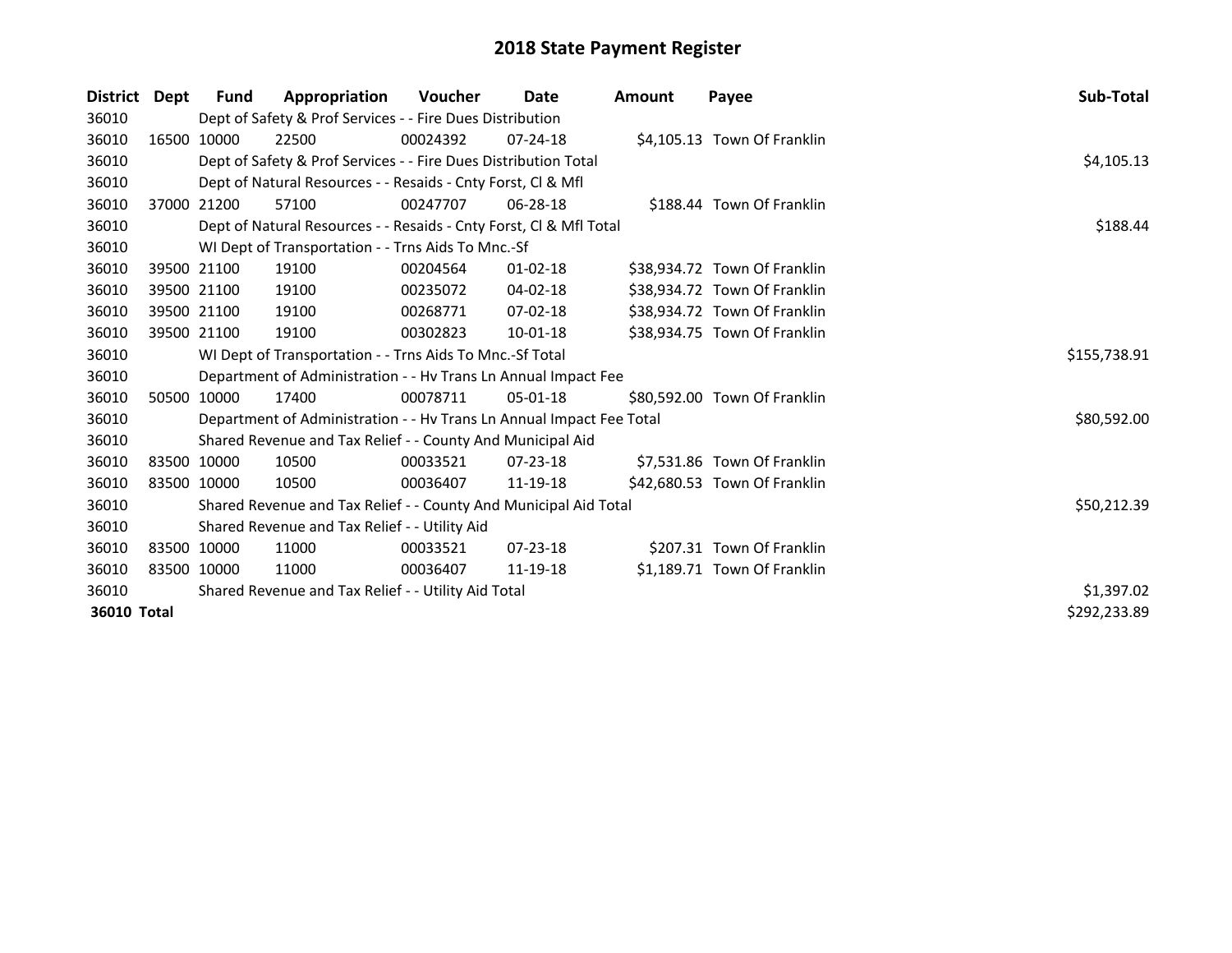| District Dept | <b>Fund</b> | Appropriation                                                       | Voucher     | Date           | <b>Amount</b> | Payee                      | Sub-Total    |
|---------------|-------------|---------------------------------------------------------------------|-------------|----------------|---------------|----------------------------|--------------|
| 36012         |             | Dept of Safety & Prof Services - - Fire Dues Distribution           |             |                |               |                            |              |
| 36012         | 16500 10000 | 22500                                                               | 00024393    | 07-24-18       |               | \$4,436.84 Town Of Gibson  |              |
| 36012         |             | Dept of Safety & Prof Services - - Fire Dues Distribution Total     |             |                |               |                            | \$4,436.84   |
| 36012         |             | Dept of Natural Resources - - Aids In Lieu Of Taxes - Gener         |             |                |               |                            |              |
| 36012         | 37000 10000 | 50300                                                               | 00212116    | 02-05-18       |               | \$1,443.74 Town Of Gibson  |              |
| 36012         |             | Dept of Natural Resources - - Aids In Lieu Of Taxes - Gener Total   |             |                |               |                            | \$1,443.74   |
| 36012         |             | Dept of Natural Resources - - Resaids - Cnty Forst, Cl & Mfl        |             |                |               |                            |              |
| 36012         | 37000 21200 | 57100                                                               | 00247708    | 06-28-18       |               | \$372.04 Town Of Gibson    |              |
| 36012         |             | Dept of Natural Resources - - Resaids - Cnty Forst, Cl & Mfl Total  |             |                |               |                            | \$372.04     |
| 36012         |             | Dept of Natural Resources - - Fin Asst For Responsible Units        |             |                |               |                            |              |
| 36012         | 37000 27400 | 67000                                                               | 00235011    | $05 - 11 - 18$ |               | \$3,273.82 Town Of Gibson  |              |
| 36012         |             | Dept of Natural Resources - - Fin Asst For Responsible Units Total  |             |                |               |                            | \$3,273.82   |
| 36012         |             | Dept of Natural Resources - - Recycling Consolidation Grants        |             |                |               |                            |              |
| 36012         | 37000 27400 | 67300                                                               | 00235011    | 05-11-18       |               | \$348.50 Town Of Gibson    |              |
| 36012         |             | Dept of Natural Resources - - Recycling Consolidation Grants Total  |             |                |               |                            | \$348.50     |
| 36012         |             | Dept of Natural Resources - - Land Acquisition                      |             |                |               |                            |              |
| 36012         | 37000 36300 | <b>TA100</b>                                                        | 00272204    | 10-12-18       |               | \$12,081.38 Town Of Gibson |              |
| 36012         |             | Dept of Natural Resources - - Land Acquisition Total                | \$12,081.38 |                |               |                            |              |
| 36012         |             | WI Dept of Transportation - - Trns Aids To Mnc.-Sf                  |             |                |               |                            |              |
| 36012         | 39500 21100 | 19100                                                               | 00204565    | $01-02-18$     |               | \$35,643.88 Town Of Gibson |              |
| 36012         | 39500 21100 | 19100                                                               | 00235073    | 04-02-18       |               | \$35,643.88 Town Of Gibson |              |
| 36012         | 39500 21100 | 19100                                                               | 00268772    | 07-02-18       |               | \$35,643.88 Town Of Gibson |              |
| 36012         | 39500 21100 | 19100                                                               | 00302824    | $10 - 01 - 18$ |               | \$35,643.88 Town Of Gibson |              |
| 36012         |             | WI Dept of Transportation - - Trns Aids To Mnc.-Sf Total            |             |                |               |                            | \$142,575.52 |
| 36012         |             | Department of Military Affairs - - Major Disaster Assist; Pif       |             |                |               |                            |              |
| 36012         | 46500 27200 | 36500                                                               | 00050345    | 10-12-18       |               | \$28,891.88 Town Of Gibson |              |
| 36012         |             | Department of Military Affairs - - Major Disaster Assist; Pif Total |             |                |               |                            | \$28,891.88  |
| 36012         |             | Shared Revenue and Tax Relief - - County And Municipal Aid          |             |                |               |                            |              |
| 36012         | 83500 10000 | 10500                                                               | 00033522    | 07-23-18       |               | \$15,165.18 Town Of Gibson |              |
| 36012         | 83500 10000 | 10500                                                               | 00036408    | 11-19-18       |               | \$85,936.01 Town Of Gibson |              |
| 36012         |             | Shared Revenue and Tax Relief - - County And Municipal Aid Total    |             |                |               |                            | \$101,101.19 |
| 36012         |             | Shared Revenue and Tax Relief - - Exempt Computer Aid               |             |                |               |                            |              |
| 36012         | 83500 10000 | 10900                                                               | 00030768    | 07-23-18       |               | \$27.40 Town Of Gibson     |              |
| 36012         |             | Shared Revenue and Tax Relief - - Exempt Computer Aid Total         |             |                |               |                            | \$27.40      |
| 36012 Total   |             |                                                                     |             |                |               |                            | \$294,552.31 |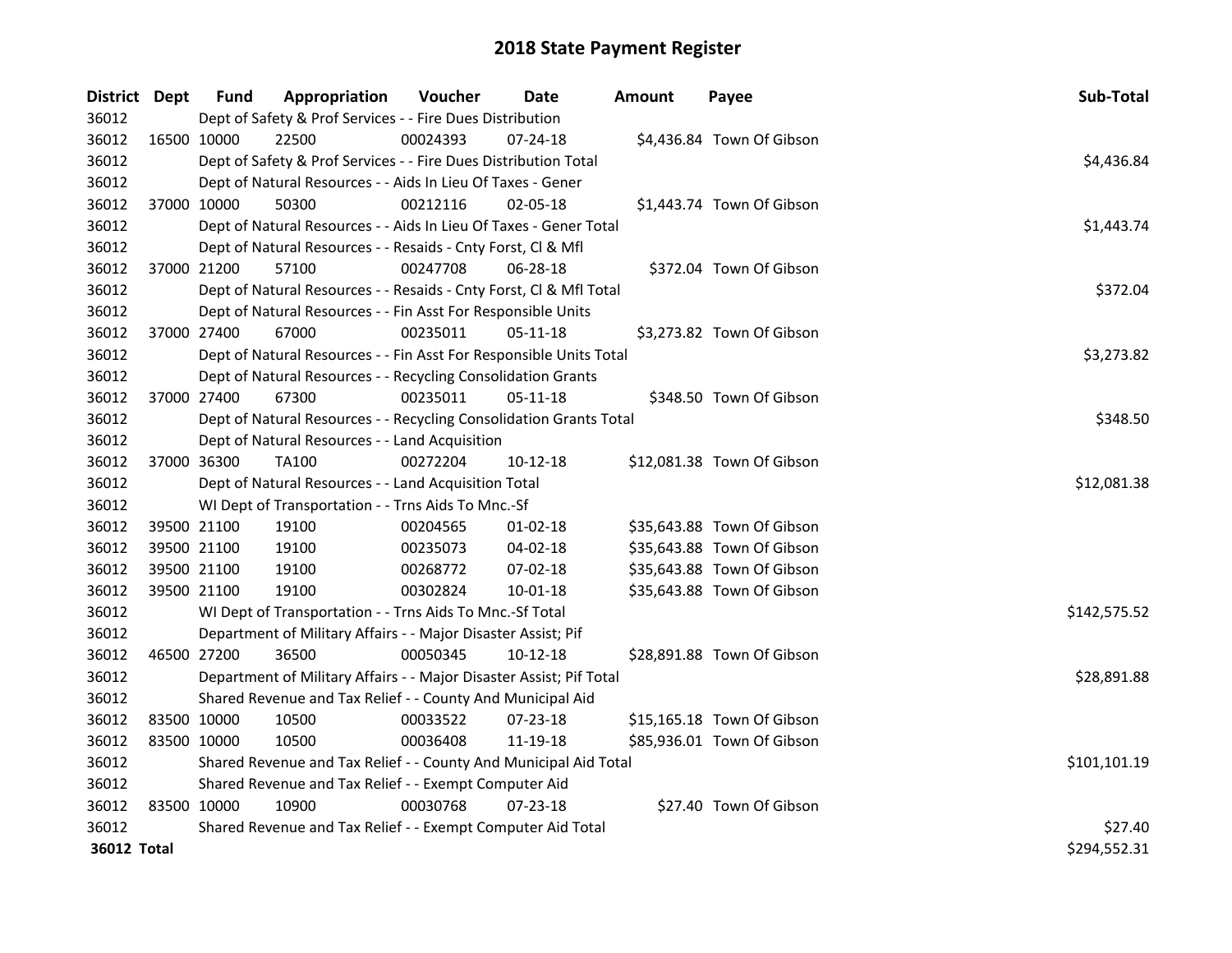| <b>District</b> | <b>Dept</b> | <b>Fund</b> | Appropriation                                                      | Voucher  | Date           | <b>Amount</b> | Payee                       | Sub-Total    |
|-----------------|-------------|-------------|--------------------------------------------------------------------|----------|----------------|---------------|-----------------------------|--------------|
| 36014           |             |             | Dept of Safety & Prof Services - - Fire Dues Distribution          |          |                |               |                             |              |
| 36014           | 16500 10000 |             | 22500                                                              | 00024394 | $07 - 25 - 18$ |               | \$6,769.73 Town Of Kossuth  |              |
| 36014           |             |             | Dept of Safety & Prof Services - - Fire Dues Distribution Total    |          |                |               |                             | \$6,769.73   |
| 36014           |             |             | Dept of Natural Resources - - Aids In Lieu Of Taxes - Gener        |          |                |               |                             |              |
| 36014           |             | 37000 10000 | 50300                                                              | 00212055 | $02 - 05 - 18$ |               | \$1,138.86 Town Of Kossuth  |              |
| 36014           |             |             | Dept of Natural Resources - - Aids In Lieu Of Taxes - Gener Total  |          |                |               |                             | \$1,138.86   |
| 36014           |             |             | Dept of Natural Resources - - Resaids - Cnty Forst, Cl & Mfl       |          |                |               |                             |              |
| 36014           | 37000 21200 |             | 57100                                                              | 00247709 | 06-28-18       |               | \$181.34 Town Of Kossuth    |              |
| 36014           |             |             | Dept of Natural Resources - - Resaids - Cnty Forst, Cl & Mfl Total |          |                |               |                             | \$181.34     |
| 36014           |             |             | Dept of Natural Resources - - Fin Asst For Responsible Units       |          |                |               |                             |              |
| 36014           |             | 37000 27400 | 67000                                                              | 00235665 | $05 - 11 - 18$ |               | \$1,537.39 Town Of Kossuth  |              |
| 36014           |             |             | Dept of Natural Resources - - Fin Asst For Responsible Units Total |          |                |               |                             | \$1,537.39   |
| 36014           |             |             | Dept of Natural Resources - - Recycling Consolidation Grants       |          |                |               |                             |              |
| 36014           | 37000 27400 |             | 67300                                                              | 00235665 | $05-11-18$     |               | \$537.76 Town Of Kossuth    |              |
| 36014           |             |             | Dept of Natural Resources - - Recycling Consolidation Grants Total | \$537.76 |                |               |                             |              |
| 36014           |             |             | WI Dept of Transportation - - Trns Aids To Mnc.-Sf                 |          |                |               |                             |              |
| 36014           |             | 39500 21100 | 19100                                                              | 00204566 | $01 - 02 - 18$ |               | \$38,791.38 Town Of Kossuth |              |
| 36014           | 39500 21100 |             | 19100                                                              | 00235074 | 04-02-18       |               | \$38,791.38 Town Of Kossuth |              |
| 36014           | 39500 21100 |             | 19100                                                              | 00268773 | $07 - 02 - 18$ |               | \$38,791.38 Town Of Kossuth |              |
| 36014           | 39500 21100 |             | 19100                                                              | 00302825 | $10 - 01 - 18$ |               | \$38,791.41 Town Of Kossuth |              |
| 36014           |             |             | WI Dept of Transportation - - Trns Aids To Mnc.-Sf Total           |          |                |               |                             | \$155,165.55 |
| 36014           |             |             | Shared Revenue and Tax Relief - - County And Municipal Aid         |          |                |               |                             |              |
| 36014           | 83500 10000 |             | 10500                                                              | 00033523 | $07 - 23 - 18$ |               | \$5,733.61 Town Of Kossuth  |              |
| 36014           | 83500 10000 |             | 10500                                                              | 00036409 | 11-19-18       |               | \$32,490.47 Town Of Kossuth |              |
| 36014           |             |             | Shared Revenue and Tax Relief - - County And Municipal Aid Total   |          |                |               |                             | \$38,224.08  |
| 36014           |             |             | Shared Revenue and Tax Relief - - Exempt Computer Aid              |          |                |               |                             |              |
| 36014           | 83500 10000 |             | 10900                                                              | 00030769 | $07 - 23 - 18$ |               | \$97.41 Town Of Kossuth     |              |
| 36014           |             |             | Shared Revenue and Tax Relief - - Exempt Computer Aid Total        |          |                |               |                             | \$97.41      |
| 36014 Total     |             |             |                                                                    |          |                |               |                             | \$203,652.12 |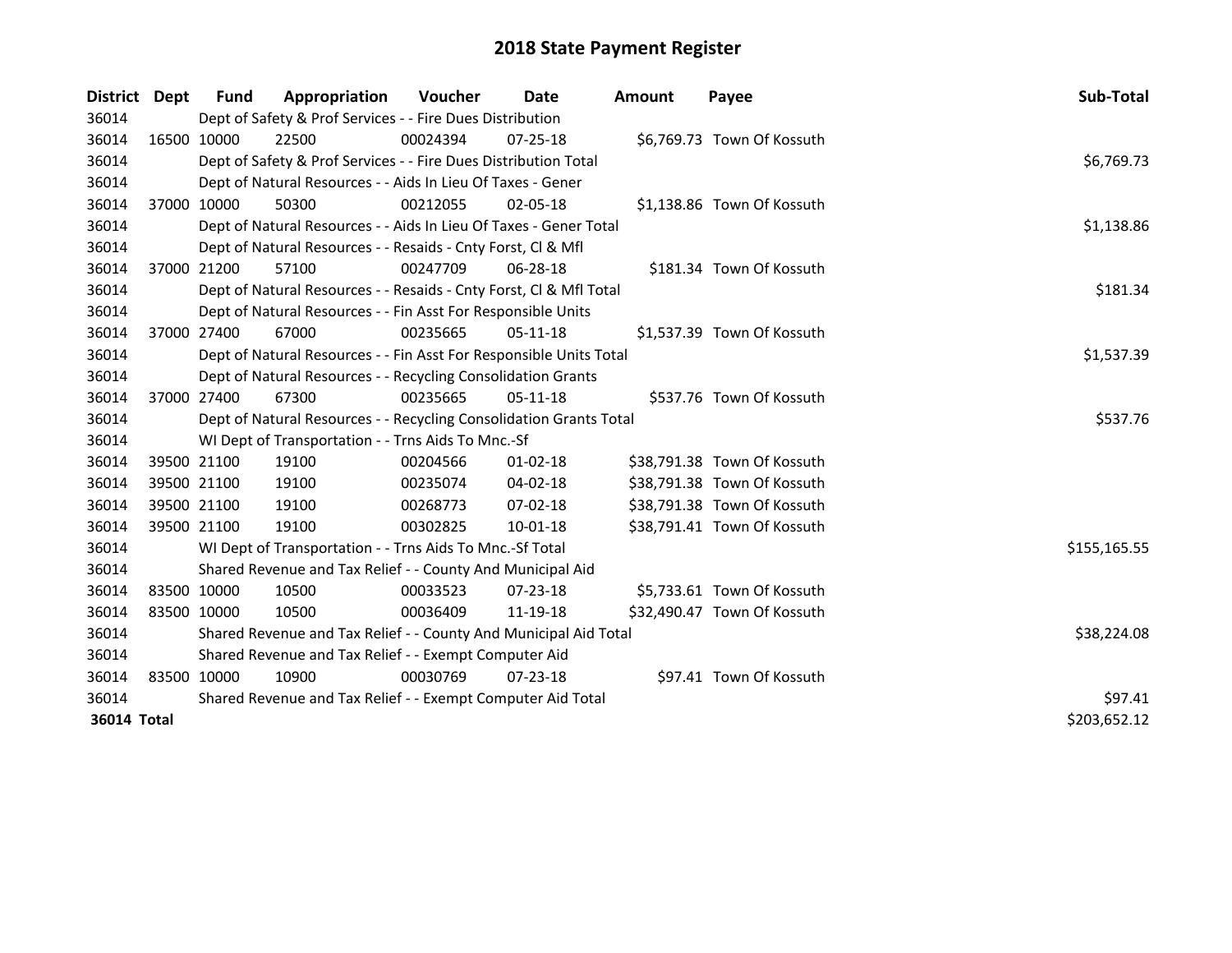| <b>District</b> | Dept         | <b>Fund</b> | Appropriation                                                      | <b>Voucher</b> | Date           | <b>Amount</b> | Payee                       | Sub-Total    |
|-----------------|--------------|-------------|--------------------------------------------------------------------|----------------|----------------|---------------|-----------------------------|--------------|
| 36016           |              |             | Dept of Safety & Prof Services - - Fire Dues Distribution          |                |                |               |                             |              |
| 36016           |              | 16500 10000 | 22500                                                              | 00024395       | 07-25-18       |               | \$5,221.21 Town Of Liberty  |              |
| 36016           |              |             | Dept of Safety & Prof Services - - Fire Dues Distribution Total    |                |                |               |                             | \$5,221.21   |
| 36016           |              |             | Dept of Natural Resources - - Resaids - Cnty Forst, Cl & Mfl       |                |                |               |                             |              |
| 36016           |              | 37000 21200 | 57100                                                              | 00247710       | 06-28-18       |               | \$441.49 Town Of Liberty    |              |
| 36016           |              |             | Dept of Natural Resources - - Resaids - Cnty Forst, CI & Mfl Total |                |                |               |                             | \$441.49     |
| 36016           |              |             | Dept of Natural Resources - - Fin Asst For Responsible Units       |                |                |               |                             |              |
| 36016           |              | 37000 27400 | 67000                                                              | 00235461       | 05-11-18       |               | \$6,259.40 Town Of Liberty  |              |
| 36016           |              |             | Dept of Natural Resources - - Fin Asst For Responsible Units Total |                |                |               |                             | \$6,259.40   |
| 36016           |              |             | Dept of Natural Resources - - Recycling Consolidation Grants       |                |                |               |                             |              |
| 36016           |              | 37000 27400 | 67300                                                              | 00235461       | 05-11-18       |               | \$331.93 Town Of Liberty    |              |
| 36016           |              |             | Dept of Natural Resources - - Recycling Consolidation Grants Total |                |                |               |                             | \$331.93     |
| 36016           |              |             | WI Dept of Transportation - - Trns Aids To Mnc.-Sf                 |                |                |               |                             |              |
| 36016           |              | 39500 21100 | 19100                                                              | 00204567       | 01-02-18       |               | \$35,918.61 Town Of Liberty |              |
| 36016           |              | 39500 21100 | 19100                                                              | 00235075       | 04-02-18       |               | \$35,918.61 Town Of Liberty |              |
| 36016           |              | 39500 21100 | 19100                                                              | 00268774       | 07-02-18       |               | \$35,918.61 Town Of Liberty |              |
| 36016           | 39500 21100  |             | 19100                                                              | 00302826       | $10 - 01 - 18$ |               | \$35,918.63 Town Of Liberty |              |
| 36016           |              |             | WI Dept of Transportation - - Trns Aids To Mnc.-Sf Total           |                |                |               |                             | \$143,674.46 |
| 36016           |              |             | Shared Revenue and Tax Relief - - County And Municipal Aid         |                |                |               |                             |              |
| 36016           | 83500 10000  |             | 10500                                                              | 00033524       | $07 - 23 - 18$ |               | \$4,121.07 Town Of Liberty  |              |
| 36016           | 83500 10000  |             | 10500                                                              | 00036410       | 11-19-18       |               | \$23,352.70 Town Of Liberty |              |
| 36016           |              |             | Shared Revenue and Tax Relief - - County And Municipal Aid Total   |                |                |               |                             | \$27,473.77  |
| 36016           |              |             | Shared Revenue and Tax Relief - - Exempt Computer Aid              |                |                |               |                             |              |
| 36016           | 83500 10000  |             | 10900                                                              | 00030770       | 07-23-18       |               | \$25.37 Town Of Liberty     |              |
| 36016           |              |             | Shared Revenue and Tax Relief - - Exempt Computer Aid Total        | \$25.37        |                |               |                             |              |
| 36016           |              |             | Shared Revenue and Tax Relief - - Utility Aid                      |                |                |               |                             |              |
| 36016           | 83500 10000  |             | 11000                                                              | 00033524       | 07-23-18       |               | \$292.83 Town Of Liberty    |              |
| 36016           | 83500 10000  |             | 11000                                                              | 00036410       | 11-19-18       |               | \$1,965.24 Town Of Liberty  |              |
| 36016           |              |             | Shared Revenue and Tax Relief - - Utility Aid Total                | \$2,258.07     |                |               |                             |              |
| 36016 Total     | \$185,685.70 |             |                                                                    |                |                |               |                             |              |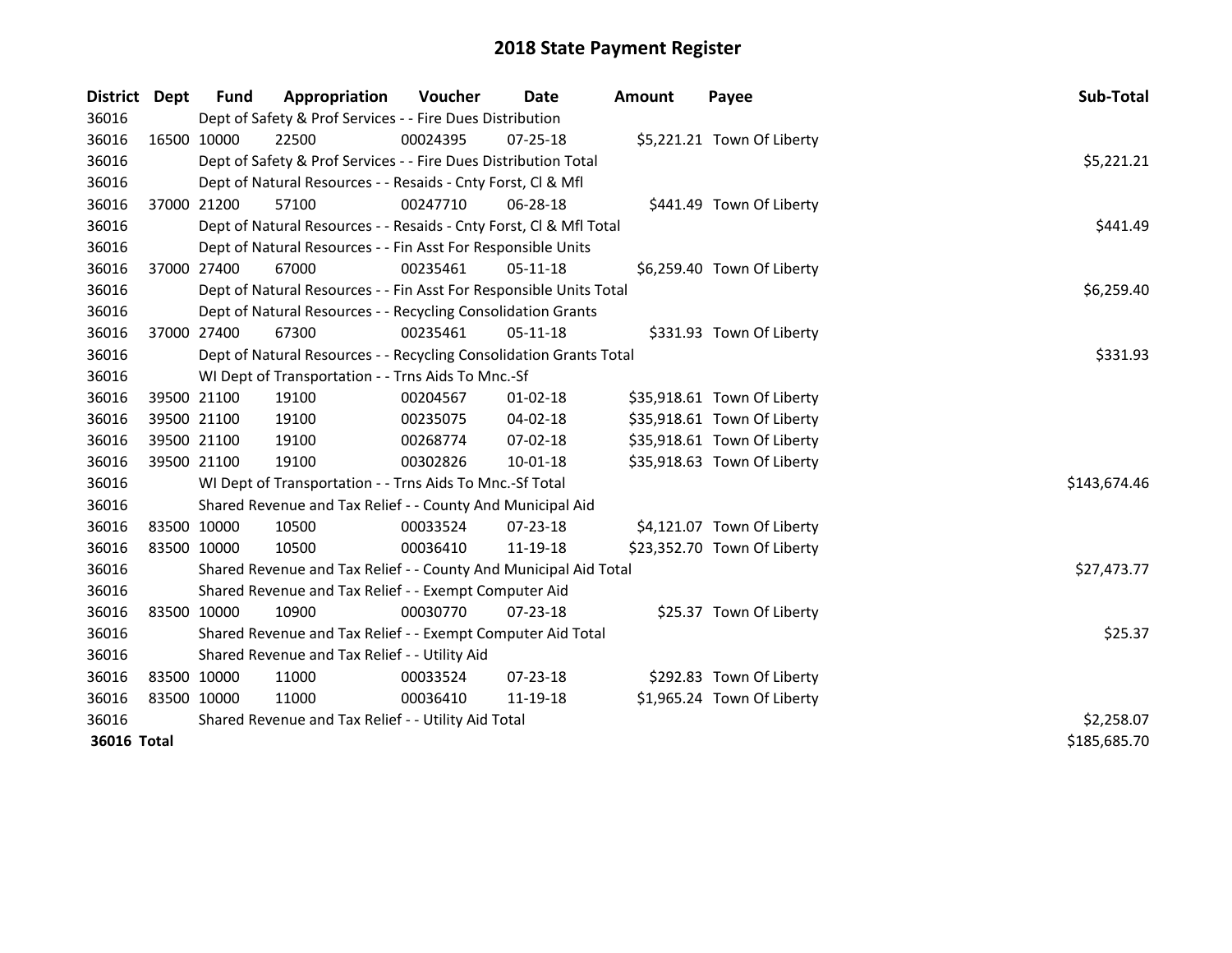| District Dept |             | <b>Fund</b>                                         | Appropriation                                                      | Voucher  | Date           | <b>Amount</b> | Payee                         | Sub-Total   |
|---------------|-------------|-----------------------------------------------------|--------------------------------------------------------------------|----------|----------------|---------------|-------------------------------|-------------|
| 36018         |             |                                                     | Dept of Safety & Prof Services - - Fire Dues Distribution          |          |                |               |                               |             |
| 36018         | 16500 10000 |                                                     | 22500                                                              | 00024396 | $07 - 24 - 18$ |               | \$3,523.85 Town Of Manitowoc  |             |
| 36018         |             |                                                     | Dept of Safety & Prof Services - - Fire Dues Distribution Total    |          |                |               |                               | \$3,523.85  |
| 36018         |             |                                                     | Dept of Natural Resources - - Resaids - Cnty Forst, Cl & Mfl       |          |                |               |                               |             |
| 36018         | 37000 21200 |                                                     | 57100                                                              | 00247711 | 06-28-18       |               | \$28.80 Town Of Manitowoc     |             |
| 36018         |             |                                                     | Dept of Natural Resources - - Resaids - Cnty Forst, Cl & Mfl Total |          |                |               |                               | \$28.80     |
| 36018         |             |                                                     | Dept of Natural Resources - - Fin Asst For Responsible Units       |          |                |               |                               |             |
| 36018         | 37000 27400 |                                                     | 67000                                                              | 00235524 | $05-11-18$     |               | \$2,086.57 Town Of Manitowoc  |             |
| 36018         |             |                                                     | Dept of Natural Resources - - Fin Asst For Responsible Units Total |          |                |               |                               | \$2,086.57  |
| 36018         |             |                                                     | Dept of Natural Resources - - Recycling Consolidation Grants       |          |                |               |                               |             |
| 36018         | 37000 27400 |                                                     | 67300                                                              | 00235524 | 05-11-18       |               | \$283.51 Town Of Manitowoc    |             |
| 36018         |             |                                                     | Dept of Natural Resources - - Recycling Consolidation Grants Total |          |                |               |                               | \$283.51    |
| 36018         |             |                                                     | WI Dept of Transportation - - Trns Aids To Mnc.-Sf                 |          |                |               |                               |             |
| 36018         | 39500 21100 |                                                     | 19100                                                              | 00204568 | $01 - 02 - 18$ |               | \$7,101.30 Town Of Manitowoc  |             |
| 36018         | 39500 21100 |                                                     | 19100                                                              | 00235076 | 04-02-18       |               | \$7,101.30 Town Of Manitowoc  |             |
| 36018         | 39500 21100 |                                                     | 19100                                                              | 00268775 | 07-02-18       |               | \$7,101.30 Town Of Manitowoc  |             |
| 36018         | 39500 21100 |                                                     | 19100                                                              | 00302827 | $10 - 01 - 18$ |               | \$7,101.31 Town Of Manitowoc  |             |
| 36018         |             |                                                     | WI Dept of Transportation - - Trns Aids To Mnc.-Sf Total           |          |                |               |                               | \$28,405.21 |
| 36018         |             |                                                     | Shared Revenue and Tax Relief - - County And Municipal Aid         |          |                |               |                               |             |
| 36018         | 83500 10000 |                                                     | 10500                                                              | 00033525 | $07 - 23 - 18$ |               | \$1,534.86 Town Of Manitowoc  |             |
| 36018         | 83500 10000 |                                                     | 10500                                                              | 00036411 | 11-19-18       |               | \$14,364.21 Town Of Manitowoc |             |
| 36018         |             |                                                     | Shared Revenue and Tax Relief - - County And Municipal Aid Total   |          |                |               |                               | \$15,899.07 |
| 36018         |             |                                                     | Shared Revenue and Tax Relief - - Exempt Computer Aid              |          |                |               |                               |             |
| 36018         | 83500 10000 |                                                     | 10900                                                              | 00030771 | $07 - 23 - 18$ |               | \$127.85 Town Of Manitowoc    |             |
| 36018         |             |                                                     | Shared Revenue and Tax Relief - - Exempt Computer Aid Total        | \$127.85 |                |               |                               |             |
| 36018         |             |                                                     | Shared Revenue and Tax Relief - - Utility Aid                      |          |                |               |                               |             |
| 36018         | 83500 10000 |                                                     | 11000                                                              | 00033525 | 07-23-18       |               | \$171.94 Town Of Manitowoc    |             |
| 36018         | 83500 10000 |                                                     | 11000                                                              | 00036411 | 11-19-18       |               | \$998.43 Town Of Manitowoc    |             |
| 36018         |             | Shared Revenue and Tax Relief - - Utility Aid Total | \$1,170.37                                                         |          |                |               |                               |             |
| 36018 Total   |             |                                                     |                                                                    |          |                |               |                               |             |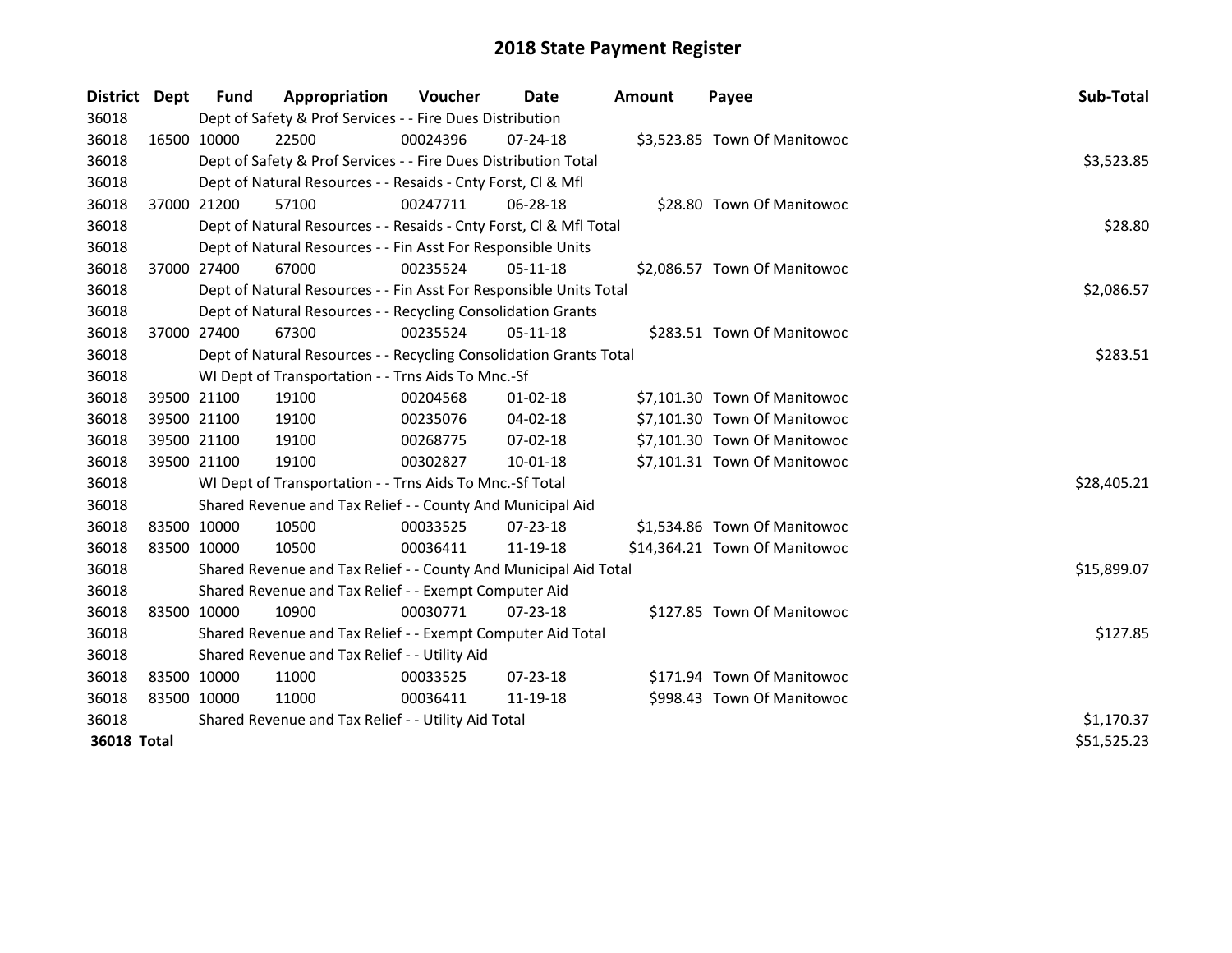| <b>District</b> | Dept | Fund        | Appropriation                                                      | Voucher  | Date           | <b>Amount</b> | Payee                                | Sub-Total    |
|-----------------|------|-------------|--------------------------------------------------------------------|----------|----------------|---------------|--------------------------------------|--------------|
| 36020           |      |             | Dept of Safety & Prof Services - - Fire Dues Distribution          |          |                |               |                                      |              |
| 36020           |      | 16500 10000 | 22500                                                              | 00024397 | $07 - 25 - 18$ |               | \$8,570.66 Town Of Manitowoc Rapids  |              |
| 36020           |      |             | Dept of Safety & Prof Services - - Fire Dues Distribution Total    |          |                |               |                                      | \$8,570.66   |
| 36020           |      |             | Dept of Natural Resources - - Aids In Lieu Of Taxes - Gener        |          |                |               |                                      |              |
| 36020           |      | 37000 10000 | 50300                                                              | 00230081 | $04 - 20 - 18$ |               | \$20.29 Town Of Manitowoc Rapids     |              |
| 36020           |      |             | Dept of Natural Resources - - Aids In Lieu Of Taxes - Gener Total  |          |                |               |                                      | \$20.29      |
| 36020           |      |             | Dept of Natural Resources - - Resaids - Cnty Forst, Cl & Mfl       |          |                |               |                                      |              |
| 36020           |      | 37000 21200 | 57100                                                              | 00247712 | 06-28-18       |               | \$82.42 Town Of Manitowoc Rapids     |              |
| 36020           |      |             | Dept of Natural Resources - - Resaids - Cnty Forst, Cl & Mfl Total |          |                |               |                                      | \$82.42      |
| 36020           |      |             | Dept of Natural Resources - - Fin Asst For Responsible Units       |          |                |               |                                      |              |
| 36020           |      | 37000 27400 | 67000                                                              | 00235905 | 05-11-18       |               | \$8,049.07 Town Of Manitowoc Rapids  |              |
| 36020           |      |             | Dept of Natural Resources - - Fin Asst For Responsible Units Total |          |                |               |                                      | \$8,049.07   |
| 36020           |      |             | WI Dept of Transportation - - Trns Aids To Mnc.-Sf                 |          |                |               |                                      |              |
| 36020           |      | 39500 21100 | 19100                                                              | 00204569 | $01 - 02 - 18$ |               | \$30,853.93 Town Of Manitowoc Rapids |              |
| 36020           |      | 39500 21100 | 19100                                                              | 00235077 | 04-02-18       |               | \$30,853.93 Town Of Manitowoc Rapids |              |
| 36020           |      | 39500 21100 | 19100                                                              | 00268776 | 07-02-18       |               | \$30,853.93 Town Of Manitowoc Rapids |              |
| 36020           |      | 39500 21100 | 19100                                                              | 00302828 | 10-01-18       |               | \$30,853.95 Town Of Manitowoc Rapids |              |
| 36020           |      |             | WI Dept of Transportation - - Trns Aids To Mnc.-Sf Total           |          |                |               |                                      | \$123,415.74 |
| 36020           |      |             | Shared Revenue and Tax Relief - - County And Municipal Aid         |          |                |               |                                      |              |
| 36020           |      | 83500 10000 | 10500                                                              | 00033526 | $07 - 23 - 18$ |               | \$6,954.81 Town Of Manitowoc Rapids  |              |
| 36020           |      | 83500 10000 | 10500                                                              | 00036412 | 11-19-18       |               | \$39,410.62 Town Of Manitowoc Rapids |              |
| 36020           |      |             | Shared Revenue and Tax Relief - - County And Municipal Aid Total   |          |                |               |                                      | \$46,365.43  |
| 36020           |      |             | Shared Revenue and Tax Relief - - Exempt Computer Aid              |          |                |               |                                      |              |
| 36020           |      | 83500 10000 | 10900                                                              | 00030772 | $07 - 23 - 18$ |               | \$277.01 Town Of Manitowoc Rapids    |              |
| 36020           |      |             | Shared Revenue and Tax Relief - - Exempt Computer Aid Total        |          |                |               |                                      | \$277.01     |
| 36020           |      |             | Shared Revenue and Tax Relief - - Utility Aid                      |          |                |               |                                      |              |
| 36020           |      | 83500 10000 | 11000                                                              | 00033526 | 07-23-18       |               | \$496.57 Town Of Manitowoc Rapids    |              |
| 36020           |      | 83500 10000 | 11000                                                              | 00036412 | 11-19-18       |               | \$2,831.82 Town Of Manitowoc Rapids  |              |
| 36020           |      |             | Shared Revenue and Tax Relief - - Utility Aid Total                |          |                |               |                                      | \$3,328.39   |
| 36020 Total     |      |             |                                                                    |          |                |               |                                      |              |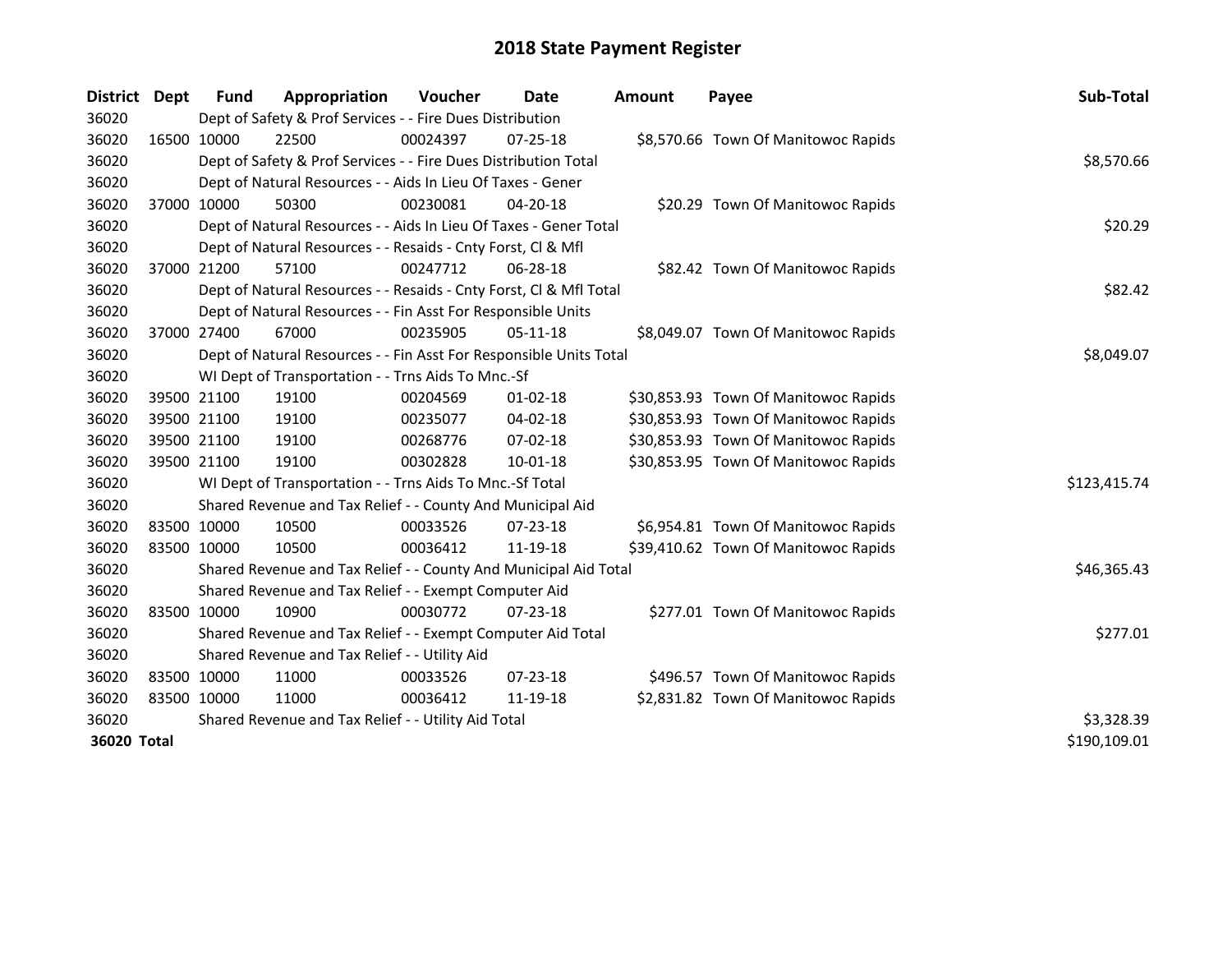| District Dept | Fund        | Appropriation                                                      | <b>Voucher</b> | Date           | <b>Amount</b> | Payee                           | Sub-Total    |
|---------------|-------------|--------------------------------------------------------------------|----------------|----------------|---------------|---------------------------------|--------------|
| 36022         |             | Dept of Safety & Prof Services - - Fire Dues Distribution          |                |                |               |                                 |              |
| 36022         | 16500 10000 | 22500                                                              | 00024398       | $07 - 25 - 18$ |               | \$2,517.88 Town Of Maple Grove  |              |
| 36022         |             | Dept of Safety & Prof Services - - Fire Dues Distribution Total    |                |                |               |                                 | \$2,517.88   |
| 36022         |             | Dept of Natural Resources - - Resaids - Cnty Forst, Cl & Mfl       |                |                |               |                                 |              |
| 36022         | 37000 21200 | 57100                                                              | 00247713       | $06 - 28 - 18$ |               | \$318.33 Town Of Maple Grove    |              |
| 36022         |             | Dept of Natural Resources - - Resaids - Cnty Forst, Cl & Mfl Total |                | \$318.33       |               |                                 |              |
| 36022         |             | Dept of Natural Resources - - Fin Asst For Responsible Units       |                |                |               |                                 |              |
| 36022         | 37000 27400 | 67000                                                              | 00235502       | $05-11-18$     |               | \$2,252.59 Town Of Maple Grove  |              |
| 36022         |             | Dept of Natural Resources - - Fin Asst For Responsible Units Total |                |                |               |                                 | \$2,252.59   |
| 36022         |             | Dept of Natural Resources - - Recycling Consolidation Grants       |                |                |               |                                 |              |
| 36022         | 37000 27400 | 67300                                                              | 00235502       | $05-11-18$     |               | \$214.90 Town Of Maple Grove    |              |
| 36022         |             | Dept of Natural Resources - - Recycling Consolidation Grants Total |                |                |               |                                 | \$214.90     |
| 36022         |             | WI Dept of Transportation - - Trns Aids To Mnc.-Sf                 |                |                |               |                                 |              |
| 36022         | 39500 21100 | 19100                                                              | 00204570       | $01 - 02 - 18$ |               | \$37,638.69 Town Of Maple Grove |              |
| 36022         | 39500 21100 | 19100                                                              | 00235078       | 04-02-18       |               | \$37,638.69 Town Of Maple Grove |              |
| 36022         | 39500 21100 | 19100                                                              | 00268777       | 07-02-18       |               | \$37,638.69 Town Of Maple Grove |              |
| 36022         | 39500 21100 | 19100                                                              | 00302829       | 10-01-18       |               | \$37,638.71 Town Of Maple Grove |              |
| 36022         |             | WI Dept of Transportation - - Trns Aids To Mnc.-Sf Total           |                |                |               |                                 | \$150,554.78 |
| 36022         |             | Shared Revenue and Tax Relief - - County And Municipal Aid         |                |                |               |                                 |              |
| 36022         | 83500 10000 | 10500                                                              | 00033527       | 07-23-18       |               | \$9,917.52 Town Of Maple Grove  |              |
| 36022         | 83500 10000 | 10500                                                              | 00036413       | 11-19-18       |               | \$56,199.57 Town Of Maple Grove |              |
| 36022         |             | Shared Revenue and Tax Relief - - County And Municipal Aid Total   | \$66,117.09    |                |               |                                 |              |
| 36022         |             | Shared Revenue and Tax Relief - - Exempt Computer Aid              |                |                |               |                                 |              |
| 36022         | 83500 10000 | 10900                                                              | 00030773       | $07 - 23 - 18$ |               | \$24.35 Town Of Maple Grove     |              |
| 36022         |             | Shared Revenue and Tax Relief - - Exempt Computer Aid Total        |                |                |               |                                 | \$24.35      |
| 36022 Total   |             |                                                                    |                |                |               |                                 | \$221,999.92 |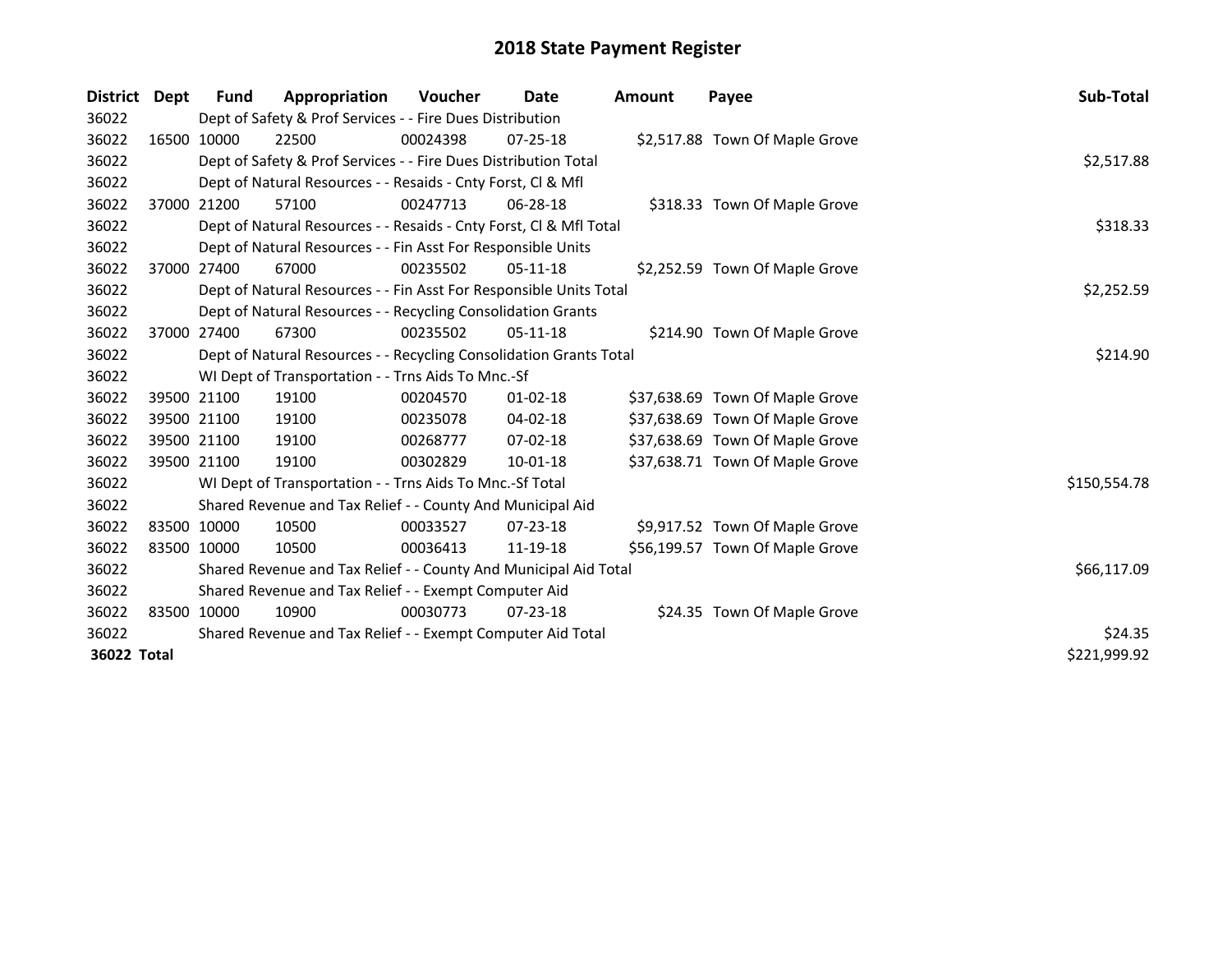| District    | Dept        | Fund                                                | Appropriation                                                      | <b>Voucher</b> | Date           | <b>Amount</b> | Payee                     | Sub-Total    |
|-------------|-------------|-----------------------------------------------------|--------------------------------------------------------------------|----------------|----------------|---------------|---------------------------|--------------|
| 36024       |             |                                                     | Dept of Safety & Prof Services - - Fire Dues Distribution          |                |                |               |                           |              |
| 36024       |             | 16500 10000                                         | 22500                                                              | 00024399       | 07-24-18       |               | \$4,719.27 Town Of Meeme  |              |
| 36024       |             |                                                     | Dept of Safety & Prof Services - - Fire Dues Distribution Total    |                |                |               |                           | \$4,719.27   |
| 36024       |             |                                                     | Dept of Natural Resources - - Resaids - Cnty Forst, Cl & Mfl       |                |                |               |                           |              |
| 36024       |             | 37000 21200                                         | 57100                                                              | 00247714       | $06 - 28 - 18$ |               | \$91.91 Town Of Meeme     |              |
| 36024       |             |                                                     | Dept of Natural Resources - - Resaids - Cnty Forst, CI & Mfl Total |                |                |               |                           | \$91.91      |
| 36024       |             |                                                     | Dept of Natural Resources - - Fin Asst For Responsible Units       |                |                |               |                           |              |
| 36024       |             | 37000 27400                                         | 67000                                                              | 00235326       | $05-11-18$     |               | \$5,967.29 Town Of Meeme  |              |
| 36024       |             |                                                     | Dept of Natural Resources - - Fin Asst For Responsible Units Total |                |                |               |                           | \$5,967.29   |
| 36024       |             |                                                     | Dept of Natural Resources - - Recycling Consolidation Grants       |                |                |               |                           |              |
| 36024       |             | 37000 27400                                         | 67300                                                              | 00235326       | $05-11-18$     |               | \$376.98 Town Of Meeme    |              |
| 36024       |             |                                                     | Dept of Natural Resources - - Recycling Consolidation Grants Total |                |                |               |                           | \$376.98     |
| 36024       |             |                                                     | WI Dept of Transportation - - Trns Aids To Mnc.-Sf                 |                |                |               |                           |              |
| 36024       |             | 39500 21100                                         | 19100                                                              | 00204571       | $01 - 02 - 18$ |               | \$30,841.99 Town Of Meeme |              |
| 36024       |             | 39500 21100                                         | 19100                                                              | 00235079       | 04-02-18       |               | \$30,841.99 Town Of Meeme |              |
| 36024       |             | 39500 21100                                         | 19100                                                              | 00268778       | 07-02-18       |               | \$30,841.99 Town Of Meeme |              |
| 36024       |             | 39500 21100                                         | 19100                                                              | 00302830       | 10-01-18       |               | \$30,841.99 Town Of Meeme |              |
| 36024       |             |                                                     | WI Dept of Transportation - - Trns Aids To Mnc.-Sf Total           |                |                |               |                           | \$123,367.96 |
| 36024       |             |                                                     | Shared Revenue and Tax Relief - - County And Municipal Aid         |                |                |               |                           |              |
| 36024       | 83500 10000 |                                                     | 10500                                                              | 00033528       | $07 - 23 - 18$ |               | \$5,672.86 Town Of Meeme  |              |
| 36024       | 83500 10000 |                                                     | 10500                                                              | 00036414       | 11-19-18       |               | \$32,146.19 Town Of Meeme |              |
| 36024       |             |                                                     | Shared Revenue and Tax Relief - - County And Municipal Aid Total   |                |                |               |                           | \$37,819.05  |
| 36024       |             |                                                     | Shared Revenue and Tax Relief - - Exempt Computer Aid              |                |                |               |                           |              |
| 36024       |             | 83500 10000                                         | 10900                                                              | 00030774       | $07 - 23 - 18$ |               | \$170.47 Town Of Meeme    |              |
| 36024       |             |                                                     | Shared Revenue and Tax Relief - - Exempt Computer Aid Total        | \$170.47       |                |               |                           |              |
| 36024       |             |                                                     | Shared Revenue and Tax Relief - - Utility Aid                      |                |                |               |                           |              |
| 36024       |             | 83500 10000                                         | 11000                                                              | 00033528       | 07-23-18       |               | \$76.65 Town Of Meeme     |              |
| 36024       | 83500 10000 |                                                     | 11000                                                              | 00036414       | 11-19-18       |               | \$444.72 Town Of Meeme    |              |
| 36024       |             | Shared Revenue and Tax Relief - - Utility Aid Total | \$521.37                                                           |                |                |               |                           |              |
| 36024 Total |             |                                                     |                                                                    |                |                |               |                           |              |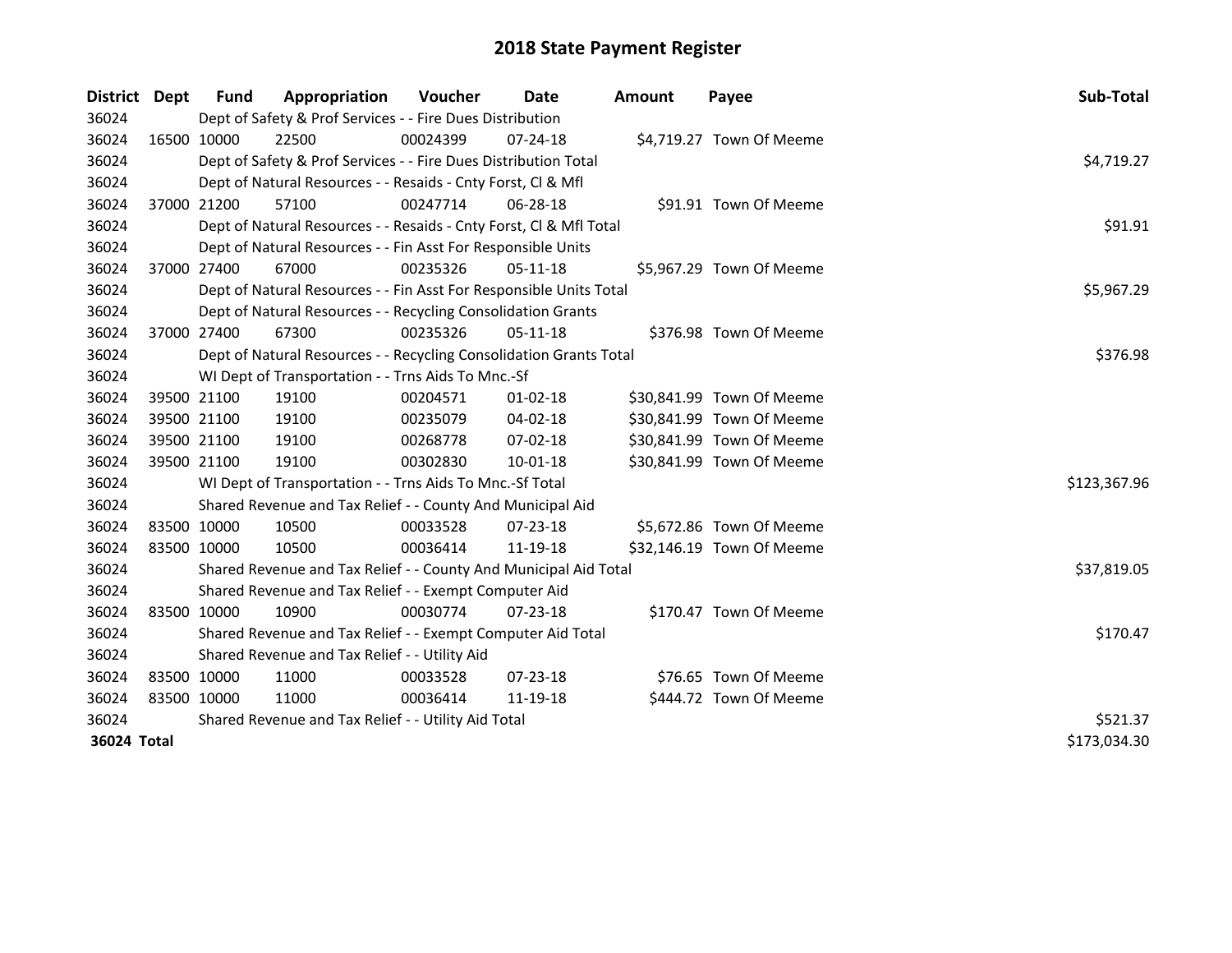| District Dept |             | Fund         | Appropriation                                                      | Voucher     | Date           | Amount | Payee                        | Sub-Total    |
|---------------|-------------|--------------|--------------------------------------------------------------------|-------------|----------------|--------|------------------------------|--------------|
| 36026         |             |              | Dept of Safety & Prof Services - - Fire Dues Distribution          |             |                |        |                              |              |
| 36026         |             | 16500 10000  | 22500                                                              | 00019217    | $07-02-18$     |        | \$3,888.60 Town Of Mishicot  |              |
| 36026         |             |              | Dept of Safety & Prof Services - - Fire Dues Distribution Total    |             |                |        |                              | \$3,888.60   |
| 36026         |             |              | Dept of Natural Resources - - Resaids - Cnty Forst, CI & Mfl       |             |                |        |                              |              |
| 36026         |             | 37000 21200  | 57100                                                              | 00247715    | 06-28-18       |        | \$171.34 Town Of Mishicot    |              |
| 36026         |             |              | Dept of Natural Resources - - Resaids - Cnty Forst, Cl & Mfl Total | \$171.34    |                |        |                              |              |
| 36026         |             |              | Dept of Natural Resources - - Fin Asst For Responsible Units       |             |                |        |                              |              |
| 36026         |             | 37000 27400  | 67000                                                              | 00235599    | $05-11-18$     |        | \$935.11 Town Of Mishicot    |              |
| 36026         |             |              | Dept of Natural Resources - - Fin Asst For Responsible Units Total |             |                |        |                              | \$935.11     |
| 36026         |             |              | Dept of Natural Resources - - Recycling Consolidation Grants       |             |                |        |                              |              |
| 36026         |             | 37000 27400  | 67300                                                              | 00235599    | $05-11-18$     |        | \$331.93 Town Of Mishicot    |              |
| 36026         |             |              | Dept of Natural Resources - - Recycling Consolidation Grants Total |             |                |        |                              | \$331.93     |
| 36026         |             |              | WI Dept of Transportation - - Trns Aids To Mnc.-Sf                 |             |                |        |                              |              |
| 36026         |             | 39500 21100  | 19100                                                              | 00204572    | $01 - 02 - 18$ |        | \$31,546.74 Town Of Mishicot |              |
| 36026         |             | 39500 21100  | 19100                                                              | 00235080    | $04 - 02 - 18$ |        | \$31,546.74 Town Of Mishicot |              |
| 36026         |             | 39500 21100  | 19100                                                              | 00268779    | $07-02-18$     |        | \$31,546.74 Town Of Mishicot |              |
| 36026         | 39500 21100 |              | 19100                                                              | 00302831    | 10-01-18       |        | \$31,546.76 Town Of Mishicot |              |
| 36026         |             |              | WI Dept of Transportation - - Trns Aids To Mnc.-Sf Total           |             |                |        |                              | \$126,186.98 |
| 36026         |             |              | Shared Revenue and Tax Relief - - County And Municipal Aid         |             |                |        |                              |              |
| 36026         | 83500 10000 |              | 10500                                                              | 00033529    | $07 - 23 - 18$ |        | \$9,777.56 Town Of Mishicot  |              |
| 36026         | 83500 10000 |              | 10500                                                              | 00036415    | 11-19-18       |        | \$55,406.15 Town Of Mishicot |              |
| 36026         |             |              | Shared Revenue and Tax Relief - - County And Municipal Aid Total   | \$65,183.71 |                |        |                              |              |
| 36026         |             |              | Shared Revenue and Tax Relief - - Exempt Computer Aid              |             |                |        |                              |              |
| 36026         |             | 83500 10000  | 10900                                                              | 00030775    | 07-23-18       |        | \$269.91 Town Of Mishicot    |              |
| 36026         |             |              | Shared Revenue and Tax Relief - - Exempt Computer Aid Total        |             |                |        |                              | \$269.91     |
| 36026 Total   |             | \$196,967.58 |                                                                    |             |                |        |                              |              |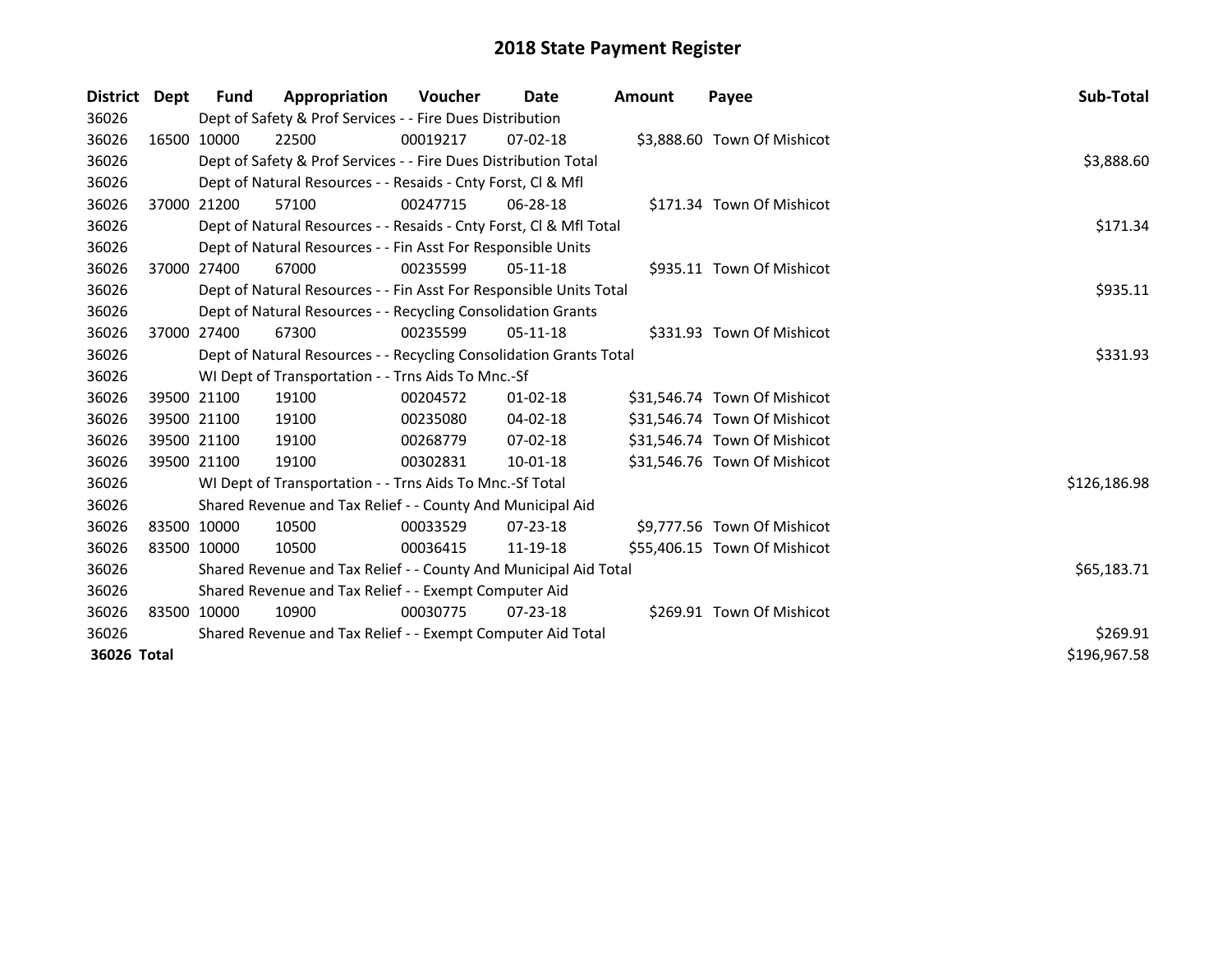| District Dept      |             | <b>Fund</b> | Appropriation                                                      | Voucher  | Date           | <b>Amount</b> | Payee                      | Sub-Total    |
|--------------------|-------------|-------------|--------------------------------------------------------------------|----------|----------------|---------------|----------------------------|--------------|
| 36028              |             |             | Dept of Safety & Prof Services - - Fire Dues Distribution          |          |                |               |                            |              |
| 36028              | 16500 10000 |             | 22500                                                              | 00024400 | $07 - 25 - 18$ |               | \$9,248.37 Town Of Newton  |              |
| 36028              |             |             | Dept of Safety & Prof Services - - Fire Dues Distribution Total    |          |                |               |                            | \$9,248.37   |
| 36028              |             |             | Dept of Natural Resources - - Aids In Lieu Of Taxes - Gener        |          |                |               |                            |              |
| 36028              |             | 37000 10000 | 50300                                                              | 00214048 | 02-13-18       |               | \$109.56 Town Of Newton    |              |
| 36028              |             |             | Dept of Natural Resources - - Aids In Lieu Of Taxes - Gener Total  |          |                |               |                            | \$109.56     |
| 36028              |             |             | Dept of Natural Resources - - Resaids - Cnty Forst, Cl & Mfl       |          |                |               |                            |              |
| 36028              | 37000 21200 |             | 57100                                                              | 00247716 | 06-28-18       |               | \$98.97 Town Of Newton     |              |
| 36028              |             |             | Dept of Natural Resources - - Resaids - Cnty Forst, Cl & Mfl Total |          |                |               |                            | \$98.97      |
| 36028              |             |             | Dept of Natural Resources - - Fin Asst For Responsible Units       |          |                |               |                            |              |
| 36028              |             | 37000 27400 | 67000                                                              | 00235363 | $05-11-18$     |               | \$12,474.58 Town Of Newton |              |
| 36028              |             |             | Dept of Natural Resources - - Fin Asst For Responsible Units Total |          |                |               |                            | \$12,474.58  |
| 36028              |             |             | Dept of Natural Resources - - Recycling Consolidation Grants       |          |                |               |                            |              |
| 36028              | 37000 27400 |             | 67300                                                              | 00235363 | $05-11-18$     |               | \$591.36 Town Of Newton    |              |
| 36028              |             |             | Dept of Natural Resources - - Recycling Consolidation Grants Total | \$591.36 |                |               |                            |              |
| 36028              |             |             | WI Dept of Transportation - - Trns Aids To Mnc.-Sf                 |          |                |               |                            |              |
| 36028              | 39500 21100 |             | 19100                                                              | 00204573 | $01 - 02 - 18$ |               | \$37,973.15 Town Of Newton |              |
| 36028              | 39500 21100 |             | 19100                                                              | 00235081 | 04-02-18       |               | \$37,973.15 Town Of Newton |              |
| 36028              | 39500 21100 |             | 19100                                                              | 00268780 | 07-02-18       |               | \$37,973.15 Town Of Newton |              |
| 36028              | 39500 21100 |             | 19100                                                              | 00302832 | 10-01-18       |               | \$37,973.17 Town Of Newton |              |
| 36028              |             |             | WI Dept of Transportation - - Trns Aids To Mnc.-Sf Total           |          |                |               |                            | \$151,892.62 |
| 36028              |             |             | Shared Revenue and Tax Relief - - County And Municipal Aid         |          |                |               |                            |              |
| 36028              |             | 83500 10000 | 10500                                                              | 00033530 | $07 - 23 - 18$ |               | \$7,081.21 Town Of Newton  |              |
| 36028              | 83500 10000 |             | 10500                                                              | 00036416 | 11-19-18       |               | \$40,126.88 Town Of Newton |              |
| 36028              |             |             | Shared Revenue and Tax Relief - - County And Municipal Aid Total   |          |                |               |                            | \$47,208.09  |
| 36028              |             |             | Shared Revenue and Tax Relief - - Exempt Computer Aid              |          |                |               |                            |              |
| 36028              | 83500 10000 |             | 10900                                                              | 00030776 | 07-23-18       |               | \$636.22 Town Of Newton    |              |
| 36028              |             |             | Shared Revenue and Tax Relief - - Exempt Computer Aid Total        |          |                |               |                            | \$636.22     |
| 36028              |             |             | Shared Revenue and Tax Relief - - Utility Aid                      |          |                |               |                            |              |
| 36028              | 83500 10000 |             | 11000                                                              | 00033530 | $07 - 23 - 18$ |               | \$0.21 Town Of Newton      |              |
| 36028              | 83500 10000 |             | 11000                                                              | 00036416 | 11-19-18       |               | \$1.18 Town Of Newton      |              |
| 36028              |             |             | Shared Revenue and Tax Relief - - Utility Aid Total                |          |                |               |                            | \$1.39       |
| <b>36028 Total</b> |             |             |                                                                    |          |                |               |                            | \$222,261.16 |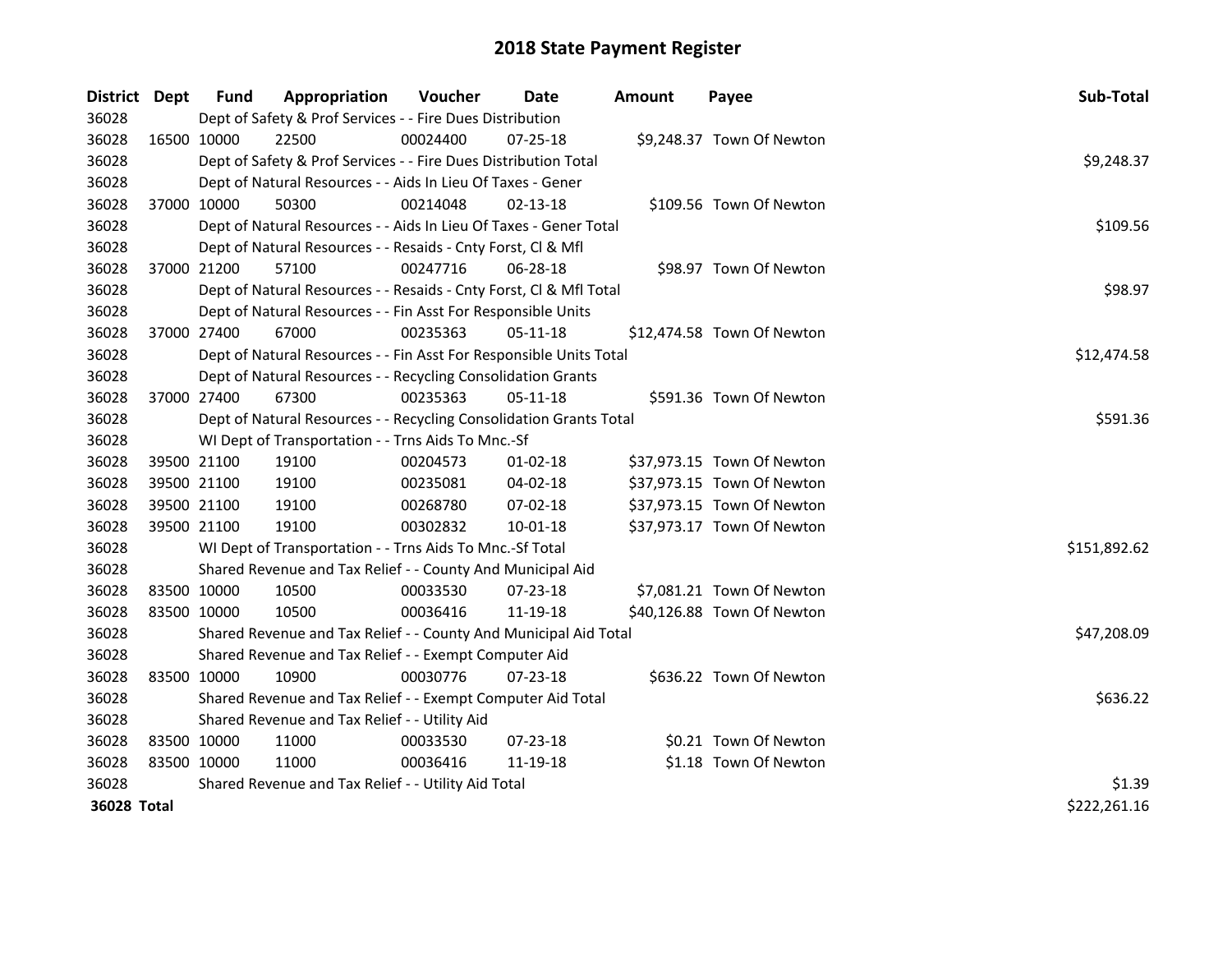| District Dept |             | <b>Fund</b> | Appropriation                                                      | Voucher  | Date           | <b>Amount</b> | Payee                        | Sub-Total    |  |  |
|---------------|-------------|-------------|--------------------------------------------------------------------|----------|----------------|---------------|------------------------------|--------------|--|--|
| 36030         |             |             | Dept of Safety & Prof Services - - Fire Dues Distribution          |          |                |               |                              |              |  |  |
| 36030         | 16500 10000 |             | 22500                                                              | 00024401 | 07-24-18       |               | \$3,447.44 Town Of Rockland  |              |  |  |
| 36030         |             |             | Dept of Safety & Prof Services - - Fire Dues Distribution Total    |          |                |               |                              | \$3,447.44   |  |  |
| 36030         |             |             | Dept of Natural Resources - - Aids In Lieu Of Taxes - Gener        |          |                |               |                              |              |  |  |
| 36030         |             | 37000 10000 | 50300                                                              | 00214049 | $02 - 13 - 18$ |               | \$1,730.56 Town Of Rockland  |              |  |  |
| 36030         |             | 37000 10000 | 50300                                                              | 00230190 | 04-20-18       |               | \$2,435.03 Town Of Rockland  |              |  |  |
| 36030         |             |             | Dept of Natural Resources - - Aids In Lieu Of Taxes - Gener Total  |          |                |               |                              | \$4,165.59   |  |  |
| 36030         |             |             | Dept of Natural Resources - - Resaids - Cnty Forst, Cl & Mfl       |          |                |               |                              |              |  |  |
| 36030         |             | 37000 21200 | 57100                                                              | 00247717 | 06-28-18       |               | \$45.52 Town Of Rockland     |              |  |  |
| 36030         |             |             | Dept of Natural Resources - - Resaids - Cnty Forst, Cl & Mfl Total |          |                |               |                              | \$45.52      |  |  |
| 36030         |             |             | Dept of Natural Resources - - Aids In Lieu Of Taxes - Sum S        |          |                |               |                              |              |  |  |
| 36030         |             | 37000 21200 | 57900                                                              | 00230189 | 04-20-18       |               | \$1,266.70 Town Of Rockland  |              |  |  |
| 36030         |             |             | Dept of Natural Resources - - Aids In Lieu Of Taxes - Sum S Total  |          |                |               |                              | \$1,266.70   |  |  |
| 36030         |             |             | Dept of Natural Resources - - Fin Asst For Responsible Units       |          |                |               |                              |              |  |  |
| 36030         |             | 37000 27400 | 67000                                                              | 00235023 | $05 - 11 - 18$ |               | \$4,048.03 Town Of Rockland  |              |  |  |
| 36030         |             |             | Dept of Natural Resources - - Fin Asst For Responsible Units Total |          |                |               |                              |              |  |  |
| 36030         |             |             | Dept of Natural Resources - - Recycling Consolidation Grants       |          |                |               |                              |              |  |  |
| 36030         |             | 37000 27400 | 67300                                                              | 00235023 | $05 - 11 - 18$ |               | \$259.43 Town Of Rockland    |              |  |  |
| 36030         |             |             | Dept of Natural Resources - - Recycling Consolidation Grants Total |          |                |               |                              | \$259.43     |  |  |
| 36030         |             |             | WI Dept of Transportation - - Trns Aids To Mnc.-Sf                 |          |                |               |                              |              |  |  |
| 36030         |             | 39500 21100 | 19100                                                              | 00204574 | $01-02-18$     |               | \$31,642.30 Town Of Rockland |              |  |  |
| 36030         |             | 39500 21100 | 19100                                                              | 00235082 | 04-02-18       |               | \$31,642.30 Town Of Rockland |              |  |  |
| 36030         |             | 39500 21100 | 19100                                                              | 00268781 | 07-02-18       |               | \$31,642.30 Town Of Rockland |              |  |  |
| 36030         |             | 39500 21100 | 19100                                                              | 00302833 | $10 - 01 - 18$ |               | \$31,642.32 Town Of Rockland |              |  |  |
| 36030         |             |             | WI Dept of Transportation - - Trns Aids To Mnc.-Sf Total           |          |                |               |                              | \$126,569.22 |  |  |
| 36030         |             |             | Department of Revenue - - Payments For Municipal Svcs              |          |                |               |                              |              |  |  |
| 36030         |             | 56600 10000 | 50100                                                              | 00026830 | 01-31-18       |               | \$218.49 Town Of Rockland    |              |  |  |
| 36030         |             |             | Department of Revenue - - Payments For Municipal Svcs Total        |          |                |               |                              | \$218.49     |  |  |
| 36030         |             |             | Shared Revenue and Tax Relief - - County And Municipal Aid         |          |                |               |                              |              |  |  |
| 36030         |             | 83500 10000 | 10500                                                              | 00033531 | 07-23-18       |               | \$7,781.97 Town Of Rockland  |              |  |  |
| 36030         |             | 83500 10000 | 10500                                                              | 00036417 | 11-19-18       |               | \$44,097.83 Town Of Rockland |              |  |  |
| 36030         |             |             | Shared Revenue and Tax Relief - - County And Municipal Aid Total   |          |                |               |                              | \$51,879.80  |  |  |
| 36030         |             |             | Shared Revenue and Tax Relief - - Exempt Computer Aid              |          |                |               |                              |              |  |  |
| 36030         |             | 83500 10000 | 10900                                                              | 00030777 | $07 - 23 - 18$ |               | \$128.87 Town Of Rockland    |              |  |  |
| 36030         |             |             | Shared Revenue and Tax Relief - - Exempt Computer Aid Total        |          |                |               |                              | \$128.87     |  |  |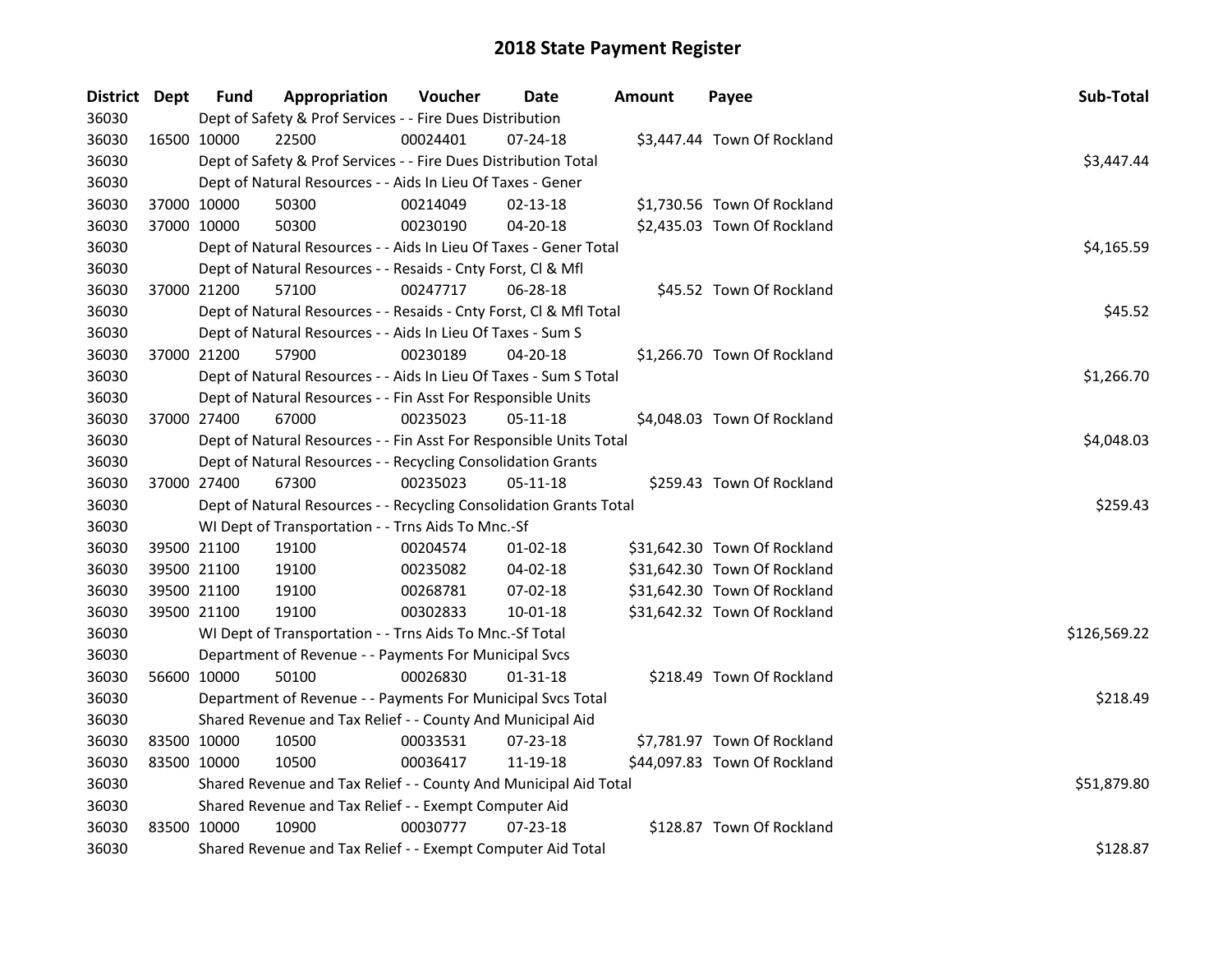| District Dept Fund | Appropriation | Voucher | Date | <b>Amount</b> | Payee | Sub-Total    |
|--------------------|---------------|---------|------|---------------|-------|--------------|
| 36030 Total        |               |         |      |               |       | \$192,029.09 |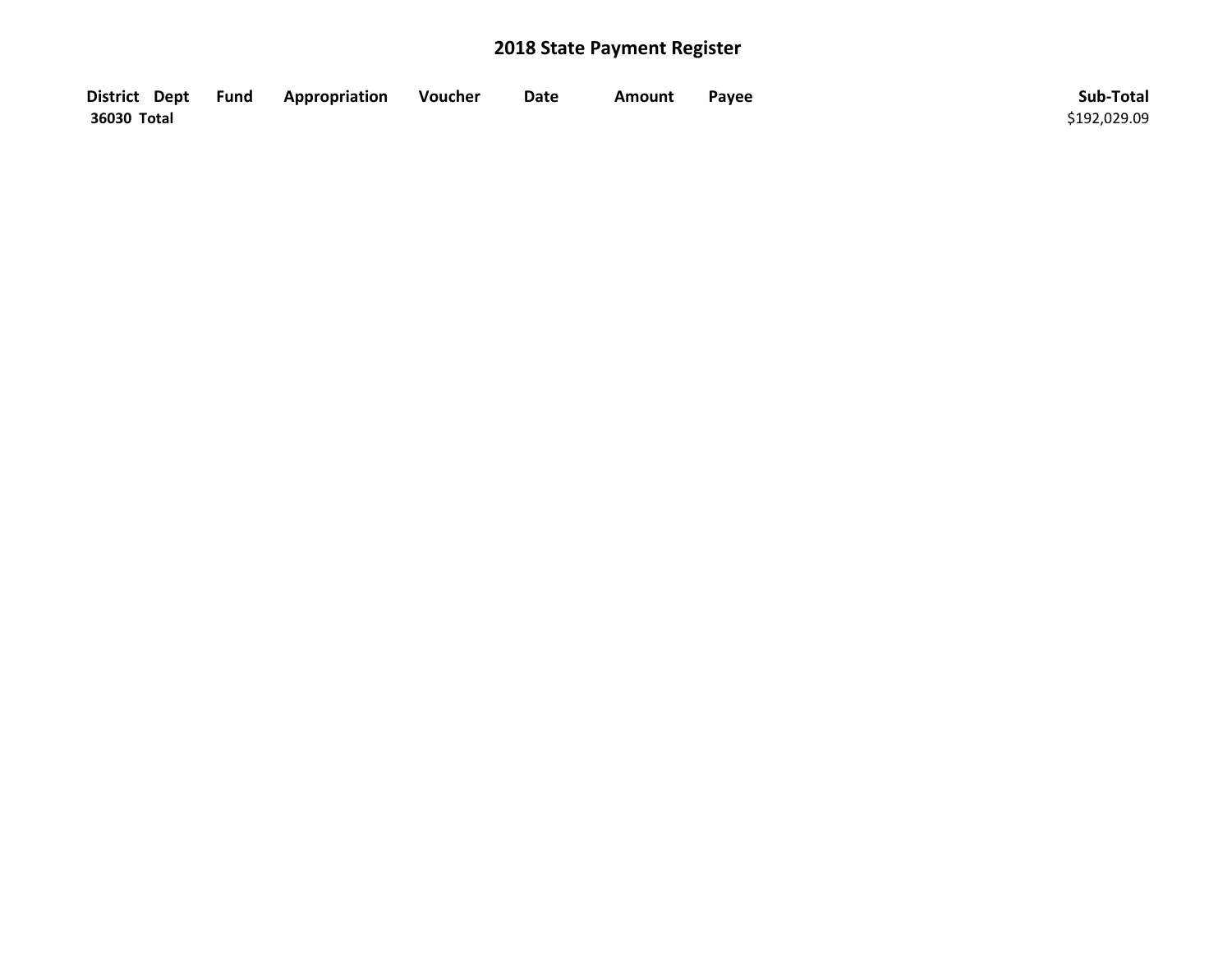| District Dept |             | <b>Fund</b>                                   | Appropriation                                                                                                    | Voucher  | <b>Date</b>    | <b>Amount</b> | Payee                         | Sub-Total    |  |  |  |  |
|---------------|-------------|-----------------------------------------------|------------------------------------------------------------------------------------------------------------------|----------|----------------|---------------|-------------------------------|--------------|--|--|--|--|
| 36032         |             |                                               | Dept of Safety & Prof Services - - Fire Dues Distribution                                                        |          |                |               |                               |              |  |  |  |  |
| 36032         |             | 16500 10000                                   | 22500                                                                                                            | 00024402 | 07-25-18       |               | \$8,187.08 Town Of Schleswig  |              |  |  |  |  |
| 36032         |             |                                               | Dept of Safety & Prof Services - - Fire Dues Distribution Total                                                  |          |                |               |                               | \$8,187.08   |  |  |  |  |
| 36032         |             |                                               | Dept of Natural Resources - - Aids In Lieu Of Taxes - Gener                                                      |          |                |               |                               |              |  |  |  |  |
| 36032         | 37000 10000 |                                               | 50300                                                                                                            | 00230209 | 04-20-18       |               | \$150.59 Town Of Schleswig    |              |  |  |  |  |
| 36032         |             | 37000 10000                                   | 50300                                                                                                            | 00230212 | $04 - 20 - 18$ |               | \$6.80 Town Of Schleswig      |              |  |  |  |  |
| 36032         |             |                                               | Dept of Natural Resources - - Aids In Lieu Of Taxes - Gener Total                                                | \$157.39 |                |               |                               |              |  |  |  |  |
| 36032         |             |                                               | Dept of Natural Resources - - Resaids - Cnty Forst, Cl & Mfl                                                     |          |                |               |                               |              |  |  |  |  |
| 36032         | 37000 21200 |                                               | 57100                                                                                                            | 00247718 | 06-28-18       |               | \$349.83 Town Of Schleswig    |              |  |  |  |  |
| 36032         |             |                                               | Dept of Natural Resources - - Resaids - Cnty Forst, Cl & Mfl Total                                               |          |                |               |                               | \$349.83     |  |  |  |  |
| 36032         |             |                                               | Dept of Natural Resources - - Aids In Lieu Of Taxes - Sum S                                                      |          |                |               |                               |              |  |  |  |  |
| 36032         | 37000 21200 |                                               | 57900                                                                                                            | 00230210 | 04-20-18       |               | \$15.06 Town Of Schleswig     |              |  |  |  |  |
| 36032         | 37000 21200 |                                               | 57900                                                                                                            | 00230211 | $04 - 20 - 18$ |               | \$0.68 Town Of Schleswig      |              |  |  |  |  |
| 36032         |             |                                               | Dept of Natural Resources - - Aids In Lieu Of Taxes - Sum S Total                                                |          |                |               |                               | \$15.74      |  |  |  |  |
| 36032         |             |                                               | Dept of Natural Resources - - Fin Asst For Responsible Units                                                     |          |                |               |                               |              |  |  |  |  |
| 36032         | 37000 27400 |                                               | 67000                                                                                                            | 00235594 | 05-11-18       |               | \$4,120.15 Town Of Schleswig  |              |  |  |  |  |
| 36032         |             |                                               | Dept of Natural Resources - - Fin Asst For Responsible Units Total                                               |          |                |               |                               | \$4,120.15   |  |  |  |  |
| 36032         |             |                                               | WI Dept of Transportation - - Trns Aids To Mnc.-Sf                                                               |          |                |               |                               |              |  |  |  |  |
| 36032         | 39500 21100 |                                               | 19100                                                                                                            | 00204575 | $01 - 02 - 18$ |               | \$33,577.39 Town Of Schleswig |              |  |  |  |  |
| 36032         | 39500 21100 |                                               | 19100                                                                                                            | 00235083 | 04-02-18       |               | \$33,577.39 Town Of Schleswig |              |  |  |  |  |
| 36032         | 39500 21100 |                                               | 19100                                                                                                            | 00268782 | 07-02-18       |               | \$33,577.39 Town Of Schleswig |              |  |  |  |  |
| 36032         | 39500 21100 |                                               | 19100                                                                                                            | 00302834 | 10-01-18       |               | \$33,577.41 Town Of Schleswig |              |  |  |  |  |
| 36032         |             |                                               | WI Dept of Transportation - - Trns Aids To Mnc.-Sf Total                                                         |          |                |               |                               | \$134,309.58 |  |  |  |  |
| 36032         |             |                                               | Shared Revenue and Tax Relief - - County And Municipal Aid                                                       |          |                |               |                               |              |  |  |  |  |
| 36032         | 83500 10000 |                                               | 10500                                                                                                            | 00033532 | 07-23-18       |               | \$4,252.62 Town Of Schleswig  |              |  |  |  |  |
| 36032         | 83500 10000 |                                               | 10500                                                                                                            | 00036418 | 11-19-18       |               | \$24,098.15 Town Of Schleswig |              |  |  |  |  |
| 36032         |             |                                               | Shared Revenue and Tax Relief - - County And Municipal Aid Total                                                 |          |                |               |                               | \$28,350.77  |  |  |  |  |
| 36032         |             |                                               | Shared Revenue and Tax Relief - - Exempt Computer Aid                                                            |          |                |               |                               |              |  |  |  |  |
| 36032         | 83500 10000 |                                               | 10900                                                                                                            | 00030778 | 07-23-18       |               | \$51.75 Town Of Schleswig     |              |  |  |  |  |
| 36032         |             |                                               | Shared Revenue and Tax Relief - - Exempt Computer Aid Total                                                      |          |                |               |                               | \$51.75      |  |  |  |  |
| 36032         |             | Shared Revenue and Tax Relief - - Utility Aid |                                                                                                                  |          |                |               |                               |              |  |  |  |  |
| 36032         | 83500 10000 |                                               | 11000                                                                                                            | 00033532 | 07-23-18       |               | \$33.03 Town Of Schleswig     |              |  |  |  |  |
| 36032         | 83500 10000 |                                               | 11000                                                                                                            | 00036418 | 11-19-18       |               | \$193.69 Town Of Schleswig    |              |  |  |  |  |
| 36032         |             |                                               |                                                                                                                  |          |                |               |                               | \$226.72     |  |  |  |  |
| 36032         |             |                                               | Shared Revenue and Tax Relief - - Utility Aid Total<br>Shared Revenue and Tax Relief - - Lottery & Gaming Credit |          |                |               |                               |              |  |  |  |  |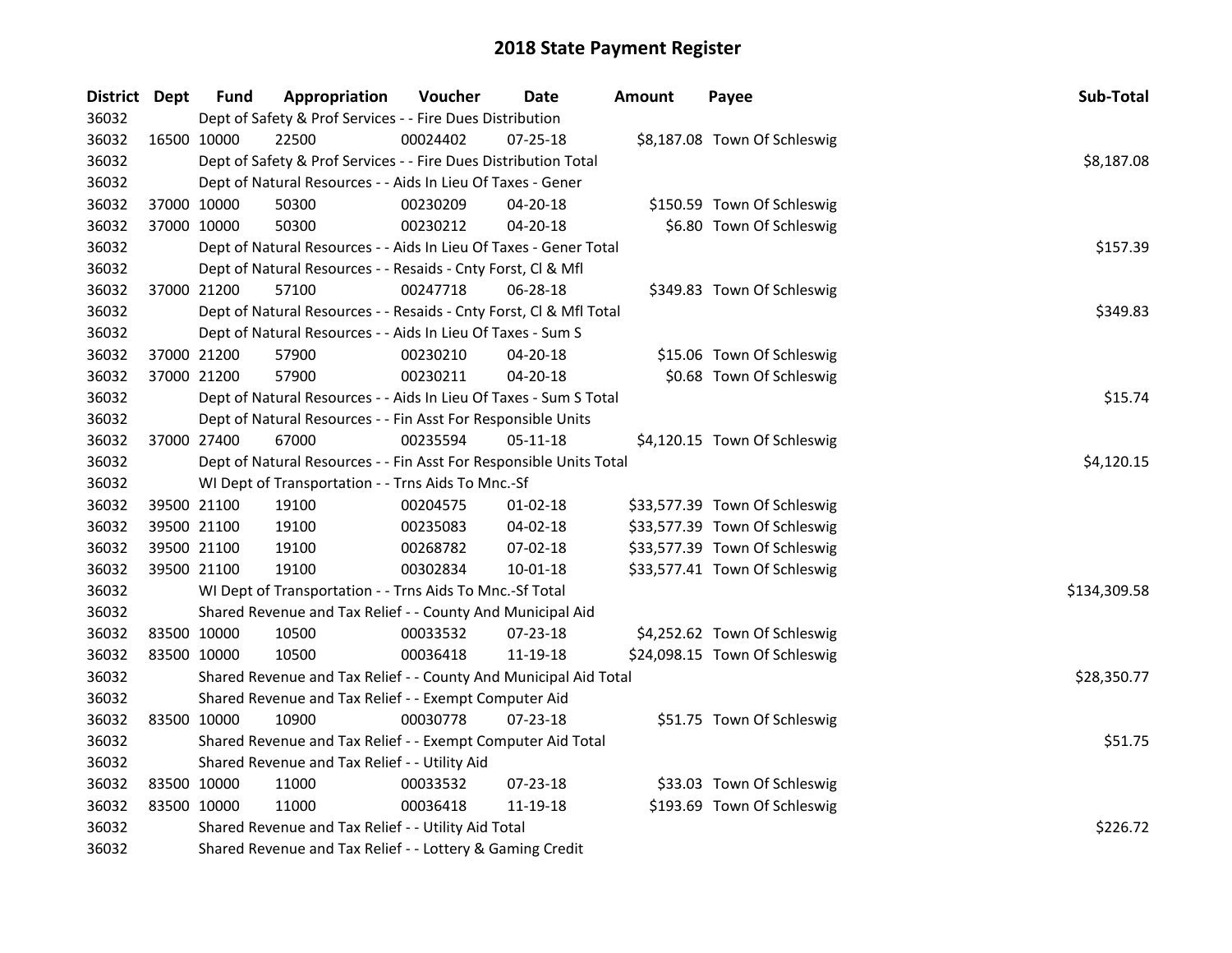| District Dept |             | Fund | Appropriation                                                   | <b>Voucher</b> | Date     | Amount | <b>Pavee</b>                 | Sub-Total    |
|---------------|-------------|------|-----------------------------------------------------------------|----------------|----------|--------|------------------------------|--------------|
| 36032         | 83500 52100 |      | 36300                                                           | 00027475       | 03-26-18 |        | \$1,793.78 Town Of Schleswig |              |
| 36032         |             |      | Shared Revenue and Tax Relief - - Lottery & Gaming Credit Total |                |          |        |                              | \$1.793.78   |
| 36032 Total   |             |      |                                                                 |                |          |        |                              | \$177.562.79 |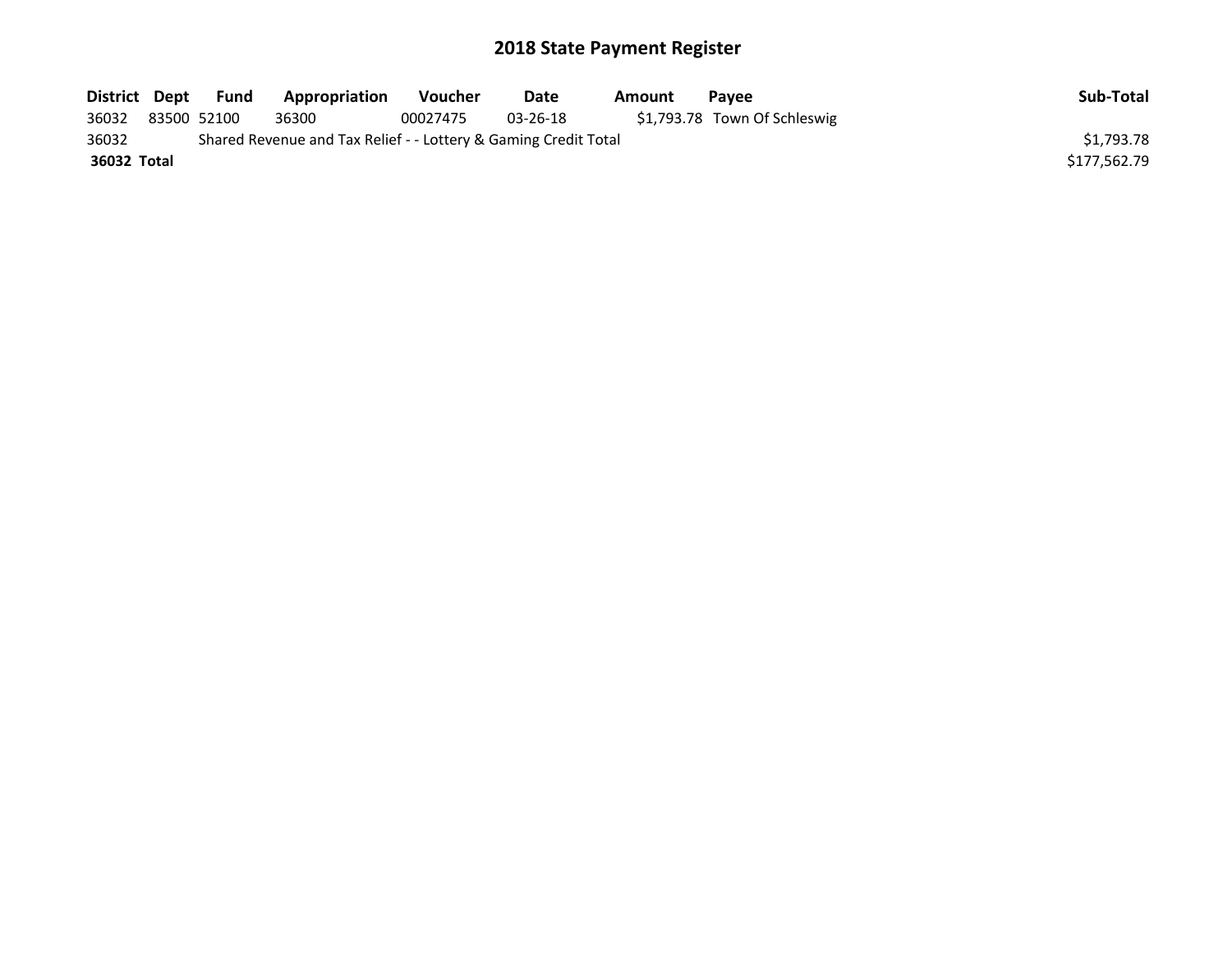| District Dept | <b>Fund</b> | Appropriation                                                      | Voucher  | Date           | Amount | Payee                           | <b>Sub-Total</b> |
|---------------|-------------|--------------------------------------------------------------------|----------|----------------|--------|---------------------------------|------------------|
| 36034         |             | Dept of Safety & Prof Services - - Fire Dues Distribution          |          |                |        |                                 |                  |
| 36034         | 16500 10000 | 22500                                                              | 00024403 | $07 - 26 - 18$ |        | \$1,663.09 Town Of Two Creeks   |                  |
| 36034         |             | Dept of Safety & Prof Services - - Fire Dues Distribution Total    |          |                |        |                                 | \$1,663.09       |
| 36034         |             | Dept of Natural Resources - - Aids In Lieu Of Taxes - Gener        |          |                |        |                                 |                  |
| 36034         | 37000 10000 | 50300                                                              | 00229094 | $04 - 20 - 18$ |        | \$12.31 Town Of Two Creeks      |                  |
| 36034         |             | Dept of Natural Resources - - Aids In Lieu Of Taxes - Gener Total  | \$12.31  |                |        |                                 |                  |
| 36034         |             | Dept of Natural Resources - - Resaids - Cnty Forst, CI & Mfl       |          |                |        |                                 |                  |
| 36034         | 37000 21200 | 57100                                                              | 00247719 | 06-29-18       |        | \$6.20 Town Of Two Creeks       |                  |
| 36034         |             | Dept of Natural Resources - - Resaids - Cnty Forst, Cl & Mfl Total |          |                |        |                                 | \$6.20           |
| 36034         |             | Dept of Natural Resources - - Fin Asst For Responsible Units       |          |                |        |                                 |                  |
| 36034         | 37000 27400 | 67000                                                              | 00235711 | $05-11-18$     |        | \$775.03 Town Of Two Creeks     |                  |
| 36034         |             | Dept of Natural Resources - - Fin Asst For Responsible Units Total |          |                |        |                                 | \$775.03         |
| 36034         |             | WI Dept of Transportation - - Trns Aids To Mnc.-Sf                 |          |                |        |                                 |                  |
| 36034         | 39500 21100 | 19100                                                              | 00204576 | $01 - 02 - 18$ |        | \$15,098.48 Town Of Two Creeks  |                  |
| 36034         | 39500 21100 | 19100                                                              | 00235084 | 04-02-18       |        | \$15,098.48 Town Of Two Creeks  |                  |
| 36034         | 39500 21100 | 19100                                                              | 00268783 | 07-02-18       |        | \$15,098.48 Town Of Two Creeks  |                  |
| 36034         | 39500 21100 | 19100                                                              | 00302835 | 10-01-18       |        | \$15,098.48 Town Of Two Creeks  |                  |
| 36034         |             | WI Dept of Transportation - - Trns Aids To Mnc.-Sf Total           |          |                |        |                                 | \$60,393.92      |
| 36034         |             | Shared Revenue and Tax Relief - - County And Municipal Aid         |          |                |        |                                 |                  |
| 36034         | 83500 10000 | 10500                                                              | 00033533 | $07 - 23 - 18$ |        | \$434.04 Town Of Two Creeks     |                  |
| 36034         | 83500 10000 | 10500                                                              | 00036419 | 11-19-18       |        | \$2,459.54 Town Of Two Creeks   |                  |
| 36034         |             | Shared Revenue and Tax Relief - - County And Municipal Aid Total   |          |                |        |                                 | \$2,893.58       |
| 36034         |             | Shared Revenue and Tax Relief - - Utility Aid                      |          |                |        |                                 |                  |
| 36034         | 83500 10000 | 11000                                                              | 00033533 | $07 - 23 - 18$ |        | \$34,402.50 Town Of Two Creeks  |                  |
| 36034         | 83500 10000 | 11000                                                              | 00036419 | 11-19-18       |        | \$199,197.50 Town Of Two Creeks |                  |
| 36034         |             | Shared Revenue and Tax Relief - - Utility Aid Total                |          |                |        |                                 | \$233,600.00     |
| 36034 Total   |             |                                                                    |          |                |        |                                 | \$299,344.13     |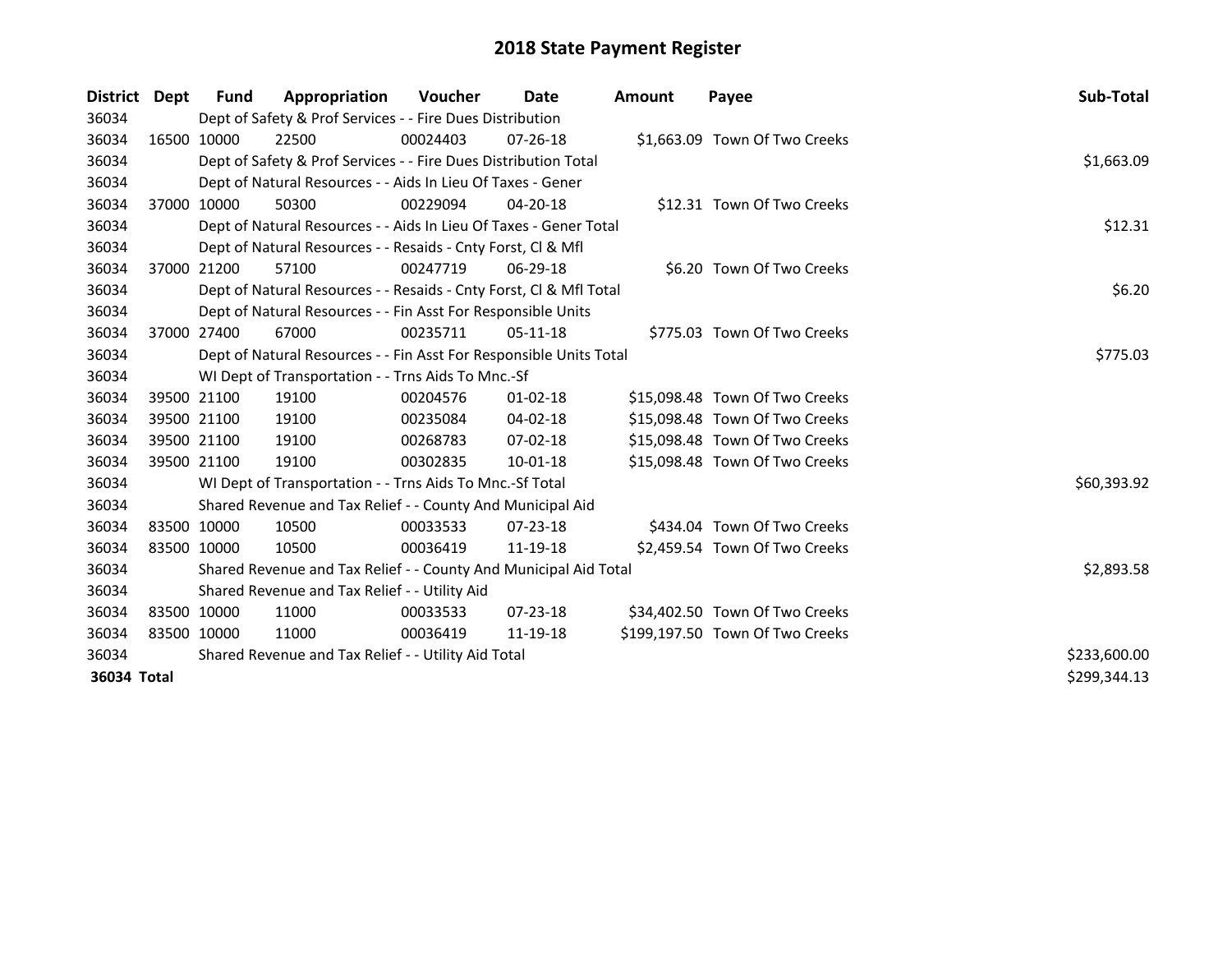| District Dept |             | <b>Fund</b>                                                  | Appropriation                                                      | Voucher  | Date           | <b>Amount</b> | Payee                          | Sub-Total   |  |  |  |
|---------------|-------------|--------------------------------------------------------------|--------------------------------------------------------------------|----------|----------------|---------------|--------------------------------|-------------|--|--|--|
| 36036         |             |                                                              | Dept of Safety & Prof Services - - Fire Dues Distribution          |          |                |               |                                |             |  |  |  |
| 36036         |             | 16500 10000                                                  | 22500                                                              | 00024404 | 07-25-18       |               | \$5,703.02 Town Of Two Rivers  |             |  |  |  |
| 36036         |             |                                                              | Dept of Safety & Prof Services - - Fire Dues Distribution Total    |          |                |               |                                | \$5,703.02  |  |  |  |
| 36036         |             |                                                              | Dept of Natural Resources - - Aids In Lieu Of Taxes - Gener        |          |                |               |                                |             |  |  |  |
| 36036         | 37000 10000 |                                                              | 50300                                                              | 00212050 | 02-05-18       |               | \$1,254.80 Town Of Two Rivers  |             |  |  |  |
| 36036         |             |                                                              | Dept of Natural Resources - - Aids In Lieu Of Taxes - Gener Total  |          |                |               |                                | \$1,254.80  |  |  |  |
| 36036         |             |                                                              | Dept of Natural Resources - - Resaids - Cnty Forst, Cl & Mfl       |          |                |               |                                |             |  |  |  |
| 36036         |             | 37000 21200                                                  | 57100                                                              | 00247720 | 06-28-18       |               | \$60.35 Town Of Two Rivers     |             |  |  |  |
| 36036         |             |                                                              | Dept of Natural Resources - - Resaids - Cnty Forst, Cl & Mfl Total |          |                |               |                                | \$60.35     |  |  |  |
| 36036         |             |                                                              | Dept of Natural Resources - - Aids In Lieu Of Taxes - Sum S        |          |                |               |                                |             |  |  |  |
| 36036         |             | 37000 21200                                                  | 57900                                                              | 00229017 | 04-20-18       |               | \$2,514.05 Town Of Two Rivers  |             |  |  |  |
| 36036         | 37000 21200 |                                                              | 57900                                                              | 00229018 | 04-20-18       |               | \$15.13 Town Of Two Rivers     |             |  |  |  |
| 36036         |             |                                                              | Dept of Natural Resources - - Aids In Lieu Of Taxes - Sum S Total  |          |                |               |                                | \$2,529.18  |  |  |  |
| 36036         |             |                                                              | Dept of Natural Resources - - Fin Asst For Responsible Units       |          |                |               |                                |             |  |  |  |
| 36036         | 37000 27400 |                                                              | 67000                                                              | 00235145 | 05-11-18       |               | \$7,513.90 Town Of Two Rivers  |             |  |  |  |
| 36036         |             |                                                              | Dept of Natural Resources - - Fin Asst For Responsible Units Total |          |                |               |                                |             |  |  |  |
| 36036         |             | Dept of Natural Resources - - Recycling Consolidation Grants |                                                                    |          |                |               |                                |             |  |  |  |
| 36036         | 37000 27400 |                                                              | 67300                                                              | 00235145 | $05 - 11 - 18$ |               | \$460.61 Town Of Two Rivers    |             |  |  |  |
| 36036         |             |                                                              | Dept of Natural Resources - - Recycling Consolidation Grants Total |          |                |               |                                | \$460.61    |  |  |  |
| 36036         |             |                                                              | WI Dept of Transportation - - Trns Aids To Mnc.-Sf                 |          |                |               |                                |             |  |  |  |
| 36036         |             | 39500 21100                                                  | 19100                                                              | 00204577 | $01-02-18$     |               | \$24,899.35 Town Of Two Rivers |             |  |  |  |
| 36036         |             | 39500 21100                                                  | 19100                                                              | 00235085 | 04-02-18       |               | \$24,899.35 Town Of Two Rivers |             |  |  |  |
| 36036         | 39500 21100 |                                                              | 19100                                                              | 00268784 | 07-02-18       |               | \$24,899.35 Town Of Two Rivers |             |  |  |  |
| 36036         | 39500 21100 |                                                              | 19100                                                              | 00302836 | 10-01-18       |               | \$24,899.36 Town Of Two Rivers |             |  |  |  |
| 36036         |             |                                                              | WI Dept of Transportation - - Trns Aids To Mnc.-Sf Total           |          |                |               |                                | \$99,597.41 |  |  |  |
| 36036         |             |                                                              | Department of Revenue - - Payments For Municipal Svcs              |          |                |               |                                |             |  |  |  |
| 36036         | 56600 10000 |                                                              | 50100                                                              | 00026831 | 01-31-18       |               | \$248.76 Town Of Two Rivers    |             |  |  |  |
| 36036         |             |                                                              | Department of Revenue - - Payments For Municipal Svcs Total        |          |                |               |                                | \$248.76    |  |  |  |
| 36036         |             |                                                              | Shared Revenue and Tax Relief - - County And Municipal Aid         |          |                |               |                                |             |  |  |  |
| 36036         | 83500 10000 |                                                              | 10500                                                              | 00033534 | 07-23-18       |               | \$8,096.89 Town Of Two Rivers  |             |  |  |  |
| 36036         | 83500 10000 |                                                              | 10500                                                              | 00036420 | 11-19-18       |               | \$45,882.36 Town Of Two Rivers |             |  |  |  |
| 36036         |             |                                                              | Shared Revenue and Tax Relief - - County And Municipal Aid Total   |          |                |               |                                | \$53,979.25 |  |  |  |
| 36036         |             |                                                              | Shared Revenue and Tax Relief - - Exempt Computer Aid              |          |                |               |                                |             |  |  |  |
| 36036         | 83500 10000 |                                                              | 10900                                                              | 00030779 | $07 - 23 - 18$ |               | \$48.71 Town Of Two Rivers     |             |  |  |  |
| 36036         |             |                                                              | Shared Revenue and Tax Relief - - Exempt Computer Aid Total        |          |                |               |                                | \$48.71     |  |  |  |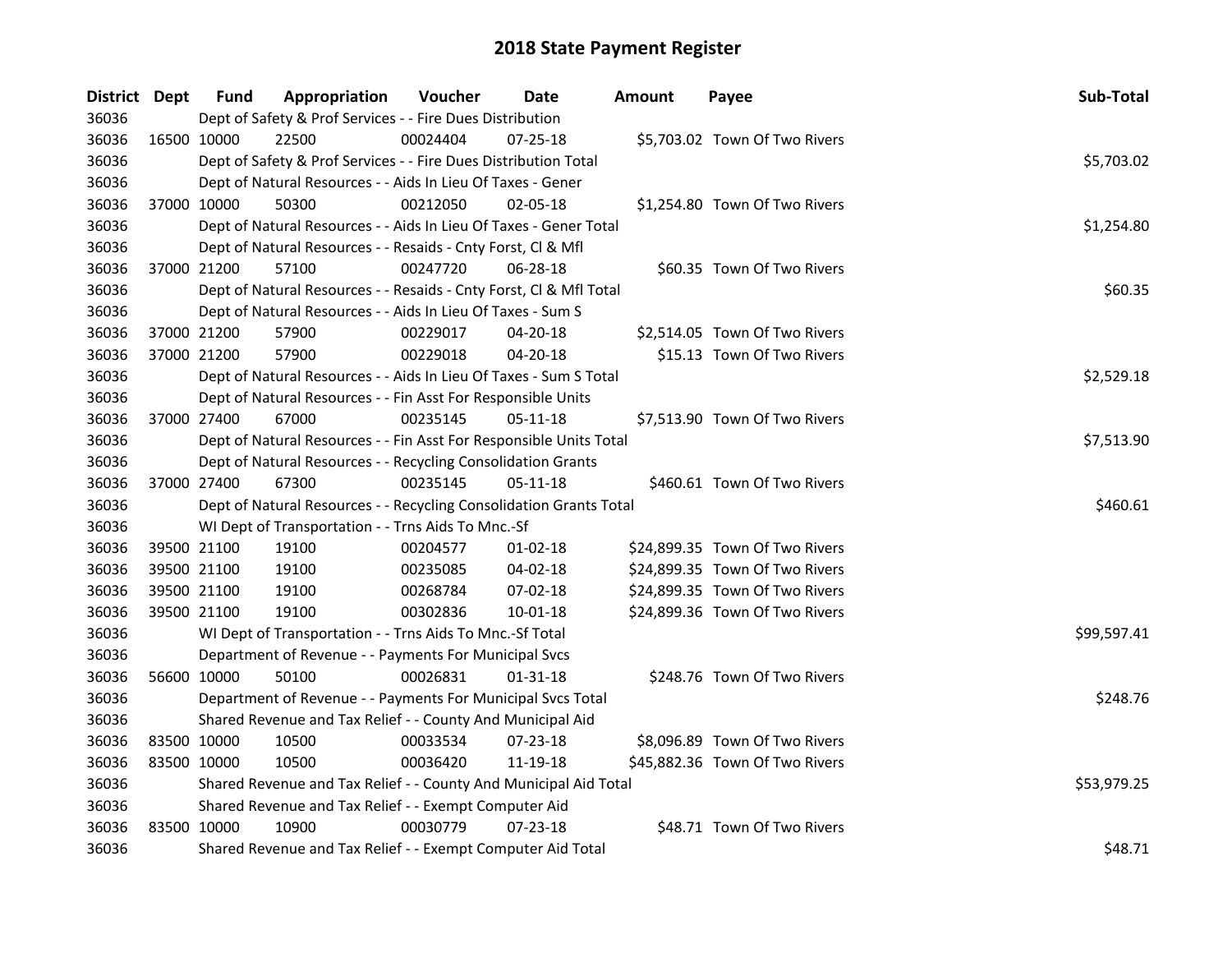| District Dept | Fund        | Appropriation                                       | Voucher  | Date           | Amount | Pavee                          | Sub-Total    |
|---------------|-------------|-----------------------------------------------------|----------|----------------|--------|--------------------------------|--------------|
| 36036         |             | Shared Revenue and Tax Relief - - Utility Aid       |          |                |        |                                |              |
| 36036         | 83500 10000 | 11000                                               | 00033534 | $07 - 23 - 18$ |        | \$833.74 Town Of Two Rivers    |              |
| 36036         | 83500 10000 | 11000                                               | 00036420 | 11-19-18       |        | \$14,583.77 Town Of Two Rivers |              |
| 36036         |             | Shared Revenue and Tax Relief - - Utility Aid Total |          |                |        |                                | \$15,417.51  |
| 36036 Total   |             |                                                     |          |                |        |                                | \$186,813.50 |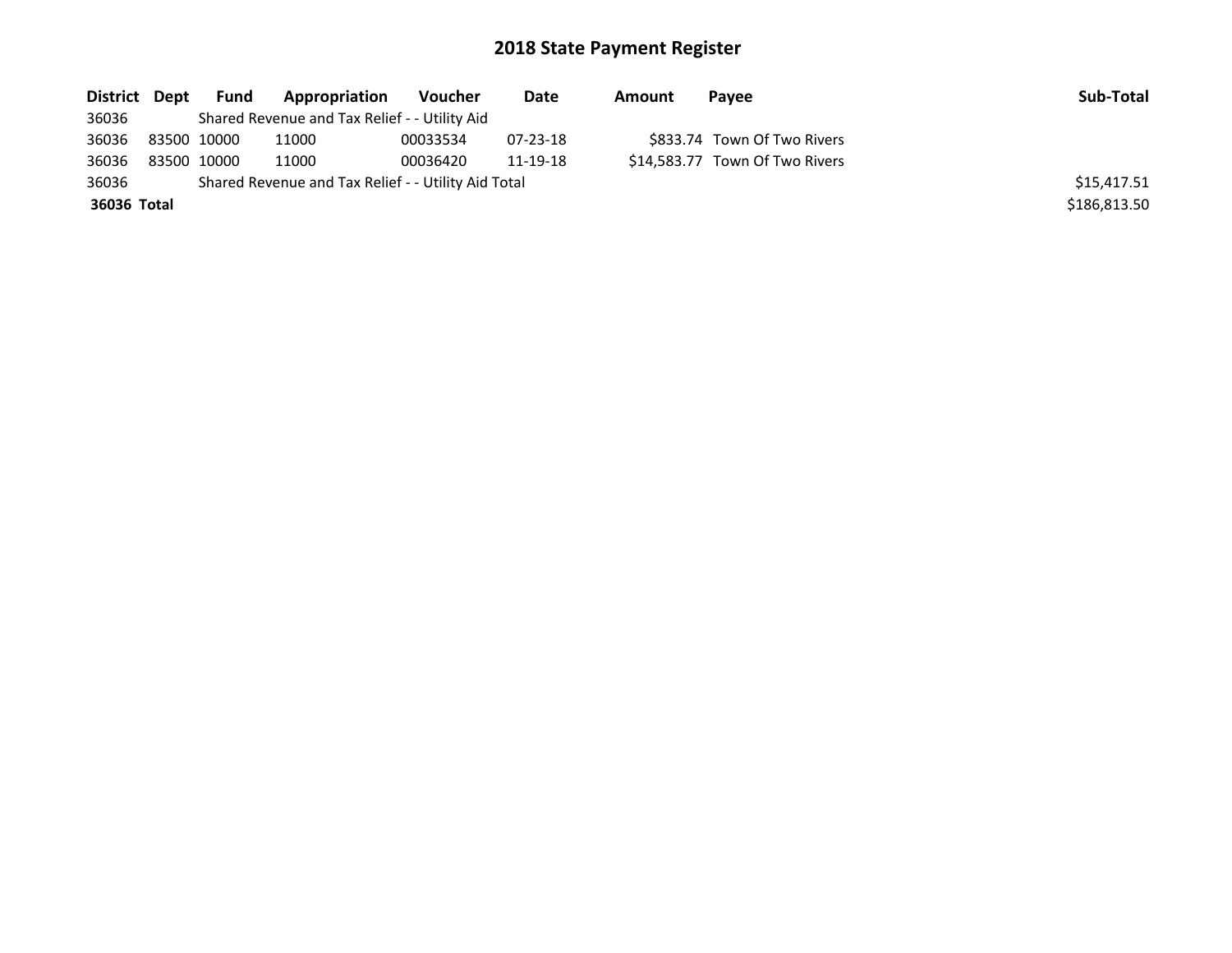| District Dept |             | <b>Fund</b> | Appropriation                                                         | Voucher  | Date           | <b>Amount</b> | Payee                             | Sub-Total    |
|---------------|-------------|-------------|-----------------------------------------------------------------------|----------|----------------|---------------|-----------------------------------|--------------|
| 36112         |             |             | Dept of Safety & Prof Services - - Fire Dues Distribution             |          |                |               |                                   |              |
| 36112         |             | 16500 10000 | 22500                                                                 | 00024441 | 07-23-18       |               | \$3,641.18 Village Of Cleveland   |              |
| 36112         |             |             | Dept of Safety & Prof Services - - Fire Dues Distribution Total       |          |                |               |                                   | \$3,641.18   |
| 36112         |             |             | Dept of Natural Resources - - Aids In Lieu Of Taxes - Gener           |          |                |               |                                   |              |
| 36112         | 37000 10000 |             | 50300                                                                 | 00212052 | 02-02-18       |               | \$11,086.95 Village Of Cleveland  |              |
| 36112         |             |             | Dept of Natural Resources - - Aids In Lieu Of Taxes - Gener Total     |          |                |               |                                   | \$11,086.95  |
| 36112         |             |             | Dept of Natural Resources - - Fin Asst For Responsible Units          |          |                |               |                                   |              |
| 36112         |             | 37000 27400 | 67000                                                                 | 00235159 | 05-11-18       |               | \$2,672.99 Village Of Cleveland   |              |
| 36112         |             |             | Dept of Natural Resources - - Fin Asst For Responsible Units Total    |          |                |               |                                   | \$2,672.99   |
| 36112         |             |             | WI Dept of Transportation - - Hwy Sfty Loc Aid Ffd                    |          |                |               |                                   |              |
| 36112         | 39500 21100 |             | 18500                                                                 | 00320758 | 11-19-18       |               | \$3,700.00 Village Of Cleveland   |              |
| 36112         |             |             | WI Dept of Transportation - - Hwy Sfty Loc Aid Ffd Total              |          |                |               |                                   | \$3,700.00   |
| 36112         |             |             | WI Dept of Transportation - - Trns Aids To Mnc.-Sf                    |          |                |               |                                   |              |
| 36112         |             | 39500 21100 | 19100                                                                 | 00204578 | $01 - 02 - 18$ |               | \$19,541.96 Village Of Cleveland  |              |
| 36112         | 39500 21100 |             | 19100                                                                 | 00235086 | 04-02-18       |               | \$19,541.96 Village Of Cleveland  |              |
| 36112         | 39500 21100 |             | 19100                                                                 | 00268785 | 07-02-18       |               | \$19,541.96 Village Of Cleveland  |              |
| 36112         | 39500 21100 |             | 19100                                                                 | 00302837 | 10-01-18       |               | \$19,541.96 Village Of Cleveland  |              |
| 36112         |             |             | WI Dept of Transportation - - Trns Aids To Mnc.-Sf Total              |          | \$78,167.84    |               |                                   |              |
| 36112         |             |             | Department of Justice - - Law Enforcement Train, Local                |          |                |               |                                   |              |
| 36112         | 45500 10000 |             | 23100                                                                 | 00052424 | 10-01-18       |               | \$480.00 Village Of Cleveland     |              |
| 36112         |             |             | Department of Justice - - Law Enforcement Train, Local Total          |          |                |               |                                   | \$480.00     |
| 36112         |             |             | Department of Administration - - Federal Aid                          |          |                |               |                                   |              |
| 36112         | 50500 10000 |             | 14200                                                                 | 00087502 | 08-29-18       |               | \$36,000.00 Village Of Cleveland  |              |
| 36112         | 50500 10000 |             | 14200                                                                 | 00087506 | 08-29-18       |               | \$8,600.00 Village Of Cleveland   |              |
| 36112         |             |             | Department of Administration - - Federal Aid Total                    |          |                |               |                                   | \$44,600.00  |
| 36112         |             |             | Shared Revenue and Tax Relief - - Expenditure Restraint Program       |          |                |               |                                   |              |
| 36112         | 83500 10000 |             | 10100                                                                 | 00033535 | 07-23-18       |               | \$12,196.26 Village Of Cleveland  |              |
| 36112         |             |             | Shared Revenue and Tax Relief - - Expenditure Restraint Program Total |          |                |               |                                   | \$12,196.26  |
| 36112         |             |             | Shared Revenue and Tax Relief - - County And Municipal Aid            |          |                |               |                                   |              |
| 36112         | 83500 10000 |             | 10500                                                                 | 00033535 | 07-23-18       |               | \$33,861.11 Village Of Cleveland  |              |
| 36112         | 83500 10000 |             | 10500                                                                 | 00036421 | 11-19-18       |               | \$191,879.65 Village Of Cleveland |              |
| 36112         |             |             | Shared Revenue and Tax Relief - - County And Municipal Aid Total      |          |                |               |                                   | \$225,740.76 |
| 36112         |             |             | Shared Revenue and Tax Relief - - Exempt Computer Aid                 |          |                |               |                                   |              |
| 36112         | 83500 10000 |             | 10900                                                                 | 00030780 | 07-23-18       |               | \$1,233.88 Village Of Cleveland   |              |
| 36112         | 83500 10000 |             | 10900                                                                 | 00032387 | 07-23-18       |               | \$78.79 Village Of Cleveland      |              |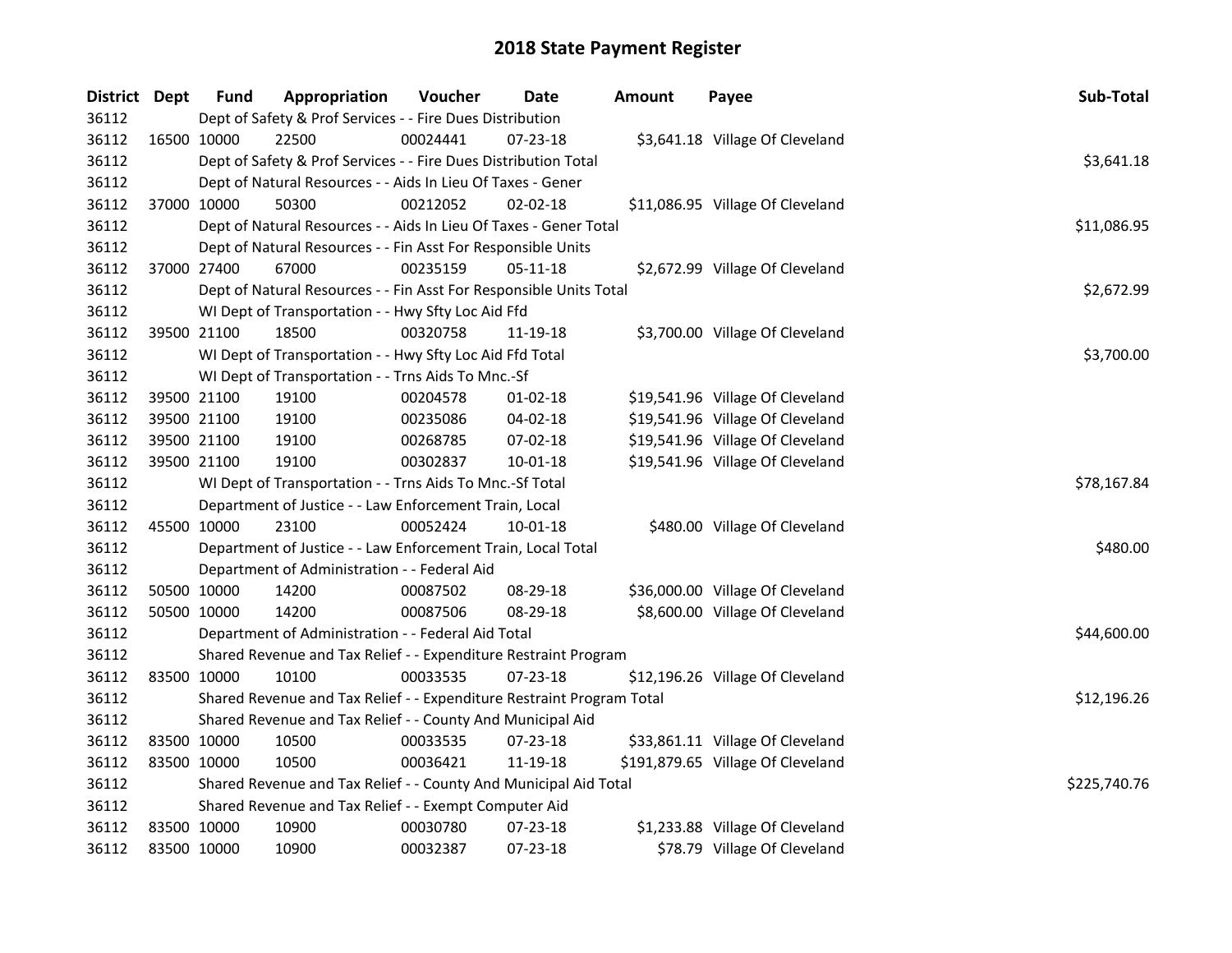| <b>District</b> | Dept        | <b>Fund</b> | Appropriation                                                   | <b>Voucher</b> | Date           | <b>Amount</b> | Payee                            | Sub-Total    |
|-----------------|-------------|-------------|-----------------------------------------------------------------|----------------|----------------|---------------|----------------------------------|--------------|
| 36112           |             |             | Shared Revenue and Tax Relief - - Exempt Computer Aid Total     |                |                |               |                                  | \$1,312.67   |
| 36112           |             |             | Shared Revenue and Tax Relief - - Utility Aid                   |                |                |               |                                  |              |
| 36112           | 83500 10000 |             | 11000                                                           | 00033535       | $07 - 23 - 18$ |               | \$71.58 Village Of Cleveland     |              |
| 36112           |             | 83500 10000 | 11000                                                           | 00036421       | 11-19-18       |               | \$19,303.61 Village Of Cleveland |              |
| 36112           |             |             | Shared Revenue and Tax Relief - - Utility Aid Total             |                |                |               |                                  | \$19,375.19  |
| 36112           |             |             | Shared Revenue and Tax Relief - - Lottery & Gaming Credit       |                |                |               |                                  |              |
| 36112           |             | 83500 52100 | 36300                                                           | 00027476       | 03-26-18       |               | \$5,724.99 Village Of Cleveland  |              |
| 36112           |             |             | Shared Revenue and Tax Relief - - Lottery & Gaming Credit Total |                |                |               |                                  | \$5,724.99   |
| 36112 Total     |             |             |                                                                 |                |                |               |                                  | \$408,698.83 |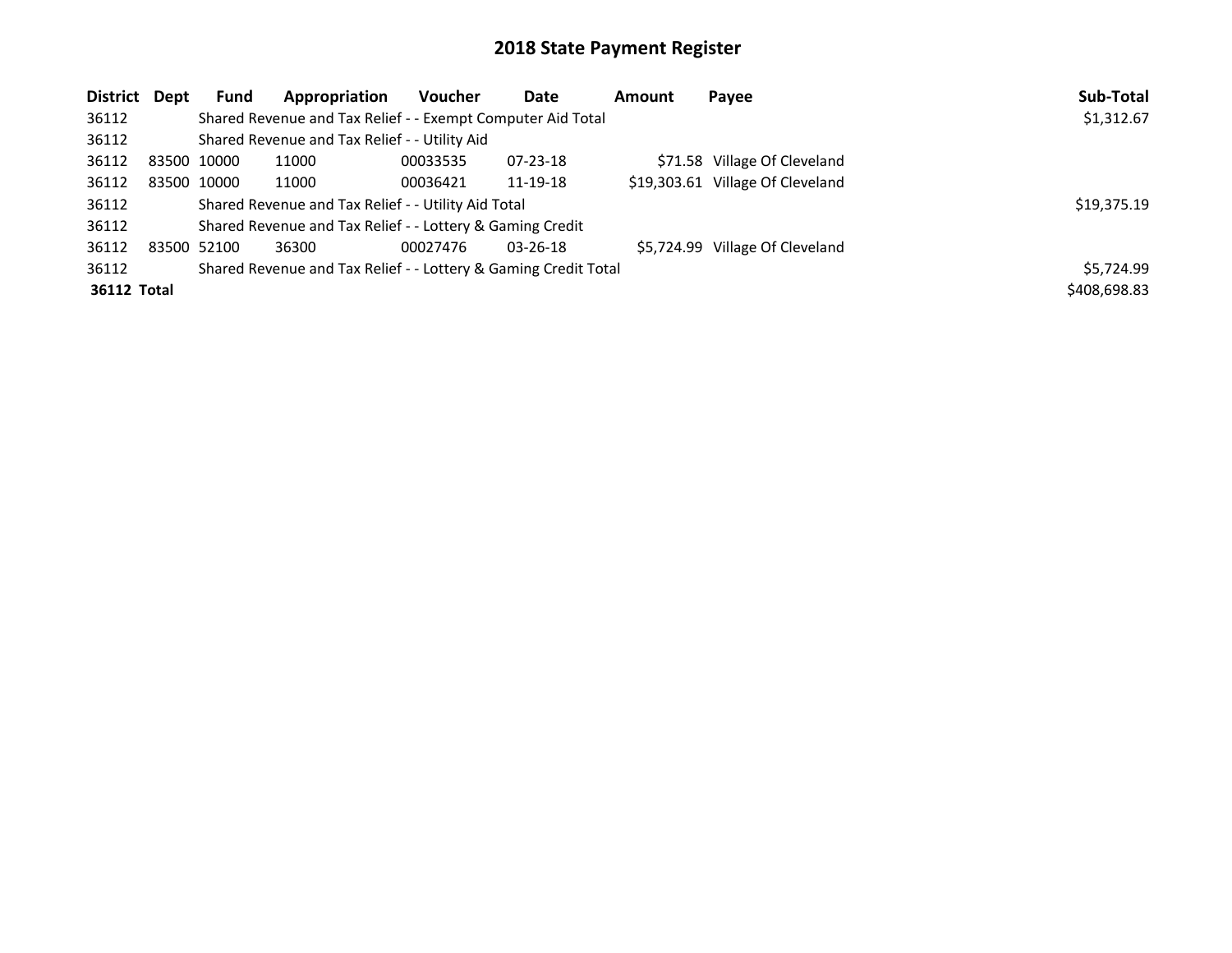| District Dept                     |             | <b>Fund</b>                                           | Appropriation                                                      | <b>Voucher</b> | Date           | Amount | Payee                                | <b>Sub-Total</b> |  |  |  |
|-----------------------------------|-------------|-------------------------------------------------------|--------------------------------------------------------------------|----------------|----------------|--------|--------------------------------------|------------------|--|--|--|
| 36126                             |             |                                                       | Dept of Safety & Prof Services - - Fire Dues Distribution          |                |                |        |                                      |                  |  |  |  |
| 36126                             |             | 16500 10000                                           | 22500                                                              | 00024405       | $07 - 25 - 18$ |        | \$1,860.17 Village Of Francis Creek  |                  |  |  |  |
| 36126                             |             |                                                       | Dept of Safety & Prof Services - - Fire Dues Distribution Total    |                |                |        |                                      | \$1,860.17       |  |  |  |
| 36126                             |             |                                                       | Dept of Natural Resources - - Aids In Lieu Of Taxes - Gener        |                |                |        |                                      |                  |  |  |  |
| 36126                             |             | 37000 10000                                           | 50300                                                              | 00212037       | $02 - 05 - 18$ |        | \$646.92 Village Of Francis Creek    |                  |  |  |  |
| 36126                             |             |                                                       | Dept of Natural Resources - - Aids In Lieu Of Taxes - Gener Total  |                |                |        |                                      |                  |  |  |  |
| 36126                             |             |                                                       | Dept of Natural Resources - - Fin Asst For Responsible Units       |                |                |        |                                      |                  |  |  |  |
| 36126                             |             | 37000 27400                                           | 67000                                                              | 00235187       | $05-11-18$     |        | \$737.75 Village Of Francis Creek    |                  |  |  |  |
| 36126                             |             |                                                       | Dept of Natural Resources - - Fin Asst For Responsible Units Total |                |                |        |                                      | \$737.75         |  |  |  |
| 36126                             |             |                                                       | Dept of Natural Resources - - Recycling Consolidation Grants       |                |                |        |                                      |                  |  |  |  |
| 36126                             |             | 37000 27400                                           | 67300                                                              | 00235187       | $05-11-18$     |        | \$170.62 Village Of Francis Creek    |                  |  |  |  |
| 36126                             |             |                                                       | Dept of Natural Resources - - Recycling Consolidation Grants Total |                |                |        |                                      | \$170.62         |  |  |  |
| 36126                             |             |                                                       | WI Dept of Transportation - - Trns Aids To Mnc.-Sf                 |                |                |        |                                      |                  |  |  |  |
| 36126                             |             | 39500 21100                                           | 19100                                                              | 00204579       | $01 - 02 - 18$ |        | \$4,232.18 Village Of Francis Creek  |                  |  |  |  |
| 36126                             |             | 39500 21100                                           | 19100                                                              | 00235087       | 04-02-18       |        | \$4,232.18 Village Of Francis Creek  |                  |  |  |  |
| 36126                             |             | 39500 21100                                           | 19100                                                              | 00268786       | $07 - 02 - 18$ |        | \$4,232.18 Village Of Francis Creek  |                  |  |  |  |
| 36126                             |             | 39500 21100                                           | 19100                                                              | 00302838       | 10-01-18       |        | \$4,232.18 Village Of Francis Creek  |                  |  |  |  |
| 36126                             |             |                                                       | WI Dept of Transportation - - Trns Aids To Mnc.-Sf Total           |                |                |        |                                      | \$16,928.72      |  |  |  |
| 36126                             |             |                                                       | Shared Revenue and Tax Relief - - County And Municipal Aid         |                |                |        |                                      |                  |  |  |  |
| 36126                             |             | 83500 10000                                           | 10500                                                              | 00033536       | $07 - 23 - 18$ |        | \$10,521.63 Village Of Francis Creek |                  |  |  |  |
| 36126                             | 83500 10000 |                                                       | 10500                                                              | 00036422       | 11-19-18       |        | \$59,622.56 Village Of Francis Creek |                  |  |  |  |
| 36126                             |             |                                                       | Shared Revenue and Tax Relief - - County And Municipal Aid Total   |                |                |        |                                      | \$70,144.19      |  |  |  |
| 36126                             |             | Shared Revenue and Tax Relief - - Exempt Computer Aid |                                                                    |                |                |        |                                      |                  |  |  |  |
| 36126                             |             | 83500 10000                                           | 10900                                                              | 00030781       | $07 - 23 - 18$ |        | \$44.65 Village Of Francis Creek     |                  |  |  |  |
| 36126                             | 83500 10000 |                                                       | 10900                                                              | 00032388       | 07-23-18       |        | \$449.33 Village Of Francis Creek    |                  |  |  |  |
| 36126                             |             |                                                       | Shared Revenue and Tax Relief - - Exempt Computer Aid Total        |                |                |        |                                      | \$493.98         |  |  |  |
| \$90,982.35<br><b>36126 Total</b> |             |                                                       |                                                                    |                |                |        |                                      |                  |  |  |  |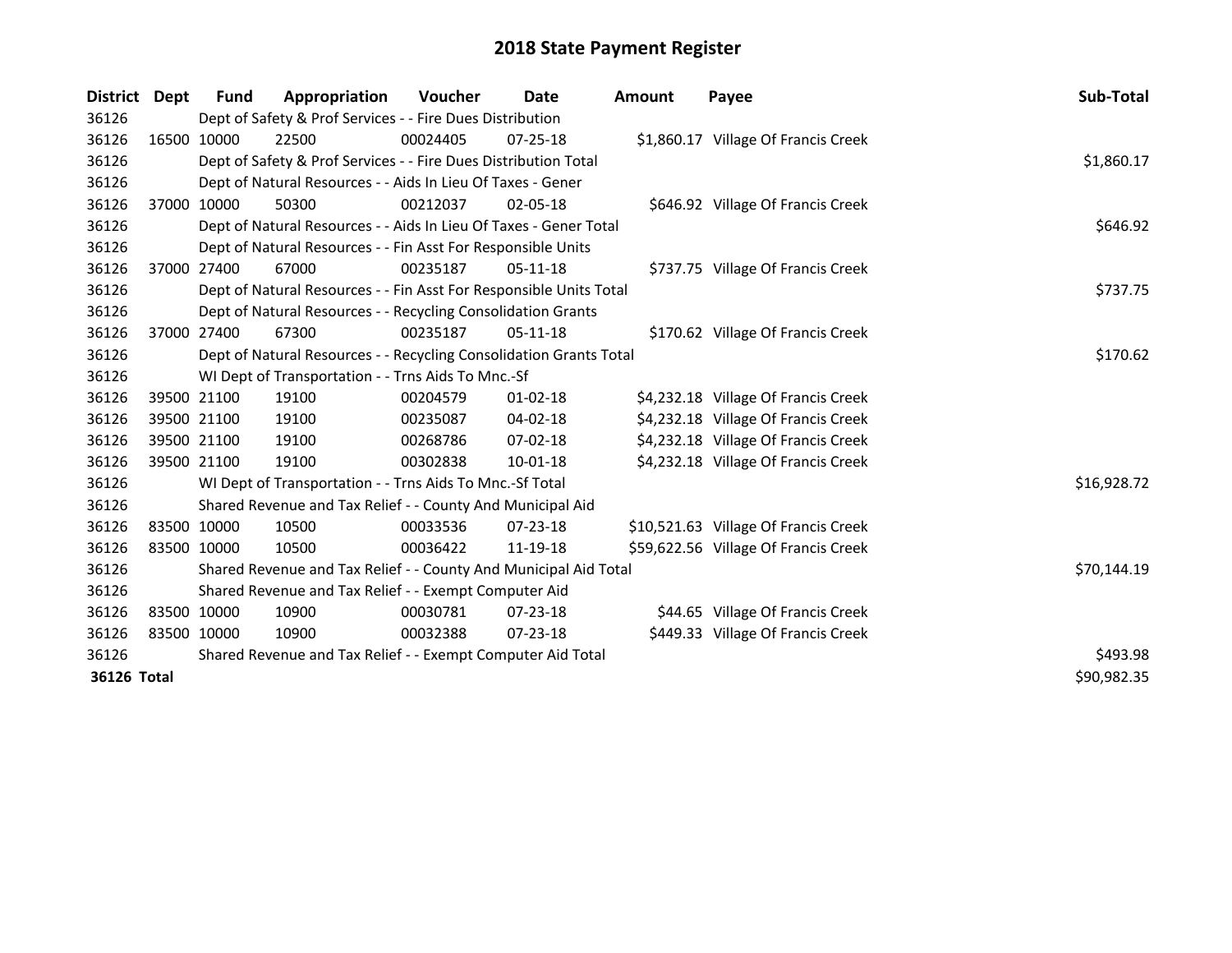| District    | Dept  | <b>Fund</b>                                                     | Appropriation                                                      | <b>Voucher</b> | Date           | <b>Amount</b> | Payee                                | Sub-Total   |  |
|-------------|-------|-----------------------------------------------------------------|--------------------------------------------------------------------|----------------|----------------|---------------|--------------------------------------|-------------|--|
| 36132       |       |                                                                 | Dept of Safety & Prof Services - - Fire Dues Distribution          |                |                |               |                                      |             |  |
| 36132       |       | 16500 10000                                                     | 22500                                                              | 00024406       | $07 - 24 - 18$ |               | \$609.98 Village Of Kellnersville    |             |  |
| 36132       |       |                                                                 | Dept of Safety & Prof Services - - Fire Dues Distribution Total    |                |                |               |                                      | \$609.98    |  |
| 36132       |       |                                                                 | Dept of Natural Resources - - Fin Asst For Responsible Units       |                |                |               |                                      |             |  |
| 36132       | 37000 | 27400                                                           | 67000                                                              | 00235292       | $05-11-18$     |               | \$2,380.76 Village Of Kellnersville  |             |  |
| 36132       |       |                                                                 | Dept of Natural Resources - - Fin Asst For Responsible Units Total |                |                |               |                                      | \$2,380.76  |  |
| 36132       |       |                                                                 | WI Dept of Transportation - - Trns Aids To Mnc.-Sf                 |                |                |               |                                      |             |  |
| 36132       |       | 39500 21100                                                     | 19100                                                              | 00204580       | $01 - 02 - 18$ |               | \$950.92 Village Of Kellnersville    |             |  |
| 36132       |       | 39500 21100                                                     | 19100                                                              | 00235088       | 04-02-18       |               | \$950.92 Village Of Kellnersville    |             |  |
| 36132       |       | 39500 21100                                                     | 19100                                                              | 00268787       | 07-02-18       |               | \$950.92 Village Of Kellnersville    |             |  |
| 36132       |       | 39500 21100                                                     | 19100                                                              | 00302839       | $10-01-18$     |               | \$950.92 Village Of Kellnersville    |             |  |
| 36132       |       |                                                                 | WI Dept of Transportation - - Trns Aids To Mnc.-Sf Total           |                |                |               |                                      | \$3,803.68  |  |
| 36132       |       |                                                                 | Shared Revenue and Tax Relief - - County And Municipal Aid         |                |                |               |                                      |             |  |
| 36132       |       | 83500 10000                                                     | 10500                                                              | 00033537       | $07 - 23 - 18$ |               | \$10,096.57 Village Of Kellnersville |             |  |
| 36132       |       | 83500 10000                                                     | 10500                                                              | 00036423       | 11-19-18       |               | \$61,832.21 Village Of Kellnersville |             |  |
| 36132       |       |                                                                 | Shared Revenue and Tax Relief - - County And Municipal Aid Total   |                |                |               |                                      | \$71,928.78 |  |
| 36132       |       |                                                                 | Shared Revenue and Tax Relief - - Exempt Computer Aid              |                |                |               |                                      |             |  |
| 36132       |       | 83500 10000                                                     | 10900                                                              | 00030782       | 07-23-18       |               | \$4.06 Village Of Kellnersville      |             |  |
| 36132       |       | 83500 10000                                                     | 10900                                                              | 00032389       | $07 - 23 - 18$ |               | \$171.41 Village Of Kellnersville    |             |  |
| 36132       |       |                                                                 | Shared Revenue and Tax Relief - - Exempt Computer Aid Total        | \$175.47       |                |               |                                      |             |  |
| 36132       |       |                                                                 | Shared Revenue and Tax Relief - - Lottery & Gaming Credit          |                |                |               |                                      |             |  |
| 36132       |       | 83500 52100                                                     | 36300                                                              | 00027477       | $03 - 26 - 18$ |               | \$709.56 Village Of Kellnersville    |             |  |
| 36132       |       | Shared Revenue and Tax Relief - - Lottery & Gaming Credit Total |                                                                    |                |                |               |                                      |             |  |
| 36132 Total |       |                                                                 |                                                                    |                |                |               |                                      | \$79,608.23 |  |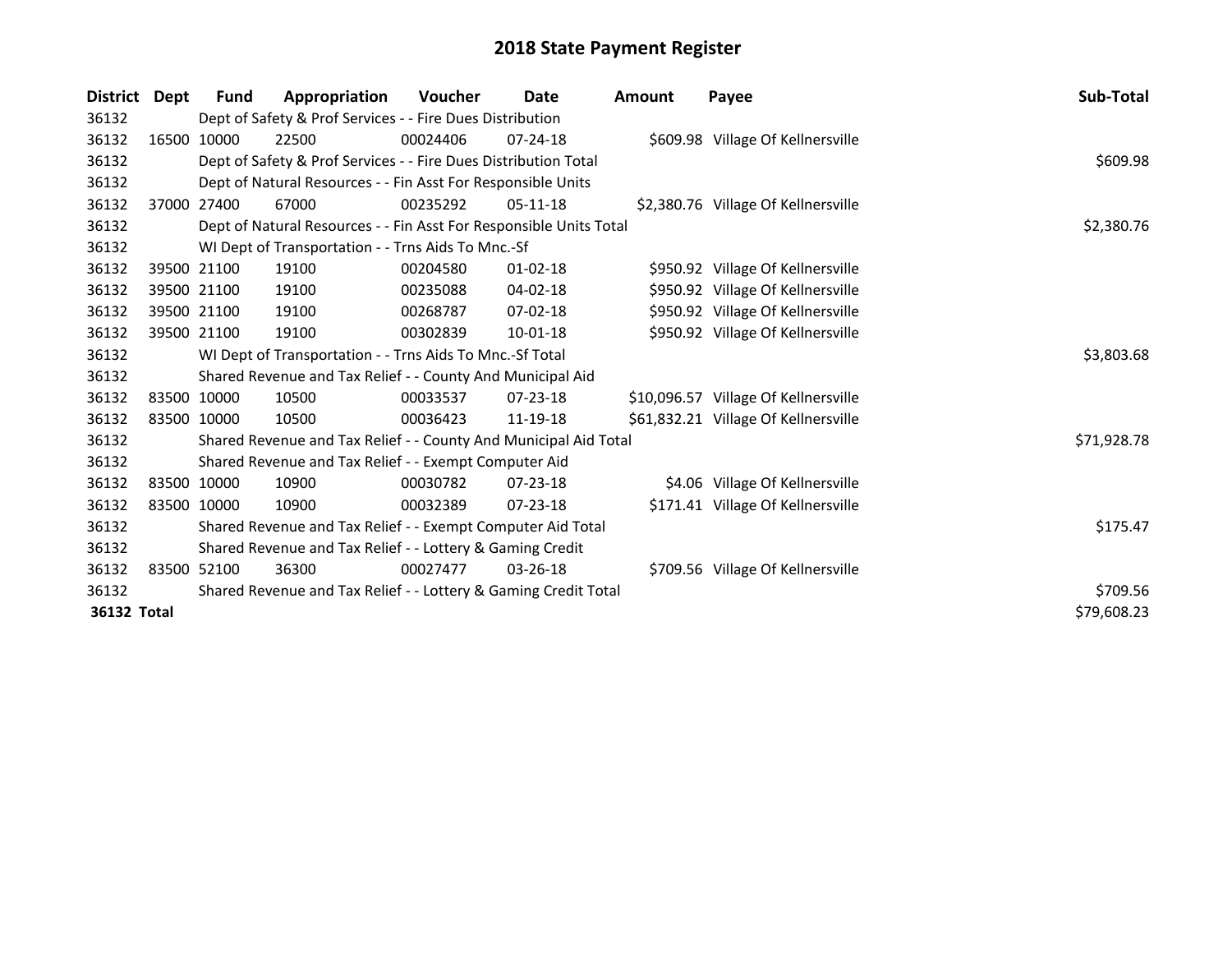| District           | Dept        | <b>Fund</b> | Appropriation                                                      | Voucher     | Date           | <b>Amount</b> | Payee                          | Sub-Total   |
|--------------------|-------------|-------------|--------------------------------------------------------------------|-------------|----------------|---------------|--------------------------------|-------------|
| 36147              |             |             | Dept of Safety & Prof Services - - Fire Dues Distribution          |             |                |               |                                |             |
| 36147              |             | 16500 10000 | 22500                                                              | 00024407    | $07 - 24 - 18$ |               | \$798.67 Village Of Maribel    |             |
| 36147              |             |             | Dept of Safety & Prof Services - - Fire Dues Distribution Total    |             |                |               |                                | \$798.67    |
| 36147              |             |             | Dept of Natural Resources - - Aids In Lieu Of Taxes - Gener        |             |                |               |                                |             |
| 36147              |             | 37000 10000 | 50300                                                              | 00212067    | $02 - 05 - 18$ |               | \$476.48 Village Of Maribel    |             |
| 36147              |             |             | Dept of Natural Resources - - Aids In Lieu Of Taxes - Gener Total  |             |                |               |                                | \$476.48    |
| 36147              |             |             | Dept of Natural Resources - - Fin Asst For Responsible Units       |             |                |               |                                |             |
| 36147              |             | 37000 27400 | 67000                                                              | 00235702    | $05-11-18$     |               | \$1,587.38 Village Of Maribel  |             |
| 36147              |             |             | Dept of Natural Resources - - Fin Asst For Responsible Units Total |             |                |               |                                | \$1,587.38  |
| 36147              |             |             | Dept of Natural Resources - - Recycling Consolidation Grants       |             |                |               |                                |             |
| 36147              |             | 37000 27400 | 67300                                                              | 00235702    | $05-11-18$     |               | \$88.29 Village Of Maribel     |             |
| 36147              |             |             | Dept of Natural Resources - - Recycling Consolidation Grants Total | \$88.29     |                |               |                                |             |
| 36147              |             |             | WI Dept of Transportation - - Trns Aids To Mnc.-Sf                 |             |                |               |                                |             |
| 36147              |             | 39500 21100 | 19100                                                              | 00204581    | 01-02-18       |               | \$1,083.50 Village Of Maribel  |             |
| 36147              |             | 39500 21100 | 19100                                                              | 00235089    | 04-02-18       |               | \$1,083.50 Village Of Maribel  |             |
| 36147              |             | 39500 21100 | 19100                                                              | 00268788    | 07-02-18       |               | \$1,083.50 Village Of Maribel  |             |
| 36147              |             | 39500 21100 | 19100                                                              | 00302840    | $10 - 01 - 18$ |               | \$1,083.52 Village Of Maribel  |             |
| 36147              |             |             | WI Dept of Transportation - - Trns Aids To Mnc.-Sf Total           |             |                |               |                                | \$4,334.02  |
| 36147              |             |             | Shared Revenue and Tax Relief - - County And Municipal Aid         |             |                |               |                                |             |
| 36147              | 83500 10000 |             | 10500                                                              | 00033538    | 07-23-18       |               | \$6,905.31 Village Of Maribel  |             |
| 36147              | 83500 10000 |             | 10500                                                              | 00036424    | 11-19-18       |               | \$39,130.08 Village Of Maribel |             |
| 36147              |             |             | Shared Revenue and Tax Relief - - County And Municipal Aid Total   | \$46,035.39 |                |               |                                |             |
| 36147              |             |             | Shared Revenue and Tax Relief - - Exempt Computer Aid              |             |                |               |                                |             |
| 36147              | 83500 10000 |             | 10900                                                              | 00030783    | 07-23-18       |               | \$39.57 Village Of Maribel     |             |
| 36147              |             |             | Shared Revenue and Tax Relief - - Exempt Computer Aid Total        |             |                |               |                                | \$39.57     |
| <b>36147 Total</b> |             |             |                                                                    |             |                |               |                                | \$53,359.80 |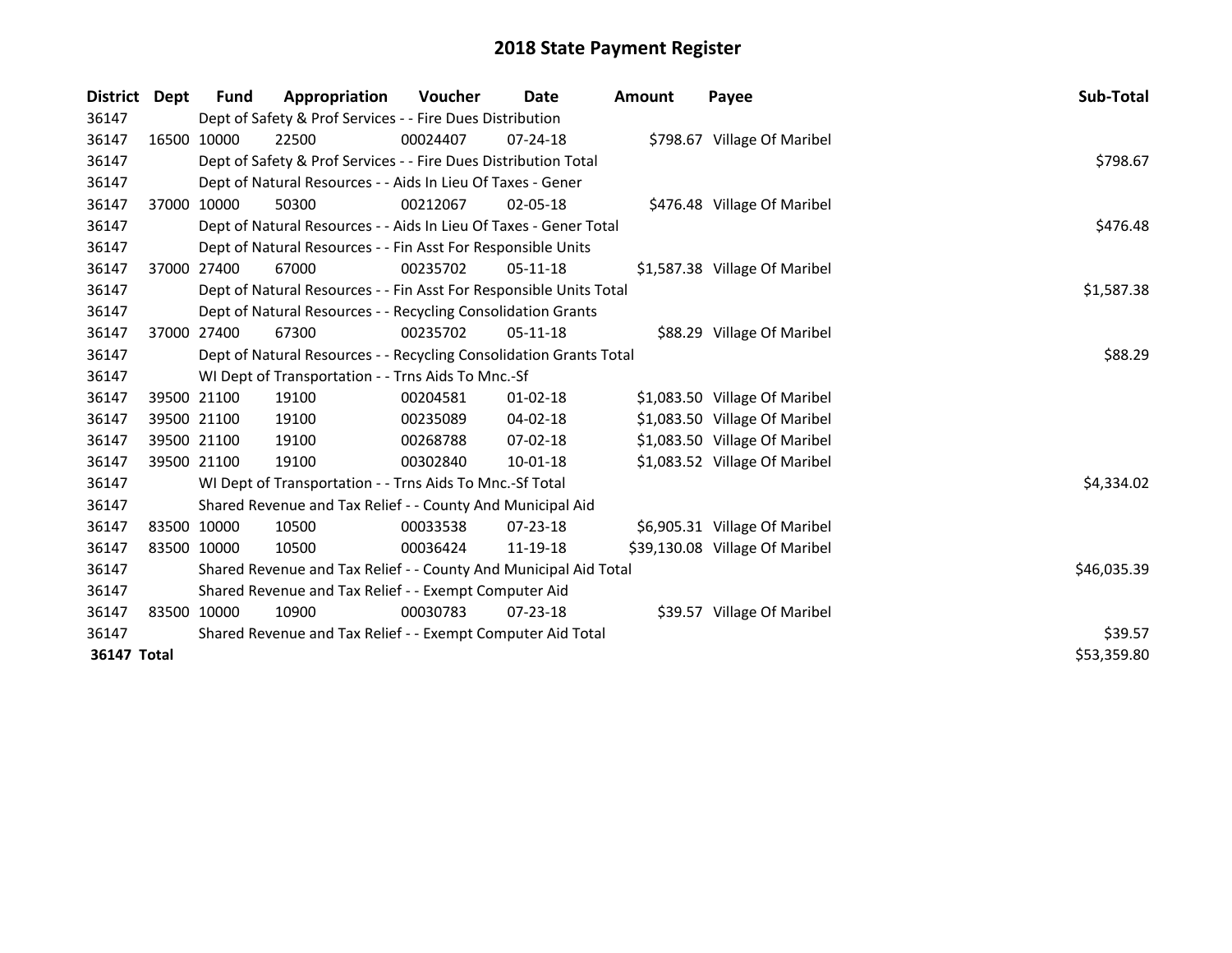| District    | Dept        | <b>Fund</b>                                                 | Appropriation                                                      | <b>Voucher</b> | Date           | Amount | Payee                           | Sub-Total    |
|-------------|-------------|-------------------------------------------------------------|--------------------------------------------------------------------|----------------|----------------|--------|---------------------------------|--------------|
| 36151       |             |                                                             | Dept of Safety & Prof Services - - Fire Dues Distribution          |                |                |        |                                 |              |
| 36151       |             | 16500 10000                                                 | 22500                                                              | 00024408       | $07 - 24 - 18$ |        | \$3,765.86 Village Of Mishicot  |              |
| 36151       |             |                                                             | Dept of Safety & Prof Services - - Fire Dues Distribution Total    |                |                |        |                                 | \$3,765.86   |
| 36151       |             |                                                             | Dept of Natural Resources - - Fin Asst For Responsible Units       |                |                |        |                                 |              |
| 36151       |             | 37000 27400                                                 | 67000                                                              | 00235881       | $05-11-18$     |        | \$550.00 Village Of Mishicot    |              |
| 36151       |             |                                                             | Dept of Natural Resources - - Fin Asst For Responsible Units Total |                |                |        |                                 | \$550.00     |
| 36151       |             |                                                             | WI Dept of Transportation - - Hwy Sfty Loc Aid Ffd                 |                |                |        |                                 |              |
| 36151       | 39500 21100 |                                                             | 18500                                                              | 00305516       | $10-01-18$     |        | \$4,000.00 Village Of Mishicot  |              |
| 36151       |             |                                                             | WI Dept of Transportation - - Hwy Sfty Loc Aid Ffd Total           |                |                |        |                                 | \$4,000.00   |
| 36151       |             |                                                             | WI Dept of Transportation - - Trns Aids To Mnc.-Sf                 |                |                |        |                                 |              |
| 36151       | 39500 21100 |                                                             | 19100                                                              | 00204582       | $01 - 02 - 18$ |        | \$11,014.21 Village Of Mishicot |              |
| 36151       | 39500 21100 |                                                             | 19100                                                              | 00235090       | 04-02-18       |        | \$11,014.21 Village Of Mishicot |              |
| 36151       | 39500 21100 |                                                             | 19100                                                              | 00268789       | $07 - 02 - 18$ |        | \$11,014.21 Village Of Mishicot |              |
| 36151       | 39500 21100 |                                                             | 19100                                                              | 00302841       | 10-01-18       |        | \$11,014.21 Village Of Mishicot |              |
| 36151       |             |                                                             | WI Dept of Transportation - - Trns Aids To Mnc.-Sf Total           |                |                |        |                                 | \$44,056.84  |
| 36151       |             |                                                             | Department of Justice - - Law Enforcement Train, Local             |                |                |        |                                 |              |
| 36151       | 45500 10000 |                                                             | 23100                                                              | 00053240       | $10-17-18$     |        | \$320.00 Village Of Mishicot    |              |
| 36151       |             |                                                             | Department of Justice - - Law Enforcement Train, Local Total       |                |                |        |                                 | \$320.00     |
| 36151       |             |                                                             | Shared Revenue and Tax Relief - - County And Municipal Aid         |                |                |        |                                 |              |
| 36151       | 83500 10000 |                                                             | 10500                                                              | 00033539       | 07-23-18       |        | \$16,078.46 Village Of Mishicot |              |
| 36151       | 83500 10000 |                                                             | 10500                                                              | 00036425       | 11-19-18       |        | \$91,111.24 Village Of Mishicot |              |
| 36151       |             |                                                             | Shared Revenue and Tax Relief - - County And Municipal Aid Total   |                |                |        |                                 | \$107,189.70 |
| 36151       |             |                                                             | Shared Revenue and Tax Relief - - Exempt Computer Aid              |                |                |        |                                 |              |
| 36151       | 83500 10000 |                                                             | 10900                                                              | 00030784       | $07 - 23 - 18$ |        | \$493.14 Village Of Mishicot    |              |
| 36151       |             | Shared Revenue and Tax Relief - - Exempt Computer Aid Total | \$493.14                                                           |                |                |        |                                 |              |
| 36151 Total |             |                                                             |                                                                    |                |                |        |                                 | \$160,375.54 |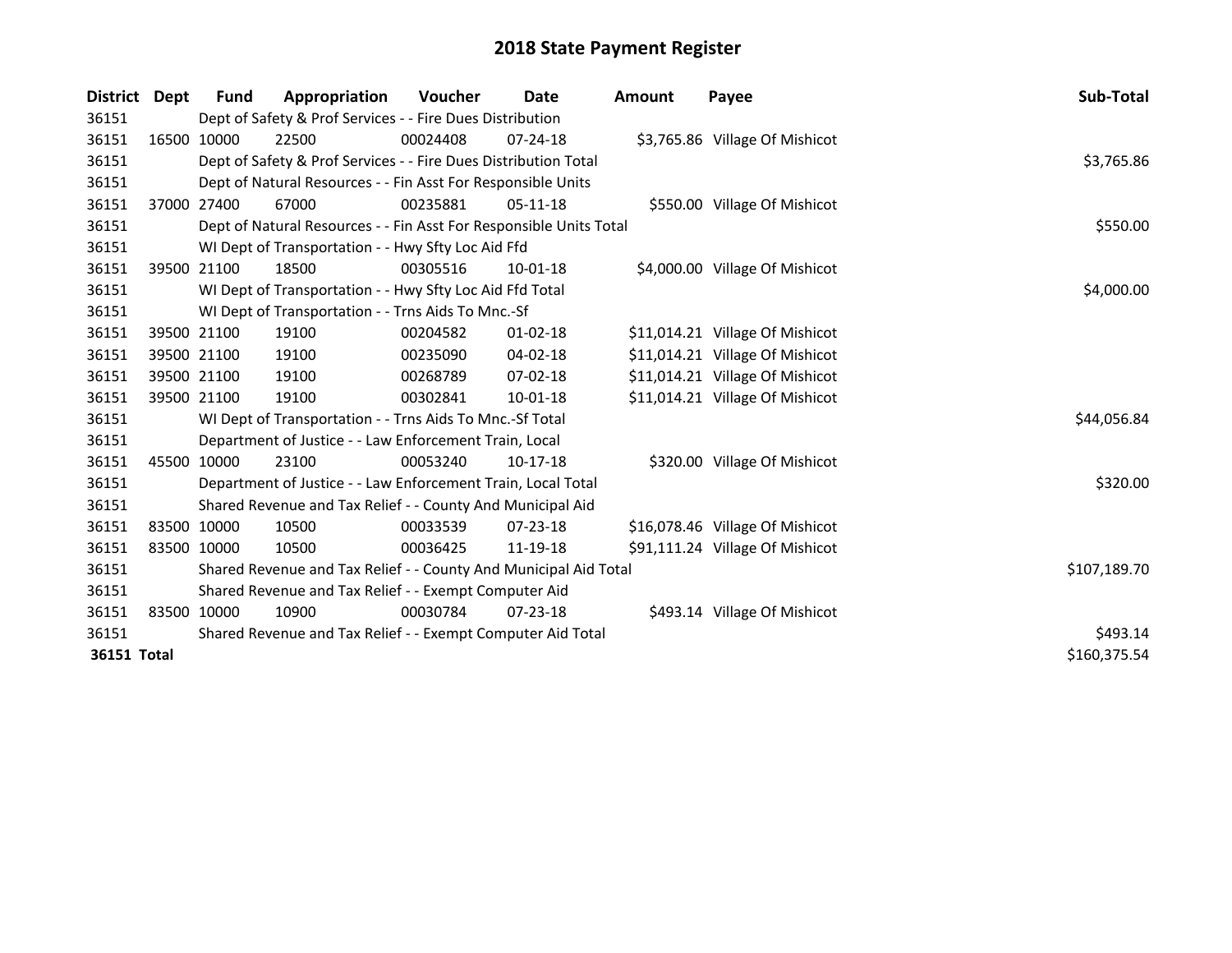| <b>District</b> | Dept         | <b>Fund</b>                                                 | Appropriation                                                      | Voucher    | Date           | <b>Amount</b> | Payee                              | Sub-Total    |  |
|-----------------|--------------|-------------------------------------------------------------|--------------------------------------------------------------------|------------|----------------|---------------|------------------------------------|--------------|--|
| 36176           |              |                                                             | Dept of Safety & Prof Services - - Fire Dues Distribution          |            |                |               |                                    |              |  |
| 36176           | 16500 10000  |                                                             | 22500                                                              | 00024409   | $07 - 26 - 18$ |               | \$2,375.21 Village Of Reedsville   |              |  |
| 36176           |              |                                                             | Dept of Safety & Prof Services - - Fire Dues Distribution Total    |            |                |               |                                    | \$2,375.21   |  |
| 36176           |              |                                                             | Dept of Natural Resources - - Fin Asst For Responsible Units       |            |                |               |                                    |              |  |
| 36176           |              | 37000 27400                                                 | 67000                                                              | 00235496   | $05 - 11 - 18$ |               | \$2,114.30 Village Of Reedsville   |              |  |
| 36176           |              |                                                             | Dept of Natural Resources - - Fin Asst For Responsible Units Total |            |                |               |                                    | \$2,114.30   |  |
| 36176           |              |                                                             | Dept of Natural Resources - - Recycling Consolidation Grants       |            |                |               |                                    |              |  |
| 36176           | 37000 27400  |                                                             | 67300                                                              | 00235496   | 05-11-18       |               | \$307.85 Village Of Reedsville     |              |  |
| 36176           |              |                                                             | Dept of Natural Resources - - Recycling Consolidation Grants Total |            |                |               |                                    | \$307.85     |  |
| 36176           |              |                                                             | WI Dept of Transportation - - Trns Aids To Mnc.-Sf                 |            |                |               |                                    |              |  |
| 36176           |              | 39500 21100                                                 | 19100                                                              | 00204583   | $01 - 02 - 18$ |               | \$22,090.03 Village Of Reedsville  |              |  |
| 36176           | 39500 21100  |                                                             | 19100                                                              | 00235091   | 04-02-18       |               | \$22,090.03 Village Of Reedsville  |              |  |
| 36176           |              | 39500 21100                                                 | 19100                                                              | 00268790   | 07-02-18       |               | \$22,090.03 Village Of Reedsville  |              |  |
| 36176           | 39500 21100  |                                                             | 19100                                                              | 00302842   | $10 - 01 - 18$ |               | \$22,090.06 Village Of Reedsville  |              |  |
| 36176           |              |                                                             | WI Dept of Transportation - - Trns Aids To Mnc.-Sf Total           |            |                |               |                                    | \$88,360.15  |  |
| 36176           |              |                                                             | Department of Justice - - Law Enforcement Train, Local             |            |                |               |                                    |              |  |
| 36176           |              | 45500 10000                                                 | 23100                                                              | 00053675   | 10-18-18       |               | \$160.00 Village Of Reedsville     |              |  |
| 36176           |              |                                                             | Department of Justice - - Law Enforcement Train, Local Total       |            |                |               |                                    | \$160.00     |  |
| 36176           |              |                                                             | Shared Revenue and Tax Relief - - County And Municipal Aid         |            |                |               |                                    |              |  |
| 36176           | 83500 10000  |                                                             | 10500                                                              | 00033540   | $07 - 23 - 18$ |               | \$42,757.83 Village Of Reedsville  |              |  |
| 36176           | 83500 10000  |                                                             | 10500                                                              | 00036426   | 11-19-18       |               | \$242,294.35 Village Of Reedsville |              |  |
| 36176           |              |                                                             | Shared Revenue and Tax Relief - - County And Municipal Aid Total   |            |                |               |                                    | \$285,052.18 |  |
| 36176           |              |                                                             | Shared Revenue and Tax Relief - - Exempt Computer Aid              |            |                |               |                                    |              |  |
| 36176           | 83500 10000  |                                                             | 10900                                                              | 00030785   | 07-23-18       |               | \$1,618.45 Village Of Reedsville   |              |  |
| 36176           |              | Shared Revenue and Tax Relief - - Exempt Computer Aid Total | \$1,618.45                                                         |            |                |               |                                    |              |  |
| 36176           |              | Shared Revenue and Tax Relief - - Lottery & Gaming Credit   |                                                                    |            |                |               |                                    |              |  |
| 36176           |              | 83500 52100                                                 | 36300                                                              | 00027478   | 03-26-18       |               | \$1,863.00 Village Of Reedsville   |              |  |
| 36176           |              |                                                             | Shared Revenue and Tax Relief - - Lottery & Gaming Credit Total    | \$1,863.00 |                |               |                                    |              |  |
| 36176 Total     | \$381,851.14 |                                                             |                                                                    |            |                |               |                                    |              |  |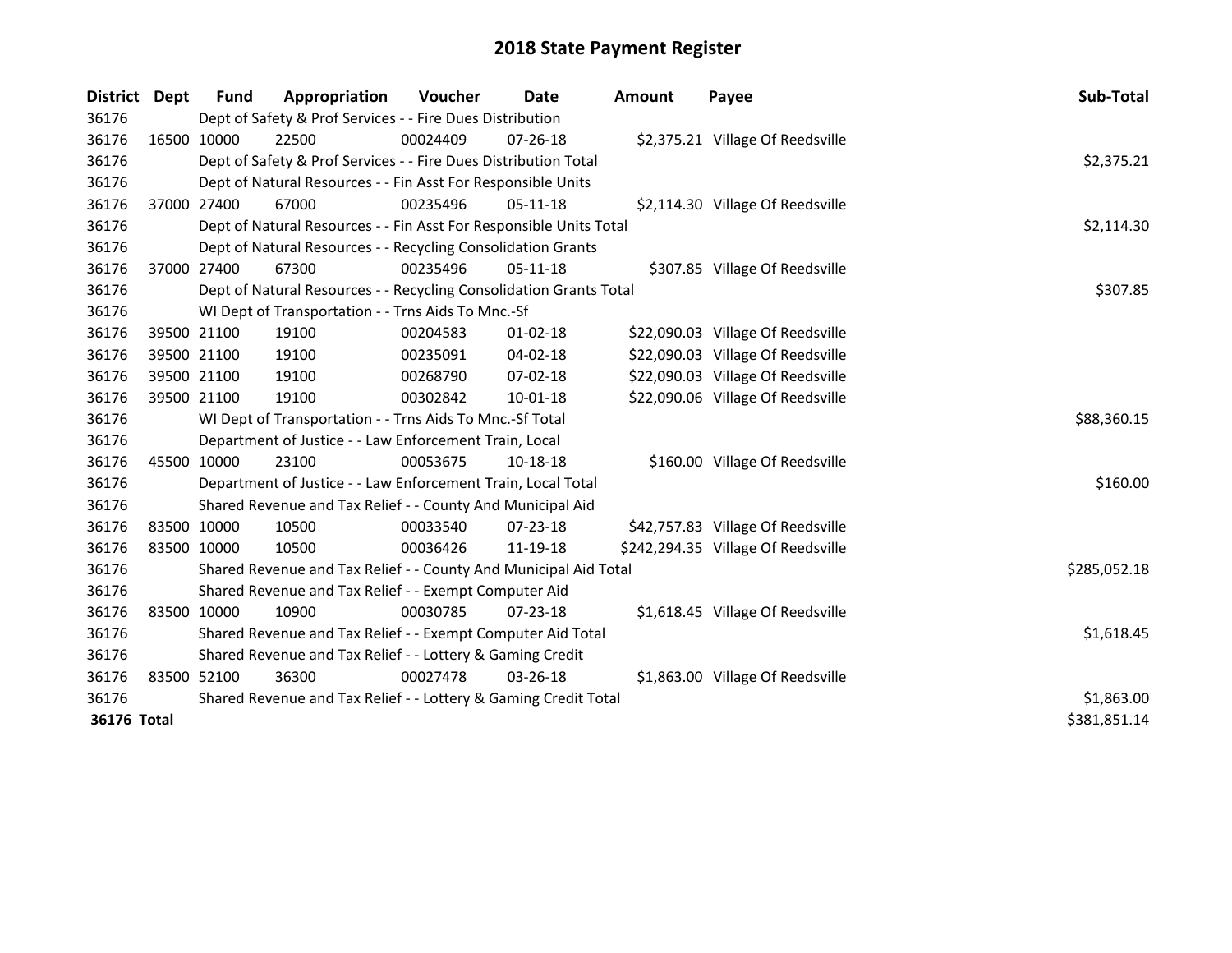| District Dept |             | <b>Fund</b> | Appropriation                                                           | Voucher  | Date           | <b>Amount</b> | Payee                                 | Sub-Total    |
|---------------|-------------|-------------|-------------------------------------------------------------------------|----------|----------------|---------------|---------------------------------------|--------------|
| 36181         |             |             | Dept of Safety & Prof Services - - Fire Dues Distribution               |          |                |               |                                       |              |
| 36181         | 16500 10000 |             | 22500                                                                   | 00024410 | 07-25-18       |               | \$1,655.48 Village Of Saint Nazianz   |              |
| 36181         |             |             | Dept of Safety & Prof Services - - Fire Dues Distribution Total         |          |                |               |                                       | \$1,655.48   |
| 36181         |             |             | Environmental Improvement Prog - - Clean Water Fund Program Finan       |          |                |               |                                       |              |
| 36181         | 32000 57300 |             | 16300                                                                   | 00000137 | $02 - 22 - 18$ |               | \$4,519.70 Village Of Saint Nazianz   |              |
| 36181         |             |             | Environmental Improvement Prog - - Clean Water Fund Program Finan Total |          |                |               |                                       | \$4,519.70   |
| 36181         |             |             | Dept of Natural Resources - - Resaids - Cnty Forst, Cl & Mfl            |          |                |               |                                       |              |
| 36181         |             | 37000 21200 | 57100                                                                   | 00247721 | 06-28-18       |               | \$0.79 Village Of Saint Nazianz       |              |
| 36181         |             |             | Dept of Natural Resources - - Resaids - Cnty Forst, Cl & Mfl Total      |          |                |               |                                       | \$0.79       |
| 36181         |             |             | Dept of Natural Resources - - Fin Asst For Responsible Units            |          |                |               |                                       |              |
| 36181         | 37000 27400 |             | 67000                                                                   | 00235617 | 05-11-18       |               | \$2,639.71 Village Of Saint Nazianz   |              |
| 36181         |             |             | Dept of Natural Resources - - Fin Asst For Responsible Units Total      |          |                |               |                                       | \$2,639.71   |
| 36181         |             |             | Dept of Natural Resources - - Recycling Consolidation Grants            |          |                |               |                                       |              |
| 36181         | 37000 27400 |             | 67300                                                                   | 00235617 | 05-11-18       |               | \$198.07 Village Of Saint Nazianz     |              |
| 36181         |             |             | Dept of Natural Resources - - Recycling Consolidation Grants Total      |          |                |               |                                       | \$198.07     |
| 36181         |             |             | WI Dept of Transportation - - Trns Aids To Mnc.-Sf                      |          |                |               |                                       |              |
| 36181         |             | 39500 21100 | 19100                                                                   | 00204584 | $01-02-18$     |               | \$5,391.50 Village Of Saint Nazianz   |              |
| 36181         |             | 39500 21100 | 19100                                                                   | 00235092 | $04 - 02 - 18$ |               | \$5,391.50 Village Of Saint Nazianz   |              |
| 36181         | 39500 21100 |             | 19100                                                                   | 00268791 | 07-02-18       |               | \$5,391.50 Village Of Saint Nazianz   |              |
| 36181         | 39500 21100 |             | 19100                                                                   | 00302843 | $10 - 01 - 18$ |               | \$5,391.53 Village Of Saint Nazianz   |              |
| 36181         |             |             | WI Dept of Transportation - - Trns Aids To Mnc.-Sf Total                |          |                |               |                                       | \$21,566.03  |
| 36181         |             |             | Department of Justice - - Law Enforcement Train, Local                  |          |                |               |                                       |              |
| 36181         | 45500 10000 |             | 23100                                                                   | 00053759 | 10-25-18       |               | \$160.00 Village Of Saint Nazianz     |              |
| 36181         |             |             | Department of Justice - - Law Enforcement Train, Local Total            |          |                |               |                                       | \$160.00     |
| 36181         |             |             | Shared Revenue and Tax Relief - - Expenditure Restraint Program         |          |                |               |                                       |              |
| 36181         |             | 83500 10000 | 10100                                                                   | 00033541 | 07-23-18       |               | \$5,578.83 Village Of Saint Nazianz   |              |
| 36181         | 83500 10000 |             | 10100                                                                   | 00036427 | 11-19-18       |               | \$0.07 Village Of Saint Nazianz       |              |
| 36181         |             |             | Shared Revenue and Tax Relief - - Expenditure Restraint Program Total   |          |                |               |                                       | \$5,578.90   |
| 36181         |             |             | Shared Revenue and Tax Relief - - County And Municipal Aid              |          |                |               |                                       |              |
| 36181         | 83500 10000 |             | 10500                                                                   | 00033541 | 07-23-18       |               | \$23,030.93 Village Of Saint Nazianz  |              |
| 36181         | 83500 10000 |             | 10500                                                                   | 00036427 | 11-19-18       |               | \$130,508.60 Village Of Saint Nazianz |              |
| 36181         |             |             | Shared Revenue and Tax Relief - - County And Municipal Aid Total        |          |                |               |                                       | \$153,539.53 |
| 36181         |             |             | Shared Revenue and Tax Relief - - Exempt Computer Aid                   |          |                |               |                                       |              |
| 36181         | 83500 10000 |             | 10900                                                                   | 00030786 | 07-23-18       |               | \$1,406.37 Village Of Saint Nazianz   |              |
| 36181         |             |             | Shared Revenue and Tax Relief - - Exempt Computer Aid Total             |          |                |               |                                       | \$1,406.37   |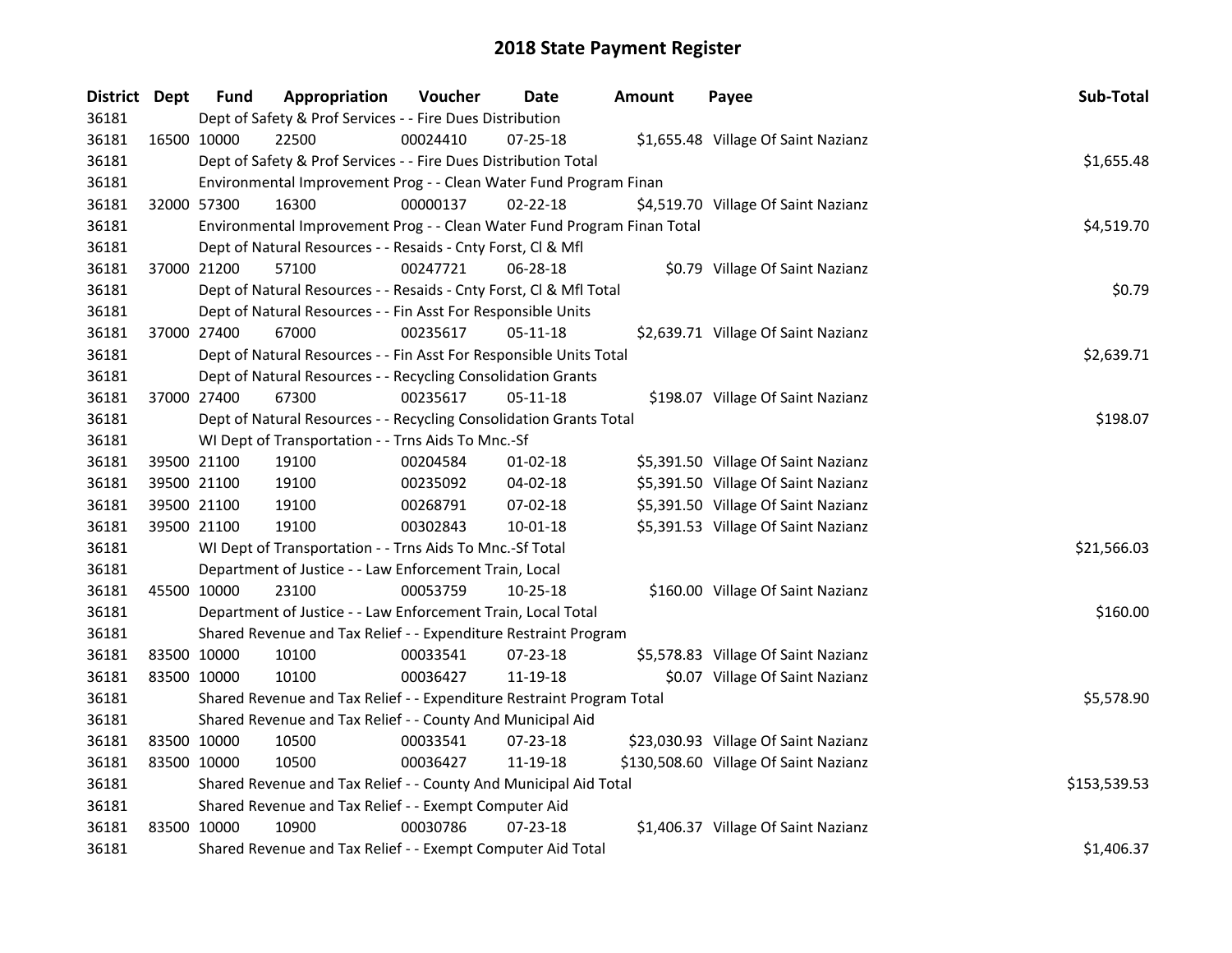| <b>Fund</b> | Appropriation                | Voucher | Date           | Amount                                                    | <b>Pavee</b>                                                    | Sub-Total                           |
|-------------|------------------------------|---------|----------------|-----------------------------------------------------------|-----------------------------------------------------------------|-------------------------------------|
|             |                              |         |                |                                                           |                                                                 |                                     |
|             | 36300                        |         | $03 - 26 - 18$ |                                                           |                                                                 |                                     |
|             |                              |         |                |                                                           |                                                                 | \$2,861.18                          |
|             |                              |         |                |                                                           |                                                                 | \$194,125.76                        |
| 36181 Total | District Dept<br>83500 52100 |         | 00027479       | Shared Revenue and Tax Relief - - Lottery & Gaming Credit | Shared Revenue and Tax Relief - - Lottery & Gaming Credit Total | \$2,861.18 Village Of Saint Nazianz |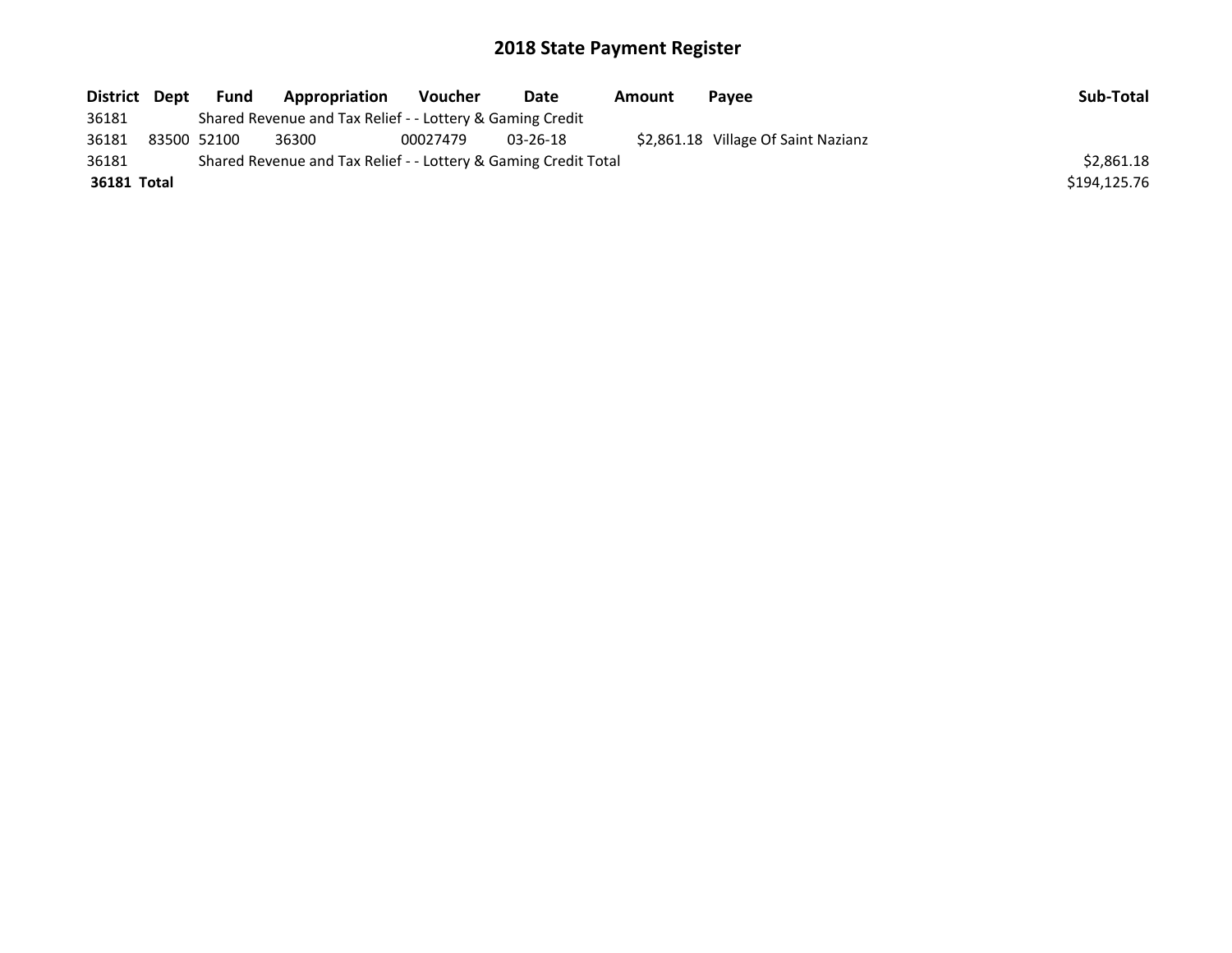| District Dept |             | <b>Fund</b> | Appropriation                                                                   | Voucher            | <b>Date</b>    | <b>Amount</b> | Payee                           | Sub-Total    |
|---------------|-------------|-------------|---------------------------------------------------------------------------------|--------------------|----------------|---------------|---------------------------------|--------------|
| 36186         |             |             | Dept of Safety & Prof Services - - Fire Dues Distribution                       |                    |                |               |                                 |              |
| 36186         | 16500 10000 |             | 22500                                                                           | 00024411           | 07-25-18       |               | \$2,104.05 Village Of Valders   |              |
| 36186         |             |             | Dept of Safety & Prof Services - - Fire Dues Distribution Total                 |                    |                |               |                                 | \$2,104.05   |
| 36186         |             |             | Dept of Natural Resources - - Resaids - Fire Suppress Grant                     |                    |                |               |                                 |              |
| 36186         | 37000 21200 |             | 54500                                                                           | 00262204           | 08-30-18       |               | \$9,944.10 Village Of Valders   |              |
| 36186         |             |             | Dept of Natural Resources - - Resaids - Fire Suppress Grant Total               |                    |                |               |                                 | \$9,944.10   |
| 36186         |             |             | Dept of Natural Resources - - Fin Asst For Responsible Units                    |                    |                |               |                                 |              |
| 36186         | 37000 27400 |             | 67000                                                                           | 00235557           | 05-11-18       |               | \$3,395.72 Village Of Valders   |              |
| 36186         |             |             | Dept of Natural Resources - - Fin Asst For Responsible Units Total              |                    |                |               |                                 | \$3,395.72   |
| 36186         |             |             | Dept of Natural Resources - - Recycling Consolidation Grants                    |                    |                |               |                                 |              |
| 36186         | 37000 27400 |             | 67300                                                                           | 00235557           | $05 - 11 - 18$ |               | \$245.97 Village Of Valders     |              |
| 36186         |             |             | Dept of Natural Resources - - Recycling Consolidation Grants Total              |                    |                |               |                                 | \$245.97     |
| 36186         |             |             | WI Dept of Transportation - - Trns Aids To Mnc.-Sf                              |                    |                |               |                                 |              |
| 36186         | 39500 21100 |             | 19100                                                                           | 00204585           | 01-02-18       |               | \$10,622.16 Village Of Valders  |              |
| 36186         | 39500 21100 |             | 19100                                                                           | 00235093           | 04-02-18       |               | \$10,622.16 Village Of Valders  |              |
| 36186         | 39500 21100 |             | 19100                                                                           | 00268792           | 07-02-18       |               | \$10,622.16 Village Of Valders  |              |
| 36186         |             | 39500 21100 | 19100                                                                           | 00302844           | 10-01-18       |               | \$10,622.19 Village Of Valders  |              |
| 36186         |             |             | WI Dept of Transportation - - Trns Aids To Mnc.-Sf Total                        | \$42,488.67        |                |               |                                 |              |
| 36186         |             |             | Department of Health Services - - Emergency Medical Services, Ai                |                    |                |               |                                 |              |
| 36186         | 43500 10000 |             | 11900                                                                           | 00229460           | 08-31-18       |               | \$5,369.92 Village Of Valders   |              |
| 36186         |             |             | Department of Health Services - - Emergency Medical Services, Ai Total          |                    |                |               |                                 | \$5,369.92   |
| 36186         |             |             | Department of Health Services - - Prepaid Medical Transport Reimbursement       |                    |                |               |                                 |              |
| 36186         | 43500 10000 |             | 16300                                                                           | AMBULANCE 11-08-18 |                |               | \$7,363.83 Village Of Valders   |              |
| 36186         |             |             | Department of Health Services - - Prepaid Medical Transport Reimbursement Total |                    |                |               |                                 | \$7,363.83   |
| 36186         |             |             | Shared Revenue and Tax Relief - - Expenditure Restraint Program                 |                    |                |               |                                 |              |
| 36186         | 83500 10000 |             | 10100                                                                           | 00033542           | 07-23-18       |               | \$5,657.06 Village Of Valders   |              |
| 36186         | 83500 10000 |             | 10100                                                                           | 00036428           | 11-19-18       |               | \$0.07 Village Of Valders       |              |
| 36186         |             |             | Shared Revenue and Tax Relief - - Expenditure Restraint Program Total           |                    |                |               |                                 | \$5,657.13   |
| 36186         |             |             | Shared Revenue and Tax Relief - - County And Municipal Aid                      |                    |                |               |                                 |              |
| 36186         | 83500 10000 |             | 10500                                                                           | 00033542           | 07-23-18       |               | \$29,719.59 Village Of Valders  |              |
| 36186         | 83500 10000 |             | 10500                                                                           | 00036428           | 11-19-18       |               | \$161,047.18 Village Of Valders |              |
| 36186         |             |             | Shared Revenue and Tax Relief - - County And Municipal Aid Total                |                    |                |               |                                 | \$190,766.77 |
| 36186         |             |             | Shared Revenue and Tax Relief - - Exempt Computer Aid                           |                    |                |               |                                 |              |
| 36186         | 83500 10000 |             | 10900                                                                           | 00030787           | $07 - 23 - 18$ |               | \$1,342.45 Village Of Valders   |              |
| 36186         |             |             | Shared Revenue and Tax Relief - - Exempt Computer Aid Total                     |                    |                |               |                                 | \$1,342.45   |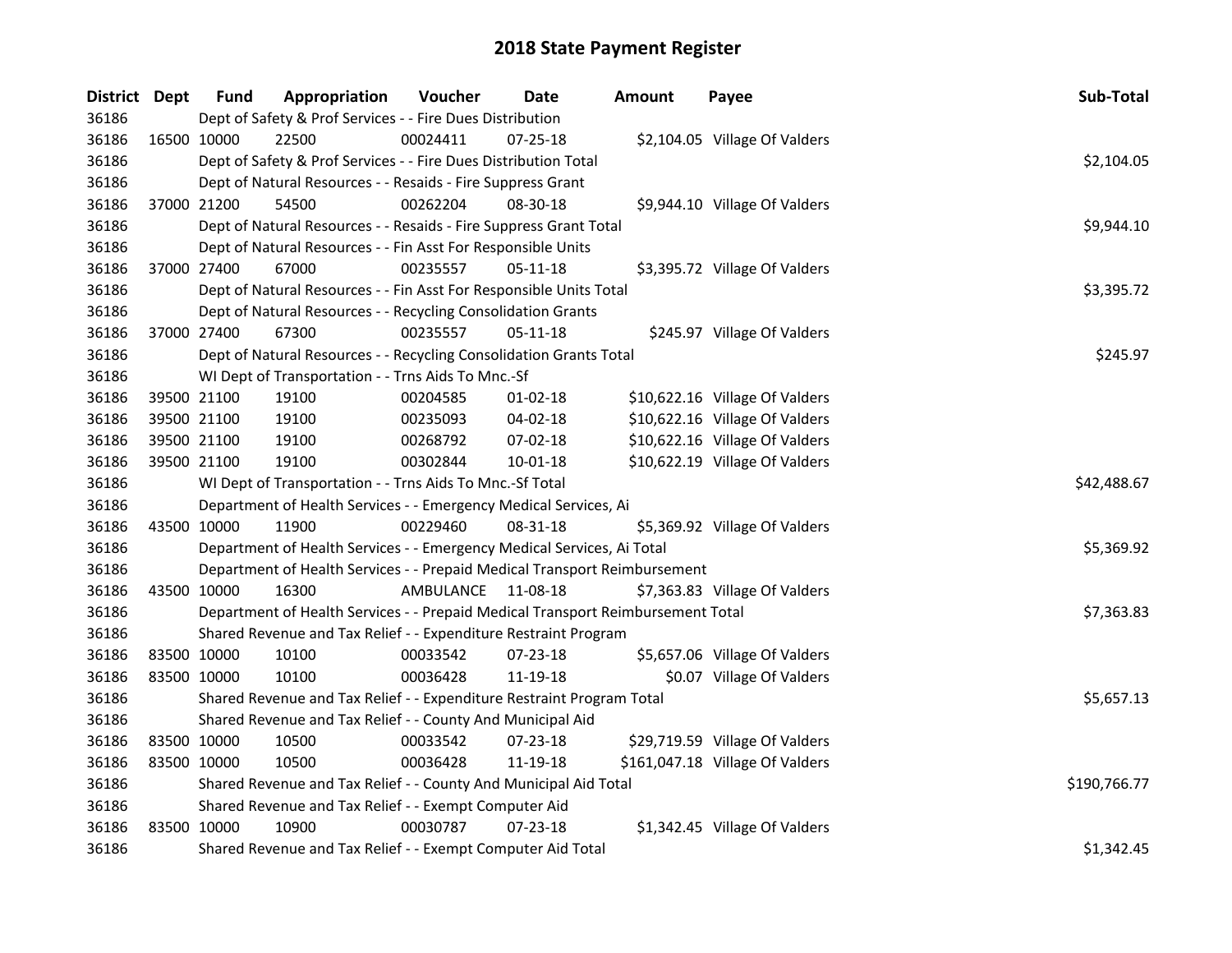| District Dept |             | <b>Fund</b> | Appropriation                                                   | <b>Voucher</b> | Date           | Amount | Payee                         | Sub-Total    |
|---------------|-------------|-------------|-----------------------------------------------------------------|----------------|----------------|--------|-------------------------------|--------------|
| 36186         |             |             | Shared Revenue and Tax Relief - - Utility Aid                   |                |                |        |                               |              |
| 36186         | 83500 10000 |             | 11000                                                           | 00033542       | $07 - 23 - 18$ |        | \$177.10 Village Of Valders   |              |
| 36186         |             | 83500 10000 | 11000                                                           | 00036428       | 11-19-18       |        | \$1,027.11 Village Of Valders |              |
| 36186         |             |             | Shared Revenue and Tax Relief - - Utility Aid Total             |                |                |        |                               | \$1,204.21   |
| 36186         |             |             | Shared Revenue and Tax Relief - - Lottery & Gaming Credit       |                |                |        |                               |              |
| 36186         |             | 83500 52100 | 36300                                                           | 00027480       | $03 - 26 - 18$ |        | \$1,316.16 Village Of Valders |              |
| 36186         |             |             | Shared Revenue and Tax Relief - - Lottery & Gaming Credit Total |                |                |        |                               | \$1,316.16   |
| 36186 Total   |             |             |                                                                 |                |                |        |                               | \$271,198.98 |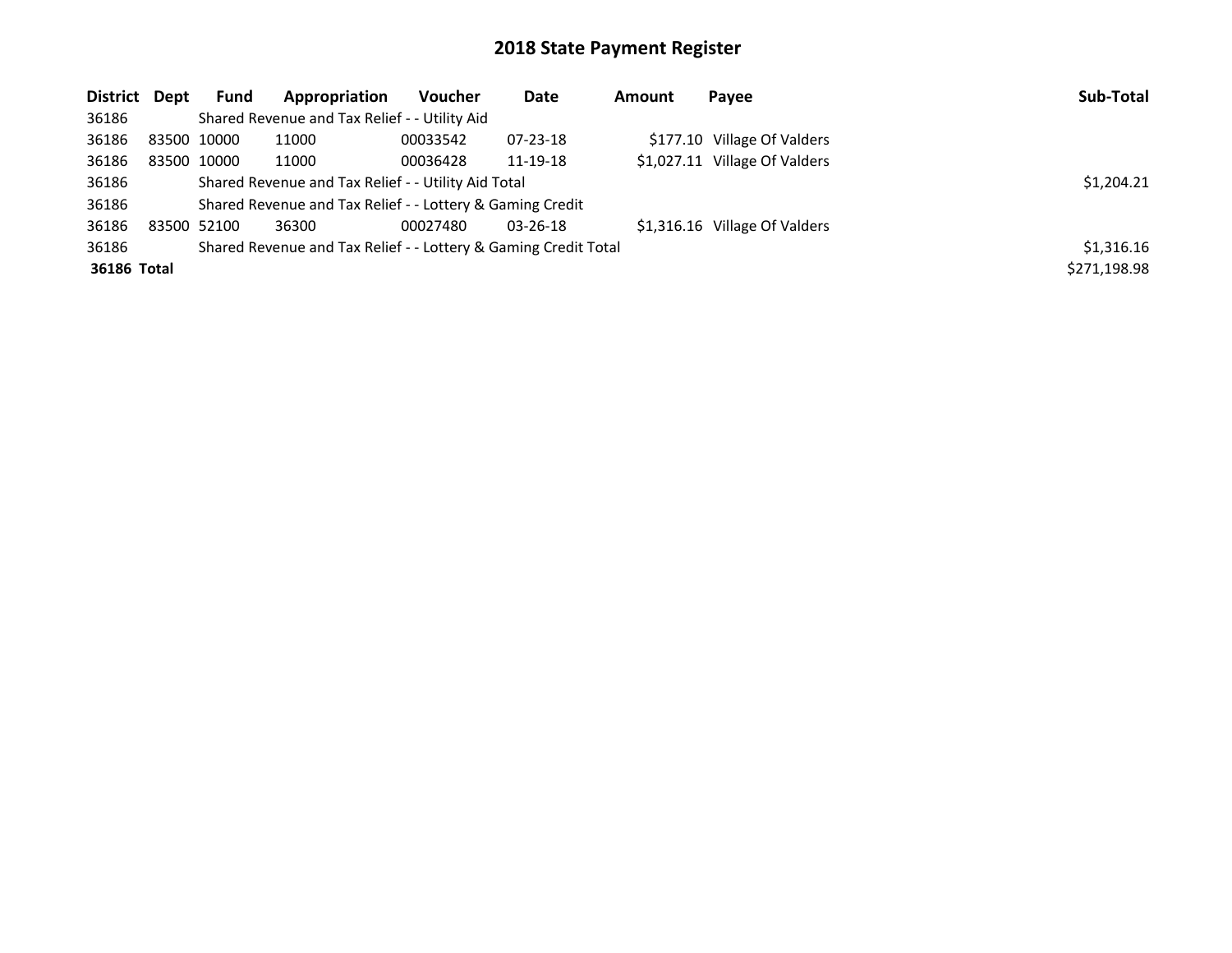| <b>District</b> | Dept | <b>Fund</b> | Appropriation                                                      | Voucher  | Date           | Amount | Payee                           | Sub-Total    |
|-----------------|------|-------------|--------------------------------------------------------------------|----------|----------------|--------|---------------------------------|--------------|
| 36191           |      |             | Dept of Safety & Prof Services - - Fire Dues Distribution          |          |                |        |                                 |              |
| 36191           |      | 16500 10000 | 22500                                                              | 00024412 | $07 - 25 - 18$ |        | \$1,764.30 Village Of Whitelaw  |              |
| 36191           |      |             | Dept of Safety & Prof Services - - Fire Dues Distribution Total    |          |                |        |                                 | \$1,764.30   |
| 36191           |      |             | Dept of Natural Resources - - Fin Asst For Responsible Units       |          |                |        |                                 |              |
| 36191           |      | 37000 27400 | 67000                                                              | 00235549 | 05-11-18       |        | \$3,434.41 Village Of Whitelaw  |              |
| 36191           |      |             | Dept of Natural Resources - - Fin Asst For Responsible Units Total |          |                |        |                                 | \$3,434.41   |
| 36191           |      |             | Dept of Natural Resources - - Recycling Consolidation Grants       |          |                |        |                                 |              |
| 36191           |      | 37000 27400 | 67300                                                              | 00235549 | $05-11-18$     |        | \$193.15 Village Of Whitelaw    |              |
| 36191           |      |             | Dept of Natural Resources - - Recycling Consolidation Grants Total |          |                |        |                                 | \$193.15     |
| 36191           |      |             | WI Dept of Transportation - - Trns Aids To Mnc.-Sf                 |          |                |        |                                 |              |
| 36191           |      | 39500 21100 | 19100                                                              | 00204586 | $01 - 02 - 18$ |        | \$7,283.38 Village Of Whitelaw  |              |
| 36191           |      | 39500 21100 | 19100                                                              | 00235094 | $04 - 02 - 18$ |        | \$7,283.38 Village Of Whitelaw  |              |
| 36191           |      | 39500 21100 | 19100                                                              | 00268793 | $07 - 02 - 18$ |        | \$7,283.38 Village Of Whitelaw  |              |
| 36191           |      | 39500 21100 | 19100                                                              | 00302845 | 10-01-18       |        | \$7,283.39 Village Of Whitelaw  |              |
| 36191           |      |             | WI Dept of Transportation - - Trns Aids To Mnc.-Sf Total           |          |                |        |                                 | \$29,133.53  |
| 36191           |      |             | Shared Revenue and Tax Relief - - County And Municipal Aid         |          |                |        |                                 |              |
| 36191           |      | 83500 10000 | 10500                                                              | 00033543 | $07 - 23 - 18$ |        | \$13,768.01 Village Of Whitelaw |              |
| 36191           |      | 83500 10000 | 10500                                                              | 00036429 | 11-19-18       |        | \$78,018.72 Village Of Whitelaw |              |
| 36191           |      |             | Shared Revenue and Tax Relief - - County And Municipal Aid Total   |          |                |        |                                 | \$91,786.73  |
| 36191           |      |             | Shared Revenue and Tax Relief - - Exempt Computer Aid              |          |                |        |                                 |              |
| 36191           |      | 83500 10000 | 10900                                                              | 00030788 | $07 - 23 - 18$ |        | \$177.57 Village Of Whitelaw    |              |
| 36191           |      |             | Shared Revenue and Tax Relief - - Exempt Computer Aid Total        | \$177.57 |                |        |                                 |              |
| 36191 Total     |      |             |                                                                    |          |                |        |                                 | \$126,489.69 |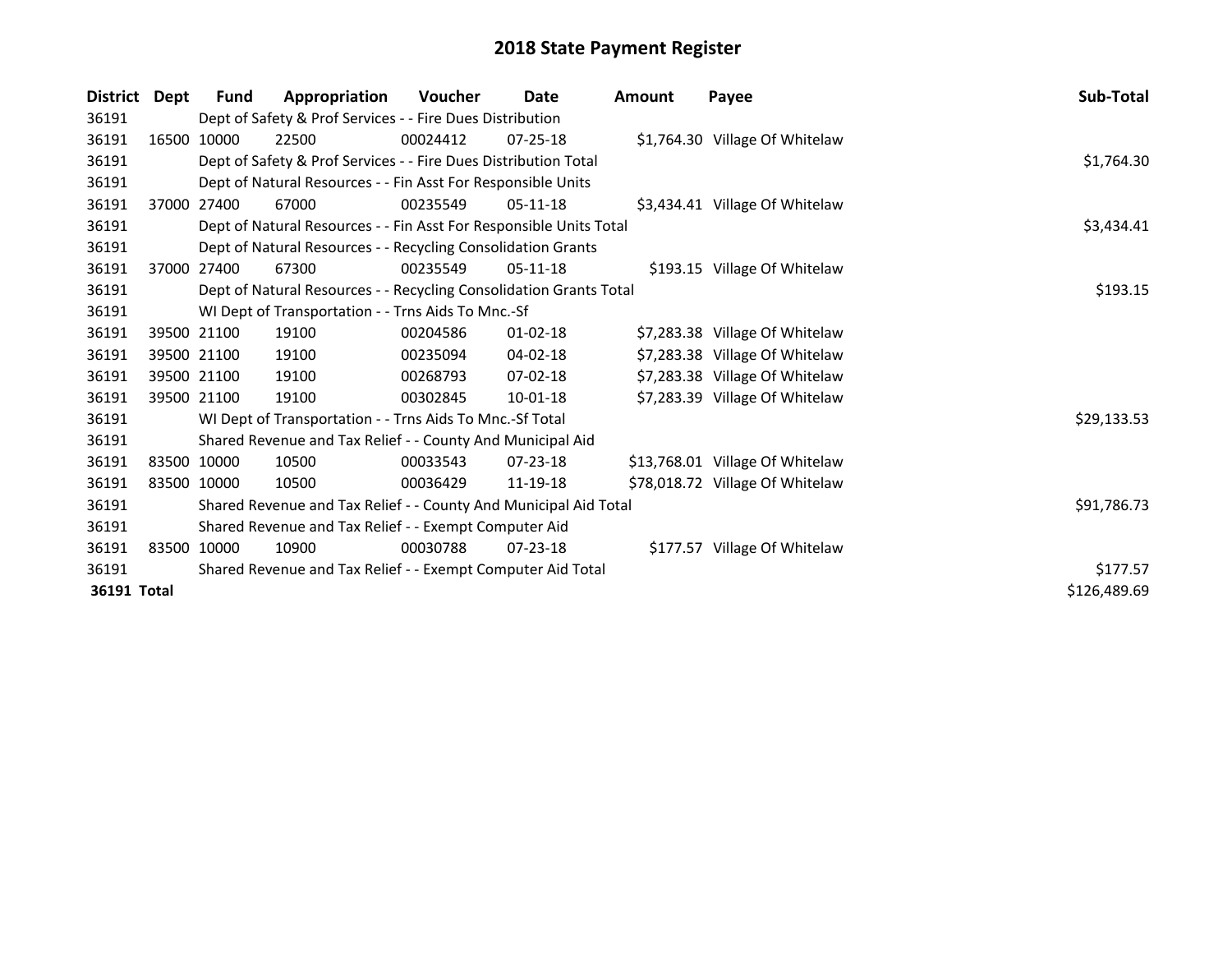| District Dept |             | <b>Fund</b> | Appropriation                                                                   | Voucher      | Date           | <b>Amount</b>             | Payee                    | Sub-Total    |
|---------------|-------------|-------------|---------------------------------------------------------------------------------|--------------|----------------|---------------------------|--------------------------|--------------|
| 36241         |             |             | Dept of Safety & Prof Services - - Fire Dues Distribution                       |              |                |                           |                          |              |
| 36241         | 16500 10000 |             | 22500                                                                           | 00022010     | 07-25-18       |                           | \$12,963.34 City of Kiel |              |
| 36241         |             |             | Dept of Safety & Prof Services - - Fire Dues Distribution Total                 |              |                |                           |                          | \$12,963.34  |
| 36241         |             |             | Dept of Natural Resources - - Aids In Lieu Of Taxes - Gener                     |              |                |                           |                          |              |
| 36241         |             | 37000 10000 | 50300                                                                           | 00230660     | 04-20-18       |                           | \$12.26 City of Kiel     |              |
| 36241         |             |             | Dept of Natural Resources - - Aids In Lieu Of Taxes - Gener Total               |              |                |                           |                          | \$12.26      |
| 36241         |             |             | Dept of Natural Resources - - Aids In Lieu Of Taxes - Sum S                     |              |                |                           |                          |              |
| 36241         |             | 37000 21200 | 57900                                                                           | 00230661     | 04-20-18       |                           | \$1.23 City of Kiel      |              |
| 36241         |             |             | Dept of Natural Resources - - Aids In Lieu Of Taxes - Sum S Total               |              |                |                           |                          | \$1.23       |
| 36241         |             |             | Dept of Natural Resources - - Fin Asst For Responsible Units                    |              |                |                           |                          |              |
| 36241         |             | 37000 27400 | 67000                                                                           | 00235414     | $05 - 11 - 18$ |                           | \$21,598.49 City of Kiel |              |
| 36241         |             |             | Dept of Natural Resources - - Fin Asst For Responsible Units Total              |              |                |                           |                          | \$21,598.49  |
| 36241         |             |             | Dept of Natural Resources - - Recycling Consolidation Grants                    |              |                |                           |                          |              |
| 36241         |             | 37000 27400 | 67300                                                                           | 00235414     | 05-11-18       |                           | \$993.97 City of Kiel    |              |
| 36241         |             |             | Dept of Natural Resources - - Recycling Consolidation Grants Total              |              |                |                           |                          | \$993.97     |
| 36241         |             |             | WI Dept of Transportation - - Conn Hwy Aids St Fds                              |              |                |                           |                          |              |
| 36241         |             | 39500 21100 | 16200                                                                           | 00205585     | $01-02-18$     |                           | \$4,694.61 City of Kiel  |              |
| 36241         |             | 39500 21100 | 16200                                                                           | 00236093     | $04 - 02 - 18$ |                           | \$4,694.61 City of Kiel  |              |
| 36241         |             | 39500 21100 | 16200                                                                           | 00269792     | 07-02-18       |                           | \$4,694.61 City of Kiel  |              |
| 36241         |             | 39500 21100 | 16200                                                                           | 00303844     | $10 - 01 - 18$ |                           | \$4,694.62 City of Kiel  |              |
| 36241         |             |             | WI Dept of Transportation - - Conn Hwy Aids St Fds Total                        |              |                |                           |                          | \$18,778.45  |
| 36241         |             |             | WI Dept of Transportation - - Trns Aids To Mnc.-Sf                              |              |                |                           |                          |              |
| 36241         |             | 39500 21100 | 19100                                                                           | 00204587     | 01-02-18       |                           | \$54,220.16 City of Kiel |              |
| 36241         |             | 39500 21100 | 19100                                                                           | 00235095     | 04-02-18       |                           | \$54,220.16 City of Kiel |              |
| 36241         |             | 39500 21100 | 19100                                                                           | 00268794     | 07-02-18       |                           | \$54,220.16 City of Kiel |              |
| 36241         |             | 39500 21100 | 19100                                                                           | 00302846     | 10-01-18       |                           | \$54,220.19 City of Kiel |              |
| 36241         |             |             | WI Dept of Transportation - - Trns Aids To Mnc.-Sf Total                        |              |                |                           |                          | \$216,880.67 |
| 36241         |             |             | Department of Health Services - - Prepaid Medical Transport Reimbursement       |              |                |                           |                          |              |
| 36241         |             | 43500 10000 | 16300                                                                           | AMBULANCE    | 11-08-18       |                           | \$3,272.81 City of Kiel  |              |
| 36241         |             |             | Department of Health Services - - Prepaid Medical Transport Reimbursement Total |              |                |                           |                          | \$3,272.81   |
| 36241         |             |             | Shared Revenue and Tax Relief - - County And Municipal Aid                      |              |                |                           |                          |              |
| 36241         |             | 83500 10000 | 10500                                                                           | 00033544     | 07-23-18       |                           | \$82,150.54 City of Kiel |              |
| 36241         | 83500 10000 |             | 10500                                                                           | 00036430     | 11-19-18       | \$462,246.93 City of Kiel |                          |              |
| 36241         |             |             | Shared Revenue and Tax Relief - - County And Municipal Aid Total                | \$544,397.47 |                |                           |                          |              |
| 36241         |             |             | Shared Revenue and Tax Relief - - Exempt Computer Aid                           |              |                |                           |                          |              |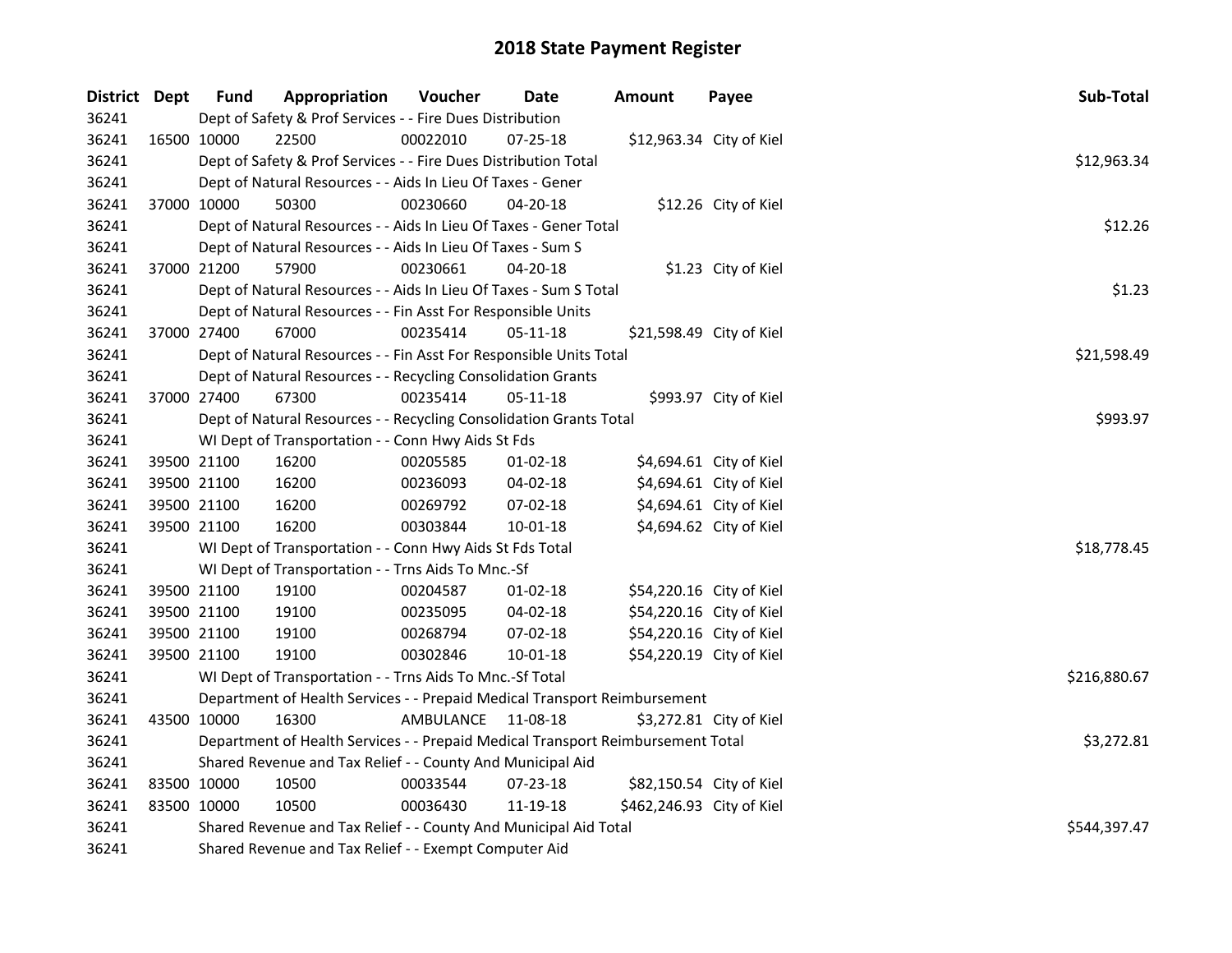| District Dept |             | <b>Fund</b> | Appropriation                                               | <b>Voucher</b> | Date     | Amount | Pavee                    | Sub-Total    |
|---------------|-------------|-------------|-------------------------------------------------------------|----------------|----------|--------|--------------------------|--------------|
| 36241         | 83500 10000 |             | 10900                                                       | 00030789       | 07-23-18 |        | $$4,381.47$ City of Kiel |              |
| 36241         | 83500 10000 |             | 10900                                                       | 00032390       | 07-23-18 |        | $$1,893.22$ City of Kiel |              |
| 36241         |             |             | Shared Revenue and Tax Relief - - Exempt Computer Aid Total |                |          |        |                          | \$6.274.69   |
| 36241 Total   |             |             |                                                             |                |          |        |                          | \$825,173.38 |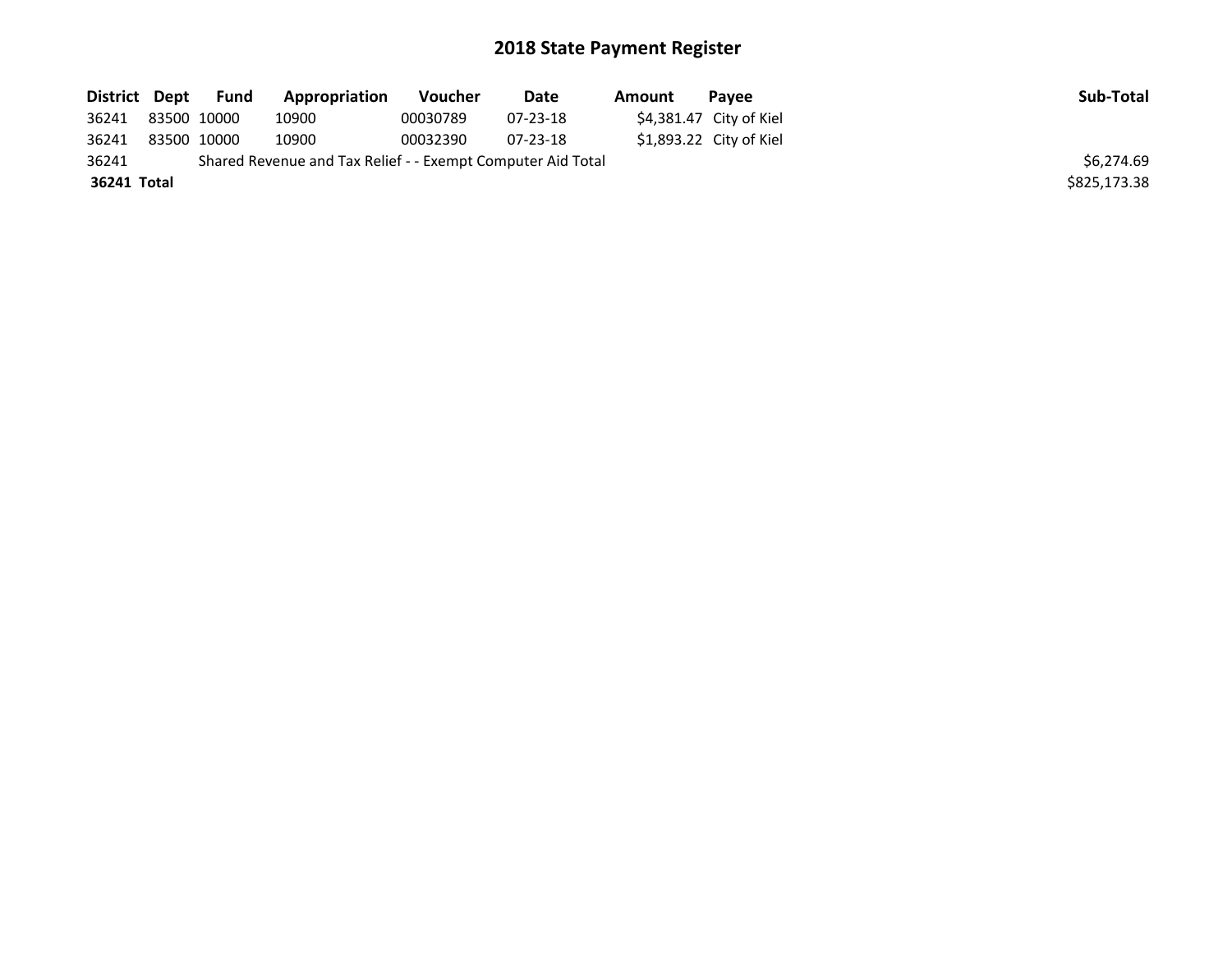| District Dept |             | <b>Fund</b>                                                  | Appropriation                                                      | Voucher  | Date           | <b>Amount</b> | Payee                           | Sub-Total    |
|---------------|-------------|--------------------------------------------------------------|--------------------------------------------------------------------|----------|----------------|---------------|---------------------------------|--------------|
| 36251         |             |                                                              | Dept of Safety & Prof Services - - Fire Dues Distribution          |          |                |               |                                 |              |
| 36251         | 16500 10000 |                                                              | 22500                                                              | 00019233 | 07-02-18       |               | \$77,927.36 Manitowoc, City of  |              |
| 36251         |             |                                                              | Dept of Safety & Prof Services - - Fire Dues Distribution Total    |          |                |               |                                 | \$77,927.36  |
| 36251         |             |                                                              | Dept of Natural Resources - - Rec & Resource Aids, Fed             |          |                |               |                                 |              |
| 36251         |             | 37000 21200                                                  | 58300                                                              | 00268033 | $09 - 26 - 18$ |               | \$27,645.00 Manitowoc, City of  |              |
| 36251         |             |                                                              | Dept of Natural Resources - - Rec & Resource Aids, Fed Total       |          |                |               |                                 | \$27,645.00  |
| 36251         |             |                                                              | Dept of Natural Resources - - Fin Asst For Responsible Units       |          |                |               |                                 |              |
| 36251         |             | 37000 27400                                                  | 67000                                                              | 00235436 | 05-11-18       |               | \$207,790.05 Manitowoc, City of |              |
| 36251         |             |                                                              | Dept of Natural Resources - - Fin Asst For Responsible Units Total |          |                |               |                                 | \$207,790.05 |
| 36251         |             | Dept of Natural Resources - - Recycling Consolidation Grants |                                                                    |          |                |               |                                 |              |
| 36251         |             | 37000 27400                                                  | 67300                                                              | 00235436 | $05-11-18$     |               | \$8,692.22 Manitowoc, City of   |              |
| 36251         |             |                                                              | Dept of Natural Resources - - Recycling Consolidation Grants Total |          |                |               |                                 | \$8,692.22   |
| 36251         |             |                                                              | Dept of Natural Resources - - Land Acquisition                     |          |                |               |                                 |              |
| 36251         |             | 37000 36300                                                  | TA100                                                              | 00272201 | 10-12-18       |               | \$50,146.25 Manitowoc, City of  |              |
| 36251         |             |                                                              | Dept of Natural Resources - - Land Acquisition Total               |          |                |               |                                 | \$50,146.25  |
| 36251         |             |                                                              | WI Dept of Transportation - - Conn Hwy Aids St Fds                 |          |                |               |                                 |              |
| 36251         |             | 39500 21100                                                  | 16200                                                              | 00205586 | $01-02-18$     |               | \$57,635.35 Manitowoc, City of  |              |
| 36251         |             | 39500 21100                                                  | 16200                                                              | 00236094 | 04-02-18       |               | \$57,635.35 Manitowoc, City of  |              |
| 36251         |             | 39500 21100                                                  | 16200                                                              | 00269793 | 07-02-18       |               | \$57,635.35 Manitowoc, City of  |              |
| 36251         |             | 39500 21100                                                  | 16200                                                              | 00303845 | 10-01-18       |               | \$57,635.35 Manitowoc, City of  |              |
| 36251         |             |                                                              | WI Dept of Transportation - - Conn Hwy Aids St Fds Total           |          |                |               |                                 | \$230,541.40 |
| 36251         |             |                                                              | WI Dept of Transportation - - Lift Bridge State Fd                 |          |                |               |                                 |              |
| 36251         | 39500 21100 |                                                              | 16400                                                              | 00270460 | 07-02-18       |               | \$165,724.12 Manitowoc, City of |              |
| 36251         |             |                                                              | WI Dept of Transportation - - Lift Bridge State Fd Total           |          |                |               |                                 | \$165,724.12 |
| 36251         |             |                                                              | WI Dept of Transportation - - Paratransit Aids, Sf                 |          |                |               |                                 |              |
| 36251         |             | 39500 21100                                                  | 17500                                                              | 00260999 | 06-11-18       |               | \$24,613.00 Manitowoc, City of  |              |
| 36251         |             |                                                              | WI Dept of Transportation - - Paratransit Aids, Sf Total           |          |                |               |                                 | \$24,613.00  |
| 36251         |             |                                                              | WI Dept of Transportation - - Tc, Trns Oper Aid Sf                 |          |                |               |                                 |              |
| 36251         |             | 39500 21100                                                  | 17700                                                              | 00262485 | 06-13-18       |               | \$56,600.00 Manitowoc, City of  |              |
| 36251         |             | 39500 21100                                                  | 17700                                                              | 00289437 | 08-24-18       |               | \$169,799.00 Manitowoc, City of |              |
| 36251         |             |                                                              | WI Dept of Transportation - - Tc, Trns Oper Aid Sf Total           |          |                |               |                                 | \$226,399.00 |
| 36251         |             |                                                              | WI Dept of Transportation - - Trnst/Trns-Rel Aid F                 |          |                |               |                                 |              |
| 36251         |             | 39500 21100                                                  | 18200                                                              | 00226378 | 03-01-18       |               | \$275,766.39 Manitowoc, City of |              |
| 36251         | 39500 21100 |                                                              | 18200                                                              | 00323464 | 11-15-18       |               | \$217,178.71 Manitowoc, City of |              |
| 36251         |             | 39500 21100                                                  | 18200                                                              | 00323542 | 11-15-18       |               | \$207,493.46 Manitowoc, City of |              |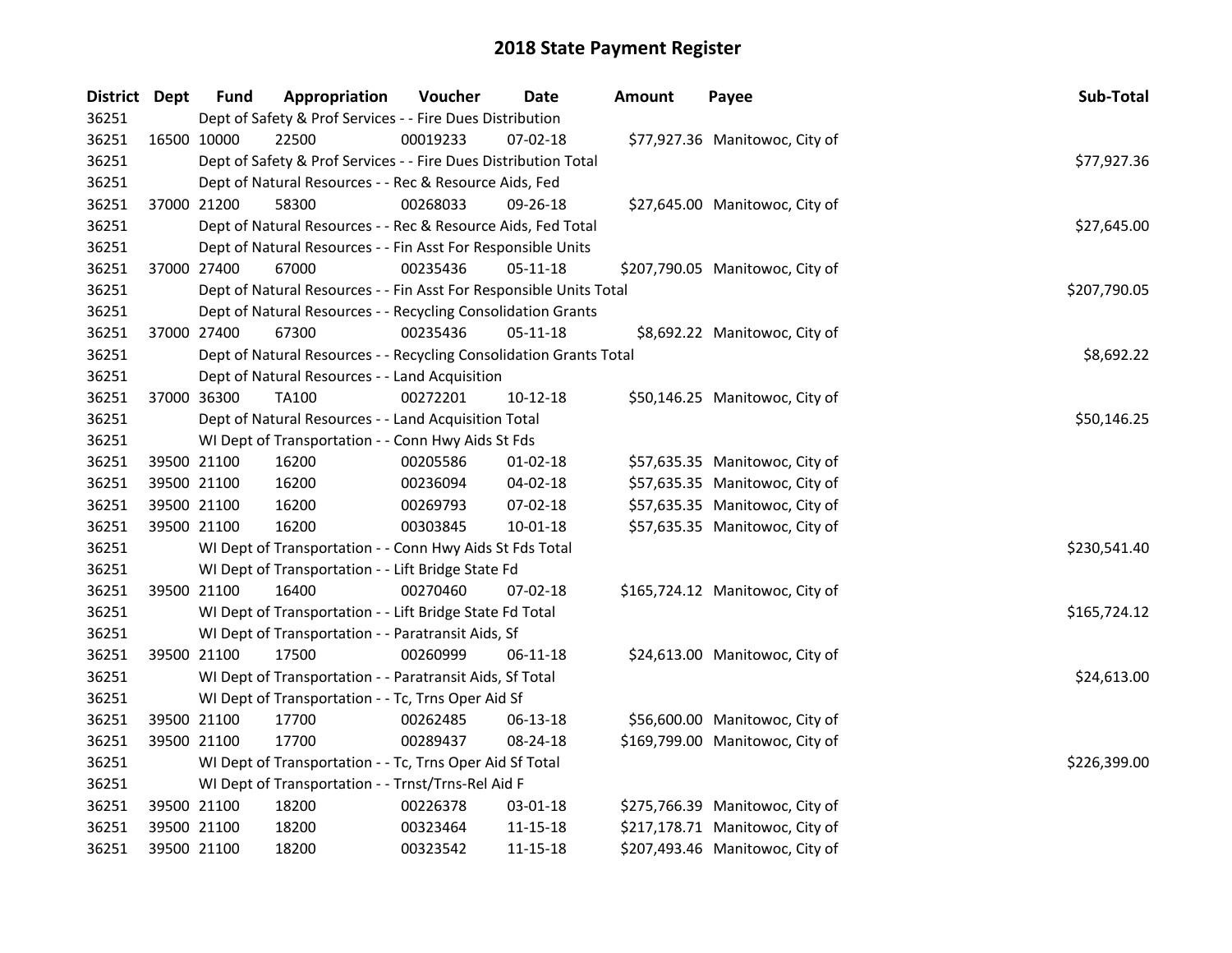| District Dept |             | <b>Fund</b>                                                            | Appropriation                                                                   | Voucher   | Date           | <b>Amount</b> | Payee                           | Sub-Total      |  |  |
|---------------|-------------|------------------------------------------------------------------------|---------------------------------------------------------------------------------|-----------|----------------|---------------|---------------------------------|----------------|--|--|
| 36251         | 39500 21100 |                                                                        | 18200                                                                           | 00323548  | $11 - 15 - 18$ |               | \$176,127.95 Manitowoc, City of |                |  |  |
| 36251         |             |                                                                        | WI Dept of Transportation - - Trnst/Trns-Rel Aid F Total                        |           |                |               |                                 | \$876,566.51   |  |  |
| 36251         |             |                                                                        | WI Dept of Transportation - - Hwy Sfty Loc Aid Ffd                              |           |                |               |                                 |                |  |  |
| 36251         |             | 39500 21100                                                            | 18500                                                                           | 00215493  | 01-26-18       |               | \$2,450.13 Manitowoc, City of   |                |  |  |
| 36251         |             | 39500 21100                                                            | 18500                                                                           | 00223393  | 02-20-18       |               | \$2,146.09 Manitowoc, City of   |                |  |  |
| 36251         | 39500 21100 |                                                                        | 18500                                                                           | 00247504  | $04 - 27 - 18$ |               | \$3,569.43 Manitowoc, City of   |                |  |  |
| 36251         |             | 39500 21100                                                            | 18500                                                                           | 00247505  | $04 - 27 - 18$ |               | \$2,203.16 Manitowoc, City of   |                |  |  |
| 36251         |             | 39500 21100                                                            | 18500                                                                           | 00256388  | 06-06-18       |               | \$3,937.52 Manitowoc, City of   |                |  |  |
| 36251         |             | 39500 21100                                                            | 18500                                                                           | 00263817  | 06-18-18       |               | \$4,537.04 Manitowoc, City of   |                |  |  |
| 36251         |             | 39500 21100                                                            | 18500                                                                           | 00278152  | 07-23-18       |               | \$2,550.87 Manitowoc, City of   |                |  |  |
| 36251         |             | 39500 21100                                                            | 18500                                                                           | 00286395  | 08-28-18       |               | \$2,131.34 Manitowoc, City of   |                |  |  |
| 36251         |             | 39500 21100                                                            | 18500                                                                           | 00296396  | 09-13-18       |               | \$3,408.91 Manitowoc, City of   |                |  |  |
| 36251         | 39500 21100 |                                                                        | 18500                                                                           | 00311869  | $10-17-18$     |               | \$1,771.58 Manitowoc, City of   |                |  |  |
| 36251         |             |                                                                        | WI Dept of Transportation - - Hwy Sfty Loc Aid Ffd Total                        |           |                | \$28,706.07   |                                 |                |  |  |
| 36251         |             |                                                                        | WI Dept of Transportation - - Trns Aids To Mnc.-Sf                              |           |                |               |                                 |                |  |  |
| 36251         |             | 39500 21100                                                            | 19100                                                                           | 00204588  | $01-02-18$     |               | \$362,818.20 Manitowoc, City of |                |  |  |
| 36251         |             | 39500 21100                                                            | 19100                                                                           | 00235096  | 04-02-18       |               | \$362,818.20 Manitowoc, City of |                |  |  |
| 36251         |             | 39500 21100                                                            | 19100                                                                           | 00268795  | 07-02-18       |               | \$362,818.20 Manitowoc, City of |                |  |  |
| 36251         |             | 39500 21100                                                            | 19100                                                                           | 00302847  | $10 - 01 - 18$ |               | \$362,818.22 Manitowoc, City of |                |  |  |
| 36251         |             |                                                                        | WI Dept of Transportation - - Trns Aids To Mnc.-Sf Total                        |           |                |               |                                 | \$1,451,272.82 |  |  |
| 36251         |             |                                                                        | WI Dept of Transportation - - Harbor Bond Fund 4                                |           |                |               |                                 |                |  |  |
| 36251         |             | 39500 21100                                                            | 90500                                                                           | 00330546  | 12-11-18       |               | \$521,273.80 Manitowoc, City of |                |  |  |
| 36251         |             |                                                                        | WI Dept of Transportation - - Harbor Bond Fund 4 Total                          |           |                |               |                                 | \$521,273.80   |  |  |
| 36251         |             |                                                                        | Department of Corrections - - Services For Drunken Driving O                    |           |                |               |                                 |                |  |  |
| 36251         |             | 41000 10000                                                            | 10300                                                                           | 00204913  | 04-26-18       |               | \$1,000.00 Manitowoc, City of   |                |  |  |
| 36251         |             |                                                                        | Department of Corrections - - Services For Drunken Driving O Total              |           |                |               |                                 | \$1,000.00     |  |  |
| 36251         |             |                                                                        | Department of Corrections - - Purchased Services For Offende                    |           |                |               |                                 |                |  |  |
| 36251         | 41000 10000 |                                                                        | 11100                                                                           | 00178948  | 01-02-18       |               | \$200.00 Manitowoc, City of     |                |  |  |
| 36251         |             |                                                                        | Department of Corrections - - Purchased Services For Offende Total              |           |                |               |                                 | \$200.00       |  |  |
| 36251         |             |                                                                        | Department of Health Services - - Emergency Medical Services, Ai                |           |                |               |                                 |                |  |  |
| 36251         |             | 43500 10000                                                            | 11900                                                                           | 00229385  | 08-31-18       |               | \$7,909.53 Manitowoc, City of   |                |  |  |
| 36251         |             | Department of Health Services - - Emergency Medical Services, Ai Total | \$7,909.53                                                                      |           |                |               |                                 |                |  |  |
| 36251         |             |                                                                        | Department of Health Services - - Prepaid Medical Transport Reimbursement       |           |                |               |                                 |                |  |  |
| 36251         |             | 43500 10000                                                            | 16300                                                                           | AMBULANCE | 11-08-18       |               | \$86,729.56 Manitowoc, City of  |                |  |  |
| 36251         |             |                                                                        | Department of Health Services - - Prepaid Medical Transport Reimbursement Total |           |                |               |                                 | \$86,729.56    |  |  |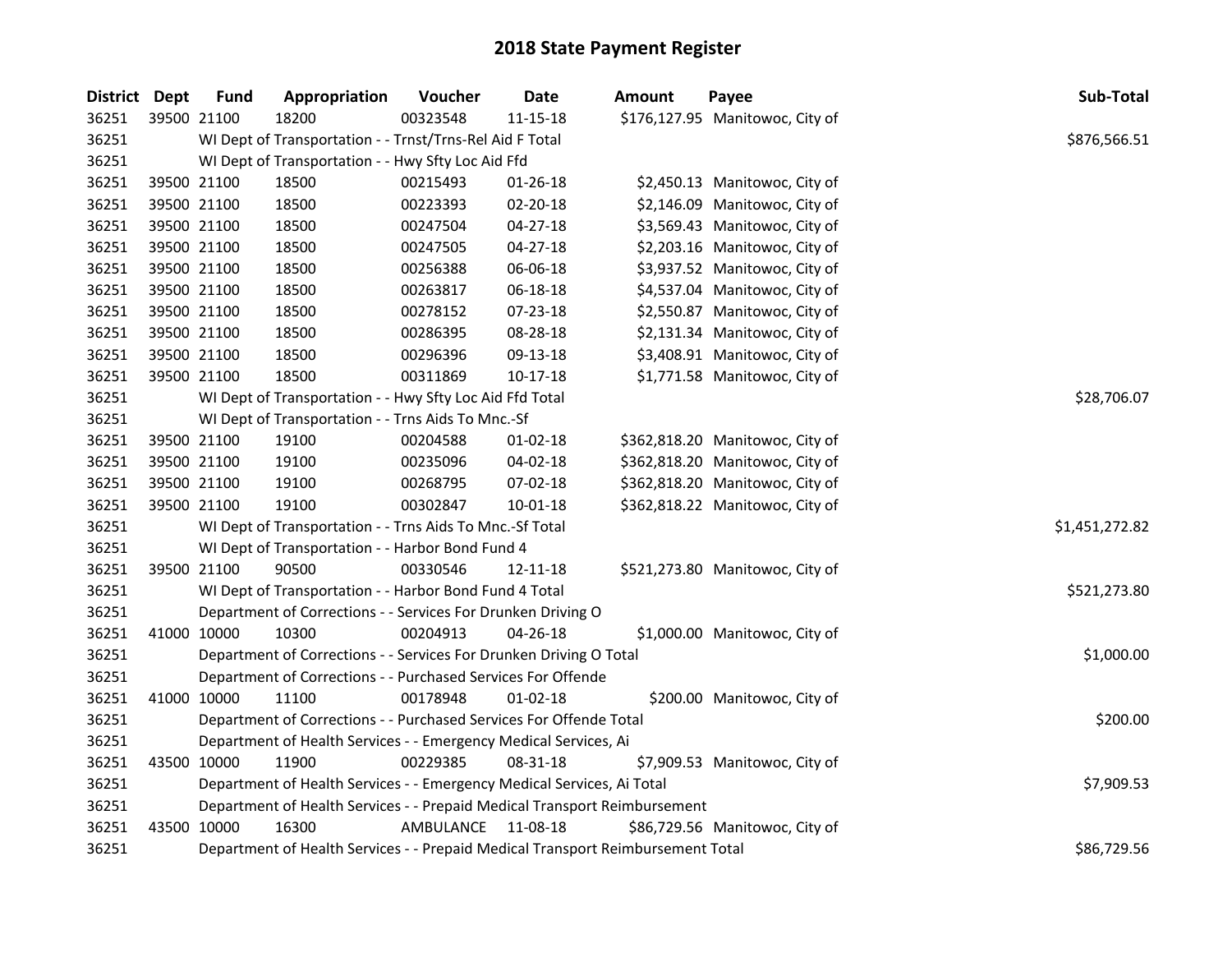| District Dept |             | <b>Fund</b> | Appropriation                                                     | Voucher  | Date           | <b>Amount</b> | Payee                         | Sub-Total  |
|---------------|-------------|-------------|-------------------------------------------------------------------|----------|----------------|---------------|-------------------------------|------------|
| 36251         |             |             | Dept of Workforce Development - - Title Ib Aids State Gpr         |          |                |               |                               |            |
| 36251         | 44500 10000 |             | 50900                                                             | 00141384 | 01-03-18       |               | \$44.32 Manitowoc, City of    |            |
| 36251         | 44500 10000 |             | 50900                                                             | 00149173 | 02-26-18       |               | \$49.86 Manitowoc, City of    |            |
| 36251         | 44500 10000 |             | 50900                                                             | 00156214 | 03-28-18       |               | \$33.24 Manitowoc, City of    |            |
| 36251         | 44500 10000 |             | 50900                                                             | 00165832 | 05-30-18       |               | \$60.94 Manitowoc, City of    |            |
| 36251         | 44500 10000 |             | 50900                                                             | 00171211 | 07-02-18       |               | \$88.64 Manitowoc, City of    |            |
| 36251         | 44500 10000 |             | 50900                                                             | 00172748 | 07-09-18       |               | \$55.40 Manitowoc, City of    |            |
| 36251         | 44500 10000 |             | 50900                                                             | 00175028 | 07-25-18       |               | \$49.86 Manitowoc, City of    |            |
| 36251         | 44500 10000 |             | 50900                                                             | 00182922 | 08-31-18       |               | \$77.56 Manitowoc, City of    |            |
| 36251         | 44500 10000 |             | 50900                                                             | 00186496 | 09-28-18       |               | \$66.48 Manitowoc, City of    |            |
| 36251         | 44500 10000 |             | 50900                                                             | 00193284 | 10-31-18       |               | \$83.10 Manitowoc, City of    |            |
| 36251         | 44500 10000 |             | 50900                                                             | 00196966 | 11-23-18       |               | \$60.94 Manitowoc, City of    |            |
| 36251         |             |             | Dept of Workforce Development - - Title Ib Aids State Gpr Total   |          |                |               |                               | \$670.34   |
| 36251         |             |             | Dept of Workforce Development - - Title Ib Aids Federal Prf       |          |                |               |                               |            |
| 36251         | 44500 10000 |             | 54400                                                             | 00141384 | 01-03-18       |               | \$163.68 Manitowoc, City of   |            |
| 36251         | 44500 10000 |             | 54400                                                             | 00149173 | 02-26-18       |               | \$184.14 Manitowoc, City of   |            |
| 36251         | 44500 10000 |             | 54400                                                             | 00156214 | 03-28-18       |               | \$122.76 Manitowoc, City of   |            |
| 36251         | 44500 10000 |             | 54400                                                             | 00165832 | 05-30-18       |               | \$225.06 Manitowoc, City of   |            |
| 36251         | 44500 10000 |             | 54400                                                             | 00171211 | 07-02-18       |               | \$327.36 Manitowoc, City of   |            |
| 36251         | 44500 10000 |             | 54400                                                             | 00172748 | 07-09-18       |               | \$204.60 Manitowoc, City of   |            |
| 36251         | 44500 10000 |             | 54400                                                             | 00175028 | 07-25-18       |               | \$184.14 Manitowoc, City of   |            |
| 36251         | 44500 10000 |             | 54400                                                             | 00182922 | 08-31-18       |               | \$286.44 Manitowoc, City of   |            |
| 36251         | 44500 10000 |             | 54400                                                             | 00186496 | 09-28-18       |               | \$245.52 Manitowoc, City of   |            |
| 36251         | 44500 10000 |             | 54400                                                             | 00193284 | 10-31-18       |               | \$306.90 Manitowoc, City of   |            |
| 36251         | 44500 10000 |             | 54400                                                             | 00196966 | 11-23-18       |               | \$225.06 Manitowoc, City of   |            |
| 36251         |             |             | Dept of Workforce Development - - Title Ib Aids Federal Prf Total |          |                |               |                               | \$2,475.66 |
| 36251         |             |             | Department of Justice - - Crime Laboratories, Dna                 |          |                |               |                               |            |
| 36251         | 45500 10000 |             | 22100                                                             | 00048997 | 07-19-18       |               | \$200.00 Manitowoc, City of   |            |
| 36251         |             |             | Department of Justice - - Crime Laboratories, Dna Total           |          |                |               |                               | \$200.00   |
| 36251         |             |             | Department of Justice - - Law Enforcement Train, Local            |          |                |               |                               |            |
| 36251         | 45500 10000 |             | 23100                                                             | 00048475 | 07-13-18       |               | \$9,600.00 Manitowoc, City of |            |
| 36251         |             |             | Department of Justice - - Law Enforcement Train, Local Total      |          |                |               |                               | \$9,600.00 |
| 36251         |             |             | Department of Justice - - Federal Aid, State Operations           |          |                |               |                               |            |
| 36251         | 45500 10000 |             | 24100                                                             | 00039453 | 01-02-18       |               | \$800.00 Manitowoc, City of   |            |
| 36251         | 45500 10000 |             | 24100                                                             | 00039469 | $01 - 02 - 18$ |               | \$2,490.67 Manitowoc, City of |            |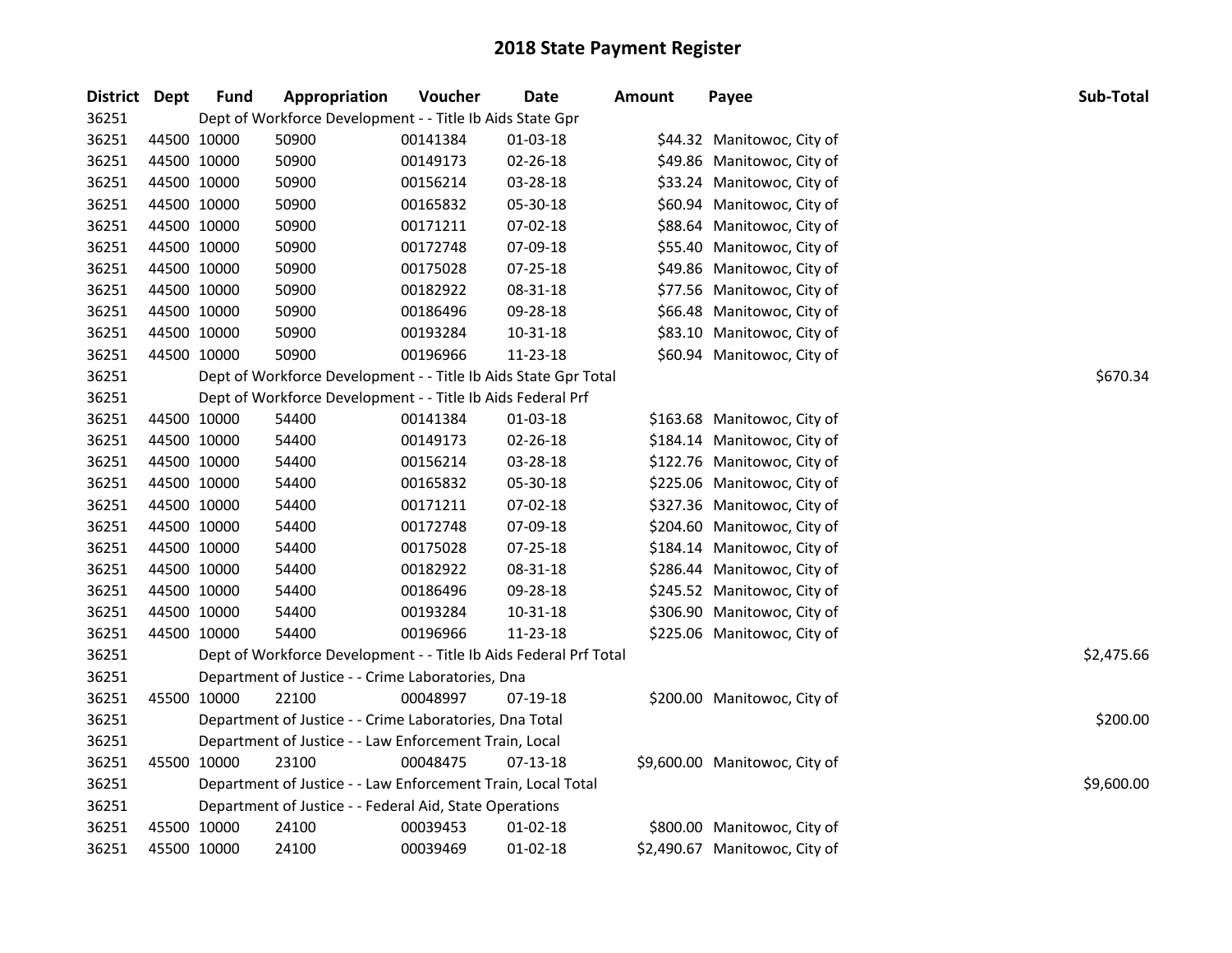| District Dept |             | <b>Fund</b> | Appropriation                                                         | Voucher  | <b>Date</b>    | <b>Amount</b> | Payee                             | Sub-Total      |
|---------------|-------------|-------------|-----------------------------------------------------------------------|----------|----------------|---------------|-----------------------------------|----------------|
| 36251         |             |             | Department of Justice - - Federal Aid, State Operations Total         |          |                |               |                                   | \$3,290.67     |
| 36251         |             |             | Department of Justice - - Law Enf Officer Suplmnt Grants              |          |                |               |                                   |                |
| 36251         |             | 45500 10000 | 27500                                                                 | 00044910 | 04-30-18       |               | \$625.67 Manitowoc, City of       |                |
| 36251         |             |             | Department of Justice - - Law Enf Officer Suplmnt Grants Total        |          |                |               |                                   | \$625.67       |
| 36251         |             |             | Department of Justice - - Internet Crimes Against Childr              |          |                |               |                                   |                |
| 36251         |             | 45500 10000 | 28400                                                                 | 00039421 | $01 - 02 - 18$ |               | \$827.65 Manitowoc, City of       |                |
| 36251         |             | 45500 10000 | 28400                                                                 | 00043782 | 03-22-18       |               | \$317.04 Manitowoc, City of       |                |
| 36251         |             | 45500 10000 | 28400                                                                 | 00056109 | 11-30-18       |               | \$49.92 Manitowoc, City of        |                |
| 36251         |             |             | Department of Justice - - Internet Crimes Against Childr Total        |          |                |               |                                   | \$1,194.61     |
| 36251         |             |             | Department of Justice - - Law Enforcement Overtime Grant              |          |                |               |                                   |                |
| 36251         |             | 45500 10000 | 28600                                                                 | 00049815 | 08-14-18       |               | \$35,520.15 Manitowoc, City of    |                |
| 36251         |             | 45500 10000 | 28600                                                                 | 00053176 | $10-11-18$     |               | \$14,779.24 Manitowoc, City of    |                |
| 36251         |             |             | Department of Justice - - Law Enforcement Overtime Grant Total        |          |                |               |                                   | \$50,299.39    |
| 36251         |             |             | Public Defender Board - - Transcript, Discovery And Int               |          |                |               |                                   |                |
| 36251         |             | 55000 10000 | 10600                                                                 | 00143535 | 05-23-18       |               | \$0.80 Manitowoc, City of         |                |
| 36251         | 55000 10000 |             | 10600                                                                 | 00168500 | 11-16-18       |               | \$2.40 Manitowoc, City of         |                |
| 36251         |             |             | Public Defender Board - - Transcript, Discovery And Int Total         |          |                |               |                                   | \$3.20         |
| 36251         |             |             | Department of Revenue - - Payments For Municipal Svcs                 |          |                |               |                                   |                |
| 36251         |             | 56600 10000 | 50100                                                                 | 00026832 | $01 - 31 - 18$ |               | \$57,346.48 Manitowoc, City of    |                |
| 36251         |             |             | Department of Revenue - - Payments For Municipal Svcs Total           |          |                |               |                                   | \$57,346.48    |
| 36251         |             |             | Shared Revenue and Tax Relief - - Expenditure Restraint Program       |          |                |               |                                   |                |
| 36251         |             | 83500 10000 | 10100                                                                 | 00033545 | 07-23-18       |               | \$437,922.41 Manitowoc, City of   |                |
| 36251         |             |             | Shared Revenue and Tax Relief - - Expenditure Restraint Program Total |          |                |               |                                   | \$437,922.41   |
| 36251         |             |             | Shared Revenue and Tax Relief - - County And Municipal Aid            |          |                |               |                                   |                |
| 36251         | 83500 10000 |             | 10500                                                                 | 00033545 | 07-23-18       |               | \$805,238.69 Manitowoc, City of   |                |
| 36251         |             | 83500 10000 | 10500                                                                 | 00036431 | 11-19-18       |               | \$4,476,289.71 Manitowoc, City of |                |
| 36251         |             |             | Shared Revenue and Tax Relief - - County And Municipal Aid Total      |          |                |               |                                   | \$5,281,528.40 |
| 36251         |             |             | Shared Revenue and Tax Relief - - Exempt Computer Aid                 |          |                |               |                                   |                |
| 36251         |             | 83500 10000 | 10900                                                                 | 00030790 | 07-23-18       |               | \$92,673.57 Manitowoc, City of    |                |
| 36251         | 83500 10000 |             | 10900                                                                 | 00032391 | 07-23-18       |               | \$211,726.72 Manitowoc, City of   |                |
| 36251         |             |             | Shared Revenue and Tax Relief - - Exempt Computer Aid Total           |          |                |               |                                   | \$304,400.29   |
| 36251         |             |             | Shared Revenue and Tax Relief - - Utility Aid                         |          |                |               |                                   |                |
| 36251         |             | 83500 10000 | 11000                                                                 | 00033545 | 07-23-18       |               | \$4,544.08 Manitowoc, City of     |                |
| 36251         |             | 83500 10000 | 11000                                                                 | 00036431 | 11-19-18       |               | \$30,573.66 Manitowoc, City of    |                |
| 36251         |             |             | Shared Revenue and Tax Relief - - Utility Aid Total                   |          |                | \$35,117.74   |                                   |                |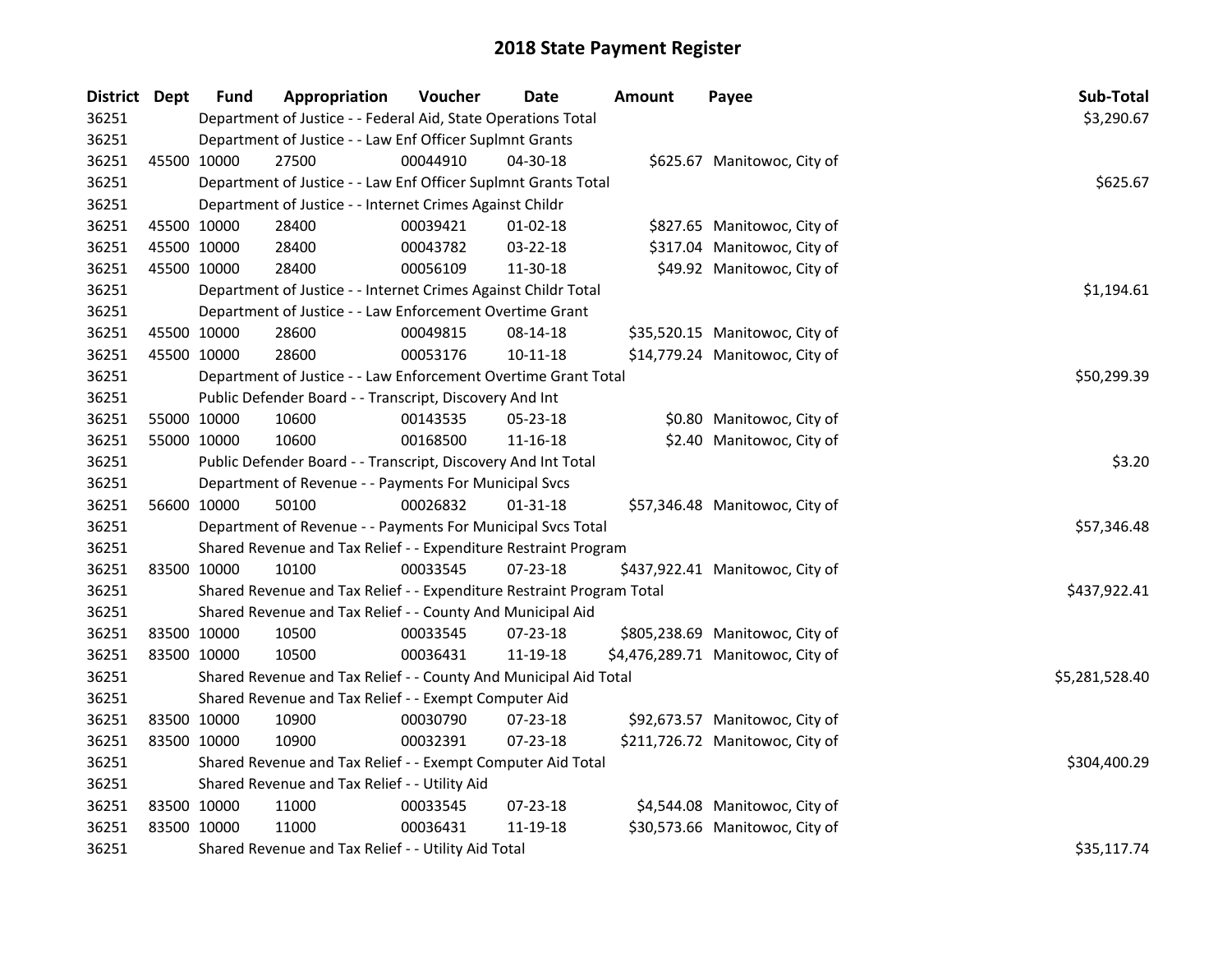| District Dept | <b>Fund</b> | Appropriation                                                         | <b>Voucher</b> | Date           | Amount         | Payee                             | Sub-Total       |
|---------------|-------------|-----------------------------------------------------------------------|----------------|----------------|----------------|-----------------------------------|-----------------|
| 36251         |             | Shared Revenue and Tax Relief - - School Lvy Tx/First Dollar Cr       |                |                |                |                                   |                 |
| 36251         | 83500 10000 | 30200                                                                 | 00029626       | $07 - 23 - 18$ |                | \$674,510.82 Manitowoc, City of   |                 |
| 36251         | 83500 10000 | 30200                                                                 | 00029774       | 07-23-18       |                | \$2,972,565.04 Manitowoc, City of |                 |
| 36251         |             | Shared Revenue and Tax Relief - - School Lvy Tx/First Dollar Cr Total |                |                | \$3,647,075.86 |                                   |                 |
| 36251         |             | Shared Revenue and Tax Relief - - Lottery & Gaming Credit             |                |                |                |                                   |                 |
| 36251         | 83500 52100 | 36300                                                                 | 00027141       | 03-26-18       |                | \$802,503.50 Manitowoc, City of   |                 |
| 36251         | 83500 52100 | 36300                                                                 | 00027481       | $03 - 26 - 18$ |                | \$8,766.86 Manitowoc, City of     |                 |
| 36251         |             | Shared Revenue and Tax Relief - - Lottery & Gaming Credit Total       |                |                |                |                                   | \$811,270.36    |
| 36251 Total   |             |                                                                       |                |                |                |                                   | \$14,636,157.77 |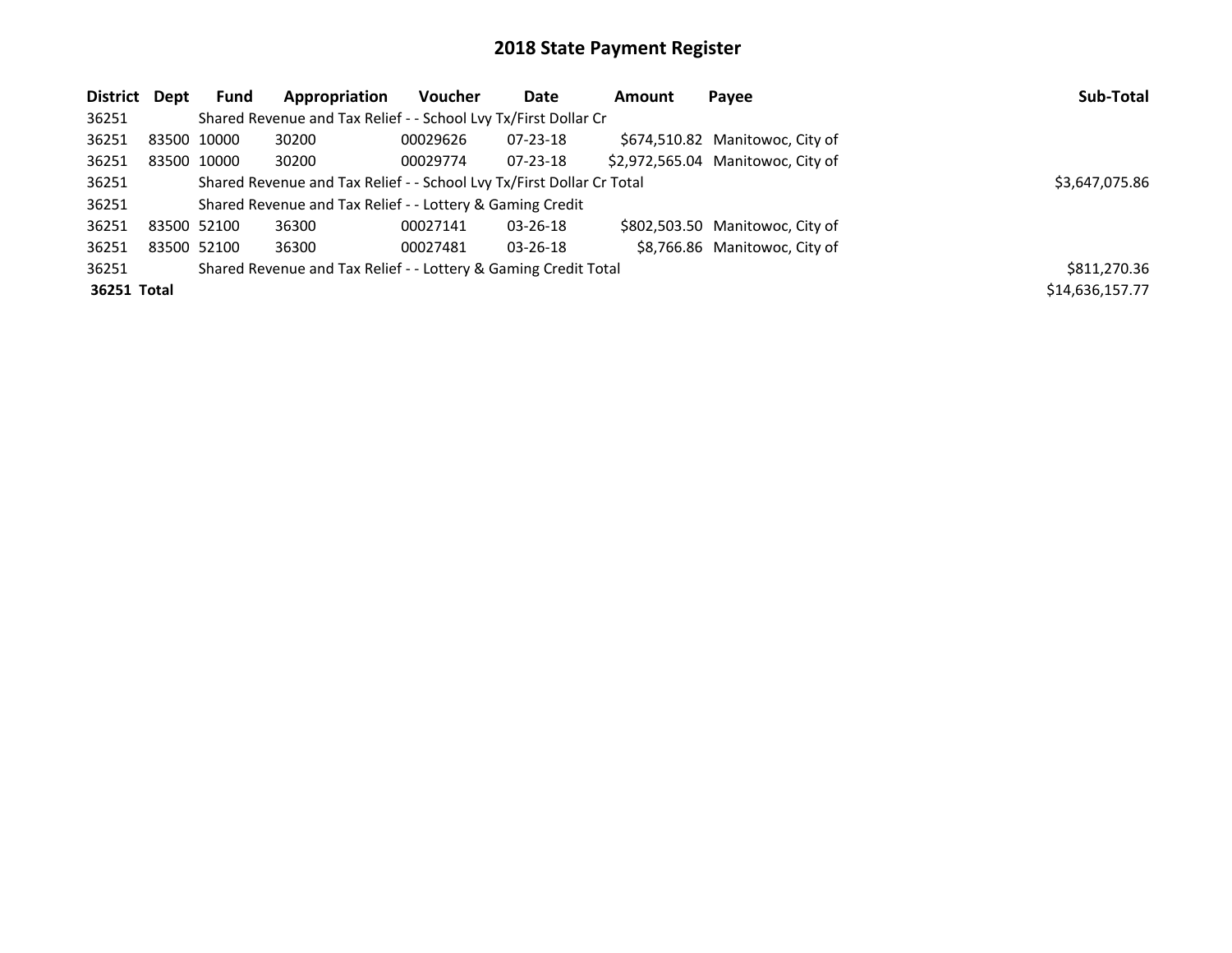| District Dept |             | <b>Fund</b> | Appropriation                                                      | Voucher  | <b>Date</b>    | Amount | Payee                           | Sub-Total    |
|---------------|-------------|-------------|--------------------------------------------------------------------|----------|----------------|--------|---------------------------------|--------------|
| 36286         |             |             | Dept of Safety & Prof Services - - Fire Dues Distribution          |          |                |        |                                 |              |
| 36286         | 16500 10000 |             | 22500                                                              | 00019234 | 07-02-18       |        | \$23,090.29 City Of Two Rivers  |              |
| 36286         |             |             | Dept of Safety & Prof Services - - Fire Dues Distribution Total    |          |                |        |                                 | \$23,090.29  |
| 36286         |             |             | Dept of Natural Resources - - Aids In Lieu Of Taxes - Gener        |          |                |        |                                 |              |
| 36286         | 37000 10000 |             | 50300                                                              | 00214042 | $02 - 12 - 18$ |        | \$49.19 City Of Two Rivers      |              |
| 36286         |             |             | Dept of Natural Resources - - Aids In Lieu Of Taxes - Gener Total  |          |                |        |                                 | \$49.19      |
| 36286         |             |             | Dept of Natural Resources - - Gpo - Federal Funds                  |          |                |        |                                 |              |
| 36286         |             | 37000 10000 | 94100                                                              | 00215882 | 02-20-18       |        | \$16,243.00 City Of Two Rivers  |              |
| 36286         |             |             | Dept of Natural Resources - - Gpo - Federal Funds Total            |          |                |        |                                 | \$16,243.00  |
| 36286         |             |             | Dept of Natural Resources - - Rec & Resource Aids, Fed             |          |                |        |                                 |              |
| 36286         |             | 37000 21200 | 58300                                                              | 00210082 | $01 - 25 - 18$ |        | \$70,779.75 City Of Two Rivers  |              |
| 36286         | 37000 21200 |             | 58300                                                              | 00215881 | 02-20-18       |        | \$205,553.50 City Of Two Rivers |              |
| 36286         |             |             | Dept of Natural Resources - - Rec & Resource Aids, Fed Total       |          |                |        |                                 | \$276,333.25 |
| 36286         |             |             | Dept of Natural Resources - - Fin Asst For Responsible Units       |          |                |        |                                 |              |
| 36286         |             | 37000 27400 | 67000                                                              | 00235016 | 05-11-18       |        | \$80,040.07 City Of Two Rivers  |              |
| 36286         |             |             | Dept of Natural Resources - - Fin Asst For Responsible Units Total |          |                |        |                                 | \$80,040.07  |
| 36286         |             |             | Dept of Natural Resources - - Recycling Consolidation Grants       |          |                |        |                                 |              |
| 36286         | 37000 27400 |             | 67300                                                              | 00235016 | $05 - 11 - 18$ |        | \$2,972.84 City Of Two Rivers   |              |
| 36286         |             |             | Dept of Natural Resources - - Recycling Consolidation Grants Total |          |                |        |                                 | \$2,972.84   |
| 36286         |             |             | Dept of Natural Resources - - Land Acquisition                     |          |                |        |                                 |              |
| 36286         | 37000 36300 |             | TA100                                                              | 00217414 | 03-02-18       |        | \$142,774.50 City Of Two Rivers |              |
| 36286         | 37000 36300 |             | TA100                                                              | 00245195 | 06-27-18       |        | \$10,318.50 City Of Two Rivers  |              |
| 36286         | 37000 36300 |             | <b>TA100</b>                                                       | 00253909 | $07 - 18 - 18$ |        | \$72,000.00 City Of Two Rivers  |              |
| 36286         |             |             | Dept of Natural Resources - - Land Acquisition Total               |          |                |        |                                 | \$225,093.00 |
| 36286         |             |             | WI Dept of Transportation - - Conn Hwy Aids St Fds                 |          |                |        |                                 |              |
| 36286         |             | 39500 21100 | 16200                                                              | 00205587 | $01-02-18$     |        | \$22,415.31 City Of Two Rivers  |              |
| 36286         | 39500 21100 |             | 16200                                                              | 00236095 | 04-02-18       |        | \$22,415.31 City Of Two Rivers  |              |
| 36286         | 39500 21100 |             | 16200                                                              | 00269794 | 07-02-18       |        | \$22,415.31 City Of Two Rivers  |              |
| 36286         | 39500 21100 |             | 16200                                                              | 00303846 | 10-01-18       |        | \$22,415.32 City Of Two Rivers  |              |
| 36286         |             |             | WI Dept of Transportation - - Conn Hwy Aids St Fds Total           |          |                |        |                                 | \$89,661.25  |
| 36286         |             |             | WI Dept of Transportation - - Trns Aids To Mnc.-Sf                 |          |                |        |                                 |              |
| 36286         | 39500 21100 |             | 19100                                                              | 00204589 | $01 - 02 - 18$ |        | \$145,523.85 City Of Two Rivers |              |
| 36286         |             | 39500 21100 | 19100                                                              | 00235097 | 04-02-18       |        | \$145,523.85 City Of Two Rivers |              |
| 36286         | 39500 21100 |             | 19100                                                              | 00268796 | 07-02-18       |        | \$145,523.85 City Of Two Rivers |              |
| 36286         | 39500 21100 |             | 19100                                                              | 00302848 | 10-01-18       |        | \$145,523.87 City Of Two Rivers |              |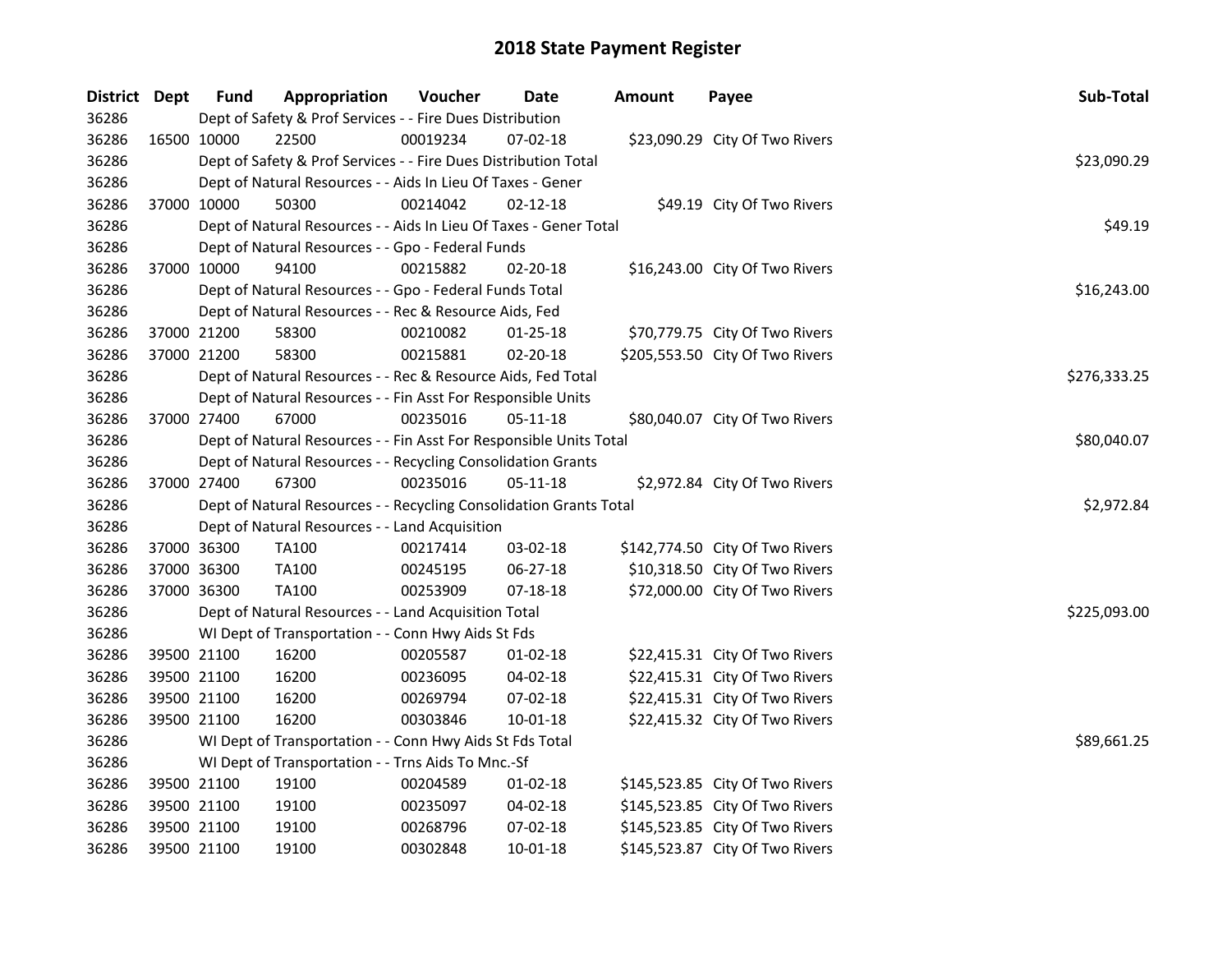| District Dept |             | <b>Fund</b> | Appropriation                                                                   | Voucher            | Date           | <b>Amount</b> | Payee                          | <b>Sub-Total</b> |
|---------------|-------------|-------------|---------------------------------------------------------------------------------|--------------------|----------------|---------------|--------------------------------|------------------|
| 36286         |             |             | WI Dept of Transportation - - Trns Aids To Mnc.-Sf Total                        |                    |                |               |                                | \$582,095.42     |
| 36286         |             |             | WI Dept of Transportation - - Hwy Mgmt & Opers Sf                               |                    |                |               |                                |                  |
| 36286         |             | 39500 21100 | 36500                                                                           | 00212857           | 01-17-18       |               | \$161.32 City Of Two Rivers    |                  |
| 36286         |             | 39500 21100 | 36500                                                                           | 00222098           | 02-13-18       |               | \$190.59 City Of Two Rivers    |                  |
| 36286         |             | 39500 21100 | 36500                                                                           | 00232442           | 03-20-18       |               | \$144.90 City Of Two Rivers    |                  |
| 36286         |             | 39500 21100 | 36500                                                                           | 00241662           | $04 - 12 - 18$ |               | \$195.14 City Of Two Rivers    |                  |
| 36286         |             | 39500 21100 | 36500                                                                           | 00255107           | 05-18-18       |               | \$188.79 City Of Two Rivers    |                  |
| 36286         | 39500 21100 |             | 36500                                                                           | 00263473           | 06-14-18       |               | \$182.29 City Of Two Rivers    |                  |
| 36286         | 39500 21100 |             | 36500                                                                           | 00276765           | 07-18-18       |               | \$164.26 City Of Two Rivers    |                  |
| 36286         |             | 39500 21100 | 36500                                                                           | 00279138           | 07-25-18       |               | \$37.17 City Of Two Rivers     |                  |
| 36286         |             | 39500 21100 | 36500                                                                           | 00286916           | 08-14-18       |               | \$271.38 City Of Two Rivers    |                  |
| 36286         |             | 39500 21100 | 36500                                                                           | 00298481           | 09-18-18       |               | \$586.78 City Of Two Rivers    |                  |
| 36286         | 39500 21100 |             | 36500                                                                           | 00300214           | 09-21-18       |               | \$74.71 City Of Two Rivers     |                  |
| 36286         | 39500 21100 |             | 36500                                                                           | 00311376           | 10-16-18       |               | \$225.35 City Of Two Rivers    |                  |
| 36286         |             | 39500 21100 | 36500                                                                           | 00314616           | 10-24-18       |               | \$37.17 City Of Two Rivers     |                  |
| 36286         |             | 39500 21100 | 36500                                                                           | 00324320           | 11-19-18       |               | \$232.52 City Of Two Rivers    |                  |
| 36286         |             | 39500 21100 | 36500                                                                           | 00325900           | 11-23-18       |               | \$37.17 City Of Two Rivers     |                  |
| 36286         |             | 39500 21100 | 36500                                                                           | 00331839           | 12-14-18       |               | \$163.64 City Of Two Rivers    |                  |
| 36286         |             |             | WI Dept of Transportation - - Hwy Mgmt & Opers Sf Total                         |                    |                |               |                                | \$2,893.18       |
| 36286         |             |             | Department of Health Services - - Emergency Medical Services, Ai                |                    |                |               |                                |                  |
| 36286         | 43500 10000 |             | 11900                                                                           | 00229458           | 08-31-18       |               | \$5,418.28 City Of Two Rivers  |                  |
| 36286         |             |             | Department of Health Services - - Emergency Medical Services, Ai Total          |                    |                |               |                                | \$5,418.28       |
| 36286         |             |             | Department of Health Services - - Prepaid Medical Transport Reimbursement       |                    |                |               |                                |                  |
| 36286         | 43500 10000 |             | 16300                                                                           | AMBULANCE 11-08-18 |                |               | \$27,585.14 City Of Two Rivers |                  |
| 36286         |             |             | Department of Health Services - - Prepaid Medical Transport Reimbursement Total |                    |                |               |                                | \$27,585.14      |
| 36286         |             |             | Department of Justice - - Law Enforcement Train, Local                          |                    |                |               |                                |                  |
| 36286         | 45500 10000 |             | 23100                                                                           | 00041212           | 02-01-18       |               | \$2,250.00 City Of Two Rivers  |                  |
| 36286         | 45500 10000 |             | 23100                                                                           | 00046674           | 06-07-18       |               | \$1,000.00 City Of Two Rivers  |                  |
| 36286         | 45500 10000 |             | 23100                                                                           | 00053778           | 10-25-18       |               | \$3,360.00 City Of Two Rivers  |                  |
| 36286         |             |             | Department of Justice - - Law Enforcement Train, Local Total                    |                    |                |               |                                | \$6,610.00       |
| 36286         |             |             | Department of Military Affairs - - Energy Costs, Energy-Related A               |                    |                |               |                                |                  |
| 36286         |             | 46500 10000 | 10600                                                                           | 00036347           | $01 - 02 - 18$ |               | \$1,099.73 City Of Two Rivers  |                  |
| 36286         | 46500 10000 |             | 10600                                                                           | 00036348           | $01 - 02 - 18$ |               | \$15.00 City Of Two Rivers     |                  |
| 36286         | 46500 10000 |             | 10600                                                                           | 00036349           | $01 - 02 - 18$ |               | \$22.98 City Of Two Rivers     |                  |
| 36286         | 46500 10000 |             | 10600                                                                           | 00037888           | $01 - 25 - 18$ |               | \$978.11 City Of Two Rivers    |                  |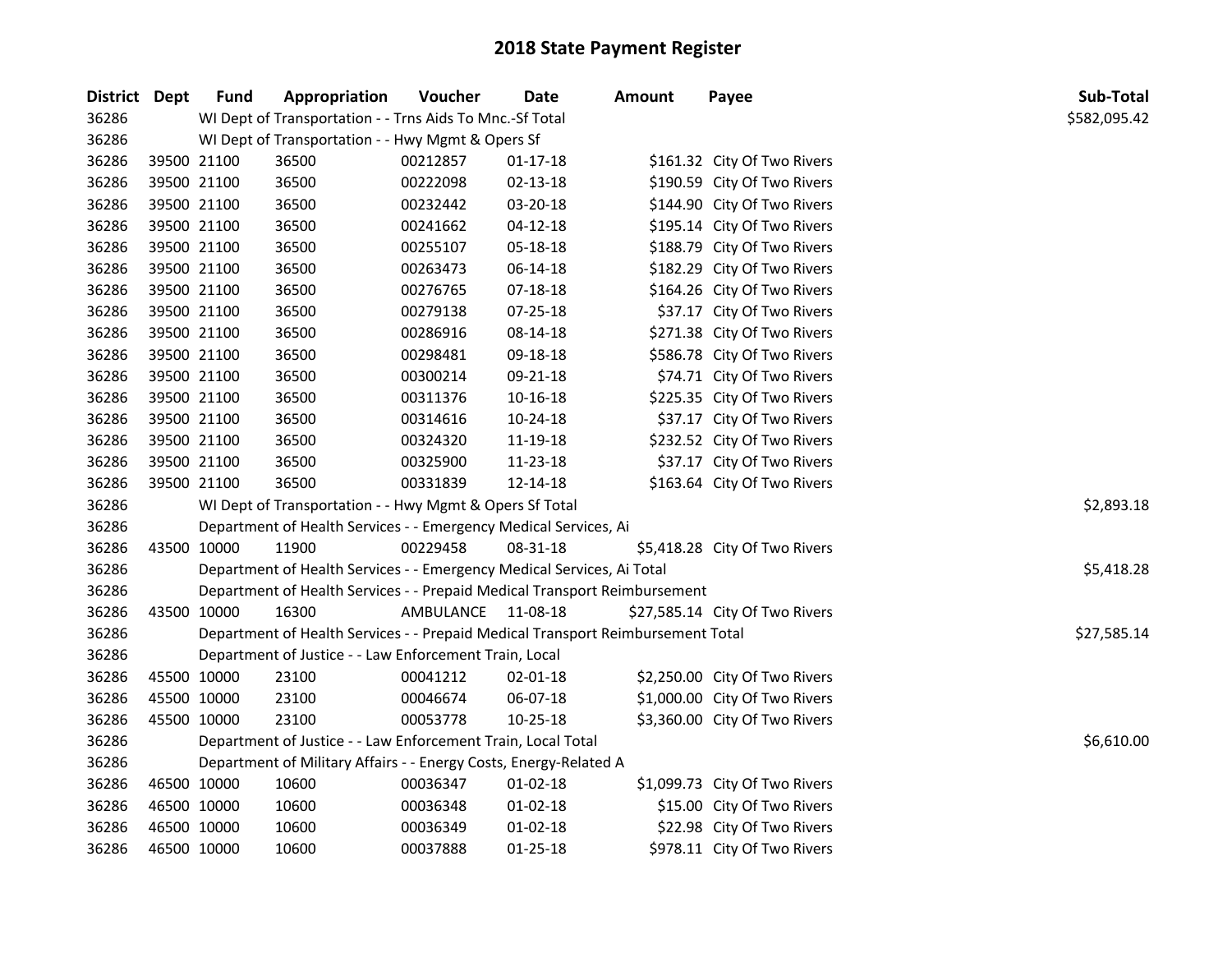| District Dept |             | <b>Fund</b> | Appropriation | Voucher  | <b>Date</b>    | <b>Amount</b> | Payee                         | Sub-Total |
|---------------|-------------|-------------|---------------|----------|----------------|---------------|-------------------------------|-----------|
| 36286         | 46500 10000 |             | 10600         | 00037889 | $01 - 24 - 18$ |               | \$15.00 City Of Two Rivers    |           |
| 36286         | 46500 10000 |             | 10600         | 00037890 | $01 - 24 - 18$ |               | \$22.26 City Of Two Rivers    |           |
| 36286         | 46500 10000 |             | 10600         | 00039704 | 02-23-18       |               | \$1,023.38 City Of Two Rivers |           |
| 36286         | 46500 10000 |             | 10600         | 00039705 | 02-23-18       |               | \$15.00 City Of Two Rivers    |           |
| 36286         | 46500 10000 |             | 10600         | 00039706 | 02-23-18       |               | \$18.06 City Of Two Rivers    |           |
| 36286         | 46500 10000 |             | 10600         | 00040868 | 03-23-18       |               | \$881.67 City Of Two Rivers   |           |
| 36286         | 46500 10000 |             | 10600         | 00040869 | 03-23-18       |               | \$15.00 City Of Two Rivers    |           |
| 36286         | 46500 10000 |             | 10600         | 00040870 | 03-23-18       |               | \$18.61 City Of Two Rivers    |           |
| 36286         | 46500 10000 |             | 10600         | 00042523 | 05-02-18       |               | \$830.76 City Of Two Rivers   |           |
| 36286         | 46500 10000 |             | 10600         | 00042524 | 05-02-18       |               | \$15.00 City Of Two Rivers    |           |
| 36286         | 46500 10000 |             | 10600         | 00042525 | 05-02-18       |               | \$17.70 City Of Two Rivers    |           |
| 36286         | 46500 10000 |             | 10600         | 00043709 | 05-30-18       |               | \$930.55 City Of Two Rivers   |           |
| 36286         | 46500 10000 |             | 10600         | 00043710 | 05-30-18       |               | \$15.00 City Of Two Rivers    |           |
| 36286         | 46500 10000 |             | 10600         | 00043712 | 05-30-18       |               | \$16.30 City Of Two Rivers    |           |
| 36286         | 46500 10000 |             | 10600         | 00045796 | 06-29-18       |               | \$640.73 City Of Two Rivers   |           |
| 36286         | 46500 10000 |             | 10600         | 00045797 | 06-29-18       |               | \$15.00 City Of Two Rivers    |           |
| 36286         | 46500 10000 |             | 10600         | 00045798 | 06-29-18       |               | \$15.14 City Of Two Rivers    |           |
| 36286         | 46500 10000 |             | 10600         | 00047526 | 08-08-18       |               | \$662.01 City Of Two Rivers   |           |
| 36286         | 46500 10000 |             | 10600         | 00047527 | 08-08-18       |               | \$15.00 City Of Two Rivers    |           |
| 36286         | 46500 10000 |             | 10600         | 00047528 | 08-08-18       |               | \$17.69 City Of Two Rivers    |           |
| 36286         | 46500 10000 |             | 10600         | 00048367 | 08-30-18       |               | \$757.91 City Of Two Rivers   |           |
| 36286         | 46500 10000 |             | 10600         | 00048368 | 08-30-18       |               | \$15.15 City Of Two Rivers    |           |
| 36286         | 46500 10000 |             | 10600         | 00048369 | 08-30-18       |               | \$20.65 City Of Two Rivers    |           |
| 36286         | 46500 10000 |             | 10600         | 00049451 | 09-24-18       |               | \$781.66 City Of Two Rivers   |           |
| 36286         | 46500 10000 |             | 10600         | 00049452 | 09-24-18       |               | \$15.00 City Of Two Rivers    |           |
| 36286         | 46500 10000 |             | 10600         | 00049454 | 09-24-18       |               | \$20.82 City Of Two Rivers    |           |
| 36286         | 46500 10000 |             | 10600         | 00051467 | 11-02-18       |               | \$673.87 City Of Two Rivers   |           |
| 36286         | 46500 10000 |             | 10600         | 00051468 | 11-02-18       |               | \$15.00 City Of Two Rivers    |           |
| 36286         | 46500 10000 |             | 10600         | 00051469 | 11-02-18       |               | \$20.11 City Of Two Rivers    |           |
| 36286         | 46500 10000 |             | 10600         | 00052207 | 11-23-18       |               | \$826.86 City Of Two Rivers   |           |
| 36286         | 46500 10000 |             | 10600         | 00052208 | 11-23-18       |               | \$15.00 City Of Two Rivers    |           |
| 36286         | 46500 10000 |             | 10600         | 00052209 | 11-23-18       |               | \$18.28 City Of Two Rivers    |           |
| 36286         | 46500 10000 |             | 10600         | 00053444 | 12-21-18       |               | \$962.95 City Of Two Rivers   |           |
| 36286         | 46500 10000 |             | 10600         | 00053445 | 12-21-18       |               | \$15.00 City Of Two Rivers    |           |
| 36286         | 46500 10000 |             | 10600         | 00053446 | 12-21-18       |               | \$20.74 City Of Two Rivers    |           |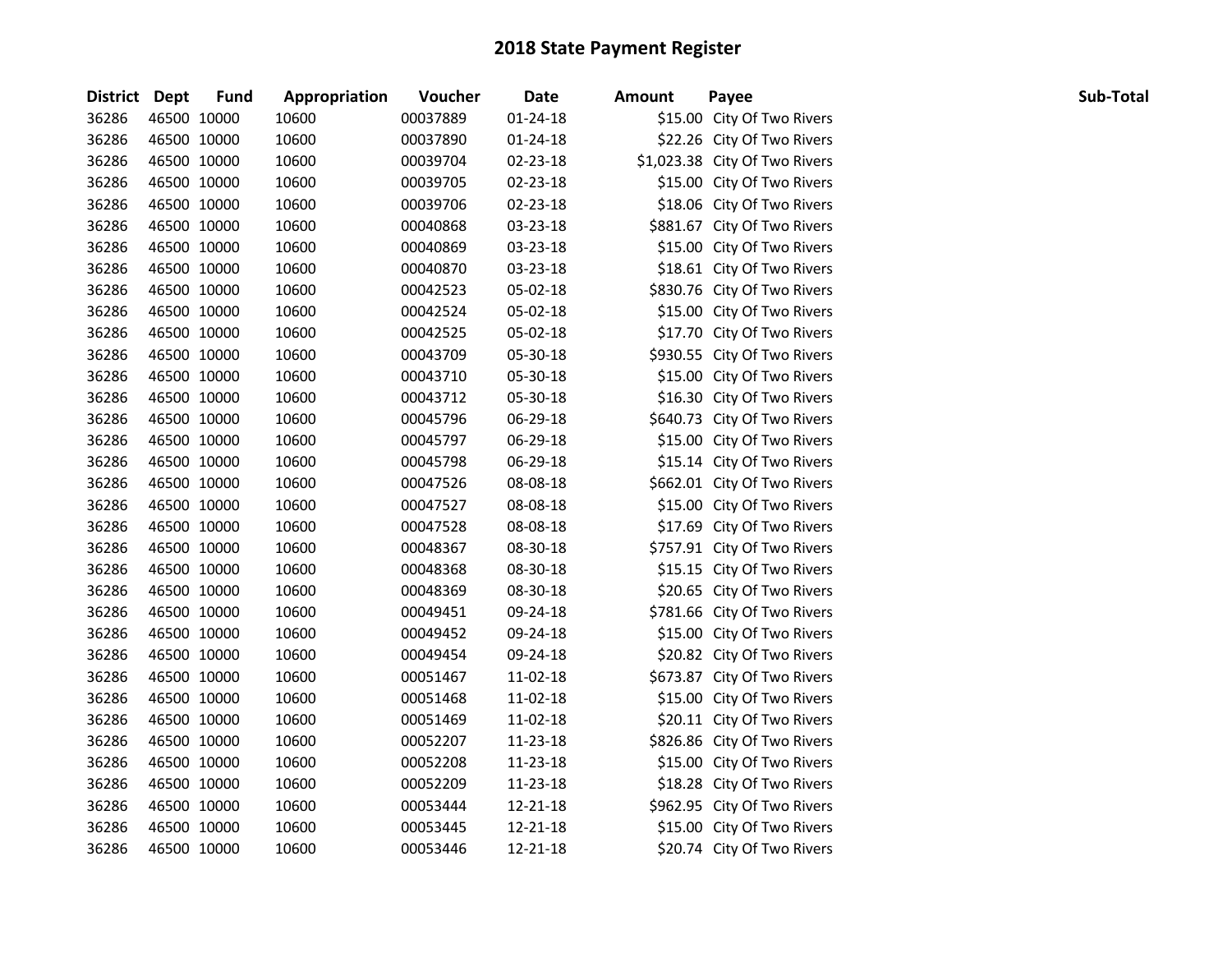| District Dept |             | Fund                                         | Appropriation                                                           | Voucher  | <b>Date</b>    | Amount | Payee                         | Sub-Total   |
|---------------|-------------|----------------------------------------------|-------------------------------------------------------------------------|----------|----------------|--------|-------------------------------|-------------|
| 36286         |             |                                              | Department of Military Affairs - - Energy Costs, Energy-Related A Total |          |                |        |                               | \$11,494.68 |
| 36286         |             | Department of Administration - - Federal Aid |                                                                         |          |                |        |                               |             |
| 36286         |             | 50500 10000                                  | 14200                                                                   | 00085006 | 07-12-18       |        | \$9,902.67 City Of Two Rivers |             |
| 36286         |             | 50500 10000                                  | 14200                                                                   | 00085007 | $07 - 12 - 18$ |        | \$2,500.00 City Of Two Rivers |             |
| 36286         |             |                                              | Department of Administration - - Federal Aid Total                      |          |                |        |                               | \$12,402.67 |
| 36286         |             |                                              | Public Defender Board - - Transcript, Discovery And Int                 |          |                |        |                               |             |
| 36286         |             | 55000 10000                                  | 10600                                                                   | 00123453 | 01-09-18       |        | \$40.00 City Of Two Rivers    |             |
| 36286         |             | 55000 10000                                  | 10600                                                                   | 00123997 | $01 - 16 - 18$ |        | \$195.00 City Of Two Rivers   |             |
| 36286         | 55000 10000 |                                              | 10600                                                                   | 00126026 | 01-29-18       |        | \$15.00 City Of Two Rivers    |             |
| 36286         |             | 55000 10000                                  | 10600                                                                   | 00127111 | 02-05-18       |        | \$25.00 City Of Two Rivers    |             |
| 36286         |             | 55000 10000                                  | 10600                                                                   | 00128217 | 02-13-18       |        | \$30.00 City Of Two Rivers    |             |
| 36286         |             | 55000 10000                                  | 10600                                                                   | 00131623 | 03-07-18       |        | \$160.00 City Of Two Rivers   |             |
| 36286         |             | 55000 10000                                  | 10600                                                                   | 00135308 | 04-04-18       |        | \$15.00 City Of Two Rivers    |             |
| 36286         |             | 55000 10000                                  | 10600                                                                   | 00135338 | 04-04-18       |        | \$90.00 City Of Two Rivers    |             |
| 36286         |             | 55000 10000                                  | 10600                                                                   | 00135369 | 04-04-18       |        | \$30.00 City Of Two Rivers    |             |
| 36286         |             | 55000 10000                                  | 10600                                                                   | 00135568 | 04-04-18       |        | \$10.00 City Of Two Rivers    |             |
| 36286         |             | 55000 10000                                  | 10600                                                                   | 00136749 | $04 - 11 - 18$ |        | \$60.00 City Of Two Rivers    |             |
| 36286         |             | 55000 10000                                  | 10600                                                                   | 00136771 | $04 - 11 - 18$ |        | \$30.00 City Of Two Rivers    |             |
| 36286         |             | 55000 10000                                  | 10600                                                                   | 00141079 | 05-08-18       |        | \$60.00 City Of Two Rivers    |             |
| 36286         |             | 55000 10000                                  | 10600                                                                   | 00142422 | 05-18-18       |        | \$5.00 City Of Two Rivers     |             |
| 36286         |             | 55000 10000                                  | 10600                                                                   | 00143579 | 05-23-18       |        | \$85.00 City Of Two Rivers    |             |
| 36286         |             | 55000 10000                                  | 10600                                                                   | 00144623 | 06-01-18       |        | \$75.00 City Of Two Rivers    |             |
| 36286         |             | 55000 10000                                  | 10600                                                                   | 00147507 | 06-15-18       |        | \$80.00 City Of Two Rivers    |             |
| 36286         |             | 55000 10000                                  | 10600                                                                   | 00147535 | 06-15-18       |        | \$5.00 City Of Two Rivers     |             |
| 36286         |             | 55000 10000                                  | 10600                                                                   | 00150638 | 07-09-18       |        | \$45.00 City Of Two Rivers    |             |
| 36286         |             | 55000 10000                                  | 10600                                                                   | 00150689 | 07-10-18       |        | \$10.00 City Of Two Rivers    |             |
| 36286         |             | 55000 10000                                  | 10600                                                                   | 00151478 | 07-17-18       |        | \$10.00 City Of Two Rivers    |             |
| 36286         |             | 55000 10000                                  | 10600                                                                   | 00152582 | 07-19-18       |        | \$25.00 City Of Two Rivers    |             |
| 36286         | 55000 10000 |                                              | 10600                                                                   | 00155095 | 08-02-18       |        | \$10.00 City Of Two Rivers    |             |
| 36286         |             | 55000 10000                                  | 10600                                                                   | 00157485 | 08-21-18       |        | \$15.00 City Of Two Rivers    |             |
| 36286         |             | 55000 10000                                  | 10600                                                                   | 00159560 | 09-04-18       |        | \$20.00 City Of Two Rivers    |             |
| 36286         |             | 55000 10000                                  | 10600                                                                   | 00160353 | 09-11-18       |        | \$10.00 City Of Two Rivers    |             |
| 36286         |             | 55000 10000                                  | 10600                                                                   | 00160398 | 09-11-18       |        | \$15.00 City Of Two Rivers    |             |
| 36286         |             | 55000 10000                                  | 10600                                                                   | 00163666 | 10-05-18       |        | \$25.00 City Of Two Rivers    |             |
| 36286         |             | 55000 10000                                  | 10600                                                                   | 00167473 | 11-07-18       |        | \$25.00 City Of Two Rivers    |             |